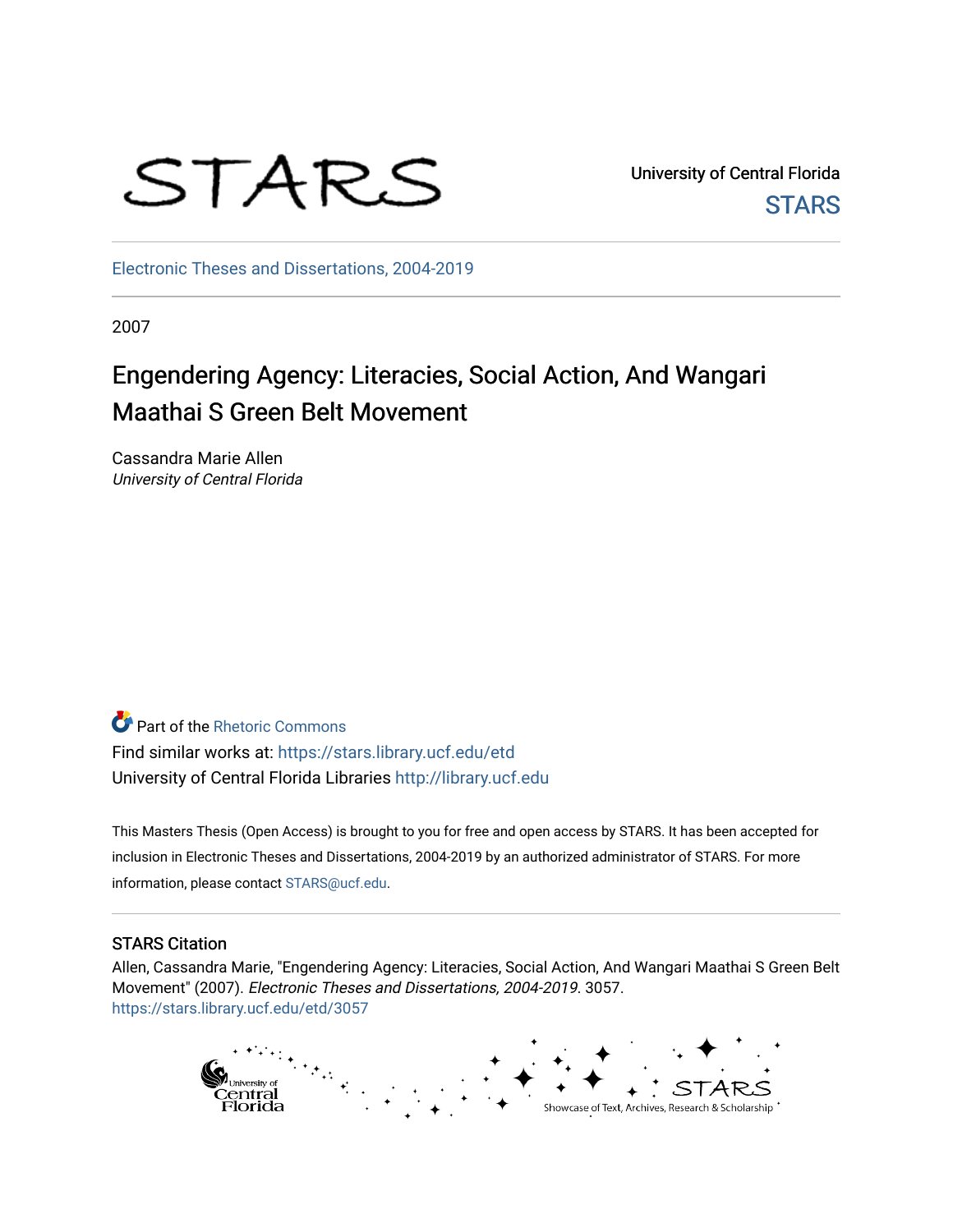# ENGENDERING AGENCY: LITERACIES, SOCIAL ACTION, AND WANGARI MAATHAI'S GREENBELT MOVEMENT

by

CASSANDRA MARIE ALLEN B.A. University of Florida, 2004

A thesis submitted in partial fulfillment of the requirements for the degree of Master of Arts in the Department of English in the College of Arts and Humanities at the University of Central Florida Orlando, Florida

> Fall Term 2007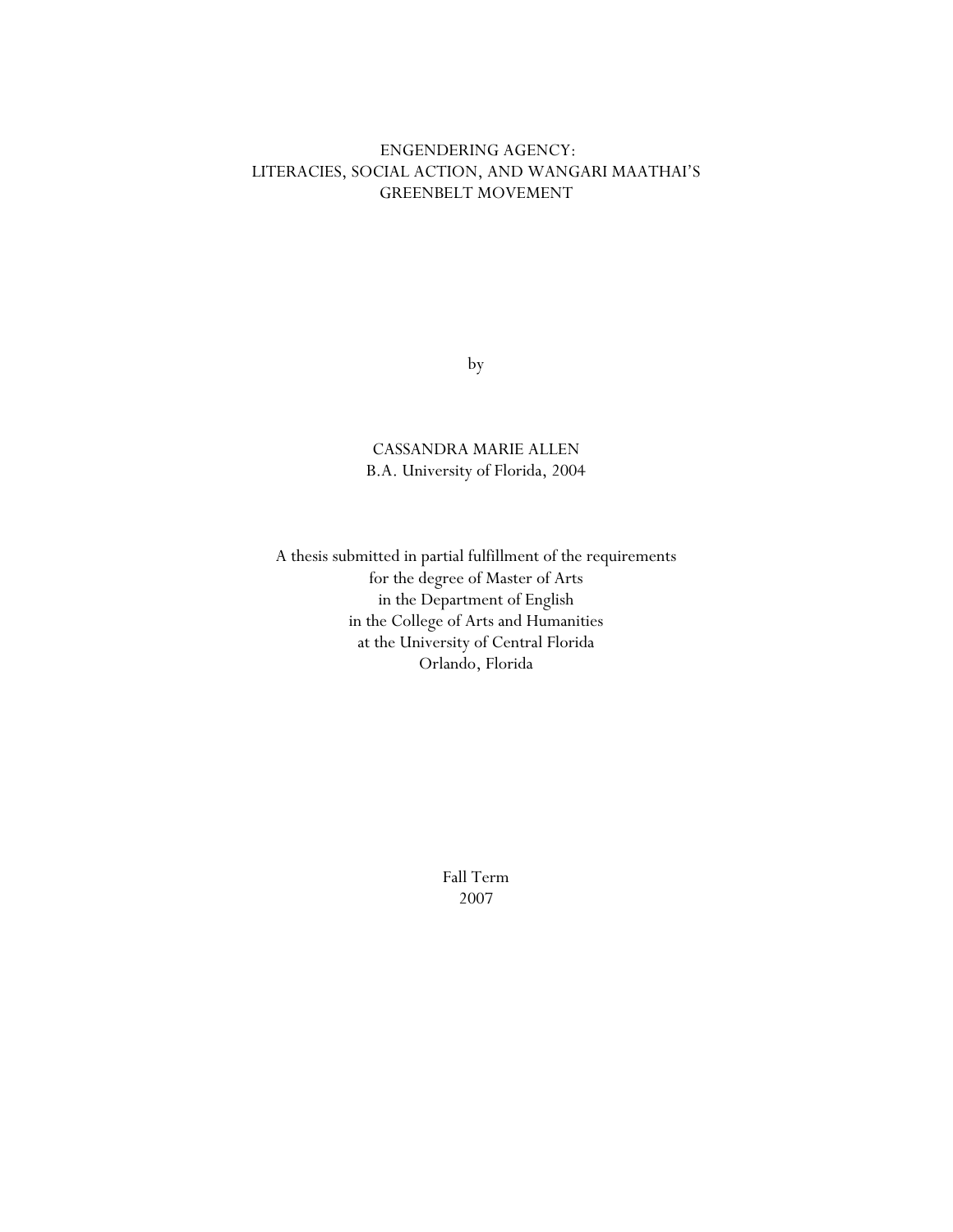© 2007 Cassandra Marie Allen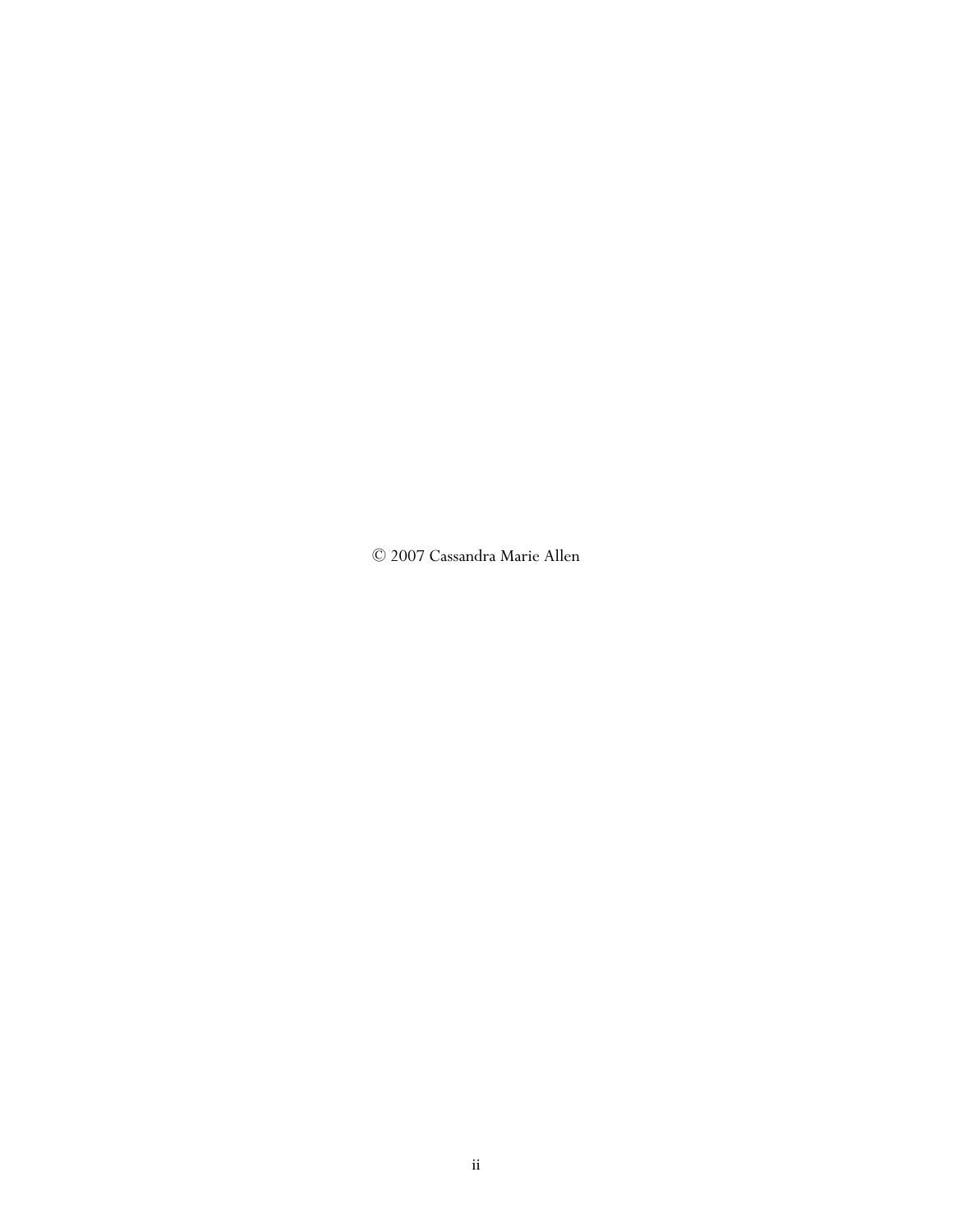## **ABSTRACT**

This thesis analyzes the life and work of Nobel Peace Laureate Wangari Maathai, one of the foremost African woman rhetors of our time. Wangari Maathai—founder of Kenya's Green Belt Movement (GBM), Member of Parliament, and activist for democracy, sustainable development, and human rights—has cultivated a multidimensional literacy that has allowed her to truly understand and address the problems that post-colonial Kenyans face. Her strong solution-oriented approach has allowed her to develop and refine operation of the GBM, which began simply planting trees, to produce a worldwide organization that works for sustainable development, human rights, and environmental conservation/restoration (among many others) by attacking the roots of disempowerment and challenging participants to become the primary agents of change.

Through the overlapping lenses of Paulo Freire's *Pedagogy of the Oppressed*, Jacqueline Jones Royster's *Traces of a Stream*, and Filomina Chioma Steady's *Women and Collective Action in Africa*, I trace Maathai's emergence as a literate women in late 20<sup>th</sup> century Kenya who is able to effect meaningful social change. This examination of her life and work uncovers the convergence of literacies (academic, critical, civic, and cultural) that have created her unique worldview. Furthermore, it also examines her rhetorical construction of self through an analysis of her context, her *ethos* construction, and her mandates for action. At the heart of the study is an exploration of the GBM as an outlet of civic and environmental education. This discussion explores Maathai's approach to civic education as well as the potential pedagogical implications of that approach in the composition classroom of the Western university.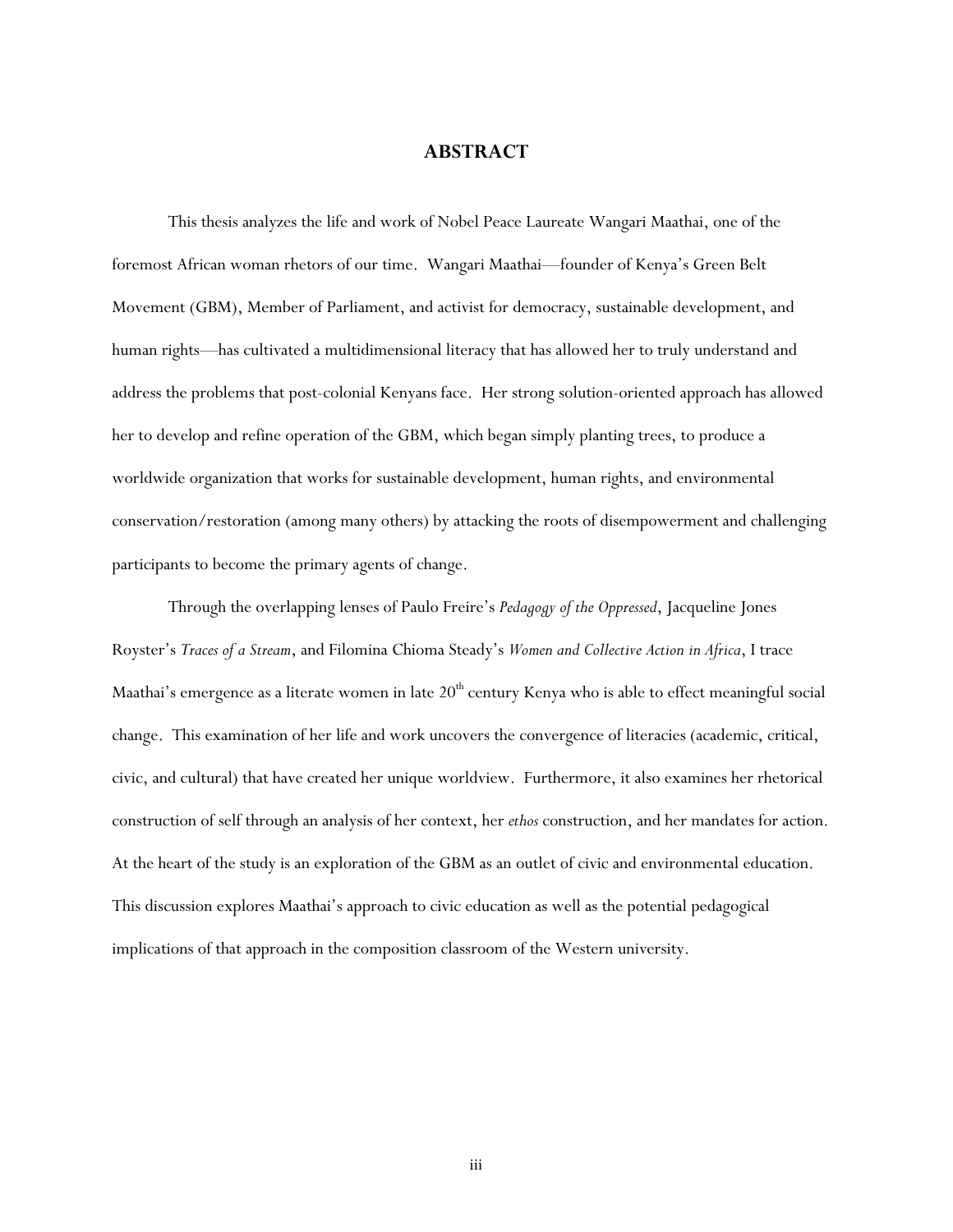# **TABLE OF CONTENTS**

| Exemplifying Virtue: Wisdom, Optimism, and Adherence to Principle  43<br>Demonstrating Intelligence: Contrasting Kenya(s), Making Connections 47 |
|--------------------------------------------------------------------------------------------------------------------------------------------------|
|                                                                                                                                                  |
|                                                                                                                                                  |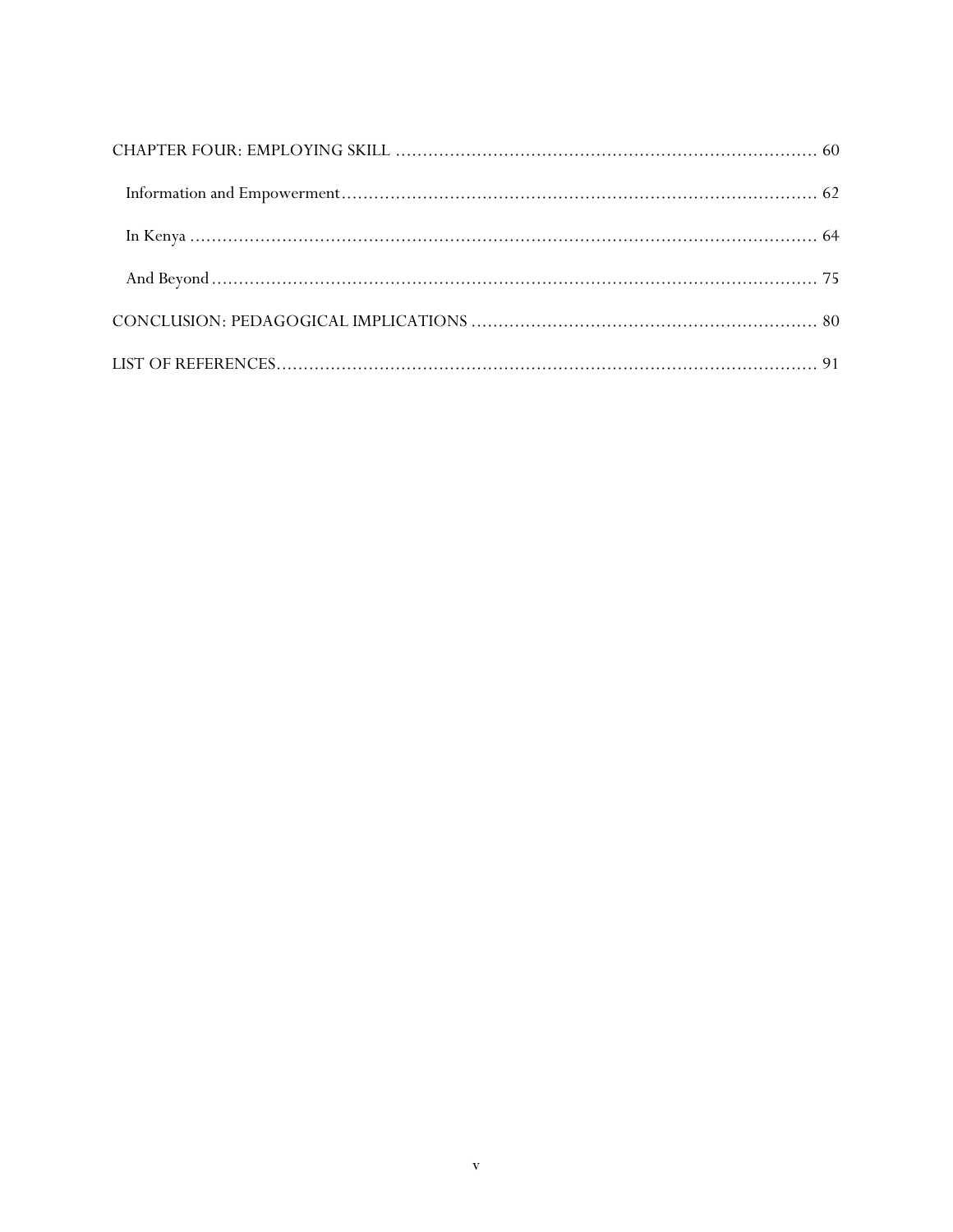# **LIST OF FIGURES**

<span id="page-6-0"></span>

| Figure 1.1 Conceptual Frame for Understanding Maathai's Literacy Development  11 |  |
|----------------------------------------------------------------------------------|--|
|                                                                                  |  |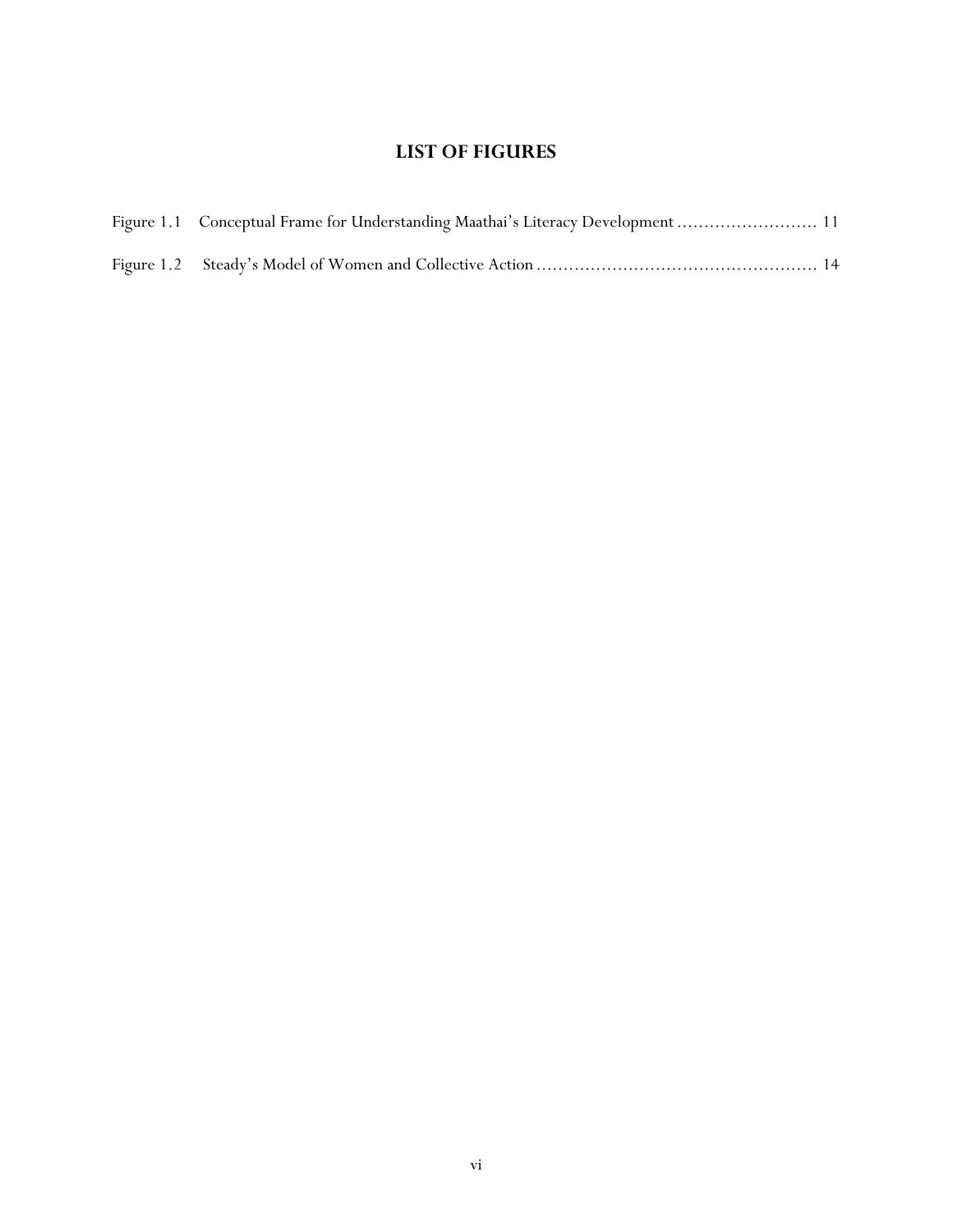## **CHAPTER ONE: UNDERSTANDING LITERACY**

<span id="page-7-0"></span>For the first generations of African American women especially, literacy became a tool with which to empower themselves. It became an enabler that facilitated their abilities to operate with vision, insight, passion and compassion in making sense of their lives and seeking to improve their conditions. Symbolically their lives became literacy in action, that is, an empowered use of literacy in the interests of action, social consciousness, and social responsibility.

—Jacqueline Jones Royster, *Traces of a Stream* (61)

Many people aspire to changing the world; seldom do. Throughout her life, Nobel Laureate Wangari Maathai has consistently worked to alter her reality—the reality of living in a tumultuous  $20<sup>th</sup>$ century Kenya. She has been a spring of inspiration for the last three decades, and her career continues to flourish. Maathai has built the Green Belt Movement (GBM), an organization that has improved the lives of countless people across the globe, from the ground up. She has worked on behalf of oppressed people without hesitation in spite of immense personal sacrifice and loss. She has maintained grace and dignity in the face of adversity. Ultimately, she has cultivated a broad-based literacy within the dominant social structure of Kenya (and the world) that has allowed her to accomplish her goals on her own terms. In the face of an oppressive society bound by the remnants of colonial rule in conjunction with the strictures of patriarchy, her voice was systematically silenced. Yet in spite of these apparent disadvantages, she forged a path as a successful, educated, and progressive member of her community: an activist, environmentalist, and champion of human rights. Indeed, Wangari Maathai is one of the foremost—if the not the foremost— African woman rhetors of our time.

Maathai has reached what I consider the ultimate degree of literacy. She recognizes and addresses the underlying causes of injustice and zealously attacks those causes to effect true social transformation. She is a problem-solver, an academic who ventured outside of the relatively safe confines of the ivory tower to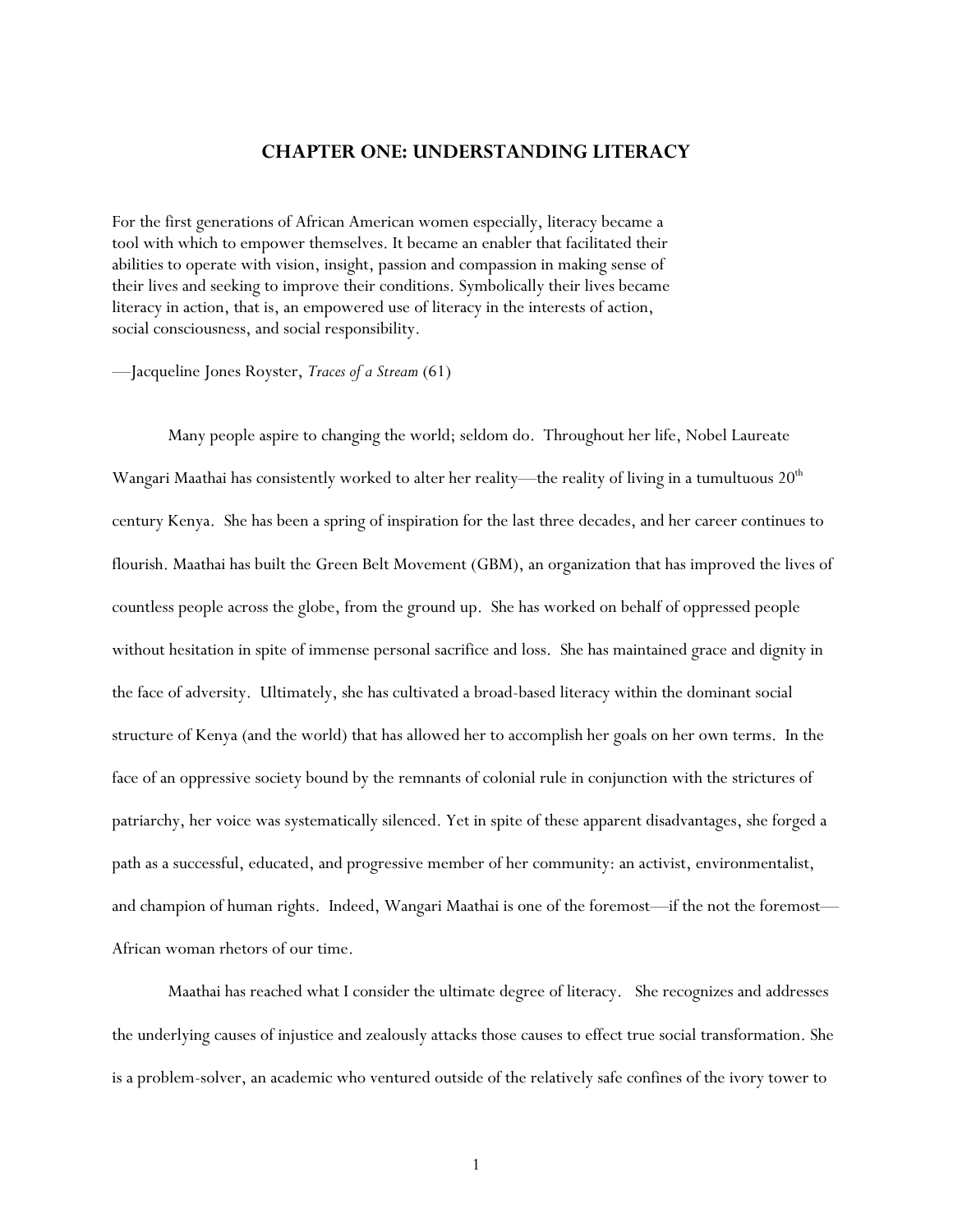actively confront inequity. She is an agent—a doer, a do-gooder. She lives her life by example and refuses to falter in the face of difficulty. She embodies the type of literacy that I aspire to developing as student, cultivating as an instructor, and enacting as a citizen of the world.

Yet Wangari Maathai is a very different woman than I. She is a woman in the developing world who is straddling two very different experiences. Here, she is deeply rooted in her homeland and her traditional childhood. At the same time, however, she is anchored in the Western world and forever tied to a formal education that represents Western involvement/intrusion in her native land. She maintains a position within and outside of the dominant discourse; and, to some extent, this unique position has both hindered and bolstered her career.

The experiences of her youth in conjunction with her Western education have colored her life's work, rendering her a complex figure. Maathai came of age at the cusp of major social and economic change in Kenya, and she has witnessed the remnants of her native culture merge with Western conventions. Indeed, she experienced her indigenous culture as it blended with Christianity and British colonialism. Yet her unique perspective on (and understanding of) Kenya developed most thoroughly through her education in the United States and Germany. This hybrid cultural experience has allowed her to develop a keen understanding of her native land, especially its complex internal relations and relationship to the world. These experiences, in turn, have helped her transcend print-based literacy to develop a literacy that melds academia, culture, experience, and the civic sphere. Here, I seek to understand and analyze Wanagari Maathai's unique literacy development—her embodiment of Royster's "literacy in action"—with an eye toward discerning the how and why of what she has been able to accomplish her life. By understanding the complex interaction of forces that have allowed Maathai to develop and implement a successful rhetorical voice in the public arena, I hope extrapolate from those forces a schema for understanding my students' literacy development (and my own) with respect to cultivating movement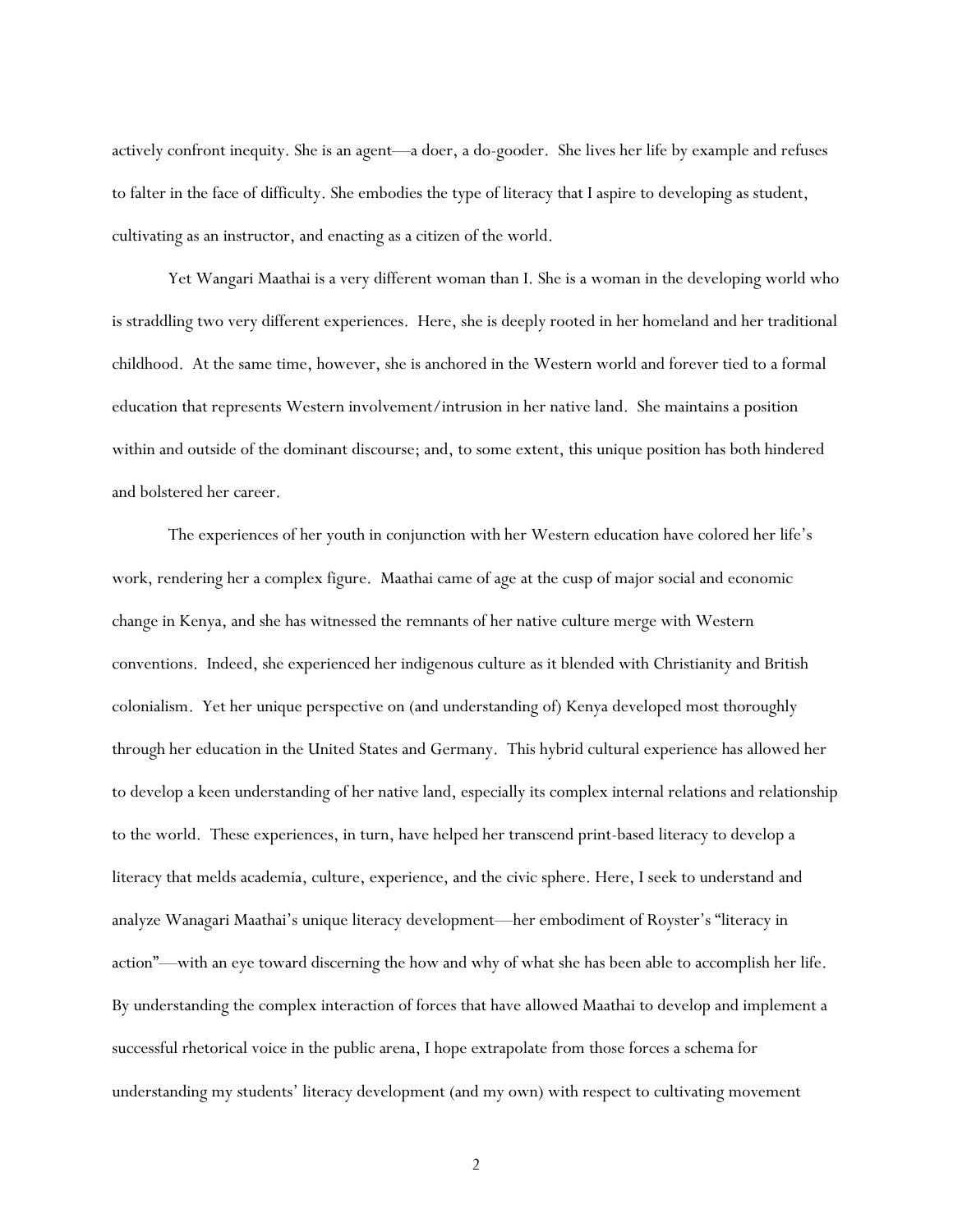<span id="page-9-0"></span>toward greater socio-political involvement. Through this research, I seek to understand why Maathai has succeeded where so many others have faltered and failed as well as refine my pedagogical approach so that it builds a form of literacy that calls for socio-political action beyond the classroom and into the community.

#### Tracing Literacy Studies: From the Autonomous to the Ideological

Understanding the nature of literacy research—particularly how it has evolved over time with respect to the developing world—is essential to understanding the issues at the crux of defining literacy and what it means to be a literate person. Much of the conflict stems from the competing camps of literacy scholars, as dueling models of literacy—the autonomous and the ideological—have shaped the evolution of this field. Proponents of the autonomous model of literacy conceptualize literacy as a function that fundamentally alters human cognition. In "Writing is a Technology that Restructures Thought," for example, Walter Ong reinforces the notion that writing has the ability to divide and separate—he effectively emphasizes the differences between the oral mind and literate mind. In this sense, oral and literate minds have fundamentally different ways of organizing the world. This view supposes that "primary oral culture keeps its thinking close to the human life world" and posits that exploratory thought—while not entirely absent from oral culture—is a "luxury" that they can not usually afford (Ong 20).

Jack Goody further expounds upon this euro-centric concept of literacy in "What is in a List?" In this article, Goody addresses the implications of list making—one of the earliest stages of graphic representation—on cognitive operations. Goody states that lists "represent an activity which is difficult in oral cultures and one which encourages activities of the historian and the observational sciences" (49). He goes on to state that the cognitive changes he observed could be indicative of differences in "modes of thought, or reflective capacity, or even cognitive growth" (50).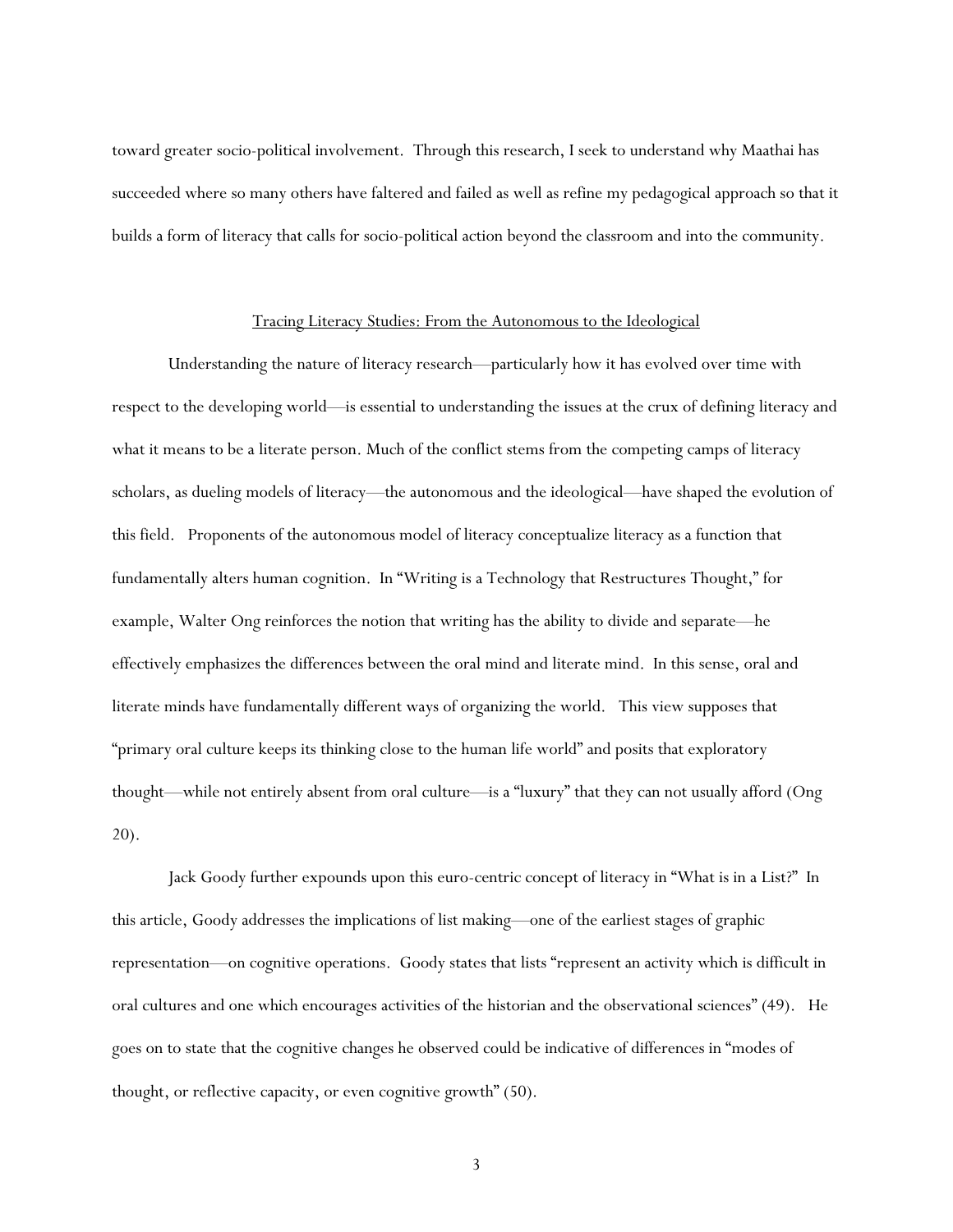David Olson further elaborates on Goody's claim that print-based literacy has cognitive consequences by proposing the autonomous model of literacy in "From Utterance to Text: The Bias of Language in Speech and Writing." His autonomous model posits that a significant transition from utterance to text occurs on both a cultural and a developmental level. This transition "is one of increasing explicitness, with language increasingly able to stand on its own as an unambiguous or autonomous representation of meaning" (Olson 258). Olson states the autonomous position most succinctly in the opening sentence of his article: "The faculty of language stands at the center of our conception of mankind; speech makes us civilized" (257).

The autonomous model of literacy carries several troubling implications. Foremost, this model creates a "great divide"—it promotes the notion that essential cognitive differences exist that separate written cultures from oral ones. This divide dichotomizes human existence—it falsely separates those who have mastered print-based literacy from those who have not, the "civilized" from the "uncivilized" (Collins 76). Likewise, this autonomous model creates an environment in which Western concepts of literacy particularly the essayist tradition that Olson celebrates—are considered superior to other forms of literacy. In this respect, the varying literacies and literate practices that deviate from the Western tradition have been long marginalized from mainstream literacy scholarship; they have been deemed unworthy of study for much of the history of literacy scholarship and much of literacy's history has been left undiscovered just beneath the surface of traditional scholarship.

The notion of the "great divide" is especially significant for women in the developing world, as they are members of three traditionally marginalized groups: women, the poor, and the "uncivilized." In this respect, third world women are placed at a triple disadvantage—they are "othered" by their race, their class, and their gender. On one hand they have deemed uneducable based on their socio-cultural position in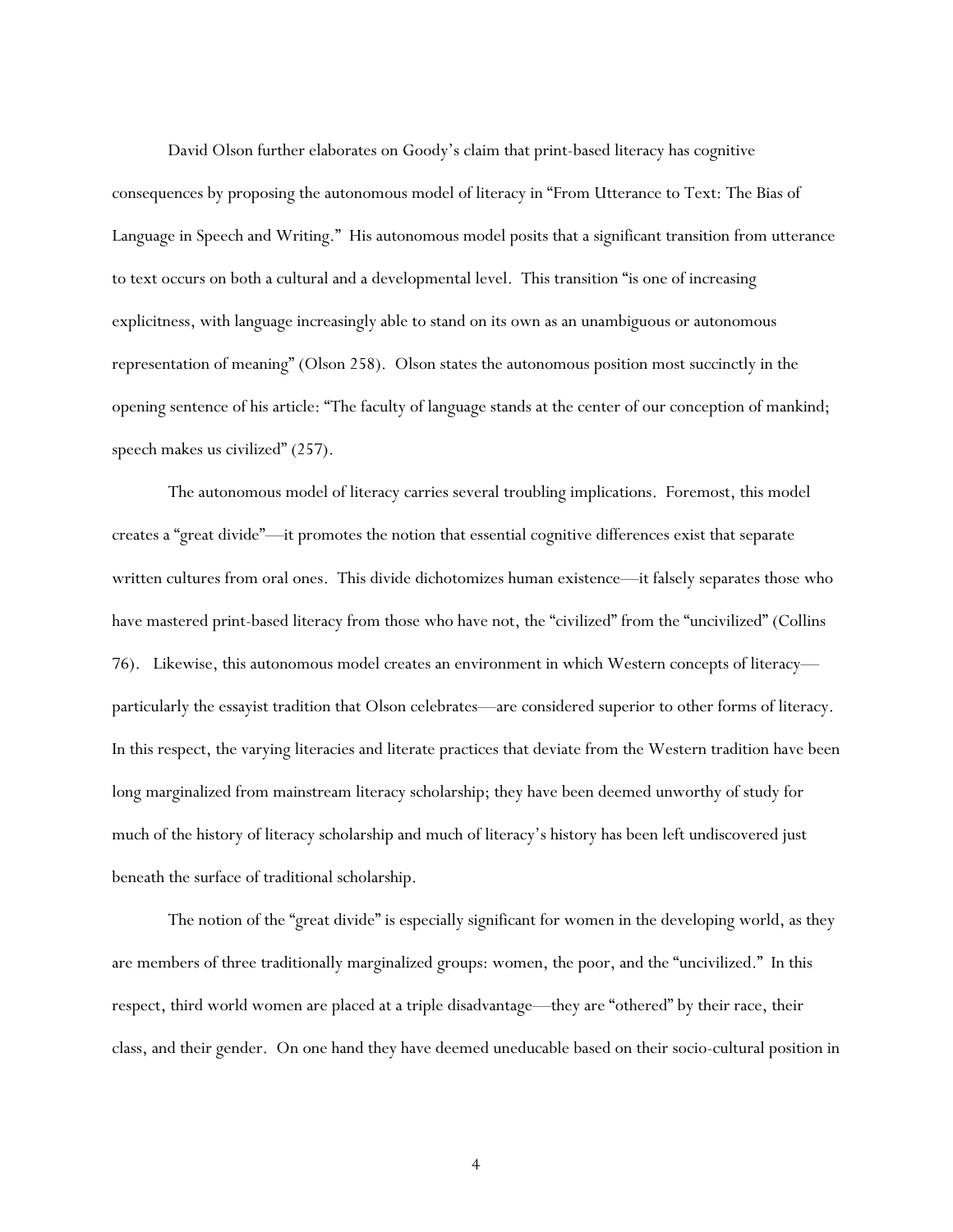traditionally oral, "uncivilized" cultures; on the other, they are systematically denied access to literacy based on social practices rooted in patriarchy and sexual division of labor.

In response to the autonomous model, scholars began to look for new more inclusive ways of conceptualizing literacy. In direct opposition to the autonomous model, Brian Street proposed the ideological model of literacy in "New Literacy Studies." This model asserts that literacy practices are "inextricably linked to cultural and power structures in society" and allows researchers to recognize "the variety of cultural practices associated with reading and writing in different contexts" (433-4). To further reinforce the influence of power relations in this model of literacy, the term *ideology* is defined as the site of "tension between authority and power on one hand and resistance and creativity on the other" (434). Likewise, the ideological model emphasizes that an absence of literacy does not necessarily preclude critical thinking skills (437).

In "Unpackaging Literacy" Scribner and Cole provide additional evidence for the ideological model. Their seminal study of the Vai people of Liberia revolutionized study of literacy. The Vai had a unique situation in which three types of literacy existed concurrently in their culture. They used English as their official government discourse and Arabic in religious study of the Koran. However, they also developed a phonetic writing system they used only for communication among the Vai people. This writing system was taught independently outside of formal education.

Through their study of the Vai, Scribner and Cole surmised that literacy *does not* have the profound effect on cognition that previous scholars had implied. They did not find evidence of a cognitive restructuring that resulted from literacy, and they were able to begin breaking down the notion that the ability to write promotes general cognitive abilities (136). Ultimately, when viewed in light of Scribner and Cole's research, monolithic models of writing fail "to give full justice to the multiplicity of values, uses, and consequences which characterize writing as a social practice" (Scribner and Cole 137).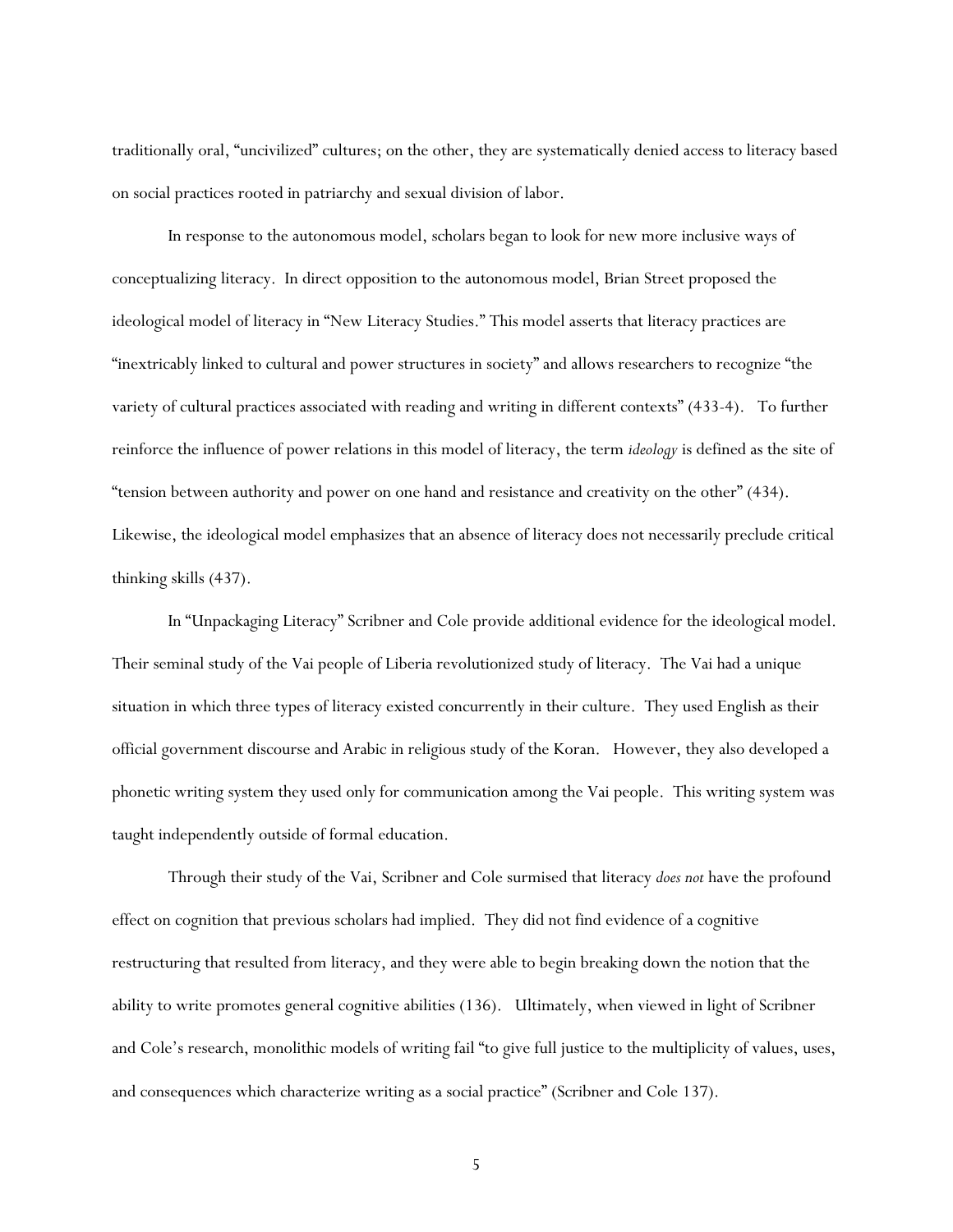<span id="page-12-0"></span>Furthermore, many scholars have shifted their research away from literacy per se to focus instead on communicative practices. James Paul Gee, for example, put forth a theory of discourse communities that function within (or outside of) a dominant discourse in *Literacy, Discourse, and Linguistics*. Though Gee's initial analysis of discourse communities was not unproblematic, it did place emphasis on how people communicate: who they communicate with, when they communicate, and why. Furthermore, his research also served to validate non-traditional literacies and communicative practices—literacies and practices that exist outside of the dominant discourse within social, religious, and ethnic communities.

#### Overcoming the Obstacles

Understanding the evolving nature of literacy studies—the shift from the autonomous concept of literacy espoused by Ong, Olson, and Goody to the ideological model of literacy that researchers like Street and Scribner and Cole have proposed—is crucial to addressing literacy among women in the developing world. However, understanding the evolution of literacy studies is only one tiny piece of the puzzle. Though the evolution of literacy study does reflect the subordination, degradation, and marginalization of non-Western literacies, it does not offer any insight into making sense of those literacies. And in attempting to make sense of these literacies from a non-Western perspective, the most pressing barrier to understanding literacy in the developing world lies in trying to establish any sort of concrete, all encompassing definitions of literacy or development.

Embarking on this study has forced me to examine my relationship with westernization, globalization, and oppression. I have raised innumerable, seemingly unanswerable questions about literacy and education in the developing world and among impoverished people; I have realized that my conception of literacy does not fit the Kenyan woman, that I can not understand her experience through the narrow lens of my experiences or education. I have reflected on my literacy development with respect to the many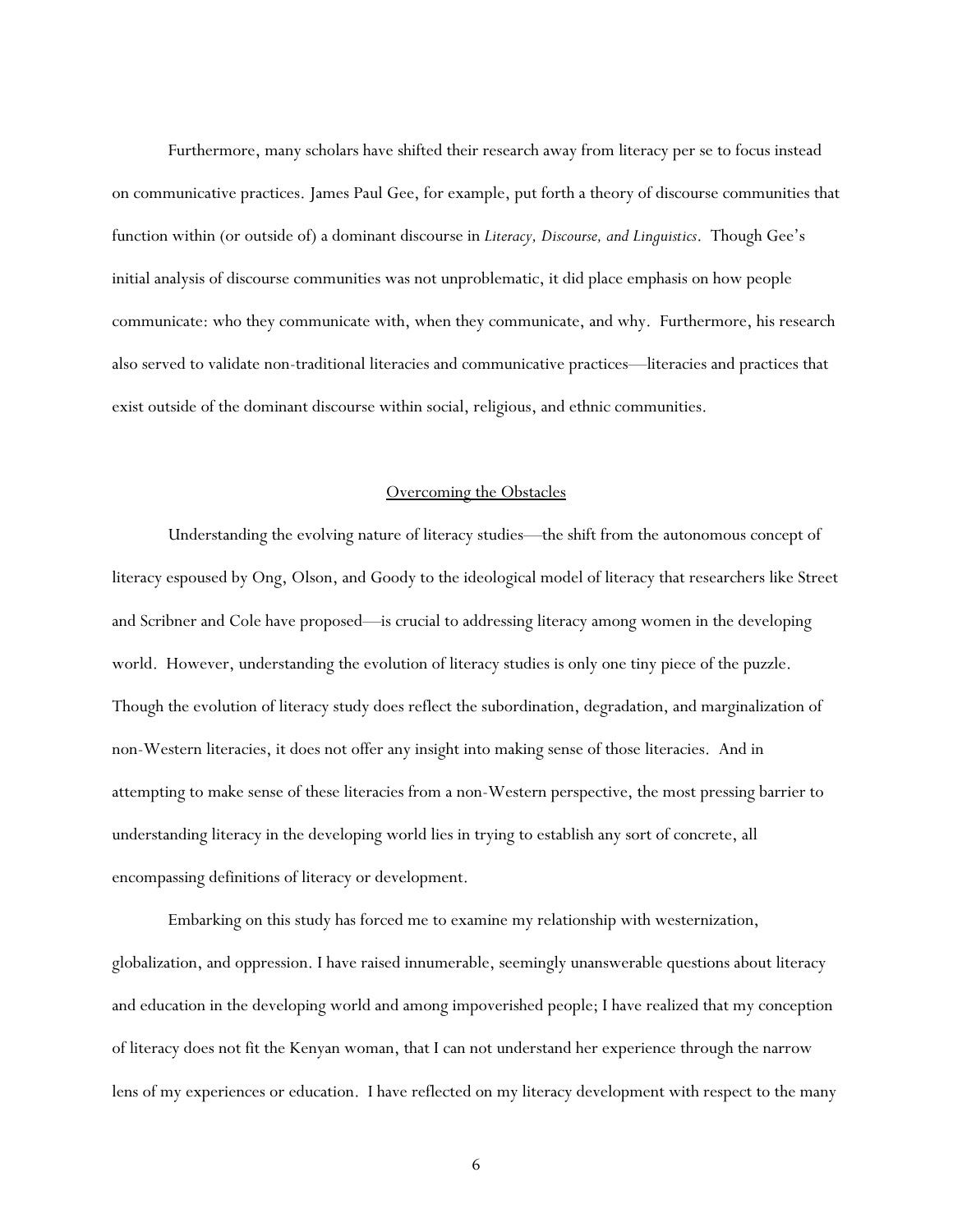<span id="page-13-0"></span>advantages I have had as an affluent white women in the  $21<sup>st</sup>$  century. I have pondered the nature of literacy in non-Western regions and reached the conclusion that my conceptions of literacy and learning simply cannot (and will not) apply across the world; I have admitted that trying to force my understanding of literacy upon a culture that I do not fully understand risks enacting to some extant the same kinds of oppression that I so vehemently seek to overcome. And, finally, I have wondered (often tearfully) why I chose to research something with so many complexities, so many questions.

The few conclusions I have reached have not come easily; in fact, most the answers have not come at all. Rather, I have had momentary insights that I can not quite verbalize; I understand these issues—their complexity, their longevity, their seeming unfathomably—to a greater degree than many people, yet not all. This knowledge—at once knowing so much and so little—has been stifling. At some point, however, I stopped trying to understand all the nuances; I overcame my own myopia—my own fear of getting a piece of the story wrong or providing an incomplete or fuzzy picture—to begin to tell the story at all. Ultimately, the story of literacy and the figurative portrait of literacy's landscape(s) have always and will continue to be fuzzy and incomplete. Reaching these conclusions—allowing myself to not know—has helped me to move forward in my research. What follows is my best attempt to define some of the terms that I've grappled with since beginning this line of inquiry.

#### Defining Literacy and Development

As Alan Rogers notes in the Afterword to *Literacy and Development*, a collection of ethnographic studies edited by Brian Street, traditional models for literacy in the developing world posit that literacy must come before development and is therefore assumed to be a de facto cause of improved development. Here, print-based literacy is either a definitive bridge to social/economic development or a necessary prerequisite for developing the critical skills necessary to defeat the oppressive social and economic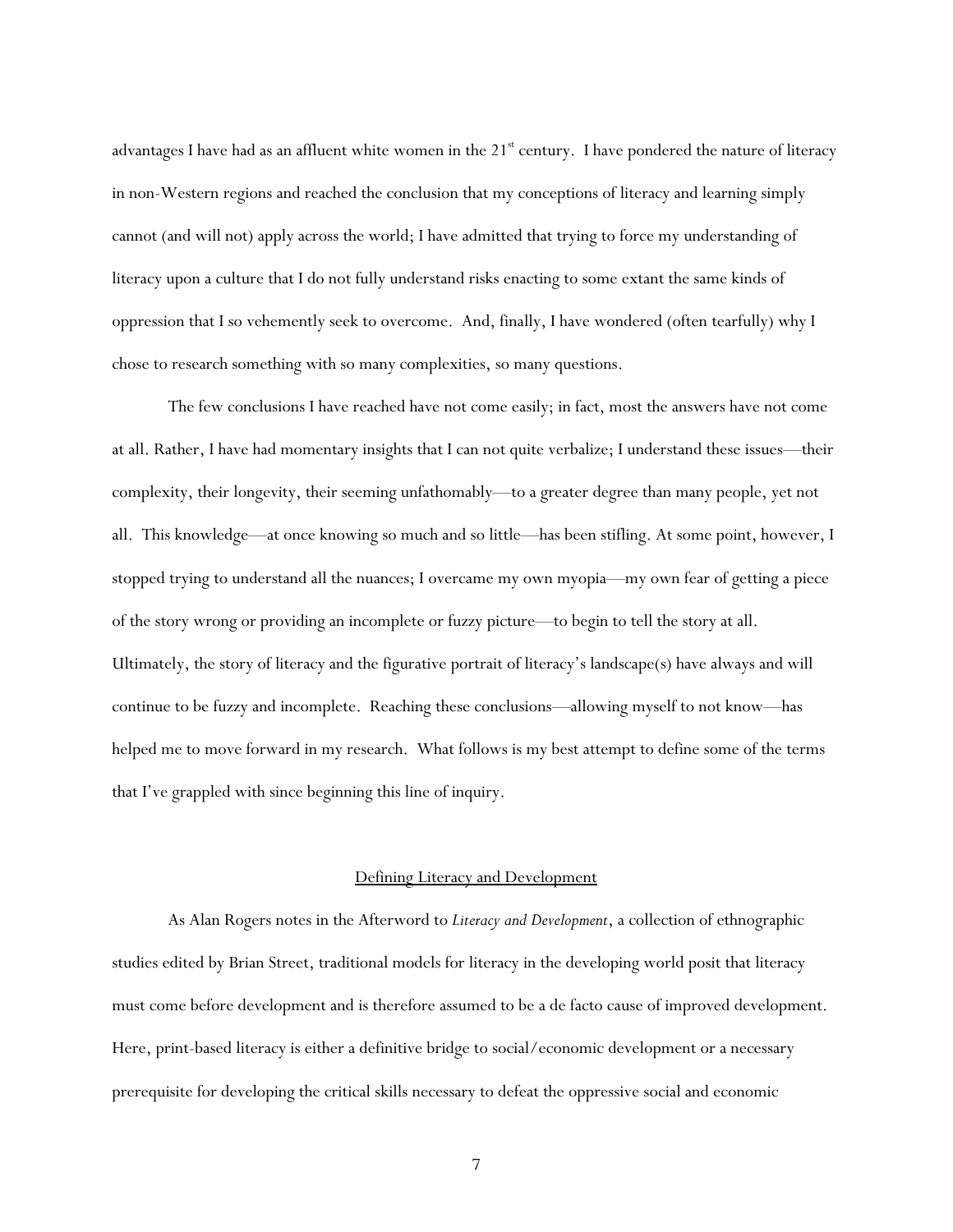structure that perpetuate underdevelopment. In this view, literacy leads to development or liberation (Rogers 206). These notions of literacy and development, however, are problematic and raise a numbers of pressing questions; namely, whose literacy and whose development?

Literacy is most often defined as the ability to read and write, yet this definition is a site of contention in literacy research. Most people consider literacy simply the ability to read and write at a basic level—enough to meet the demands of the society. Yet those depends are ever-changing and highly contingent upon individual circumstances. In this sense, the definition of literacy is never (nor should be) static. Literacy is complex, muddy. I can not reduce it to a single definition, and I certainly do not want to. Literacy defined solely as the ability to read and write at a basic level is limiting—it stifles the many possibilities for transformation and change. I do not, however, quite know how to articulate those possibilities. As much as I do not want to buy into the literacy as power metaphor, I do believe wholeheartedly that the right kind of literacy developed through the right means of education does offer the promise of social transformation; in fact, I strongly believe that this "right" kind of literacy/pedagogy is the strongest agent of social change we have. I do not know what the "right" kind of literacy is exactly nor how we can cultivate it; and I certainly do not know how we can transfer any definition of this "right" kind of literacy across the boundaries of space and time. There is no one-size-fits-all definition of literacy: literacy is socially situated and always framed by the boundaries/limitations of a particular culture at a particular time.

Understanding development and underdevelopment is also an essential aspect of understanding how literacy takes place in non-Western nations. Here, the term underdevelopment is relatively unambiguous, referring primarily rampant poverty and staggering quality of life indicators in areas that have been subject to colonial rule, structural racism, globalization, et al. While underdevelopment remains a fairly uncontested term; the term development remains considerably more difficult to define and is often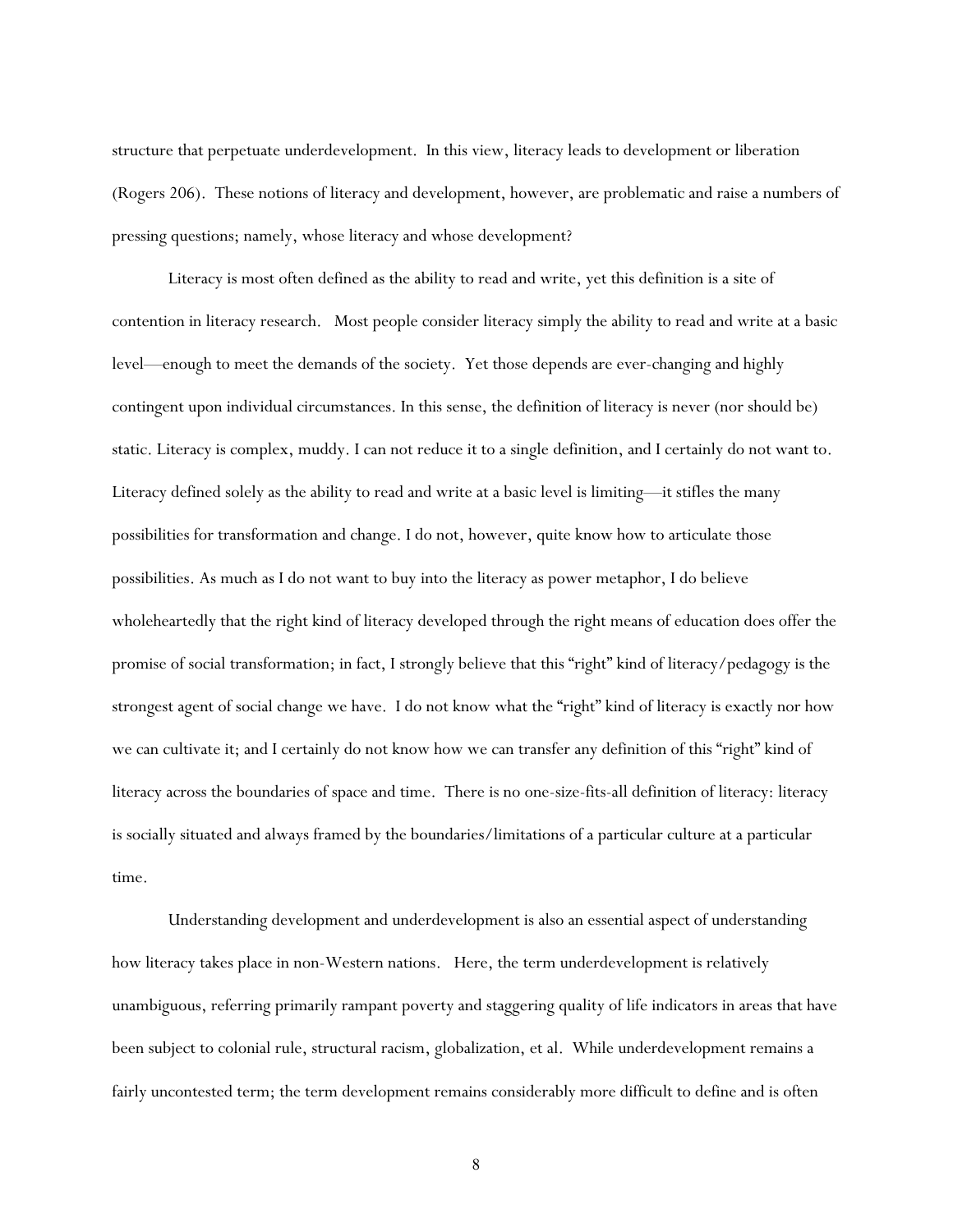collapsed with modernization to signify an ambiguous enhancement of industrial, political, and educational capacities to raise the standard of living. These "capacities," however, are seldom conceptualized outside of the European/American experience. In this respect, development appears to refer to fostering the growth of nations to mirror that of the West. This schema for understanding the nature development risks reinforcing the factors—such as the legacy of colonialism and burgeoning corporate globalization—that have perpetuated underdevelopment (Rogers 212).

For the purpose of this project, however, I have defined literacy in two respects that transcend the traditional definitions. First, I conceptualize literacy not solely in terms of reading and writing, but also in terms of the development of rhetorical effectiveness. Here, rhetorical effectiveness refers not only to meeting the basic needs of literacy—filling out a job application or being able to read health information, for example—but in being able to effectively manipulate language and medium to understand and negotiate highly complex situations. Furthermore, I want to consider literacy in terms of the transmission of skills and knowledge both within and outside of print-based mediums. And, taking a cue from Filomina Chioma Steady's *Women and Collective Action in Africa,* I define development as "sustainable economic growth that results in social and human development, and in the equitable and just distribution of the benefits of development" (11). These definitions have allowed me to begin to translate my theoretical knowledge of literacy to a context vastly different than my own in a way that (I hope) breaks from prevailing notions of what it means to be a "literate" person in the developing world.

Wangari Maathai's life and her work reflect these definitions of literacy. She exhibits considerable rhetorical competence throughout her career as an immensely persuasive rhetor and public figure. More importantly, however, Maathai is also an instructor of civic literacy through her community education programs. Here, she has been able to help Kenyans (particularly women, but also a large number of men) develop knowledge and skills that foster agency and autonomy. While Maathai is certainly not teaching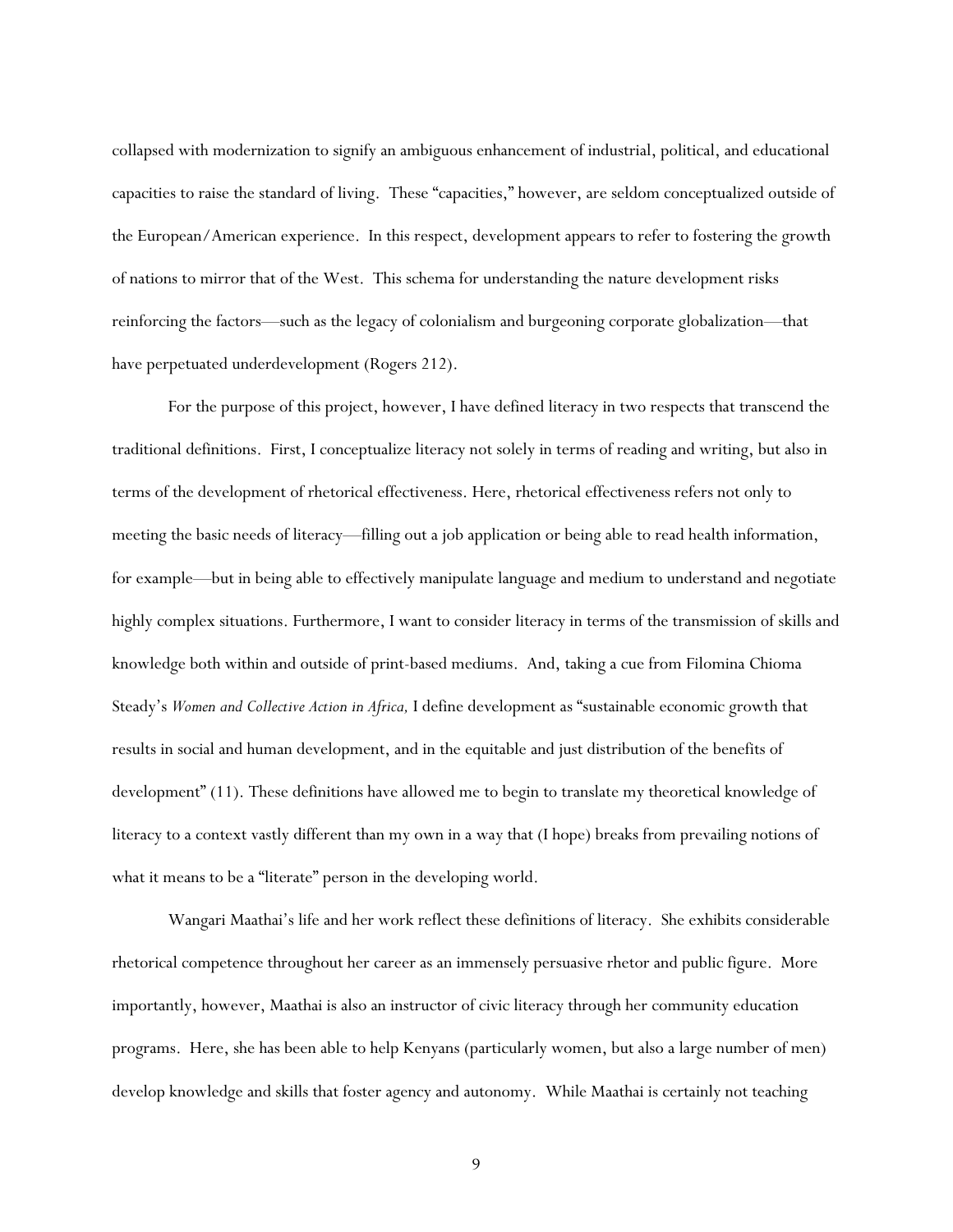<span id="page-16-0"></span>Kenyans to read or write print, she is teaching them how to read their land as well as their relationships with the land and the government—far more valuable skills.

Wangari Maathai's position as public figure and her prolific texts have made her a viable research subject whose life offers a glimpse into the ways that literacy, rhetoric, and social action have converged a for a woman in a developing nation. Here, I examine one woman's experience with literacy through an analysis of her texts, primarily her memoir *Unbowed* and her chronicle *The Green Belt Movement: Sharing the Approach and the Experience.* My analysis focuses on how Maathai recounts her experiences with literacy the acquisition and use of literacy throughout her life as well as her construction of self—and also examines the potential far-reaching consequences her extraordinary grassroots movement has had on literacy (both print-based and critical) in Kenya and beyond.

#### Developing a Framework for Analysis

Finding an analytical lens through which to view Maathai's work requires several levels of understanding. Clearly, as a study in literacy, the role of language—particularly print-based communication—must stand at the foreground of the analysis. Other factors, however, also require attention: the roles of literacy, development, and (rhetorical) action must converge. Here, I have adopted and adapted several existing frameworks for understanding literacy with respect to Maathai's work. The figure below incorporates Friere's theory of critical literacy, Royster's theory of rhetorical competence, and Steady's theory of collective action.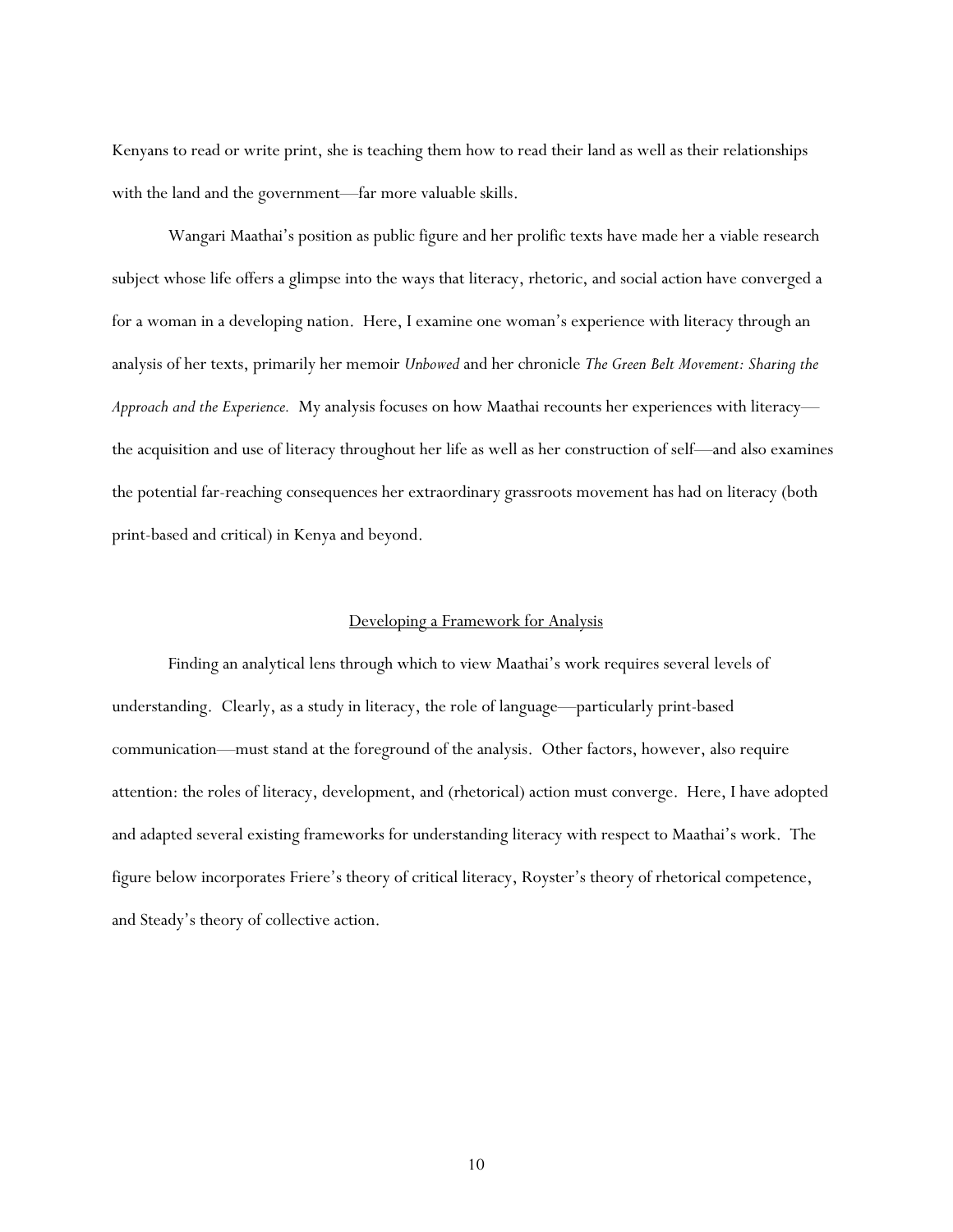<span id="page-17-0"></span>

Figure 1.1 Conceptual Frame for Understanding Maathai's Literacy Development

Paulo Freire provides one aspect of the analysis. Freire, whose *Pedagogy of the Oppressed* is a seminal text in literacy studies, posits that critical literacy developed through print-based literacy is a necessary element in freeing the oppressed from subjugation. This literacy, he believes, will provoke change in two stages. First, literacy will unmask the oppression, and then the oppressed will begin to undo the oppression through a commitment to praxis—"reflection and action upon the world in order to transform it" (36). A commitment to praxis will transform the reality, thus creating a new reality in which the oppression does not exist. This transformation begins when people are able to recognize oppression via paternalism and then begin to eliminate the myths propagated by false generosity. Freire dubs this process of learning to perceive social, political, and economic contradictions and taking actions against the oppressive elements of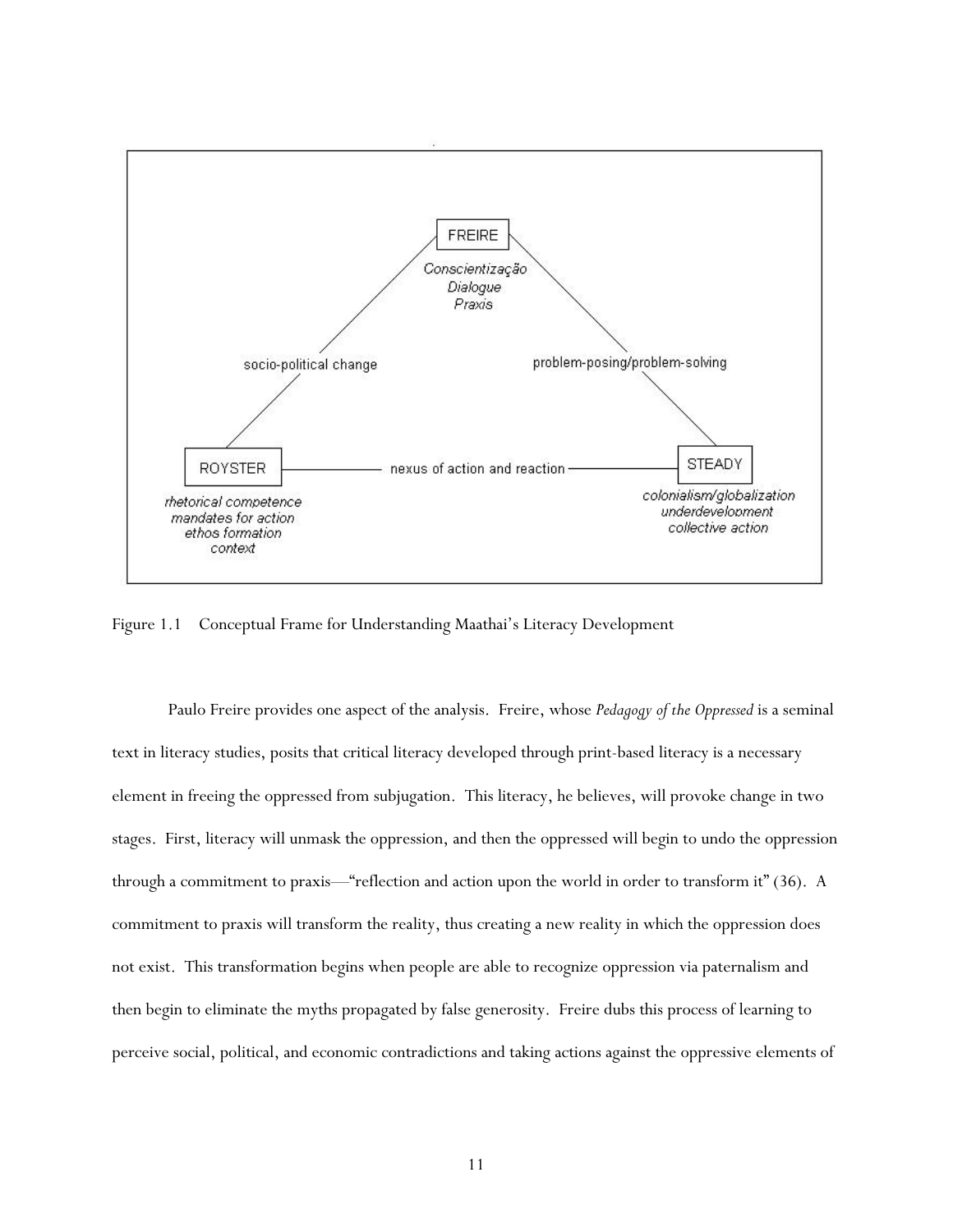reality *conscientização.* In Freire's view, attaining *conscientização* is the ultimate goal, and only *conscientização* can "free" the oppressed.

Freire's model identifies the word—the basic element of human dialogue—as essential to praxis. Here, where dialogue is the essence of humanity and the word is the essence of dialogue, he sees two components at work: action and reflection. He states,

> But the word is more than just what makes dialogue possible; accordingly, we must seek its constitutive elements. Within the word we find two dimensions, reflection and action, in such radical interaction that if one is sacrificed—even in part—the other immediately suffers. There is no true word that is not at the same time praxis. Thus, to speak a true word is to transform the world. (68).

Freire emphasizes the inexorable link between naming one's world and the right/privilege to speak. "Dialogue," he avers, "is the encounter between men, mediated by the world, in order to make the world" (69). This analysis of dialogue uncovers the sight of tension inherent the power dimension of all human communications: some members of a given community have the "right" to name the world and others do not; those who exert the right to name the world while simultaneously denying others access to that right can never truly engage in dialogue, can never engage in praxis. Dialogue—"an existential necessity"—does not occur; neither party (both those who can speak and those who are silenced) reaches its full potential for humanity (69).

To cultivate a community in which dialogue can occur, Freire advocates a problem-posing model of education. This model—a counter to the "banking" model of education in which the instructor figuratively deposits information into the student via propaganda and/or rote memorization—calls upon educators to "abandon the educational goal of deposit-making and replace it with the posing of the problems of human beings in their relations to the world" (60). In this respect, education occurs when students are able to think independently of the instructor, not when they are able to regurgitate information. Where a banking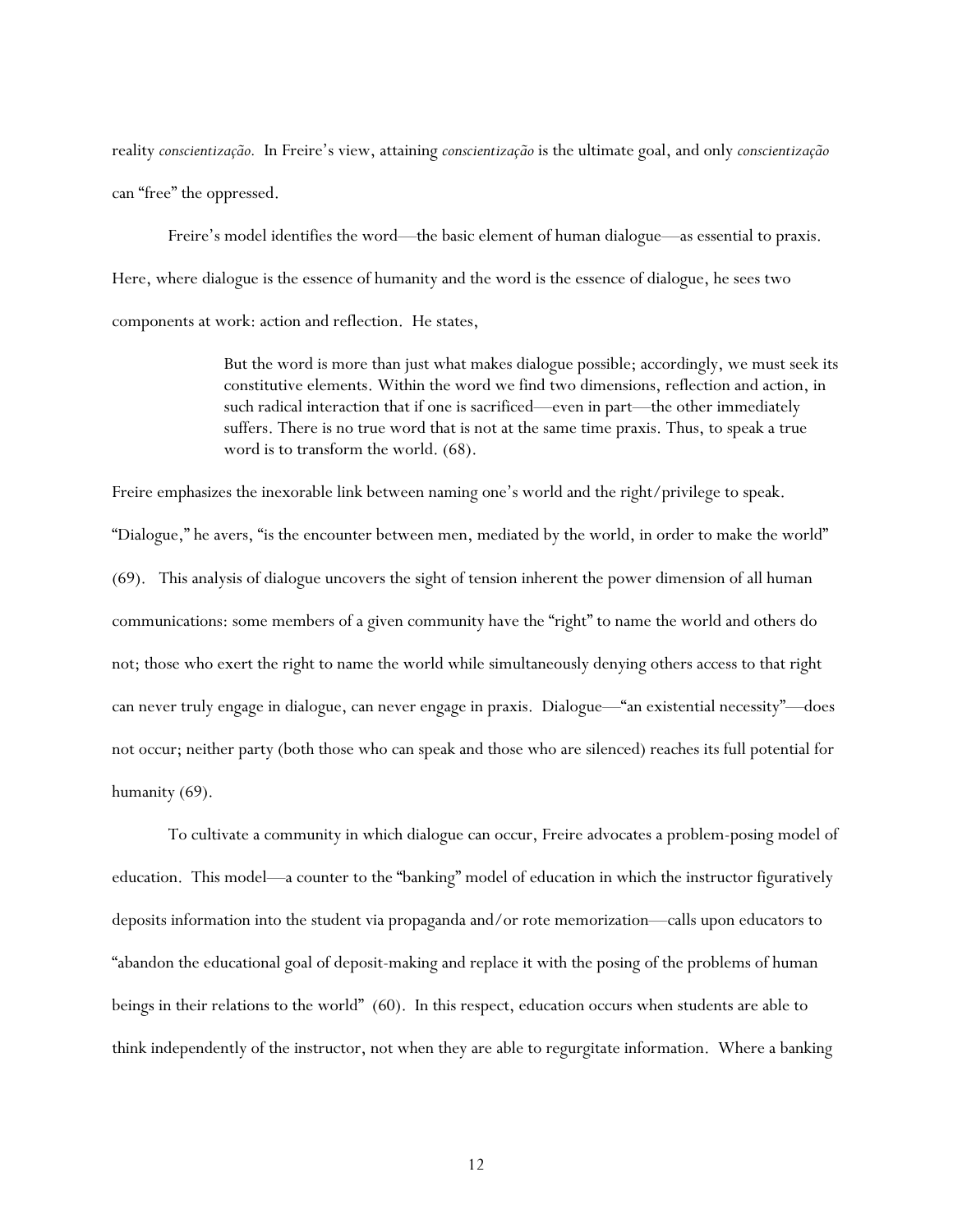education quells dialogue and reinforces authoritarianism, a problem-posing education fosters dialogue—it gives each student the authority to name his or her world and make meaning through interaction.

Freire's theories are certainly pertinent, if not foundational, to any discussion of literacy in the developing world—particularly with respect to Wangari Maathai. Maathai has clearly achieved *conscientização,* and her life illustrates a commitment to praxis. However, she did not develop *conscientização*  via a problem-posing pedagogy like the one that Freire advocates; rather, her formal education predominantly follows the traditional banking model. She attended Christian schools in Kenya and then a Catholic university in the United States. Her acquisition of print-based literacy was probably not concerned with unveiling oppression or freeing her from an inherent fear of freedom. Maathai, however, has reached the apex of Freire's problem-posing model of education even though the pedagogical basis of her education was not rooted in problem-posing.

The second aspect of my conceptual frame—Steady's nexus of collective action and reaction accounts for Maathai's high level of *conscientização* and commitment to praxis. Proposed by Filomina Chioma Steady in *Women and Collective Action in Africa,* the nexus of collective action and reaction refers to the point at which the nexus of underdevelopment-development meets the nexus of democratizationauthoritarianism. Here, the competing needs of developing societies come to a crux; the stifling constraints of underdevelopment and authoritarianism—characterized by colonialism, corporate globalization, racial domination, dictatorships, and one party states—clash with the promises of democratization and development—characterized by economic/political empowerment, human development, cultural/social wellbeing, decision making, and peace building. The figure below elucidates these connections.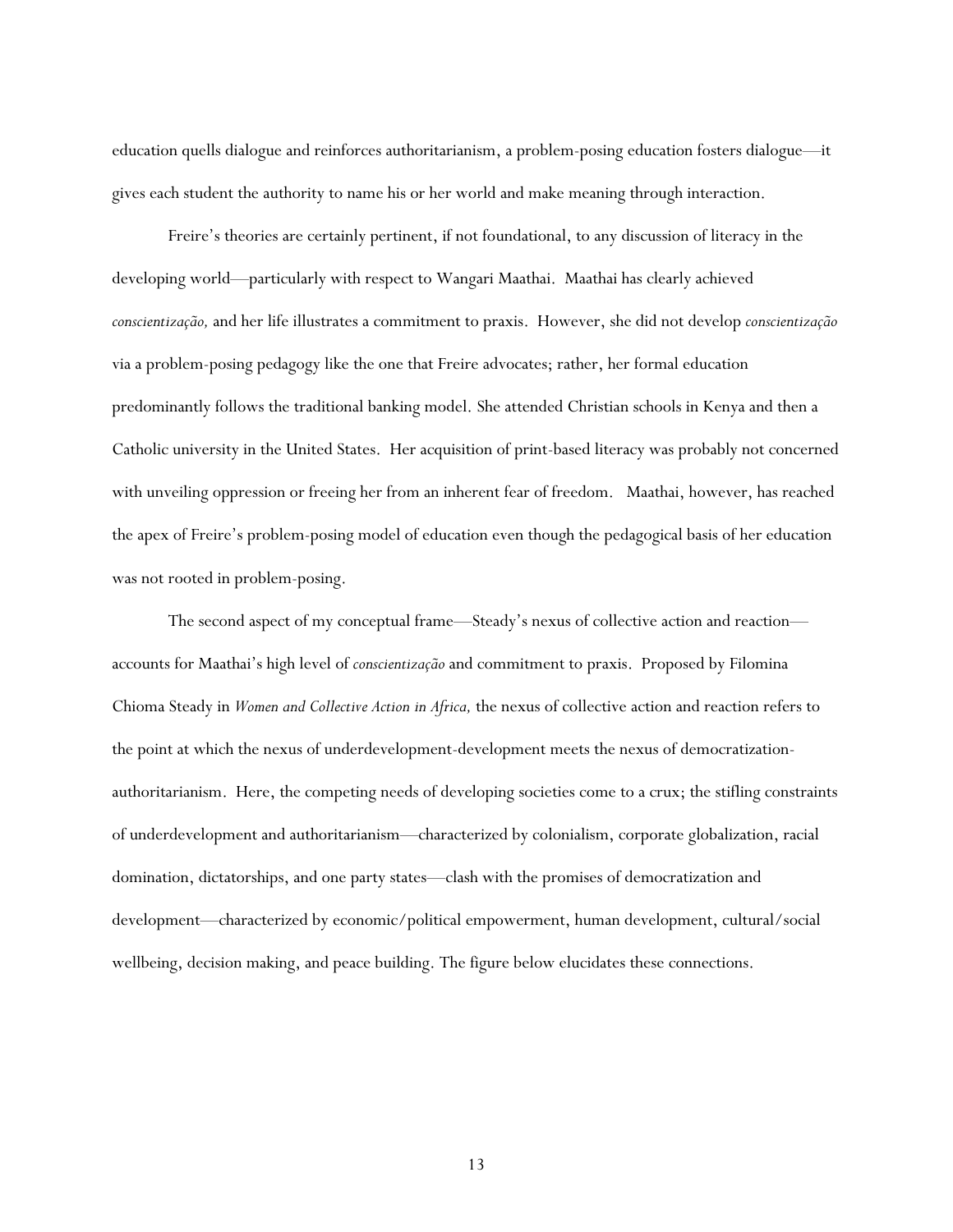<span id="page-20-0"></span>

Figure 1.2 Steady's Model of Women and Collective Action

Steady uses the nexus of collective action and reaction to illustrate the effectiveness of collective action in promoting social change in Africa, as she believes that "the tensions and contradictions" that occur where these polarities clash "promote a new social consciousness that seeks to both challenge and transform unequal relations of power" (9). Indeed, Maathai's problem-posing education took place in this nexus of collection action and reaction. I seek to understand the emergence of Maathai's commitment to social transformation through the lens of Freire's theory of problem-posing education and Steady's theory of women and collective action. Here, my goal is to decipher how Maathai's problem-posing education took place and identify the critical moments and/or experiences that helped her develop *conscientização.*

Though Maathai was always a high achieving woman, she did not begin to challenge and transform her society until she found herself in the nexus of collective action and reaction. Here, she witnessed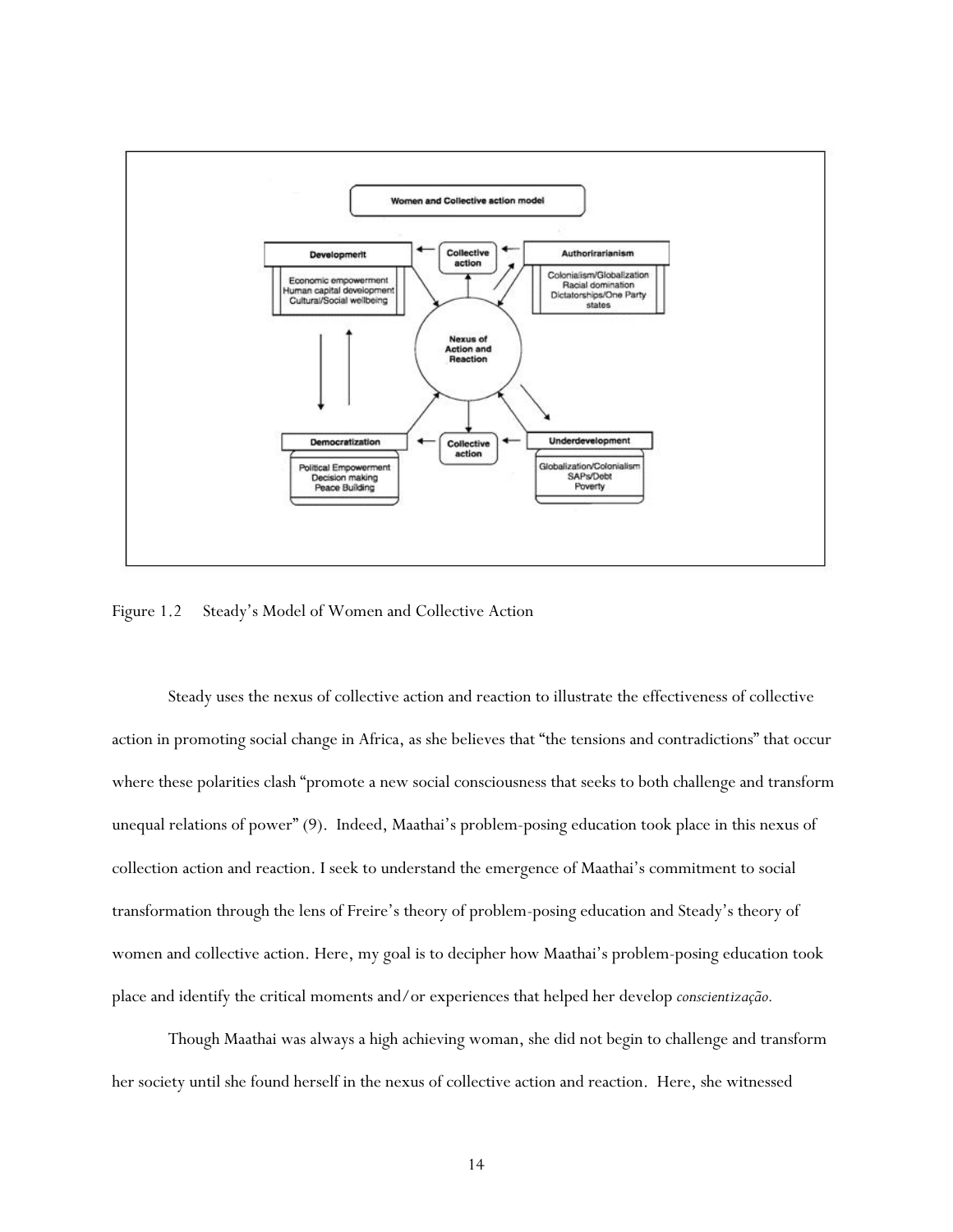degradation to the way of life she knew growing up at the foot of Mt. Kenya as a young woman. She noticed that people were suffering from malnourishment even though they lived on rich and fertile land; she noticed that her once rich and abundant homeland was becoming barren; she noticed families that were once able to live off of their land literally starving. These realizations—all indicators of underdevelopment and overexploitation—placed her within the nexus of collective action and reaction. Furthermore, as a member of her husband's parliamentary campaign, she felt an intense impetus to stand by one of their campaign promises: to help his constituents find work. These two factors—her desire to repair her once fertile homeland and to create jobs—created a situation that forced her to develop an informal and independent problem-posing education.

As a result of this problem-posing experience, Maathai followed the trajectory that both Friere conceptualized in his pedagogy of the oppressed and that Steady indicated as a result of the nexus of collective action and reaction: she began to transform her world and challenge traditional structures of power in a way that promotes humanity. Her ultimate success in generating effective grassroots efforts to encourage sustainable development and democratization in her community, however, stems from her effectiveness as a rhetor and public figure.

To understand this aspect of Maathai's work, I have adapted part of the analytical frame Jacqueline Jones Royster develops in *Traces of a Stream: Literacy and Social Change among African American Women*. In *Traces of a Stream,* Royster examines the social and political implications of African American women's essayist tradition. Though I do not want to draw unnecessary parallels between the African American women's experience and the experience of women in Africa (nor do I want to draw an imaginary parallel my research and Roysters' historigraphic/reconstitutive scholarship), several aspects of her analysis resonated with me.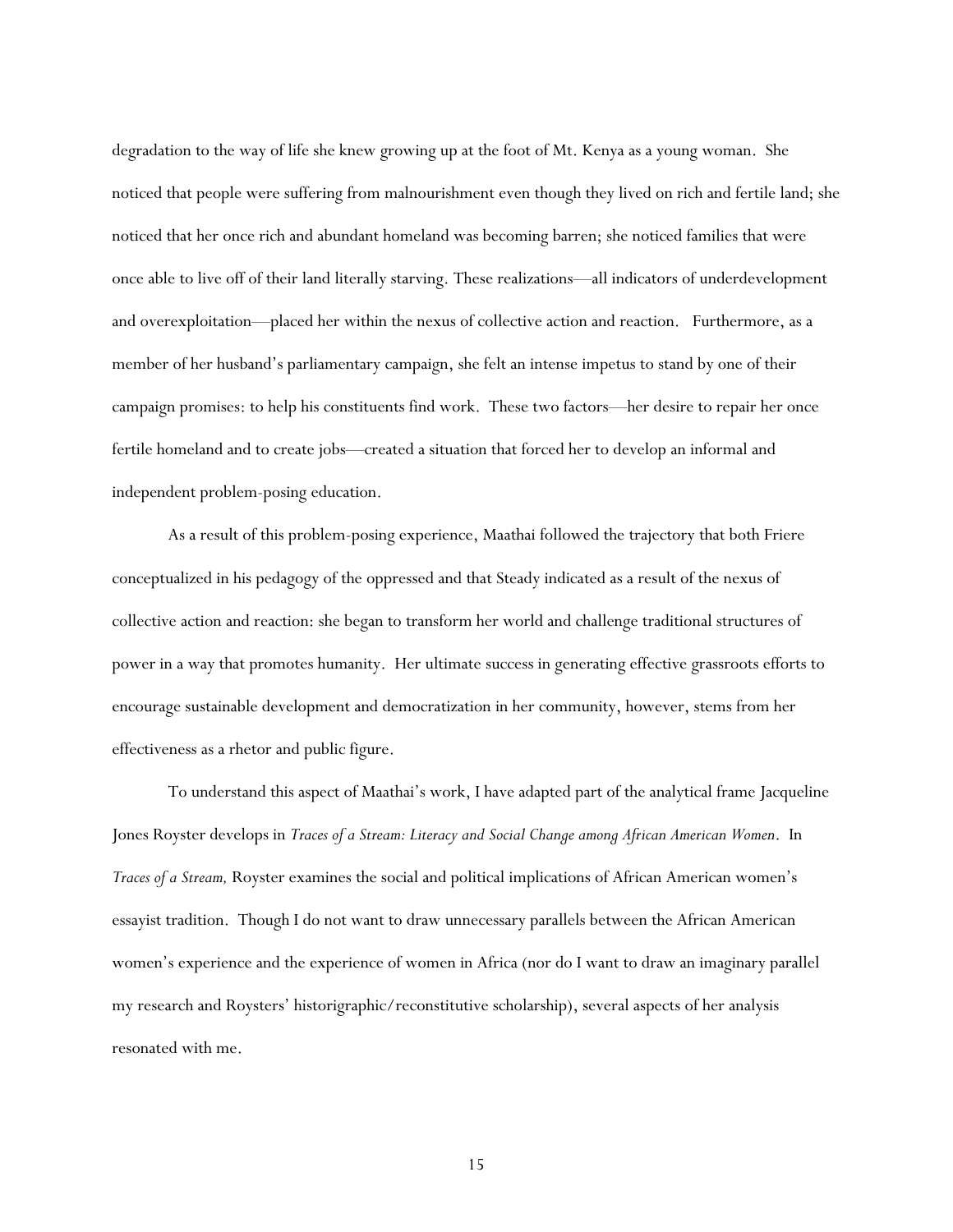Royster's focus on the essay and her "attention to this form as a conscious act of language use that occurs in a specific time and space that results from specific processes, including sociopolitical process," seems particularly well-suited to textual analysis, as the majority of Maathai's texts are also essays in genre (23). Furthermore, Royster's attention to the relationship between language and social action also rendered her model useful. Two aspects of Royster's analytical model that connect literacy and sociopolitical action are particularly meaningful with respect to Maathai's work. First, Royster refers to rhetorical competence as a site of analysis. The term rhetorical competence, she asserts,

> Suggests that writers have a base of sociocultural knowledge and language experience…which they use in the process of making meaning and conveying that meaning to others….The task of the writer is to understand the world around her to determine how she should face and negotiate literacy challenges, given her knowledge and experiences; and to determine what she should actually do to perform in a way that produces desired effects, in this case the appropriate change in thinking, perception, attitudes, and behavior. (48)

Rhetorical competence, then, is the way that writers engage in rhetorical decision-making to meet their socio-political goals. Royster points to three levels of analysis that play into the development of rhetorical competence. Here, she identifies analysis of context, *ethos* formation, and rhetorical action among the strategies for analysis of rhetorical competence. The author's context, including "the systems of power and control that operate in this context" and the "formulation of self in society," create a mandate for action and promote the "use of meaning-making strategies to carry out these mandates" (58). This understanding of rhetorical competence connects literacy with socio-political actions.

These three models for understanding the convergence of literacy, socio-political change, and collective action with respect to Wangari Maathai's life and work inform my research. My textual analysis will engage Maathai's work (primarily *Unbowed* and *The Green Belt Movement: Sharing the Approach and the Experience)* through the lens of the recursive, triadic nature of these three conceptual frames. Here, I examine the interplay of her writing situation (i.e., literacy development and context) as well as her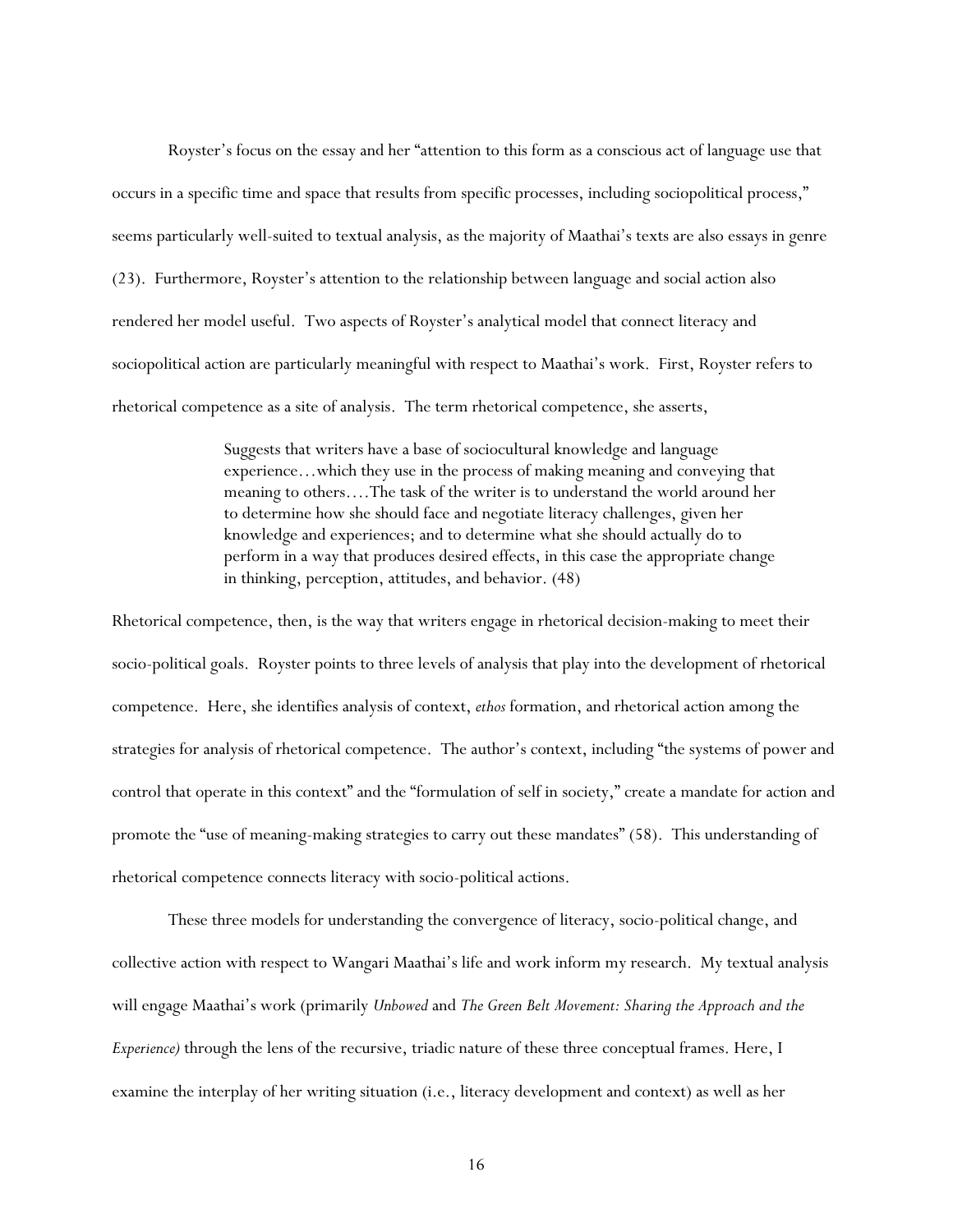construction of self (i.e., her formulation/use of both invented and situated *ethos* as well as rhetorical action). Furthermore, I also examine the consequences of Maathai's leadership as a rhetor disseminating a form of "literacy" through collective agency. This discussion focuses on the "foresters without diplomas" that Maathai describes—the women and men without formal educations who have worked with the GBM to employ their critical skills and develop a sense of agency at the local level. Finally, I examine the influence Maathai's literacy and literate practices have had not only in her community but also at the global level. Ultimately, I hope to draw (tentative) conclusions about her experiences as an African woman, rhetor, and activist as well as the pedagogical implications of her approach to developing critical consciousness that engenders socio-political action for the teaching of composition in the Western university.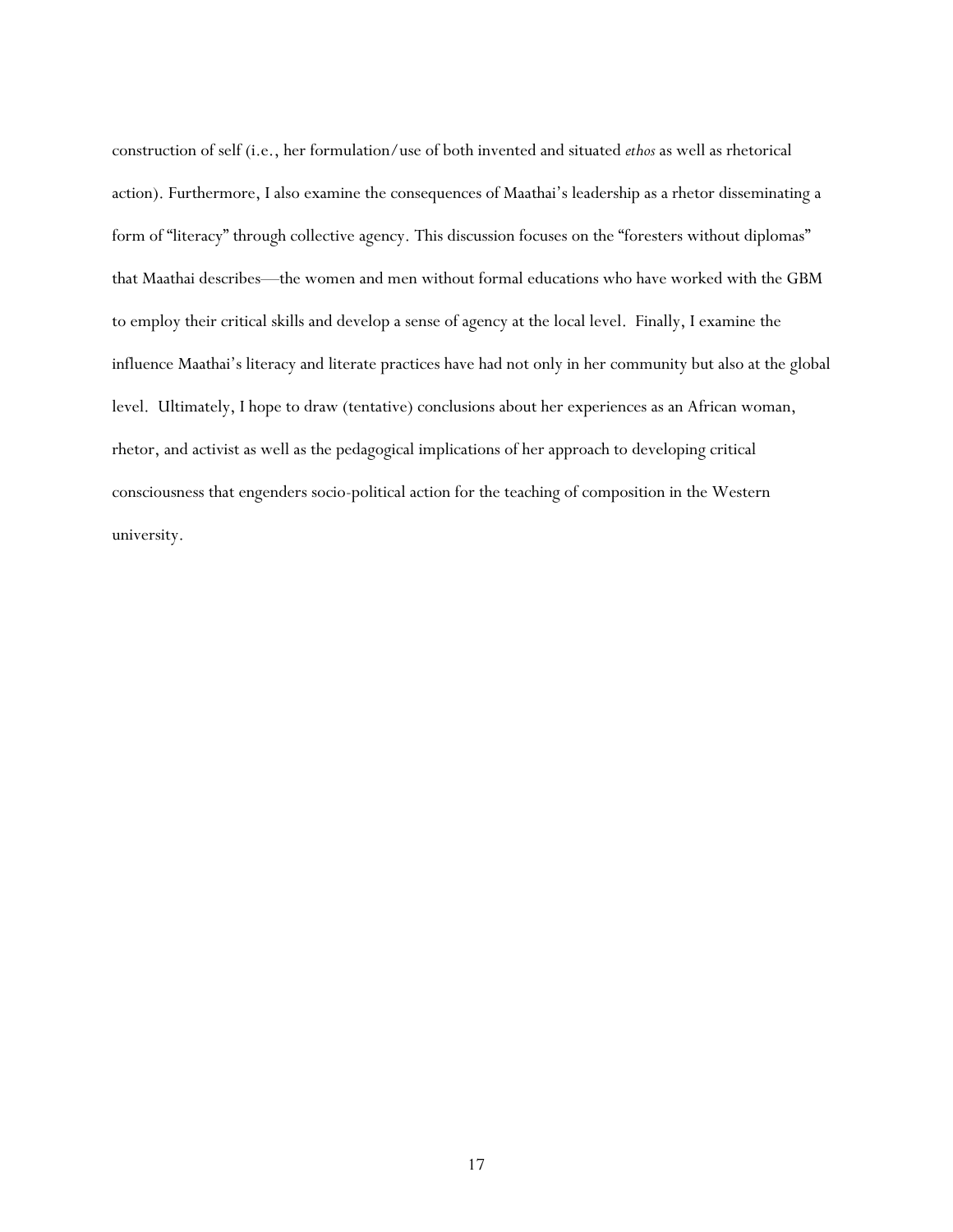## **CHAPTER TWO: COMING TO VOICE**

<span id="page-24-0"></span>It is necessary to teach by living and speaking those truths which we believe and know beyond understanding. Because in this way alone we can survive, by taking part in a process of life that is creative and continuing, that is growth. And it is never without fear; of visibility, of the harsh light of scrutiny and perhaps judgment, of pain, of death. But we have lived through all of those already, in silence, except death.

—Audre Lorde, "The Transformation of Silence into Language and Action." (21)

In "The Transformation of Silence into Language and Action," Audre Lorde muses on the importance of breaking silences. Here, the power to transform reality is rooted in action; action is rooted in language; silence blocks language and subsequent action. In Lorde's schema, the ability to transform—to become an agent, to effect change—comes only after silence is broken. Yet the act of breaking a silence, of coming to voice, is not an easy task. Even Lorde did not realize the weight of her silences until forced to examine her life under a microscopic lens during a period of intense crisis: a brush with cancer that pushed her own mortality to the foreground of her consciousness. It was this intense period of introspection that brought revelation; what Lorde regretted most upon reflecting on the sum of her life were her silences. Within the frame that Lorde develops, recognizing and overcoming the barriers that perpetuate silence our collective "fear of contempt, of censure, or some judgment, or recognition, of challenge, of annihilation"—is a necessary precursor to coming to voice (20). In silence we are chained to the "tyrannies" we "swallow day by day," and we carry these tyrannies with us until we "sicken and die of them…still in silence" (19). These fears, which ultimately amount to a fear of visibility, bind us to silence—to the status quo. But the visibility that we fear, that "which makes us most vulnerable," is also the "source of greatest strength" (20).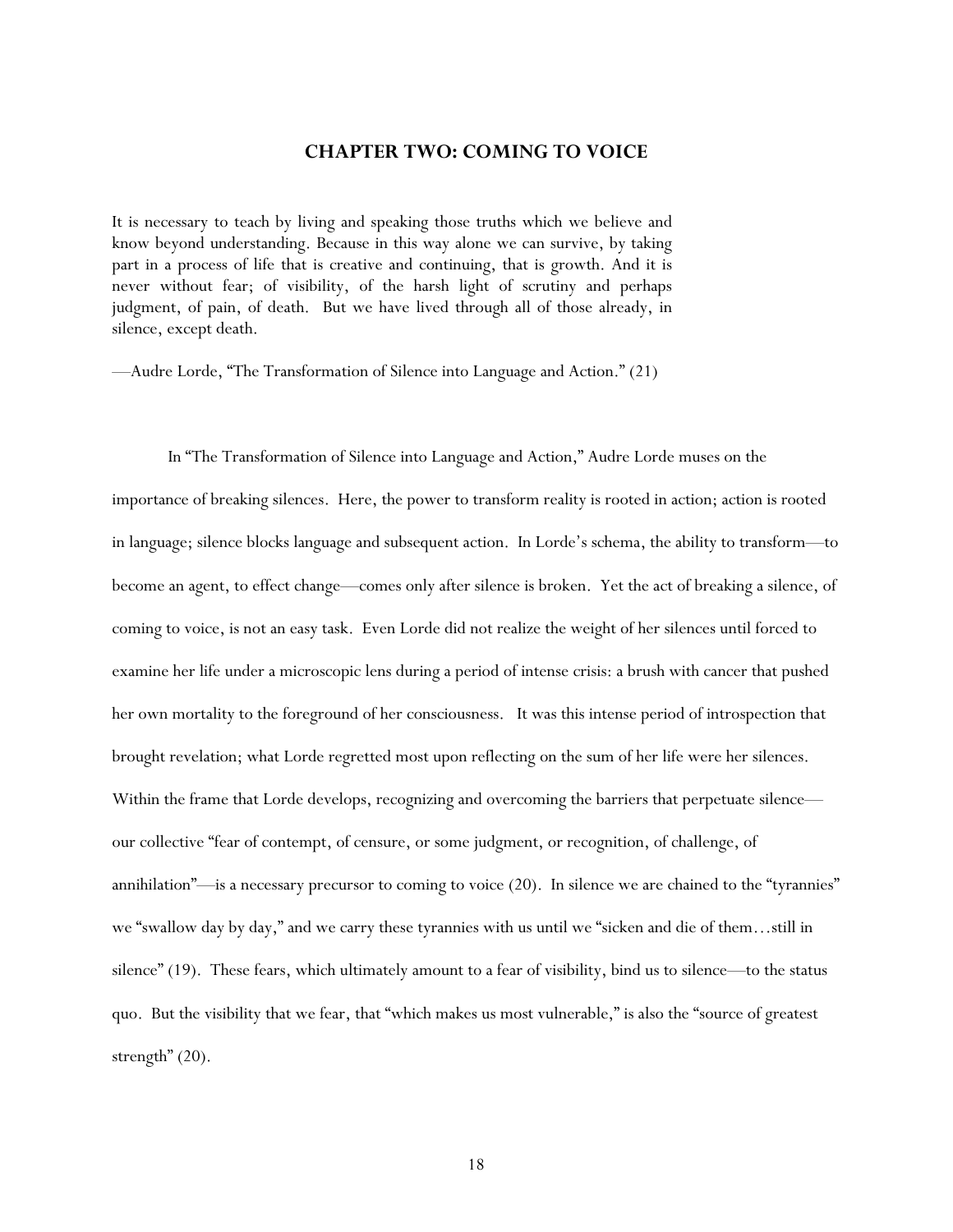<span id="page-25-0"></span>This chapter examines Wangari Maathai as she comes to voice—as she transforms the tyrannies she suffers and bears witness to each day into language and ultimately action. Here, "coming to voice" refers to the "shaping point and place and medium of utterance," the "synergy of…three components—rhetor, language, and culture—as they manifest in a particular location" (Miller and Bridwell-Bowles 11). Here, I trace Wangari Maathi's crucial "shaping point" where these factors collide and her legacy begins. Along her journey in coming to voice, Maathai draws upon a toolbox of varying academic, cultural, and critical literacies that she develops throughout her life; this chapter traces her concurrent literacy developments to better elucidate the converging factors—found in a variety of snippets from literacy narratives—that fostered her emergent powerful voice. Furthermore, I also examine the role of Maathai's rhetorical context as an educated woman in Kenya during the late  $20<sup>th</sup>$  century. This powerful marriage of appropriate time and place (*kairos*) and the genuine need to address tyranny (exigence) exerts immense influence on her coming to voice. Ultimately, these factors allowed Maathai to overcome any fear of visibility; they allowed her not only to come to voice but to *raise* her voice and develop the rhetorical competence necessary to effect meaningful change.

#### Maathai's Multi-Dimensional Literacy Development

Wanagari Maathai's voice began to develop through the interweaving of several divergent yet complimentary strands of literacy education, and only in conjunction with each other could her literate self evolve. Here, her early education in mostly religious schools in Kenya followed by her Western education as a college student in America during the tumultuous early 1960s forms the foundation of her traditional development of print-based literacy; these experiences, however, only become profound as they converge with her early experiential knowledge (i.e., her literacy of the land) that she gained as the daughter of a farmer in the fertile Rift Valley at the cusp of major social change within Kenya as well as her experiences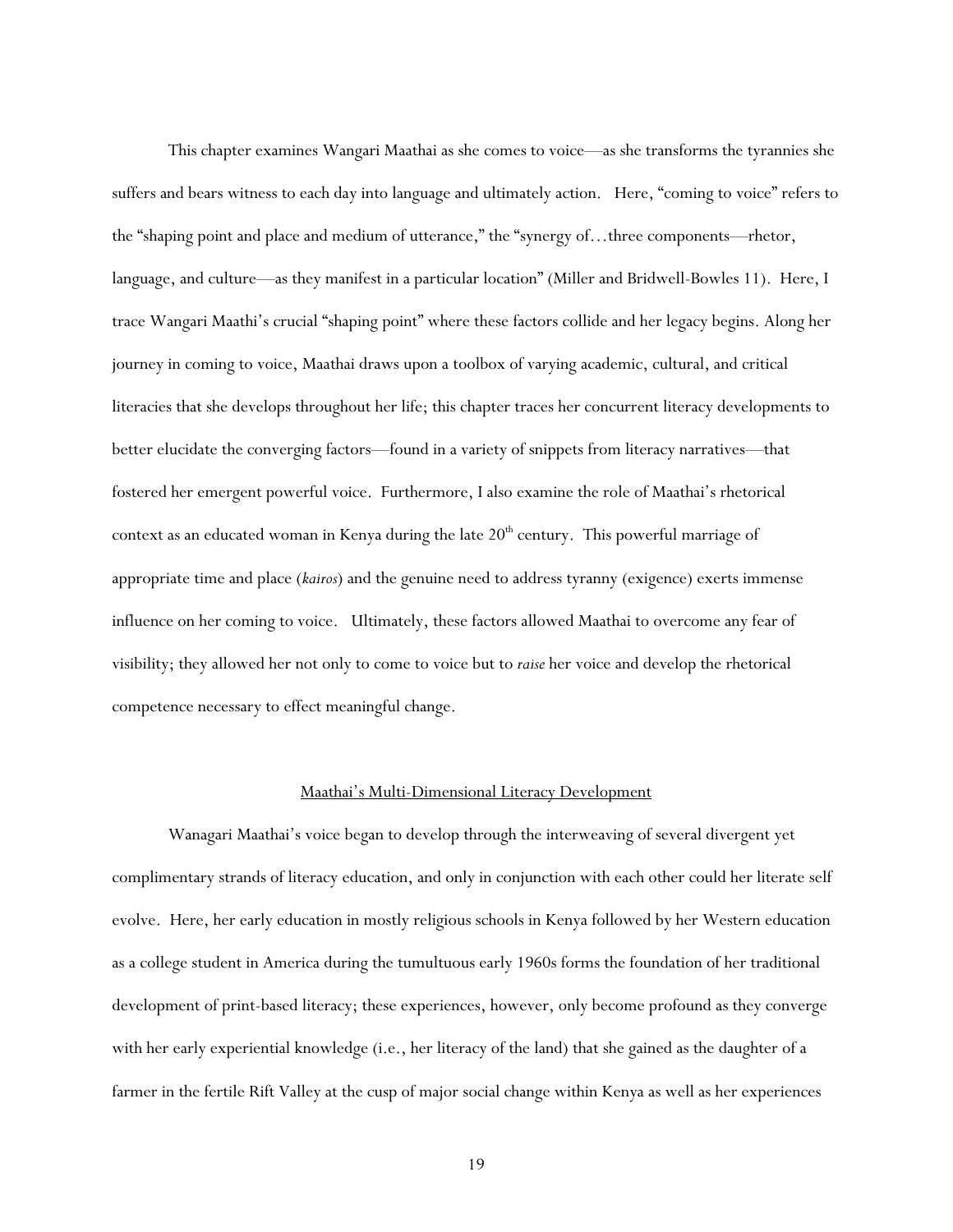addressing the serious environmental degradation that she witnessed upon her return from studying in the United States. Only the collision of these experiences—experiences wrought by a monumental convergence of time, place, access, and opportunity—have allowed her to develop a literacy both printbased and people-based, both learned and intuitive. This holistic marriage of global education and local understanding forms the cornerstone of Wangari Maathai's rich legacy in Kenya and beyond.

To better understand the convergence of the forces that shaped Maathai's literacy development, I trace her multifaceted experiences as a person developing traditional print-based literacy as well as a cultural literacy from early life through adulthood. Using her memoir *Unbowed* as a foundational text, I explore the ways these factors weave together to form a unified whole—how the interplay of these simultaneously competing and complimentary forces converge in Maathai's literacy narrative $^{\rm 1}.$  $^{\rm 1}.$  $^{\rm 1}.$  Ultimately, I read Maathai's own account of her life with a critical eye turned toward picking out the factors that have allowed her to develop the type of literacy that I aspire to as a student, a teacher, and a citizen. Viewing her life through this lens has offered insight into her emergence as significant and influential figure as well as allowed me to unearth crucial moments in her literacy development—moments of insight and consciousness and recognition that have ultimately shaped her life, her career, and her influence.

Only when considered within the span of her lifetime have these seemingly discreet and possibly meaningless events begun to make sense in a meaningful way. Through examining the events of her life the delicate balance of cause and effect in conjunction with the violent force of circumstance and free will a pattern emerges that could offer far-reaching insight into the type of literacy education we "need" to develop to be fully literate in the Freirian sense. Indeed, I believe that understanding Maathai's literacy development and extrapolating this pattern could provide a template for literacy development and pedagogy; perhaps the convergence of factors that have molded Maathai's career could be replicated to

 $\overline{a}$ 

<span id="page-26-0"></span><sup>1</sup> All citations in the chapter are from *Unbowed*.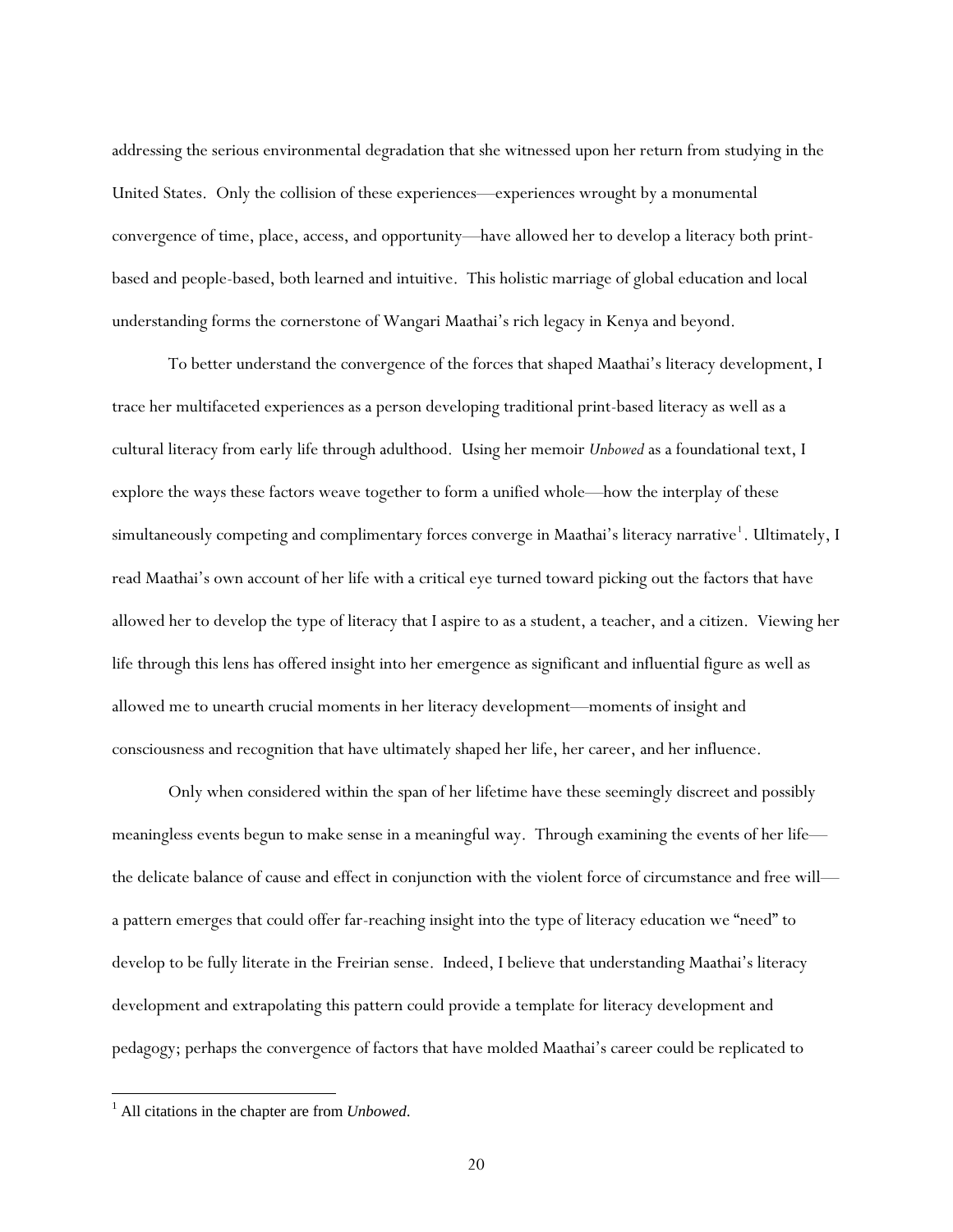<span id="page-27-0"></span>foster greater literacy development (*conscientização*, even) for teachers and students in the classroom and beyond.

#### *Academic Literacy Development*

Maathai's early experiences with print, including how her native culture dealt with print and other forms of print-based literacy, informs her experience as a literate person. Her first experiences with print linked them to religion and to Western conceptions of God. Because print-based literacy was introduced in Kenya by missionaries who often sought to destroy indigenous practices to give rise to Christianity and more "Western" (i.e., progressive) practices, they cultivated a literacy rooted in print; part of gaining access to the Christian world of the missionaries entailed gaining access to Christianity's most sacred text: the bible. Converting to Christianity—effectively renouncing one's indigenous culture—was a precursor to learning how to read during the generation just before she was born. Early Christian converts in Kenya were marked as separate from their native culture by their ability to read; indeed, they were even marked linguistically by this difference: they were dubbed *athomi*, which translates to "people who read" (11).

The term *athomi* means more than simply the ability to read—it also indicates an entire way of life, a culture that diverges dramatically from traditional Kenyan societies. *Athomi* culture sought to emulate the West in ways of dress, speech, and manner. *Athomis* abandoned many of their traditions and adopted a way of life reminiscent of the European colonists (12). With this change came the denigration of traditionally African ways of living; these traditions were relegated to the realm of the primitive, the backward, the demonic. As Maathai astutely notes, Africans are still struggling to overcome the legacy of this transformation, as it one of the causes that underlies Africa's lack of self-confidence in the global market.

According to Maathai this transformation of culture took place in the generation before her birth. Her parents, therefore, were *athomi*, but her grandparents were not. Though *athomi*, her parents did cling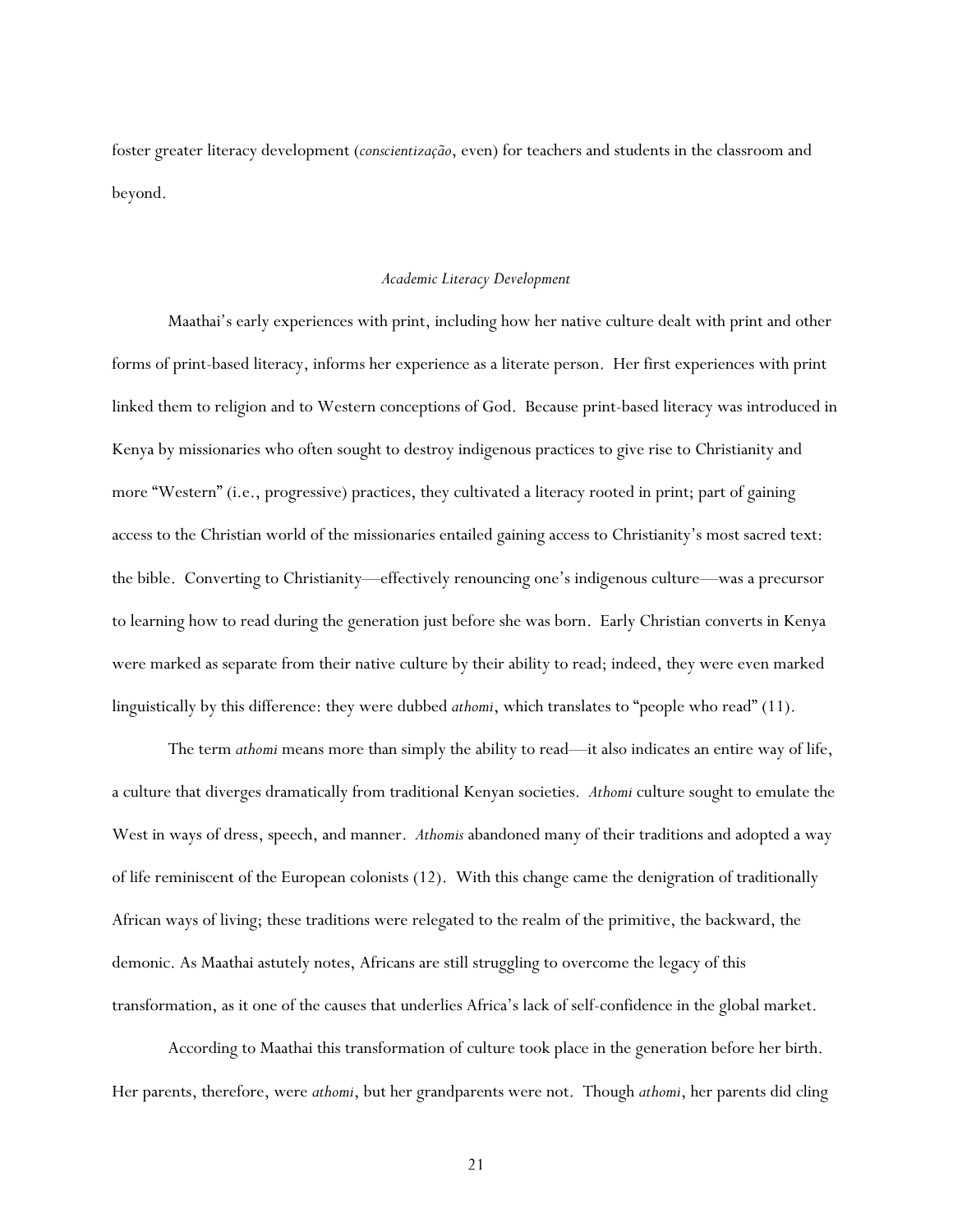to traditional Kikuyu practices. For example, her father was a polygamist, a practice that was not approved of by most Europeans. Furthermore, Maathai's birth took place in a traditional Kikuyu ceremony, not an austere or "sterile" European manner. Her older family members, particularly her mother and aunt, were able to impart folk wisdom through stories and rituals. Maathai mentions her aunt's stories as an outlet of "informal education" for Kikuyu children, as the stories allowed adults to transmit cultural knowledge and values to their children as well as "entertain, educate, and encourage creativity" (50).

Indeed, Maathai credits these stories with shaping many of her values as an adult; however, she was also forced to grapple with the ways that the stories she heard at home differed from those she learned at school. "The Kikuyu stories," she asserts, "reflected *my* environment and the values of *my* people; they were preparing *me* for a life in my community" (50, italics mine). The stories she learned in her formal education, the litany of Disney-classic fairy tales that Western parents rely on for child-friendly moral instruction, did not apply to her life; she read them, but they did not carry the same personal or cultural weight: they were merely words on a page subject to rote memorization that would later be regurgitated at test time (51).

In some respects, therefore, Maathai had in many ways a traditional Kikuyu girlhood—she was able to take part in Kikuyu traditions and hear Kikuyu folk stories—yet any attachment to her Kikuyu roots was tempered by the dismissal of these rites and stories by the dominant culture. Indeed, much of her indigenous culture continued to fade from everyday consciousness following her birth. This perspective, however, allowed her to bear witness to some of the changes in Africa that occurred following the onset of colonialism.

In addition to coming of age during a time when the traditional and the "modern" merged, another factor that greatly influenced her development was her birth into an *athomi* family. Her father could read and write in his native tongue, Kikuyu, as well as communicate competently in Kiswahili, the language of Kenyan commerce that he acquired traveling through Kenya. He most likely had attended school for at least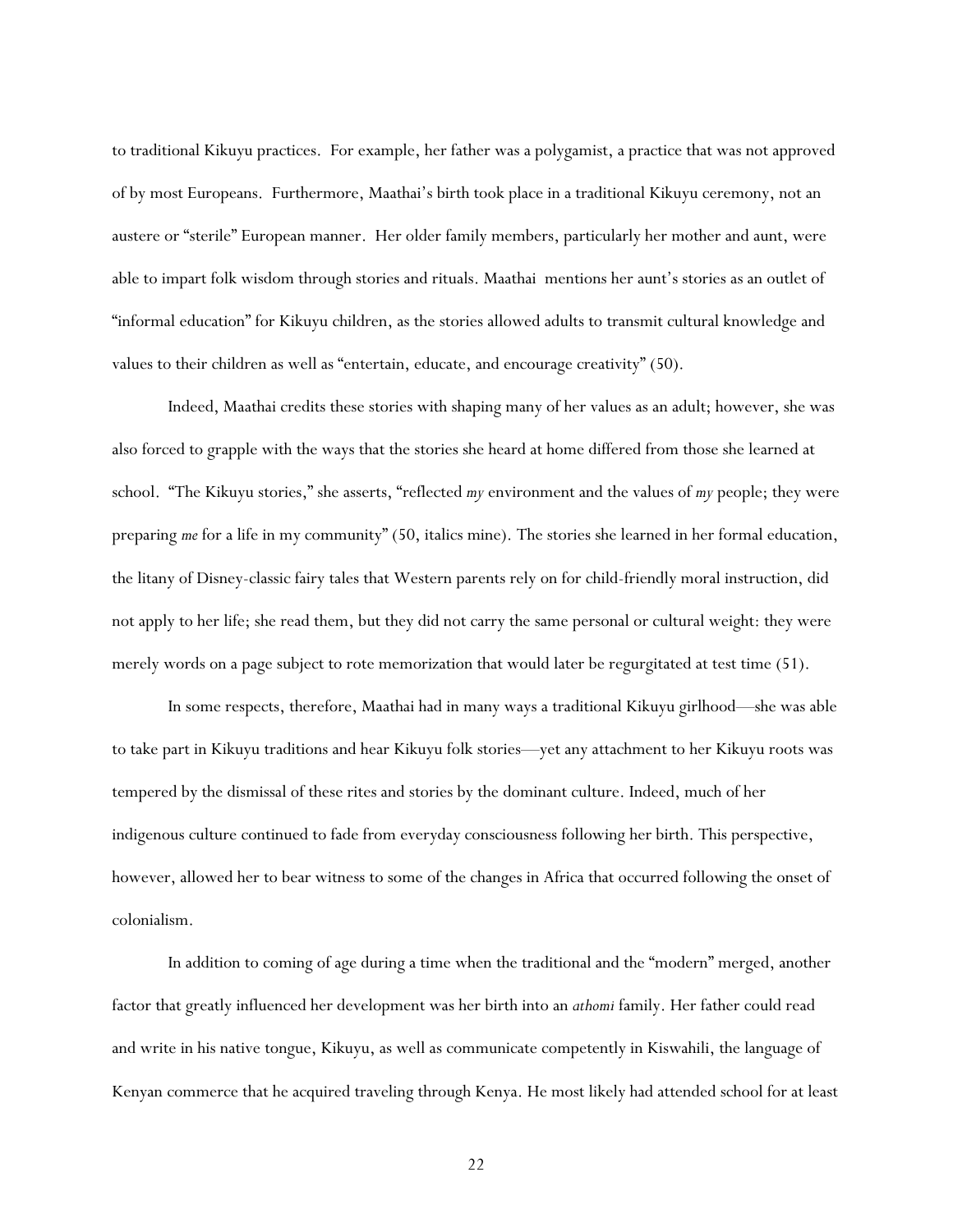brief time. In addition to his print-based literacy, her father also had a high degree of technical literacy that rendered him a valuable employee, as he could operate and repair machinery (12). In stark juxtaposition to her father, however, Maathai's mother did not receive any formal literacy education; rather, the education she received took place in adult education classes that imparted in women the skills of household management. Here, she earned an education in domestic tasks—sewing, ironing, and agriculture—that buttressed her place in the Kikuyu home. By Maathai's account, "she never learned to read or write. Her life remained mostly rural: She cultivated crops and produced food well into her eighties" (13). Though Maathai's parents experienced literacy and education in a fundamentally different way, each of their experiences proved to be essential to shaping their daughter's literacy.

Indeed, familial support of formal education was invaluable in her early years. In one vignette, she recounts the decision her family made to provide her with a formal education. Here, her brother, who was already attending the village school, asked their mother why his sister did not attend school as well. After some thought, her mother concluded that she could not see any reason why Maathai should not attend school with her brother and made arrangements with her uncle (her father's representative) to enroll Maathai in classes. Because other female family members had received an education, this request was not altogether shocking; it was, however, not common for women to be attend school at that time. Furthermore, cost of tuition could have prohibited her from enrolling. Her mother, however, sought work outside of her domestic realm to support her education. The family's willingness to transgress societal norms—both by allowing her to attend school as well as allowing her mother to work outside of the home to support such an endeavor—were crucial elements in her literacy development. These decisions incited a chain of other events that have had a profound and lasting impact on her life. She displays a keen awareness of the ramifications these decisions have had and maintains a profound sense of gratitude toward her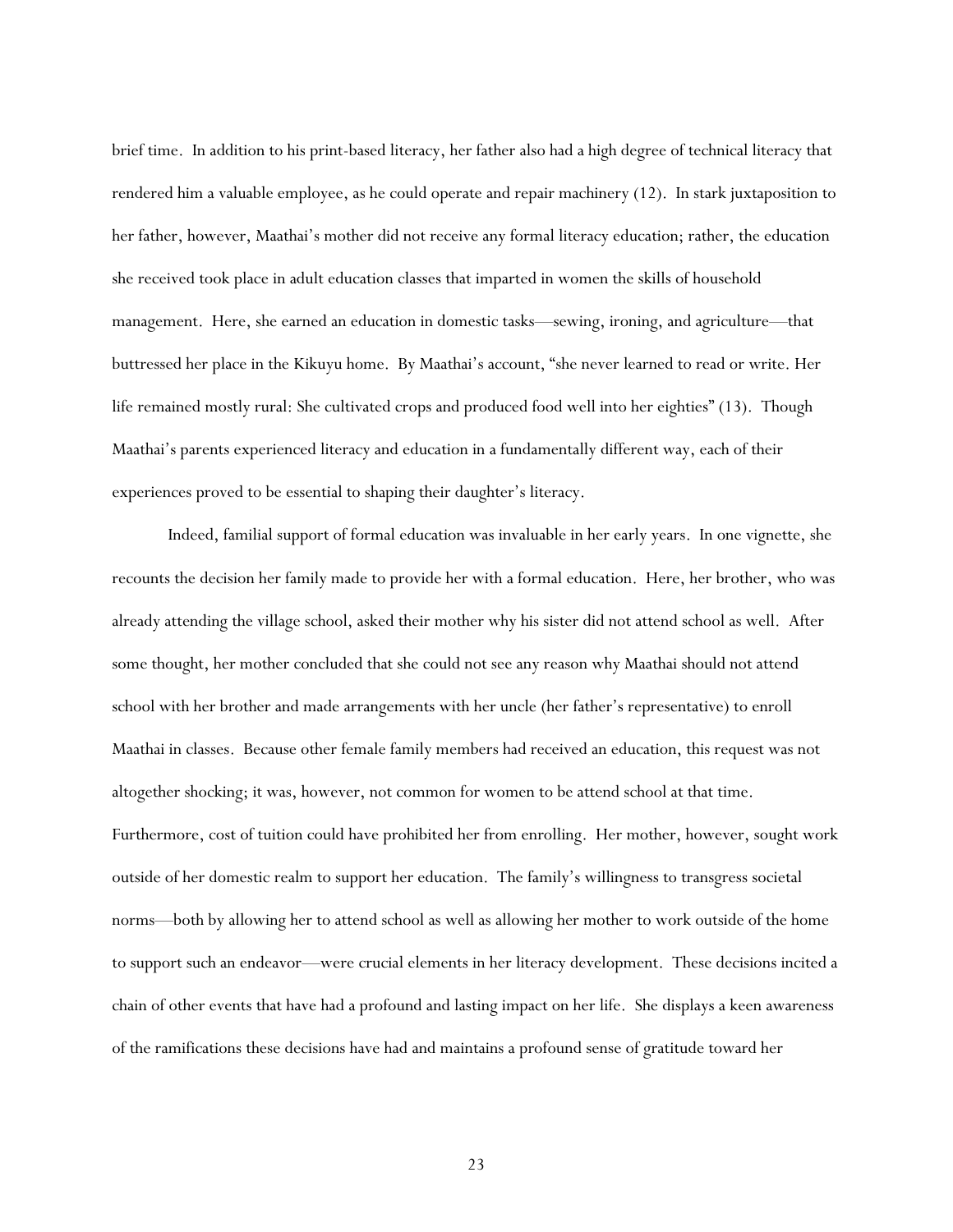mother. "How grateful I am that she made the decision she did," Maathai exclaims, "because I could not have made it for myself, and it changed my life!" (40).

Though Maathai does not have any early encounters with encoding or decoding print, she describes her first experience with print as the most salient memory of her first day of school. In this exchange, her cousin introduces her to writing on their walk to the school house:

> As we walked barefoot along the dirt path up the hill to the clearing where the primary school stood, my cousin suddenly stopped and sat down at the side of the road…."Do you know how to read and write?" he asked. "No, I don't," I replied. "Can you write at least?" he said, trying his best to intimidate me. I told him that I could not. I am not even sure I knew what writing was, really, but I did not want to let on that much. "Well, let me show you something," he said mysteriously….He took out his exercise book and wrote something on it with crayon-like pencil….He then presented me with what he had written. Now, of course I couldn't understand what he had scrawled on the page, but I was mightily impressed….He took an eraser out of his bag and rubbed out what he had written. The writing simply disappeared. I had never seen an eraser before and it seemed like magic…."This is what you will learn in school," he intoned. (40-1).

After recounting this story, Maathai notes that it was great motivation for her; she "longed" to write and to erase. This experience—which stands at the foreground of her literacy autobiography—reflects her early awareness of the power of language, of its immense possibility for ongoing creation and revision; furthermore, this exchange with her haughty cousin fostered within her a desire to learn and a fearless approach to education. Indeed, as she reflects back on this experience, she draws a connection between her own prolific authorship and this event: "When I finally learned to read and write," she surmises, "I never stopped, because I could read, I could write, and I could rub" (41). Here, she demonstrates a rudimentary understanding of the interconnected nature of reading, writing, and revision and the power to effect change.

Another telling event in Maathai's account of her life is her recollection of her family's decision to send her on to high school. Here, she recalls with the same sense of urgency and anticipation that she felt at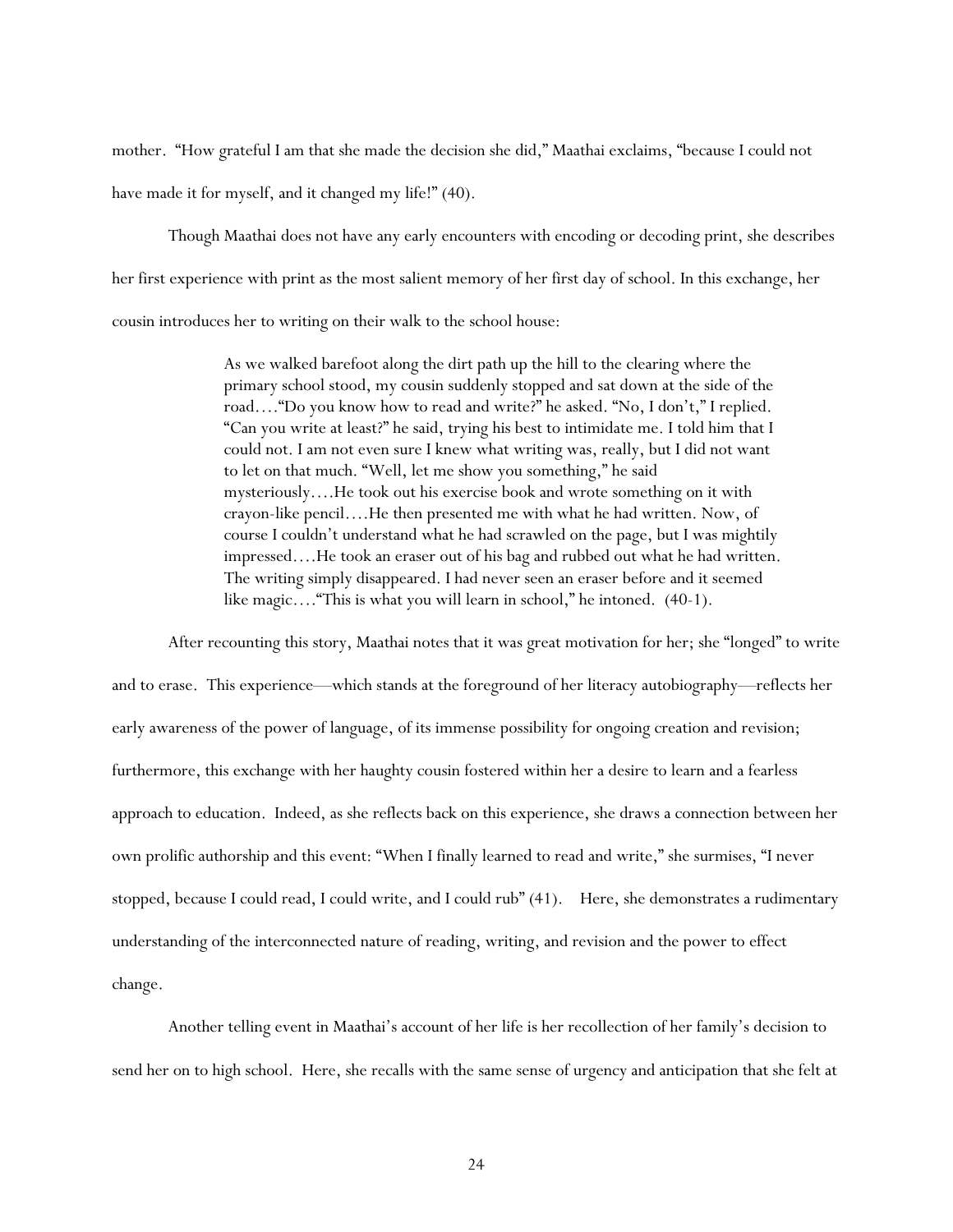<span id="page-31-0"></span>the time she stumbled upon her mother, brother, and cousin discussing her. With a child's knack for eavesdropping on adult conversation, Maathai struggled to discern elements of the conversation taking place; with a parent's knack for uncovering a child eavesdropping on an adult conversation, she was sent to gather water. By the time she returned, her fate—left in the delicate hands of her mother and older brother—had already been decided: she would attending St. Cecilia's—a catholic boarding school for girls (13). Once again in Maathai's life, her education was left to a roll of the cosmic dice; yet the odds—so heavily stacked against young Kenyan women—fell again in her favor.

#### *Critical Literacy Development*

Her experiences at St. Celicia's, which was operated by Catholic nuns from Italy, continued to further build the foundation for Maathai's literacy development. Indeed, Maathai's education at St. Cecilia's was influential on several levels. Here, she received a strong Western education that prepared her for entering higher education as a student of biology. However, and more importantly, it was at St. Cecilia's that she first began to realize the importance of developing a commitment to civic ideals and improving the lives of the less fortunate. The nuns of St. Cecilia's—who functioned as instructors, foster mothers, and friends to the young women attending their institution—imparted the importance of civic engagement. Here, the students became involved in "a Christian society known as the Legion of Mary that instilled…a sense of service and the importance of volunteerism for the common good" (60). Working with this organization alongside the nuns formed the foundation of a principle Maathai continues to embody in her work today; indeed, she continues "to serve God by serving fellow human beings" (61).

In addition to her burgeoning commitment to civic engagement and improvement of the human condition, Maathai also began to realize some of the ways that colonial involvement in Kenya had rendered all things traditional inferior. Here, she notes a general movement from the child's world of "traditional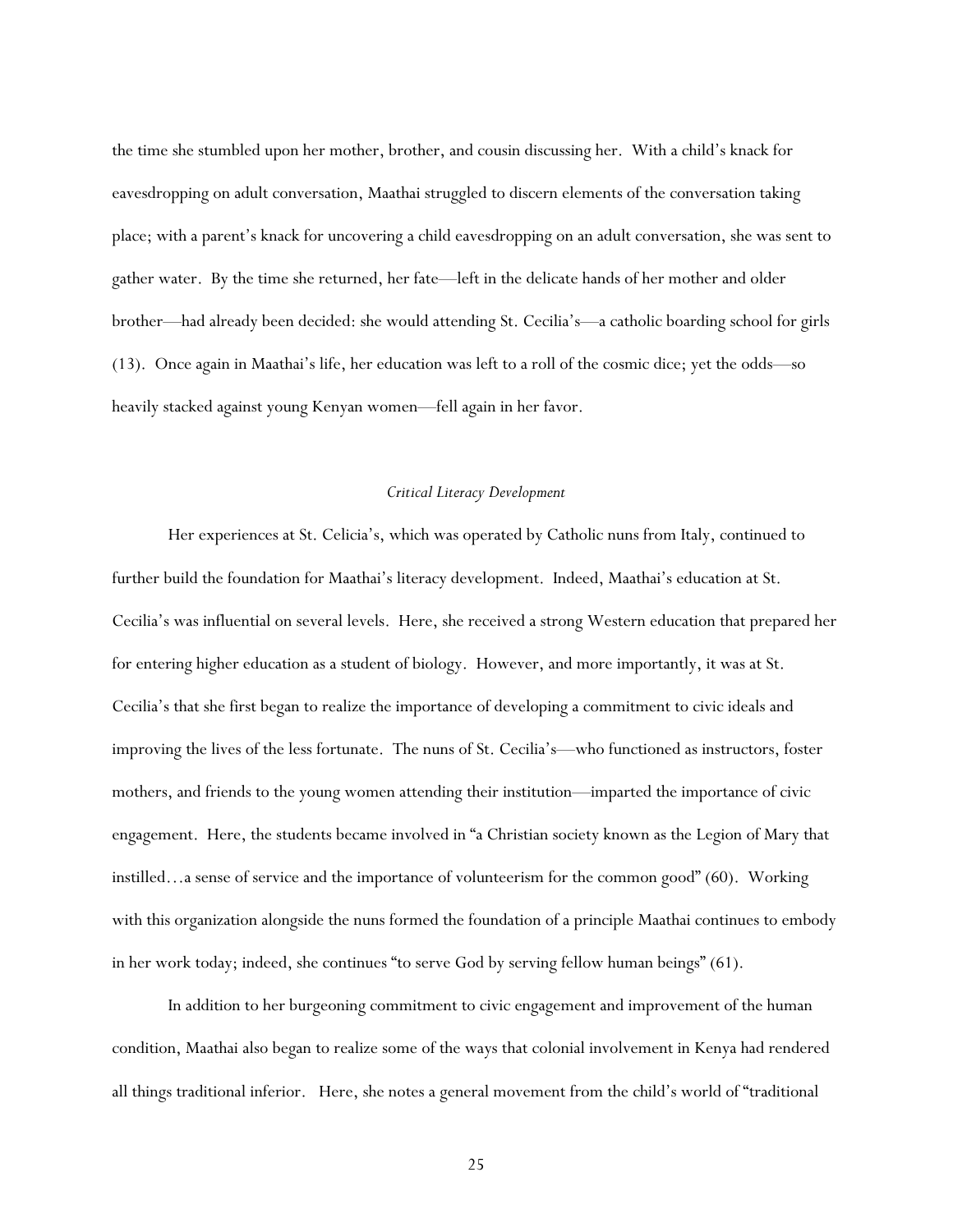dancing, singing, and storytelling" to the adolescent's world of "books, study, prayers, and the occasional game of netball" (60). Though this experience is common to many young people involved in formal education across cultures, the transition took on a decidedly imperialist dimension for Maathai. Here, the most dramatic change occurred in her continuing study of English. Because mastery of English was considered essential for any "serious" student, the nuns often enacted English only rules at school. When a student was caught communicating in her native language, she would be given a button inscribed with a phrase such as "I am stupid, I was caught speaking in my mother tongue" (60). The last student to receive this button, called a monitor, through the day would be punished by having to complete particularly odious chores around the school (60). Reflection upon this practice years later gave Maathai insight to the consequences of denigrating or marginalizing the use of indigenous languages, which she believes has contributed to the crippling lack of self worth and self confidence that paralyzes many African nations.

During this time, Maathai also learned how to balance her position as an educated woman with the demands of being a Kikuyu woman. She was able to simultaneously lobby for better access to education while maintaining grounded in her home life. Even as a teenager, Maathai was actively working toward improving the lives of others, and she enacted this advocacy by convincing a local priest to start a school for the children of the squatters (one of whom was her father) who worked on the land of the British man. Realizing the profound impact that formal education had on her life, Maathai helped create opportunity for other children on the homestead she grew up on.

Maintaining a commitment to her family and to her native land also emerged as a priority for Maathai as she navigated her high school years. Here, she observes,

> Education, of course, creates many opportunities. In Kenya, for most people of my generation and after, a high school education or college degree is a guaranteed ticket out of the perceived drudgery of subsistence farming or the cultivation of cash crops for little return. I, too, got this ticket out, but I never severed my connection to the soil. (71)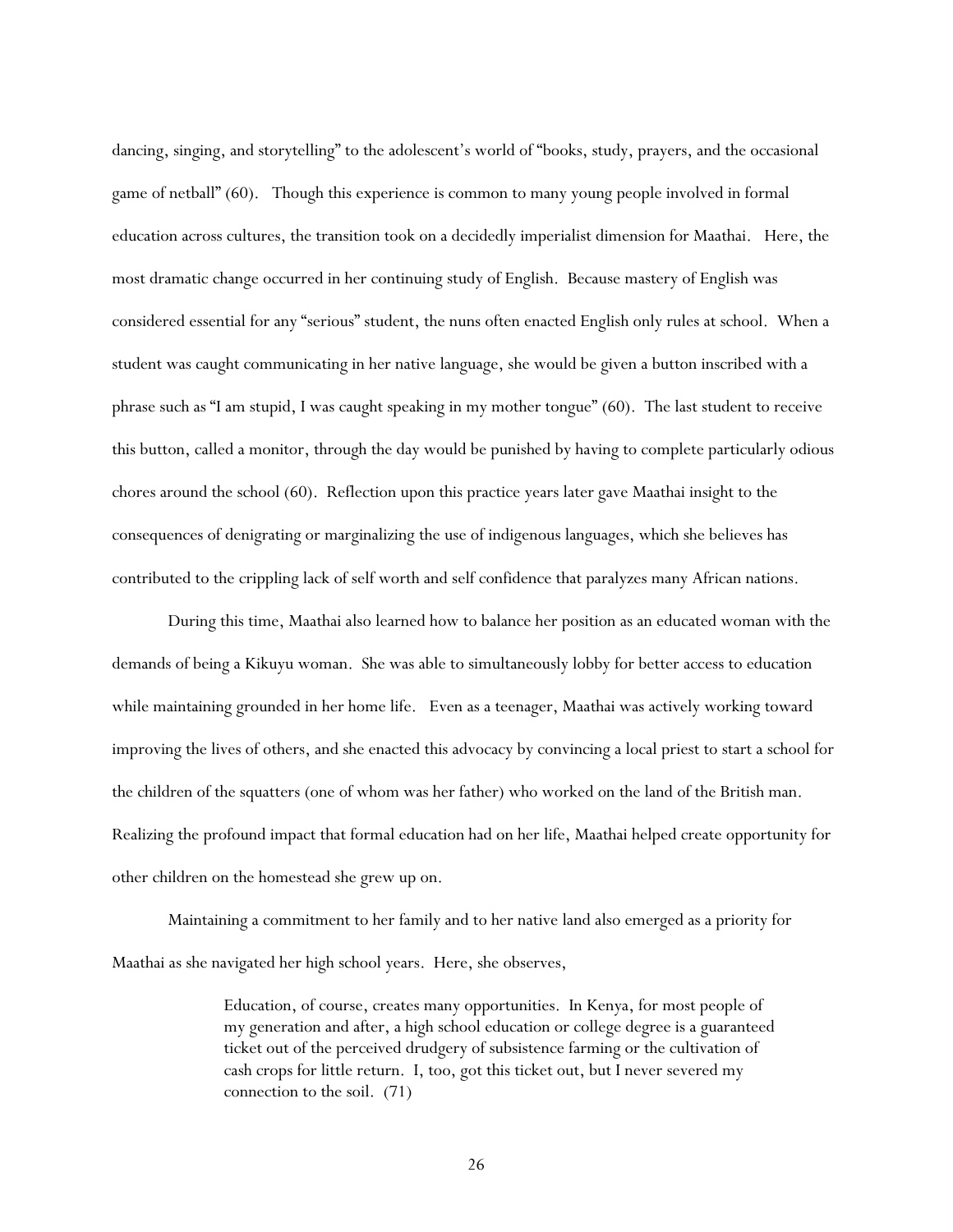This statement reflects a self awareness within Maathai—an awareness that renders her forever bound to serving and protecting the land she holds so dear. She has indeed remained firmly rooted in her native land, and she has not faltered when faced with situations that other members of the educated elite might find unseemly; she continued to perform the duties associated with caring for that land whether through cultivating crops or replenishing the walls of her mother's hut with a combination of ash and cow dung (71). Her continued connection with her native land and culture fostered her future success and ultimately shaped her future endeavors.

Experiencing higher education in 1960s middle-America also exerted profound influence on Maathai's literacy development. Maathati attended Mt. Scholastica, a catholic university in Indiana as part of the Kennedy Air Lift program. This program offered educational opportunities to young Africans following the surge of newly sovereign nations established in the 1950s. When Maathai was offered a scholarship as part of the program—one of three offered to Kenyans—her parents agreed to let her attend college in the United States even though "girls' education was still not fully appreciated" (74). Her experiences during her college years cultivated a crucial element of her education; though her burgeoning interest in biology clearly proved to be influential (if not critical) to her career, she developed what I believe is one of the key components of her literacy: a more critical attitude toward education and authority. During this time, she was forced to confront and critique her past educational experiences and her relationship as a black woman and as an African to both the United States and Kenya. Furthermore, Maathai's experience of American culture—especially with respect the American political system, institutionalized racism, and religion—allowed her to develop a multidimensional lens through which to view her world.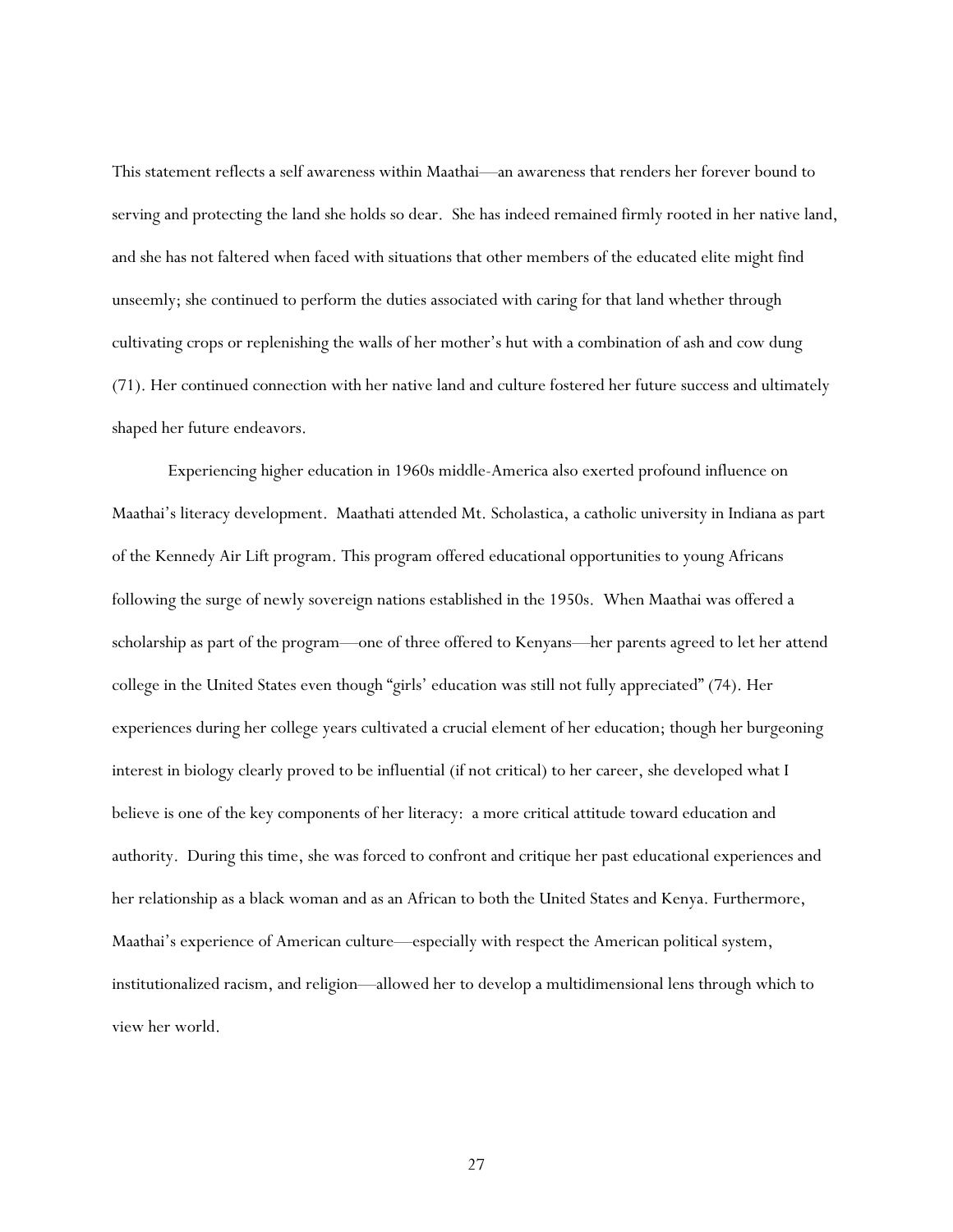Because she was able to come to the United States via the Kennedy Air Lift, Maathai felt a strong admiration for and connection to John Kennedy. This connection to Kennedy as well as her experience within the American political sphere, I believe, helped shape her belief in democracy and respect for political activism. Almost immediately upon entering campus life at Mt. Scholastica, Maathai and other African students became involved in local Democrats' campaign for Kennedy's presidential election. Though she did not understand American politics or what it meant to be a Republican or Democrat, she entered the campaign with enthusiasm. Here, she gained a greater understanding of the power of a participatory democracy, as the candidate she lobbied in favor of was shortly elected to the land's highest office (79). When Kennedy was assassinated in 1963, Maathai "mourned him like a member of her family" and expressed a profound admiration for his leadership as "a lover of peace and a man who was very humanistic" (91). Rumination on Kennedy's assassination, which occurred several weeks before the Kenyan independence in December of 1963, and his legacy as a democratic leader surely instilled hope in Kenya's future as it emerged from colonial rule to establish its own democracy.

Learning of American racism also colored Maathai's education in the United States. Here, she was able to juxtapose slavery in the United States with colonial rule in Africa. Institutionalized racism in the United States, which was just at the cusp of the civil rights movement, was rampant; though she was not subject to direct discrimination herself, she did witness segregation and mistreatment of people of color in the United States. These inequities and injustices, which she thought could never occur in America because of its status as "land of the free and home of the brave," forced her to examine how discrimination and oppression are enacted outside of colonial rule. Ultimately, she discovered that though the legacy of colonialism in Africa and the legacy of slavery in the United States are in some respects similar, the disparities between the two nations are too great. Even the poorest conditions for people of color living in the United States looked "positively luxurious" when compared to the conditions in Kenya (87).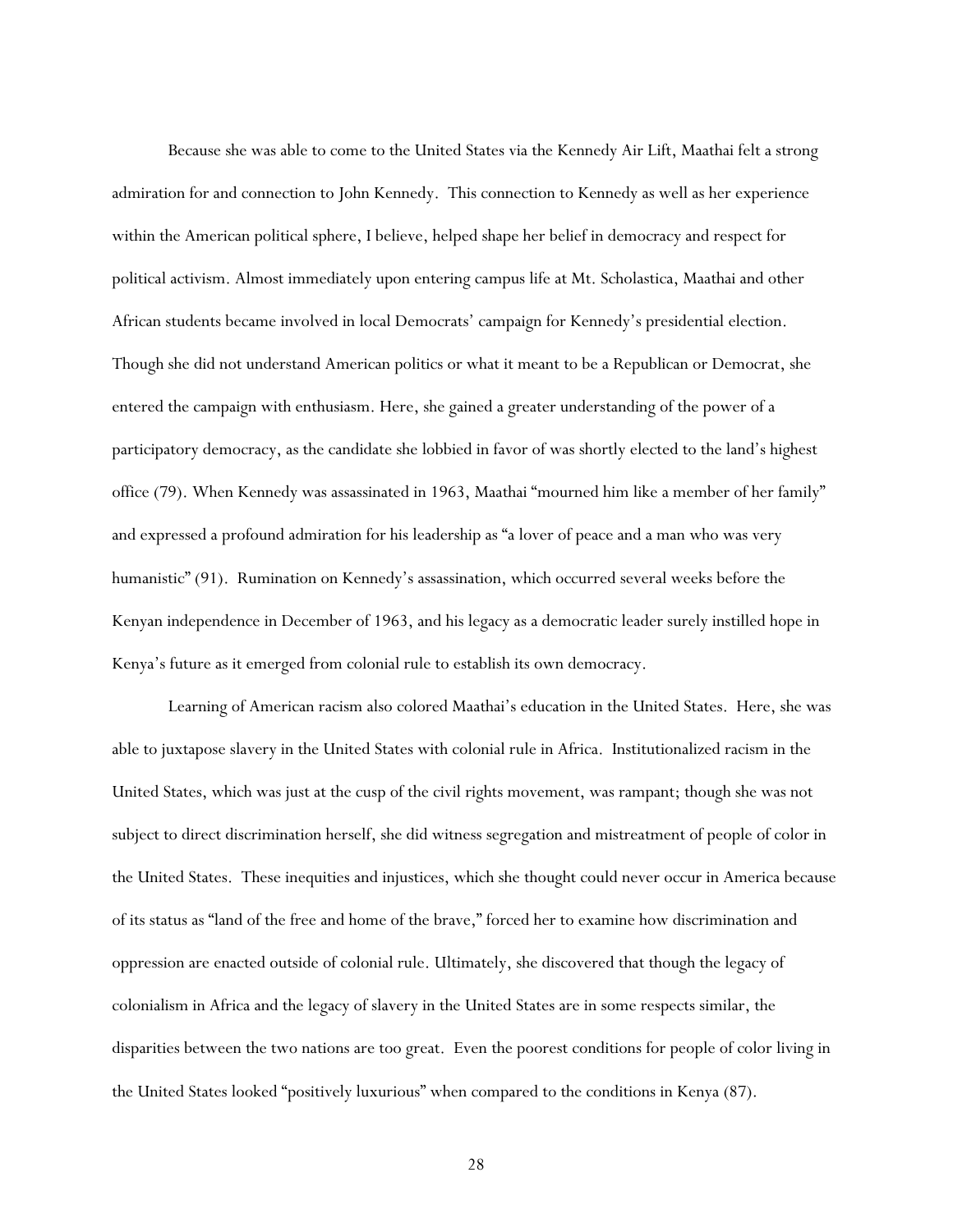In addition to her evolving understanding of racial issues in the United States, several of Maathai's most significant experiences in America involved her changing understanding of the nature of religion. As she acclimated to "American" life, she realized the limitations of her previous education. She first began to question some of the values that the nuns had inculcated her with when she took note of the relationships that young men and women were free to develop in the US. Here, young couples could kiss and hold hands and dance—all actions that would have been verboten in Kenya. Furthermore, the Catholic Church also underwent considerable change as the Vatican II council attempted to update traditions to meet the needs of modern congregations by easing fasting restrictions and allowing priests to perform mass in the local language of the land rather than Latin. These changes, which turned Catholic conventions upside down, occurred simultaneously as she was entering the seemingly permissive Mt. Scholastica.

Maathai describes the experience of receiving a broad-based liberal education with considerable freedom after years of strictly ordered "Victorian" education as "liberating" but also "troubling" (81). The difficult process of reconciling these divergent experiences—of addressing the dissonance created by comparing her education (both religious and cultural) in Kenya with her education in the United States imparted upon her an essential component of her literacy development: it forced her to ask why the conventions were changing; it forced her to ask if God had changed his mind (82). Here, Maathai, a devout Catholic, began to question that which she would have previously found infallible: God.

This period of questioning led to even more profound development. One of her coworkers invited her to a consciousness-raising event for the Nation of Islam. Because of her open mind and her curiosity regarding the peculiarities of American culture, Maathai attended the event. During the meeting, however, she became deeply bother by "inaccuracies" that the leader was disseminating about the life of Jesus. Flustered and somewhat distraught, she called her priest from a pay phone to seek advice about her next move—should she leave the meeting or confront the speaker about his misinformation. Her priest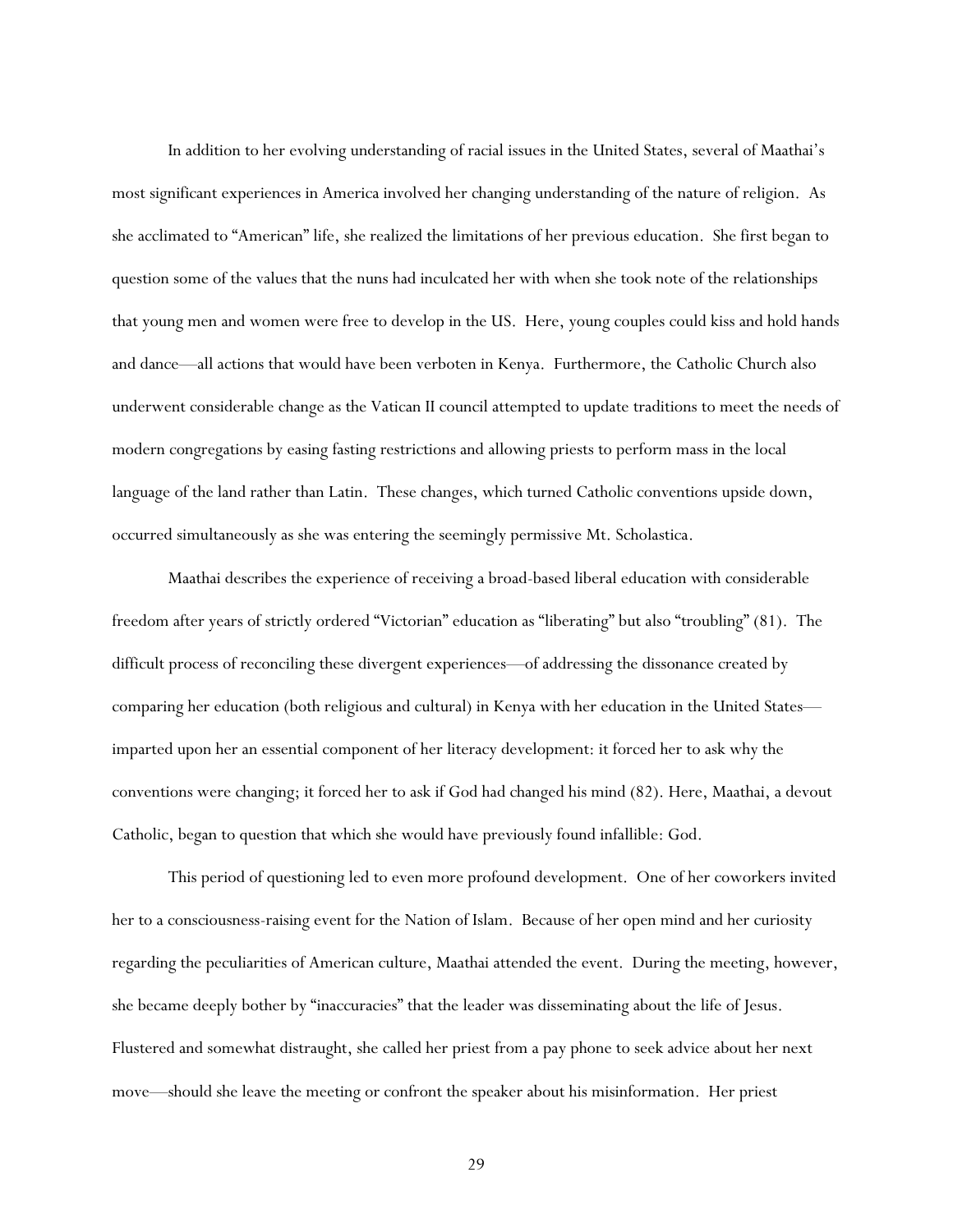comforted her; he told her that it was important to listen to the views of others and expressed interest in hearing more about the meeting when she returned to school.

This conversation served as a foundational moment for Maathai. "Not only did I now have permission to listen," she recalls, "but the mandate to speak my mind" (89). During the meeting she was able defend her beliefs even in the face of ridicule from the other participants. In many ways, the "permission to listen" and the "mandate to speak" Maathai received that day have been invaluable to her education and career. She learned that questioning the status quo—asking why things are the way they are and if they should be that way—were not only acceptable but necessary to education. She learned that turning a critical eye toward the things she had been taught would be an essential element to understanding the complexities of American history and culture as well as understanding her identify as a black African woman living in the United States. This critical stance toward official authority-based "knowledge" stays with her throughout her life: Maathi knows that the official record may not necessarily reflect the reality of the situation, and she works aggressively to reveal the "truth." Her time at Mt. Scholastica, she notes, "nurtured…a willingness to listen and learn, to think critically and analytically, and to ask questions" that remained with her "where ever [she] went from then on" (92).

Maathai's education in America at such a revolutionary time instilled in her many of the characteristics for which she has become so well known. "When I left the United States," she reflects, "I was taking back to Kenya five and a half years of higher education, as well as a belief that I should work hard, help the poor, and watch out for the weak and vulnerable" (95). These experiences ultimately helped Maathai develop a keen perspective on her subject position as a Kenyan woman and the confidence to act as agent of change. One of her first acts, for example, upon returning to Kenya was reclaiming her Kenyan name—Wangari. Here, she gave up her baptismal name, Miriam, and her Catholic name, Mary Josephine, in favor of her traditional Kenyan name, the name that "should always have been" (96). Indeed,

30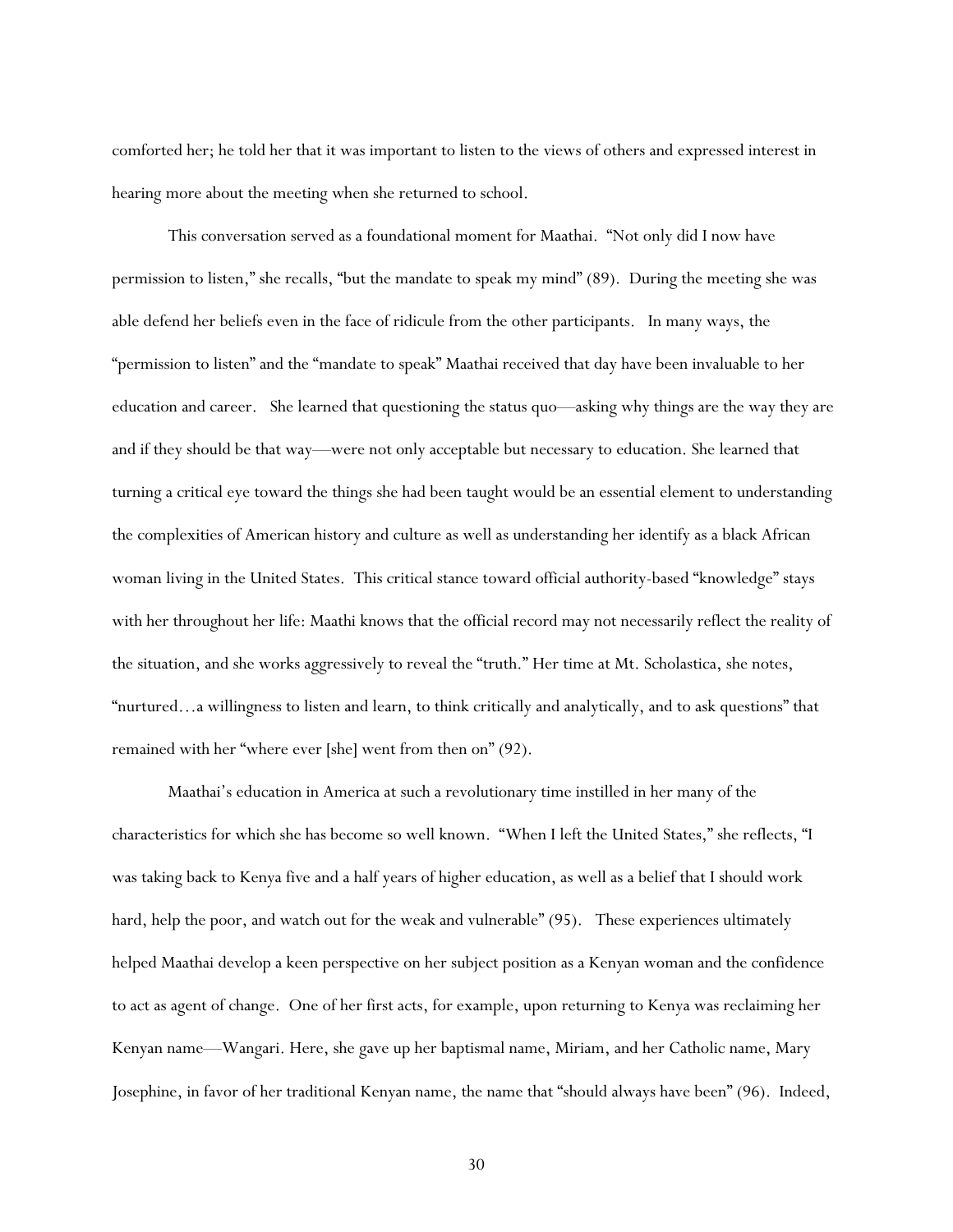Maathai returned to Kenya invigorated by her time in America and ready to create a better Kenya. Of her time in America, she states,

> It is fair to say that America transformed me: it made me into the person I am today. It taught me not waste any opportunity and to do what can be done—and that there is a lot to do. The spirit of freedom and possibility that America nurtured in me made me want to foster the same in Kenya, and it was in this spirit that I returned home. (97)

### *Cultural Literacy Development*

Maathai's formal education up to her return to Kenya in 1965 provided the foundations of her broad-based literacy: she developed a high level of print-based literacy both in her native language and the internationally-valued English, a finely-tuned civiv/critical literacy, and a scientific literacy. Yet these factors alone do not account for the sum of her accomplishments. Only her strong connection to her native land and nature in conjunction with her academic literacy created the unique perspective from which she approaches the problems that confront Kenya and the world. This inborn, nature-based literacy developed largely through informal means and is strongly tied to her position as a Kikuyu woman.

For Kikuyus the relationship between life and land is solidified upon birth and death. To illustrate this point, Maathai describes a birth ritual "that introduced the infant to the land of the ancestors and conserved a world of plenty and good that came from their soil" typical of Kikuyu families (4). In this ritual, the men would fatten a goat in preparation for the child's birth and women would gather vegetables—beautiful, ripe, full bunches bananas to reflect "wholeness and wellness, qualities that the community valued"; fresh sweet potatoes; and raw sugar cane—from their gardens (4). They roasted the lamb and the vegetables together, and the mother would then chew bits of each item and then put the juices in the child's mouth. Through this ritual, the child's first meal would consist of the "fruits of the local land"—a land that was known for its fertility and bounty (4). Then, upon the death of a community

31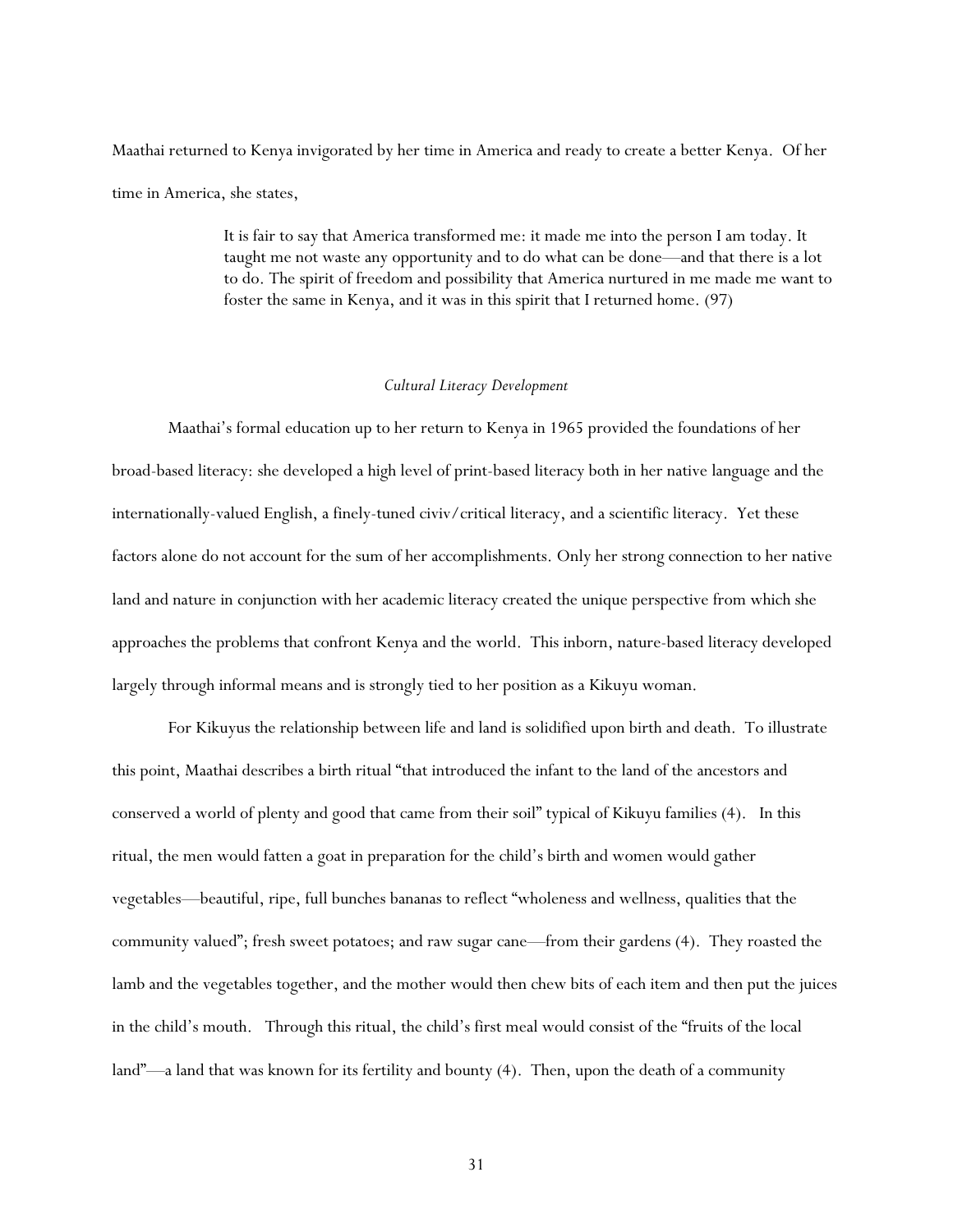member, Kikuyus blessed the dead with the incantation "May you sleep where there is rain and dew" (37). These lifecycle rituals—feeding a child its first meal from the land and wishing the dead a peaceful rest in the damp, fertile soil—reflect the omnipresence of and reverence for nature in Kikuyu culture.

Maathai's mother, who cultivated crops all of her life, fed Maathai her first meal following Kikuyu tradition. This meal tied Maathai both to her mother and to her land, and her mother would continue to influence this bond with the land. Her mother, like most Kikuyu women, was responsible for cultivating the crops that provided much of the family's food, and Maathai watched her mother tend to crops from implantation of each seed to the harvest each item (16). Indeed, Maathai spent many days in her youth tending to her sisters near her mother in the fields. Here, they would spend the day "playing in the soil and chattering among" themselves (15).

Many of the agricultural skills that Maathai developed came about as a result of imitating the other women in her family and her community. By imitating their tasks—gathering firewood, for example—she was able to find her place in her community; she was able to participate in what it meant to be a Kikuyu woman. "Like many African girls with their mothers," she observes, "I saw her cultivating the soil and so I did the same" (37). Participating in the daily harvest—hard but rewarding work—gave Maathai a sense of the importance of cultivating crops on Kikuyu society. She developed an intrinsic connection between soil and life; even as a young girl she began to understand the power the land held when she rubbed the wet soil of the central highlands—"porous but still smelling fresh"—between her fingers and "could almost feel the life it held" (37).

Maathai's mother also gave her daughter a garden and some informal instructions to practice cultivating crops. Without any formal education in growing crops, Maathai's mother was able to teach her daughter how to successfully tend to a garden that produced maize and beans for the family. This formative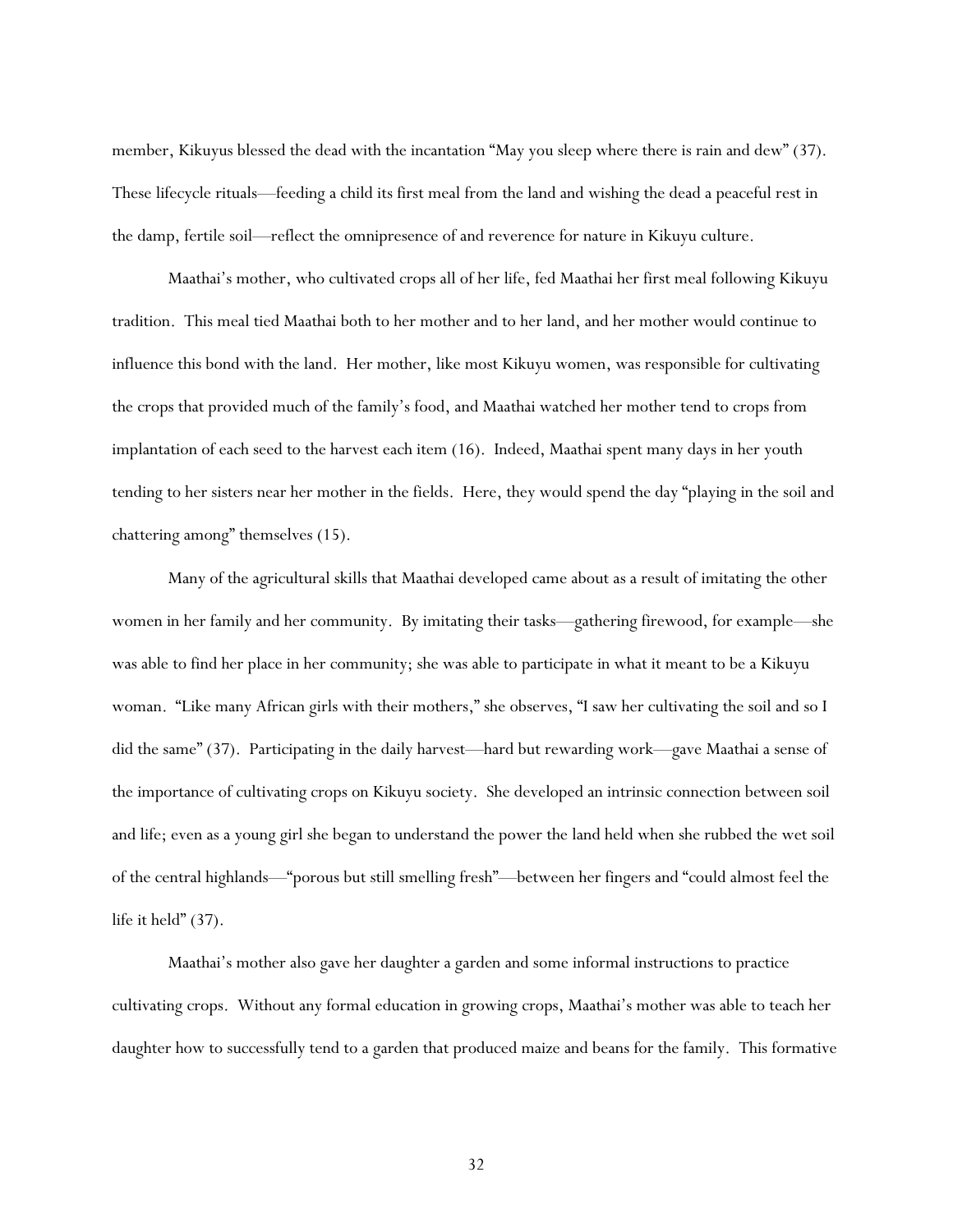experience taught Maathai how to understand and interpret nature—life cycles, pollination, and germination—before she ever entered the biologist's lab.

As Maathai grew older, she gained fulfillment and a sense of wholeness from cultivating the land. In particular, she attaches significance to cultivating the land in late afternoon. She reflects fondly on her experiences:

> Nothing is more beautiful than cultivation of the land at dusk. At that time of the day in the central highlands the air and the soil are cool, the sun is going down, the sunlight is golden against the ridges and the green of trees, and there is usually a breeze. As you remove the weeds and press the earth around the crops you feel content, and wish the light would last longer so you could cultivate more. Earth and water, air and the waning fire of the sun combine to form the essential elements of life and reveal to me my kinship with soil. (47)

This passage indicates not only the degree to which Maathai has internalized the life-giving property of the soil but also its mystical—almost spiritual—capacities. Indeed, these associations with nature pervade her descriptions of the land.

Maathai's description of the fig tree—which she delivers with rich imagery and elegance embodies the life and spirituality found in nature. The fig tree—lush and full and abundant—was sacred to the Kikuyus; it is "God's tree" (45). Therefore, the Kikuyu do not use fig trees for firewood; in fact, they do not even cut down the trees near the fig. As a child, she could not understand why this tree was sacred. Yet as an adult, she learned of the connection between the root system of a fig tree, which creates springs of clean fresh water, and the stream near the base of the tree. The stream was a source of joy for young Wangari, and she spent countless hours there playing and learning (unknowingly) about the lifecycle of the frogs. Maathai formed such a strong connection to this stream that she even made reference to it during her Nobel acceptance speech. Her community's reverence for the fig tree, she realized, allowed them to preserve the quality of their land: the tree provided water through its stream and bound the soil to reduce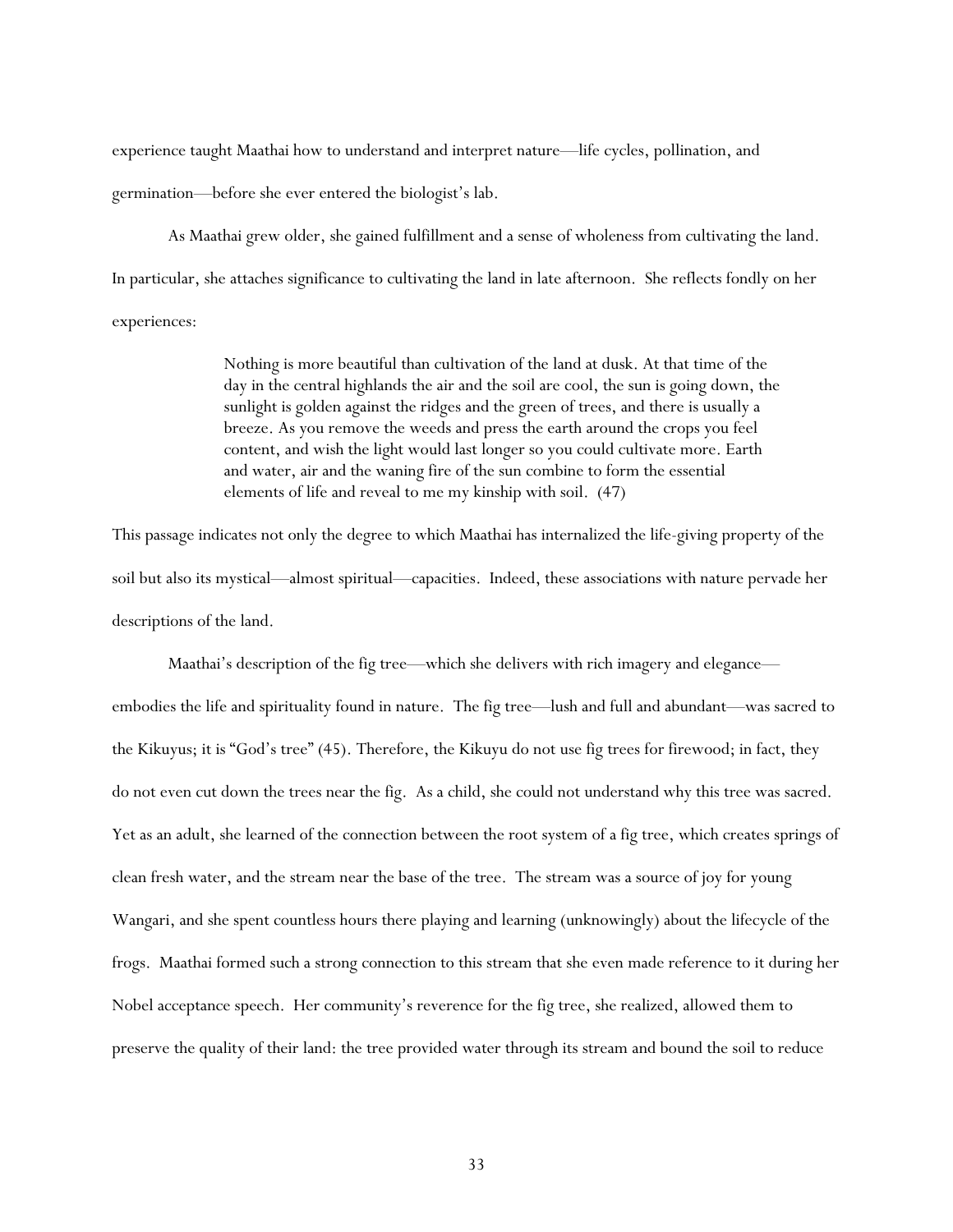erosion. "Without conscious or deliberate effort," she notes, "these cultural and spiritual practices contributed to the conservation of biodiversity" (46).

The interconnected strands of Maathai's education came together. As a post-doctoral student at the University of Nairobi, Maathai began research on the life cycle of a parasite responsible for a disease that was killing cattle. During her field research, she began to notice that the fertile lands of her youth were becoming barren. Changes that had occurred since she left the land in the late 1950s—particularly deforestation and cultivation of cash crops such as tea and coffee rather than indigenous vegetation—gave way to poor soil quality and subsequent malnutrition. The stark contrast between the current state of the land and the land that she remembered as a girl was jarring: what, she asked, would cause this type of destruction and how can we fix it? Maathai's academic understanding of biology in conjunction with her intuitive understanding of the connection between land and life gave her an interpretive frame to answer those questions. These two strands of education, however, were not enough. While her informal education cultivating crops with her mother and her formal education in school as biologist allowed her to understand the issues at hand, the confidence she developed as student in America united these threads of literacy development and ultimately gave her the tools necessary to make the crucial next move: to speak and to take action.

### Maathai's Writing Situation

As Maathi's literacy narratives came together, Maathai's evolving contexts for producing texts (oral, written, symbolic, etc.) occurred in succession, each building upon the next and ultimately leading to the development of authority and the rhetorical competence that allowed the formation of the Green Belt Movement as well as its growth into the organization it has become today. Her ultimate success as a rhetor hinges upon two factors: construction of identity and introduction of opportunity. Here, the convergence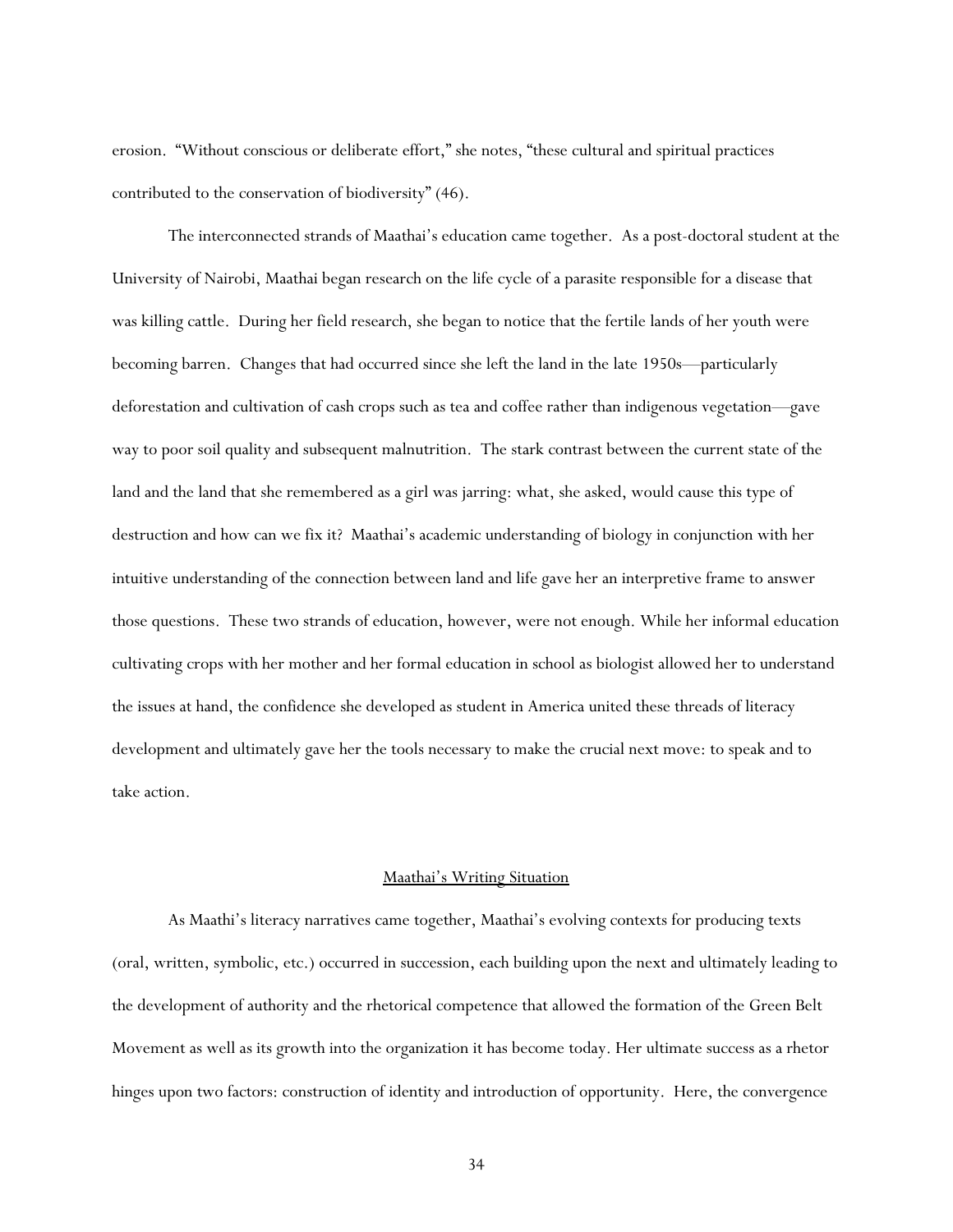of subject position (both self-constructed and socially imposed) with circumstance allowed her to speak with authority at the opportune moment. The following analysis traces several of the factors influential to her identity construction as well as delineates the three most significant kairotic moments that offered her the opportunity not only to come to voice, but to raise her voice.

## *Construction of Identity*

 Maathai embodies a complex discursive position that is characterized by duality, multiplicity, and contradiction. Here, biological sex underlies one facet of her personhood. While the biological and social significance attached to gender does shape Maathai's identity construction to some extent, other factors are equally influential. Indeed, the dueling nature of her dual experiences—of her Kikuyu childhood and her "Western" entrance into adulthood, of the two worlds that she simultaneously inhabits—exerts considerable force on her construction of identity, especially as these factors converge with issues of gender.

 Wangari Maathi defies rigid categorization. She is an "Americanized" Kenyan, but also a Kikuyu. These national and ethnic identity dimensions both marry her to and separate her from a continuum of communal experiences. She understands the Kenyan cultural experience from a distinctly Kikuyu perspective; she had been Americanized by her education but will never truly know America. Politically, she has experienced the oppression of British colonialism as an indigenous Kenyan born in the Rift Valley, the excitement of American democracy as a Kenyan in early 1960s America, and the promise of Kenyan independence as a young educated person returning to a very different homeland than the one she left five years before. These experiences foster a sense of sameness and of otherness. Furthermore, as a selfdescribed "independent" urban woman living in Nairobi, she had not severed her roots to the rural collective community she grew up in. Here, her national and ethic identities have forced to her continually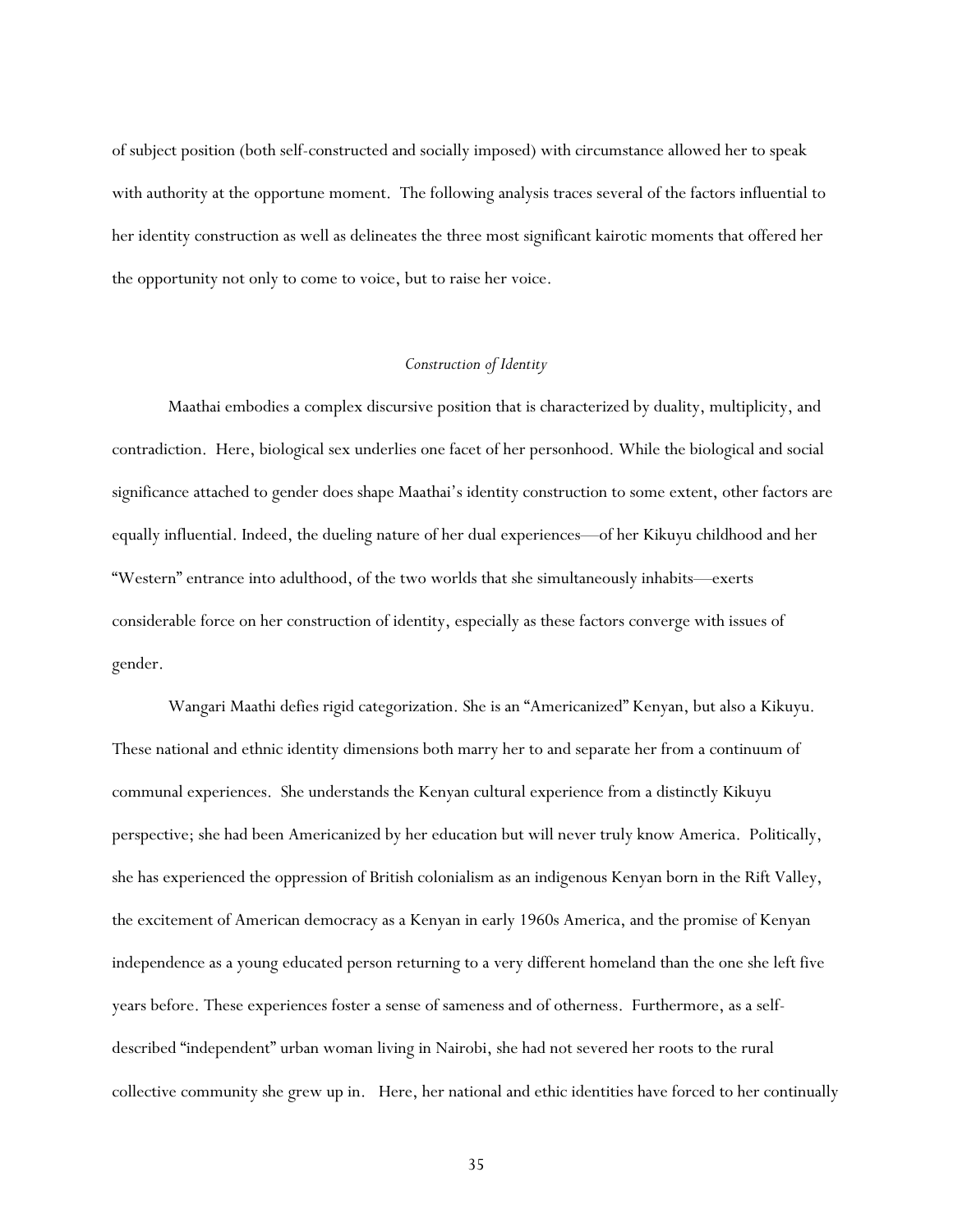examine what it means to be within or outside of the dominant social structure in a given community; indeed, these facets of her identity have revealed the inequities that Maathai fights so fervently to defeat.

Furthermore, Wangari Maathai is also deeply enmeshed in roles typically considered both masculine and feminine. In the private space of the home she is a wife and a mother, all of the things a woman in Kenya should be. But she also inhabits a very visible role in the public realm as a successful faculty member at the University of Nairobi. Here, her varying roles are described in uniformly masculine terms: she is doctor, a scientist, a professor, a scholar. In both her roles at home and in the university, she must constantly (consciously or unconsciously) push against the prevailing notion of what it means to be a "Kenyan woman" or "a woman professional," as the home and office were still rather rigidly defined gender spaces in Kenya during that time. In this respect, she had to transgress, subvert, and redefine the ways that her multifaceted societal roles were perceived. Her physical embodiment of these varying roles was, therefore, somewhat stilted. Her early professional and public life remained tempered—and perhaps somewhat subdued—by the lingering veil of Kenyan womanhood, of the fear of too boldly transgressing gendered boundaries. Here, upon reflecting upon the retraction of her first job offer, she states, "Both ethnic and gender barriers were now placed in the way of my self-advancement. I realized then that the sky would not be my limit! Most likely, my gender and my ethnicity would be" (101). These moments of harsh realization illustrate the reality of the gendered and ethnic barriers that Maathai had to overcome professionally and account for internally.

Maathai's position as an educated person more than her position as gendered or ethnically marked entity figure most prominently into her identity construction; indeed, these factors, I believe, ultimately contributed most heavily to her emergence of voice. It was, after all, her scientific understanding that allowed her to make sense of her gendered and ethnic experience. Her position as a scientist—a doctor of biology with extensive experience teaching and working in the field—imparts a sense of empirical distance,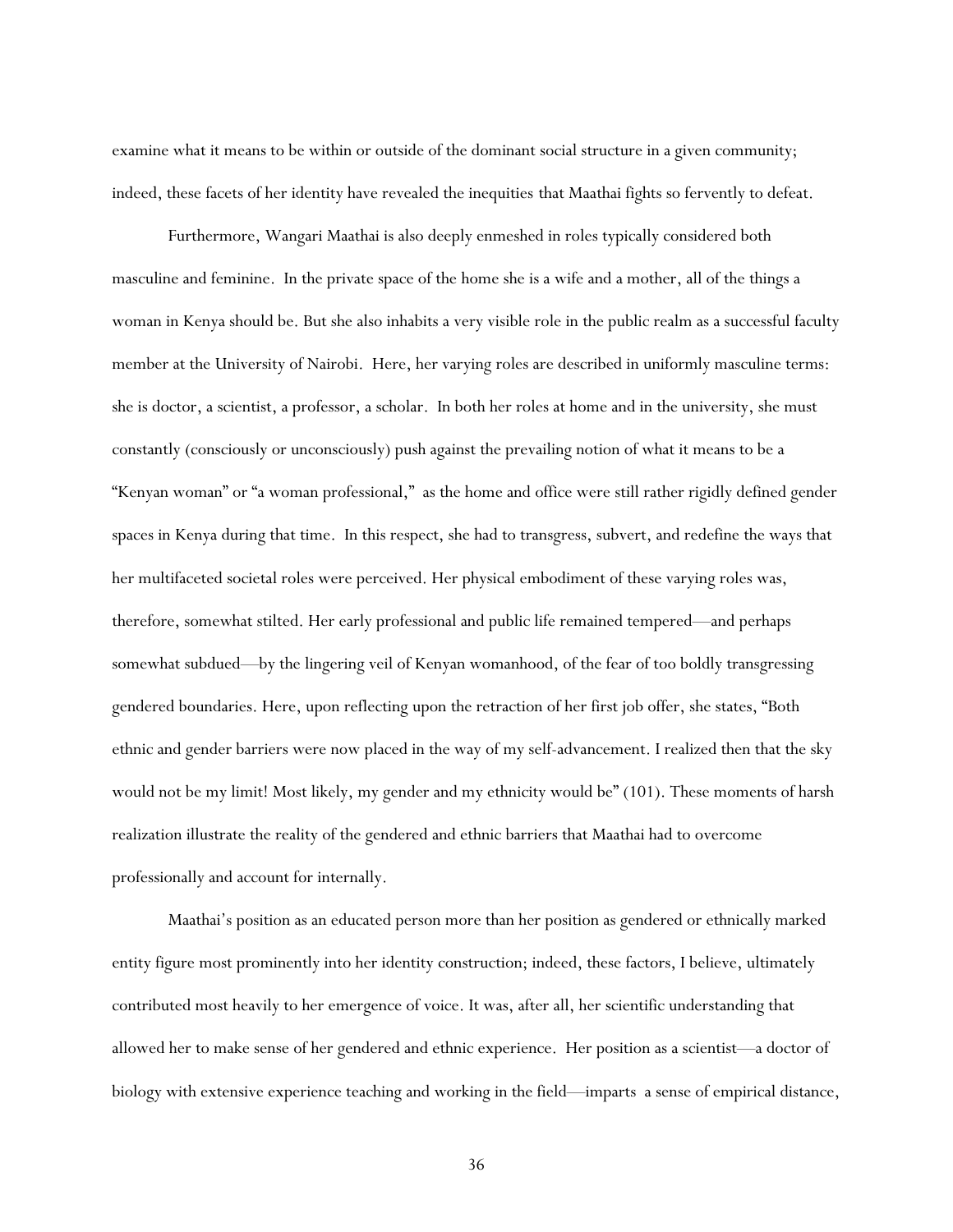a distance that would not render her cry for action a mawkish reaction hungry children or a ploy to improve the lot of "her people" (the Kikuyus). Foregrounding her position as a scientist while allowing her gendered and ethnic identities to function (more or less) silently in the background helped her develop the authority to speak.

## *Introduction of Opportunity*

At this point, Maathai had developed her authority to speak, but she lacked impetus. A succession of events in her life, however, offered ample opportunity to speak about that which she was passionate—to overcome her fear of visibility (i.e., of too overtly transgressing gendered boundaries) and come to voice. She first developed and used a public voice speaking and campaigning on her husband's behalf. In this situation, her *kairos* was the election and the democratic fervor that was sweeping Kenya in its early years of independence. Her exigence was the desire to get her husband, Mwangi Mathai, elected and the belief that he/they could make a difference in Kenya if he became a member of parliament. Clearly, her purpose was to get him elected—to gain votes from the district where he was running. Her audience, therefore, were members the district; this group consisted of mostly poor rural people who were suffering from a variety of ills associated with underdevelopment/exploitation of resources. During this time she spoke on the campaign issues that she hoped would sway voters. Some of these issues included improving living conditions for rural families and generating employment opportunities. Though this event established the foundation for the rest of Maathai's rhetorical career, it was a relatively "safe" place for her to speak. She remained firmly behind her man. Her goals were their goals, but her voice was not yet her own.

As a new instructor at the University of Nairobi, Maathai encountered a more significant situation that called her to speak. Because of unfair practices that she witnessed at the university, she lobbied for equal treatment of female employees of the University of Nairobi, as women were denied access to the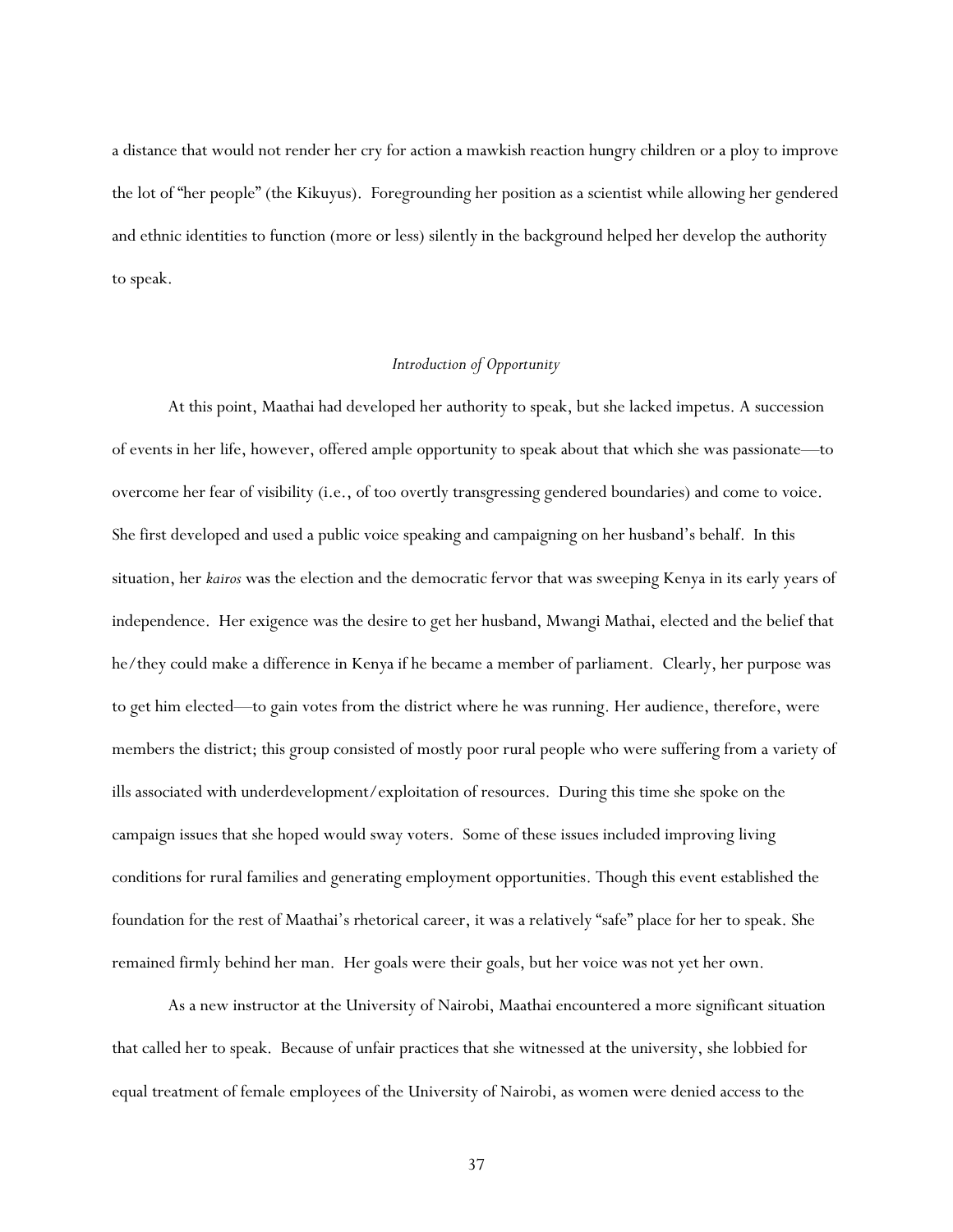generous benefit packages that male employees received. During this time she campaigned for equal rights and fair labor practices. Here, the timeliness of this discourse lies in the fact that she and Vertistine Mbaya, Maathai's most trusted colleague and lifelong friend, were the first female staff members in their department and that very few women were faculty members in any department at that time; because they were some of the first women faculty, and perhaps because they had each other to validate the inequities between their positions in the university and the positions of their male colleagues of equal and/or subordinate status, the time was appropriate to open a discussion of gender equality. Furthermore, both Maathai, who was educated in the United States during the beginning of the women's movement, and Mbaya, who was an African American living and teaching in Kenya, had witnessed the relative success of women's efforts to gain equal social status in the United States. Also, the benefits that were afforded to the male faculty were remnants of the colonial system, which should theoretically have been dismantled in a post-colonial era.

Maathai's exigence here is twofold: to improve her own life as well as the lives of future female faculty members and to establish women as independent professionals in their own right. Her audience consisted of the University administration; the highest member of the University was the president of Kenya, who was also the chancellor of the university. Her purpose was to persuade the administration to offer equal benefits to *all* faculty members regardless of their gender or marital status. This situation was the first in which Maathai "talked back" to oppressive elements; and, indeed, it was her first experience transforming her reality: at this point she was able to transform silence (regarding issues of gender discrimination) into language (by campaigning verbally and in writing) and action (by taking the university to court). This context for producing text and effecting change gave Maathai insight into the power of language for shaping reality and formed the cornerstone of her career as an activist.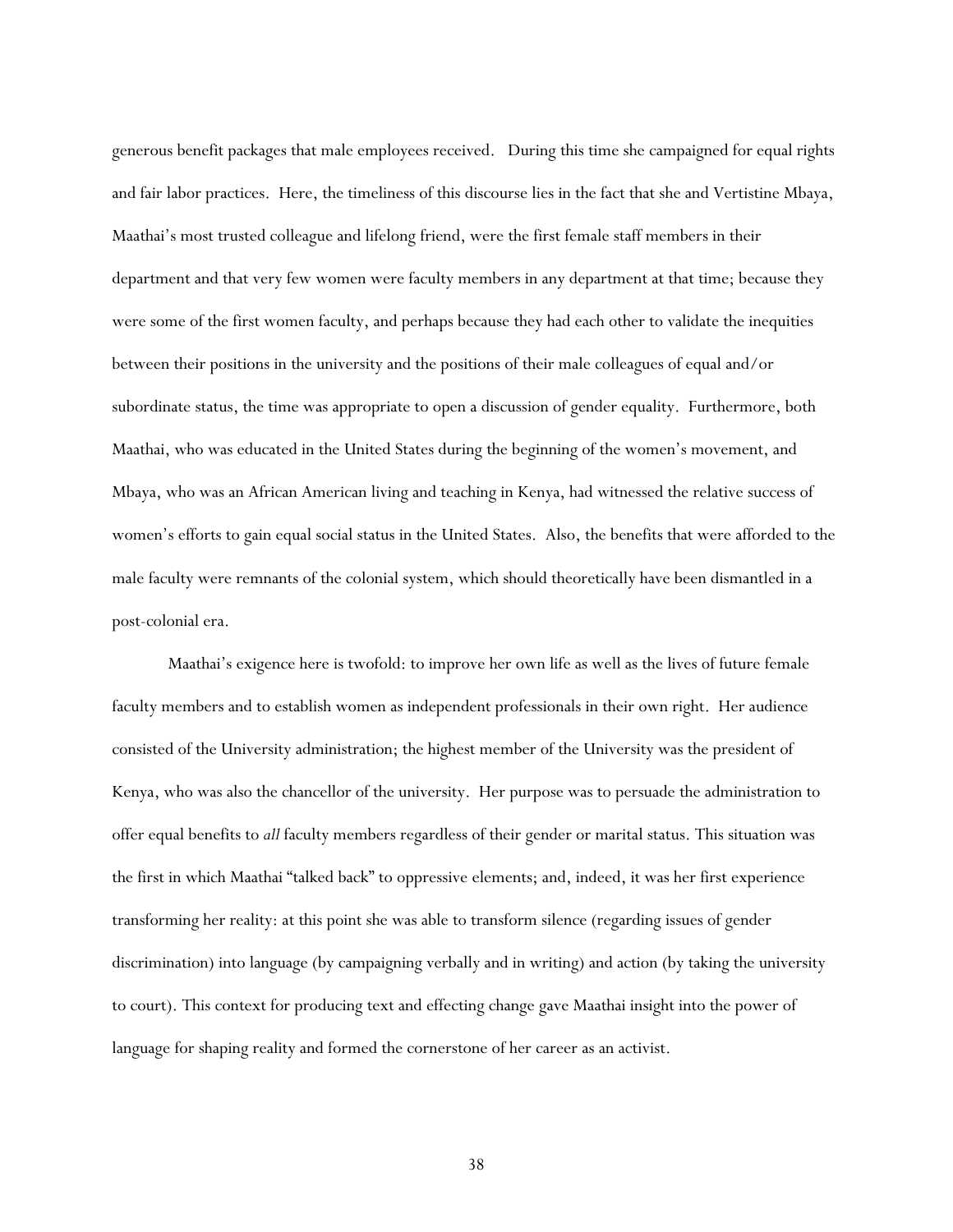## **CHAPTER THREE: RHETORICAL CONSTRUCTION OF SELF**

# **WW: With everything you've done you don't say, "I am going to do this." It's always "we." That's refreshing.**

Once you work in a civil society you know. I am very conscious of the fact that you can't do it alone. It's teamwork. When you do it alone you run the risk that when you are no longer there nobody else will do it.

—Wangari Maathai, "An Interview with Wangari Maathai," *The Green Belt Movement: Sharing the Approach and the Experience* (138)

Following her success working for fair labor practices, Maathai's journey to voice and subsequent action reached fruition: she started Envirocare, a precursor to the GMB, following her husband's election to Parliament in 1974. Maathai formed Envirocare primarily to create work for her husband's constituents by hiring the rural members of the district "to clean up the homesteads of residents...as well as plant tree where necessary"; in addition to creating employment, however, Maathai also hoped that Envirocare would bring disparate members of the district together. Here, Maathai's context for formation of Envirocare as well as its ultimate transition into the GBM hinged on a convergence of *kairos*, exigence, and audience. Indeed, her *kairos*—the environmental degradation she witnessed in her field research and her campaign promise to create employment made while working on her husband's behalf as well as emerging global attention to environmental issues—in conjunction with her exigence—her empathy for the very real issues affecting rural people as well as her understanding of the need to address these issues rooted in academic, cultural, and critical/civic literacies—necessitated action. Her audience of mostly impoverished rural men and women, however, was not ready for Envirocare; rather, they relied on Maathai to be responsible for all aspects of securing their employment and payment; the company subsequently buckled under this pressure and was unable to generate enough income to support itself or genuinely improve the lives of the people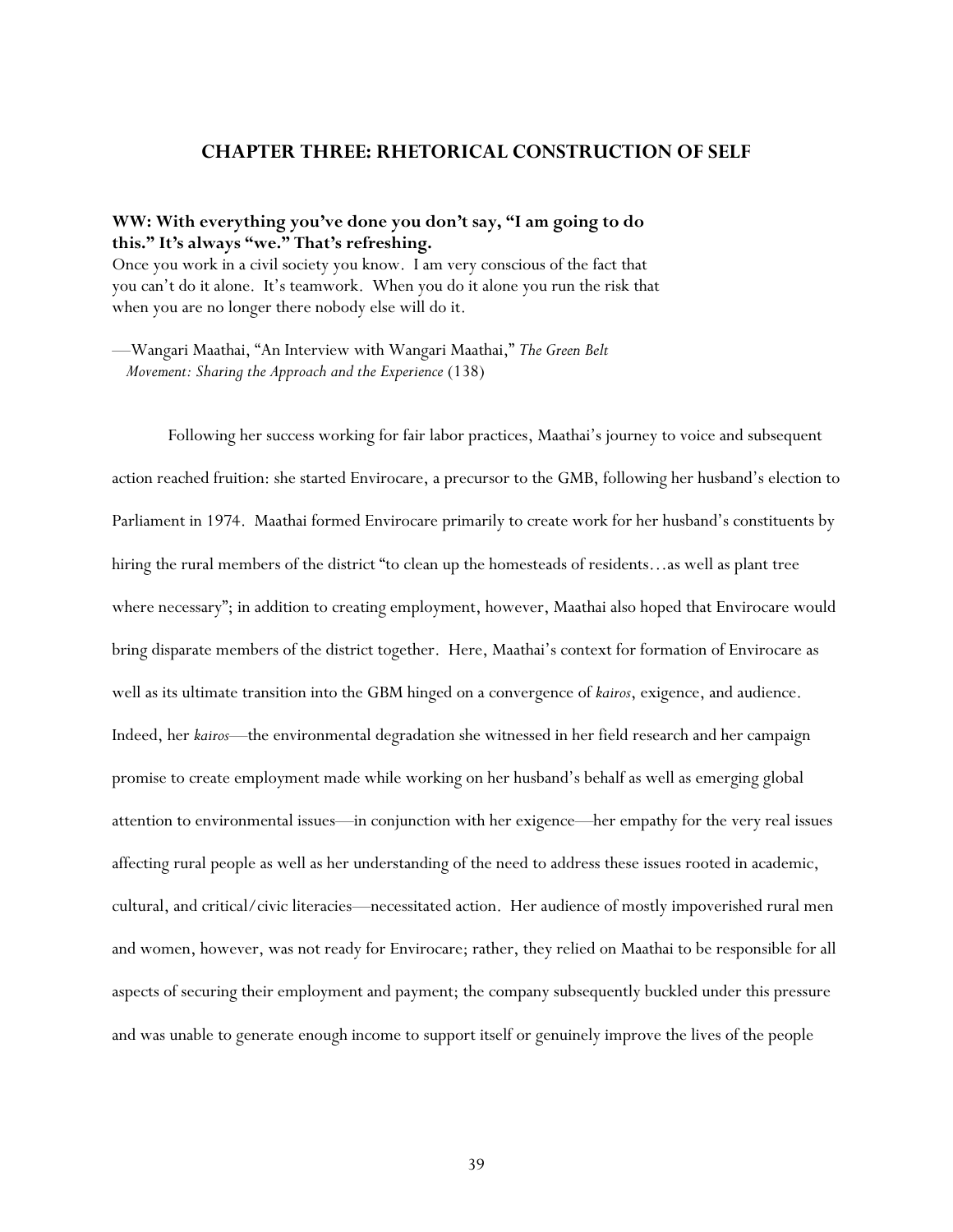who were suffering the consequences of a degraded environment (*The Green Belt Movement: Sharing the Approach and the Experience* 13).

Though Envirocare did not succeed in the form that Maathai had envisioned, its failure ultimately facilitated the success of the GBM. The convergence of factors that engendered formation of Envirocare solidified Maathai's "mandate to speak" on environmental issues as well as the linkage between language and action in her life; indeed, the formation of Environcare and its evolution into the GBM has had far reaching consequences throughout the world. By the time Maathai started Envirocare she had both the authority and opportunity to transform silence into language and action; however, having the opportunity and authority did not necessarily ensure her success. Rather, Maathai's success as a rhetor, and by extension the success of the GMB, lies in her construction of *ethos* and her rhetorical action.

In *Traces of a Stream*, Royster asserts that *ethos* construction is of utmost importance to the emergence of rhetorical competence among female African American essayists. For Royster,

> African American women are called upon to find ways to present themselves in textual spaces as intelligent, well-informed, well-meaning people of character who *should* speak, who *should* be head, and to whom audiences *should* respond. They spend time in their texts, therefore, acknowledging in one way or another perceived rhetorical distance, and crafting carefully a consubstantial space that permits multiple opportunities for ears, hearts, and minds to be inclined in their direction. (65, italics mine)

In Royster's analytical model *ethos* construction is a key element in the rhetorical effectiveness of African American woman essayists; indeed, their *ethos* construction, to some extent, generates their sense of authority. They are "called upon to define themselves against stereotypes and other expectations, and thereby to shift the ground of rhetorical engagement by means of their abilities to invent themselves and create their own sense of character, agency, authority, and power"; only after "they have crafted 'identities' for themselves as writers and for their audiences in space and time, they can proceed to make their cases…in ingenious and often eloquent ways" (65). Here, African American women use their deliberate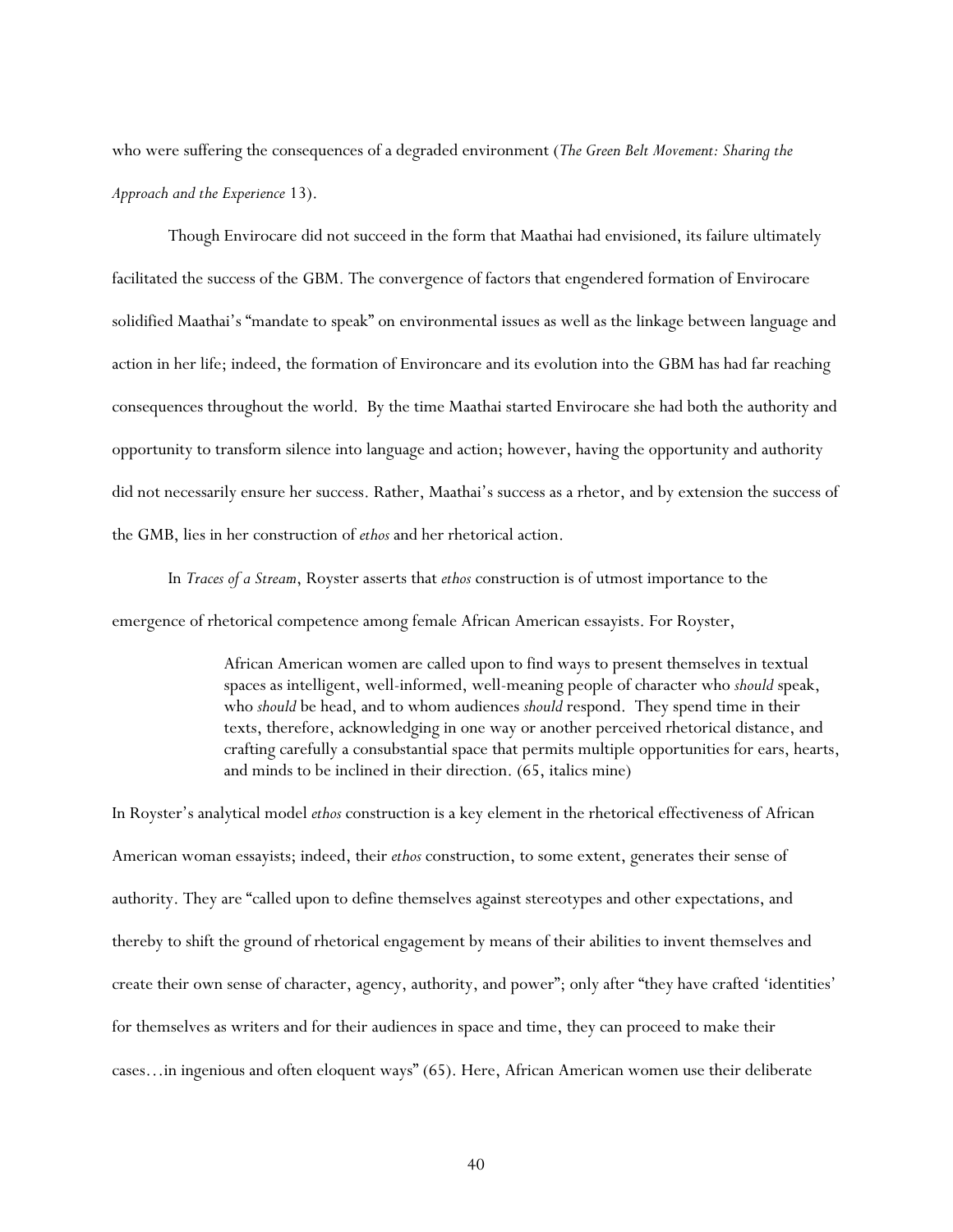construction of *ethos* to push against the dimensions of unequal distributions of power and status—found in their "race, gender, class, cultural origins, and language (among others)" (65)—that systematically deny the legitimacy of their voices. *Ethos* construction is, therefore, the basis from which African American women essayists develop rhetorical success—the way that they "write themselves into the discourses of humankind"  $(70).$ 

Though Maathai does not fit neatly into the group that Royster analyzes, *ethos* construction is equally crucial to understanding her success as a rhetor and an activist. Without implying that the experience of one Kenyan woman is some way analogous to the experience of African American women, I see areas of overlap between the discursive positions that Royster's essayists and Wanagari Maathai inhabit. Maathai was clearly operating from a traditionally subordinate social position, and she had to deliberately craft herself as someone "who *should* speak, who *should* be head, and to whom audiences *should* respond" much like Royster's subjects. In this respect, *ethos* construction is foundational to Maathai's success.

Related to *ethos* constriction, rhetorical action also stands at the center of Maatahai's effectiveness. Rhetorical action allows rhetors to "transform the world they perceive into the worlds they desire through the use of language" (Royster 70). Royster explicates this notion further; she states,

> In the space between the perceived world and the desired worlds is a hermeneutic problem space, in which there are opportunities for individual writers to use language in a variety of literate act: making problems visible; clarifying and amplifying imperatives; establishing more useful terministic screens or interpretive lenses; maintaining a sense of mutual interest or a common ground; negotiating and mediating differences. All these literate acts can be categorized as participating variously in the creation of…a space for the conversion or subversion of interests, for the affirmation of new horizons, and for the facilitation of changes in attitude, behavior, or belief. (71)

Royster asserts that the women in her study value experience as a source of knowledge, credibility, and "truth"; they, in turn, articulate this experiential understanding of the world though language use that engenders action (72). This understanding of rhetorical action—with its emphasis on the troubling space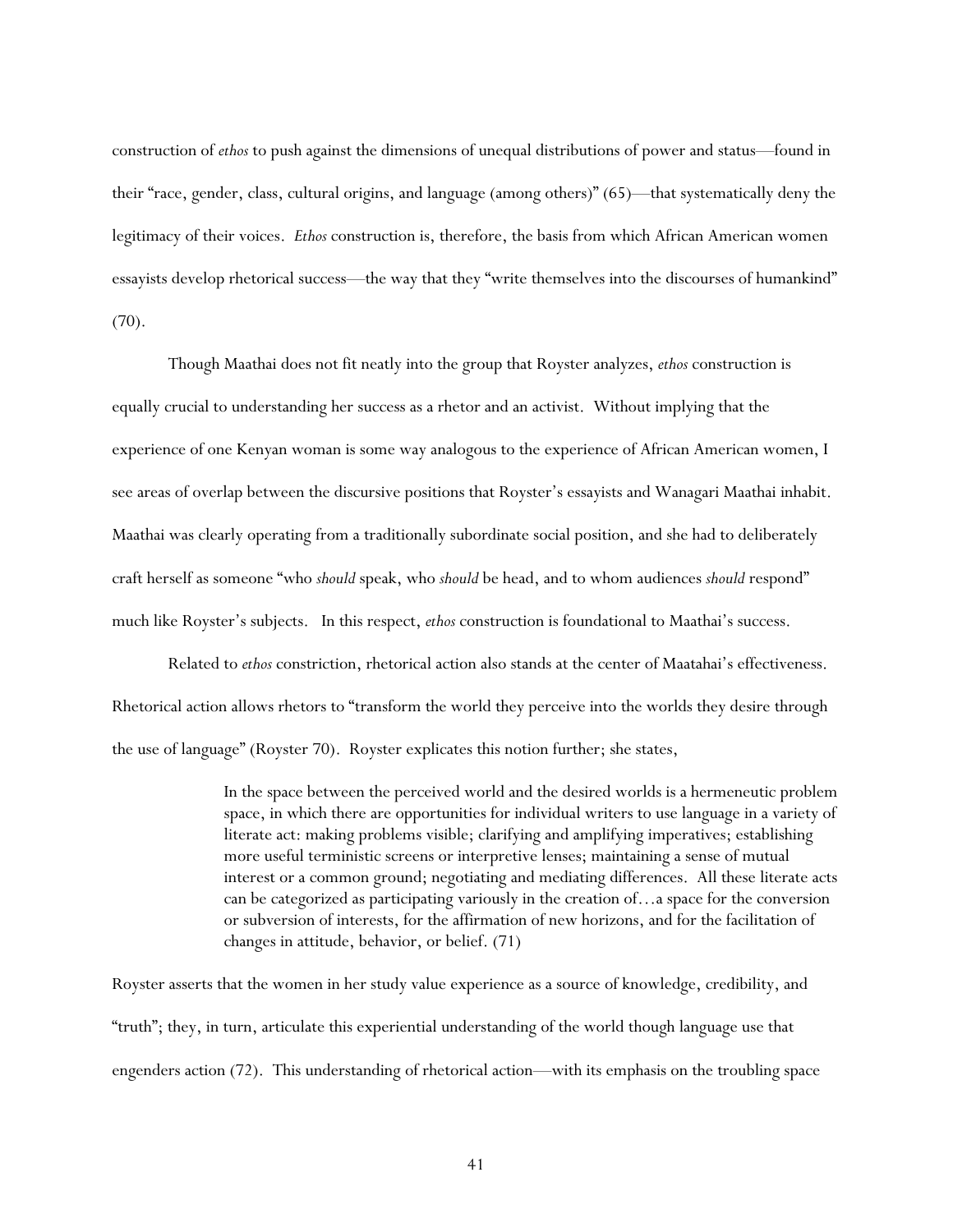between perception and reality—makes sense with respect to Maathai's work. Here, much of her knowledge—that which has moved her to action—is derived from experience; she relies on rhetorical actions like the ones Royster has listed above to "build bridges…with persuasive intent in the interest of rebalancing reality and creating a better world" (72).

### *Ethos* Construction: Crafting Credibility

 Maathai's construction of *ethos* is perhaps her strongest point as a rhetor. Here, she has been able to cultivate a strong sense of good character and astutely manage public perception of her character. In terms of her invented *ethos*, the aspects of her character that she deliberately crafts through her rhetorical choices (both in words and in actions), she constructs her persona along the three Aristotelian dimensions of good *ethos*: a strong moral character, intelligence, and goodwill. In *Unbowed*, for example, her prose continually reinforces the strength of her character along these strands of *ethos* development. With respect to her situated *ethos*, the aspects of her character drawn from her audience's perception of her character and/or her power relationship with the audience (Crowley and Hawhee 167), she maintains a strong rhetorical position by controlling public perception of the varying and sometimes competing roles she plays in a situation through a keen awareness of her social position and audience expectation. In this chapter, I investigate Maathai's *ethos* construction in further detail with an eye toward identifying the most successful aspects of her *ethos* development in cultivating a strong and persuasive rhetorical self.

#### *Invented Ethos: Maathai's Formulation of Character*

 The strongest aspect of Maathai's *ethos* construction lies in her invented *ethos*. Throughout her work, but particularly in *Unbowed*, she develops a sense of good character by displaying a wise and sage-like persona, an unyielding optimism and perseverance, and a strict adherence to her principles even at great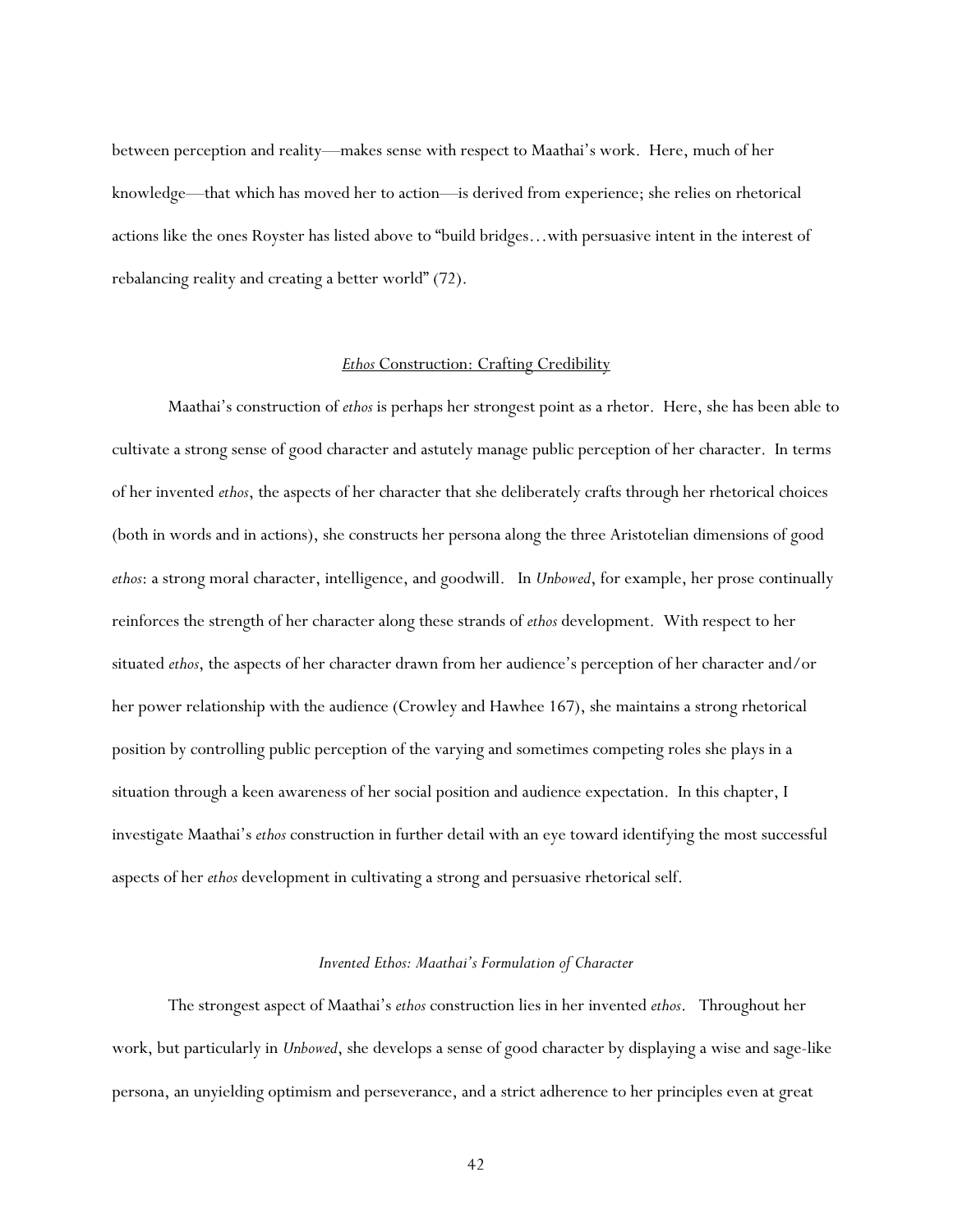personal cost. Furthermore, she exhibits her intelligence by highlighting her education, contrasting the Kenya she knew as a child to the one she experienced as an educated adult, and by effectively making connections between the causes and effects of the dire situations that Kenyans face. Finally, she establishes goodwill by displaying a connection to people—by placing the best interest of others, especially those in an underprivileged/undervalued socio-economic position, at the heart of all her endeavors. Her successful manipulation of these elements is crucial to her success as a rhetor.

### Exemplifying Virtue: Wisdom, Optimism, and Adherence to Principle

 Exemplifying virtue through wisdom, optimism, and adherence to principle is one of the most persuasive aspects of *Unbowed*. Throughout the narrative of Maathai's life, she is able to hone in on moments of insight and reflection. Through her reflection on these moments, she is able to reveal the "truths" of our collective human experience and place herself within human context. Her recollection of and rumination on these experiences establish her humanity and connect her to others, but also set her apart as an individual unfettered by the single most crushing obstruction of action: fear. These moments reflect the very best aspects of Maathai's character, the ones that are the most difficult to embrace on a day-to-day basis.

 Maathai continually uses moments of reflection upon her life and her position to establish a sense of wisdom. Though her moments of insight at times border on cliché, she manages to convey genuine realities that most people can recognize in their own lives. Two of her most salient moments of insight refer to her relationship with her father and mother. In the first vignette, she recounts her father's physical strength and his towering size—the characteristics that Maathai associated with him most prominently—as well as the awe she felt toward him as he bent down to touch her on her forehead. She then compares the image of her father's physical strength in her youth with his diminished physical capacities at the time of his death. The

43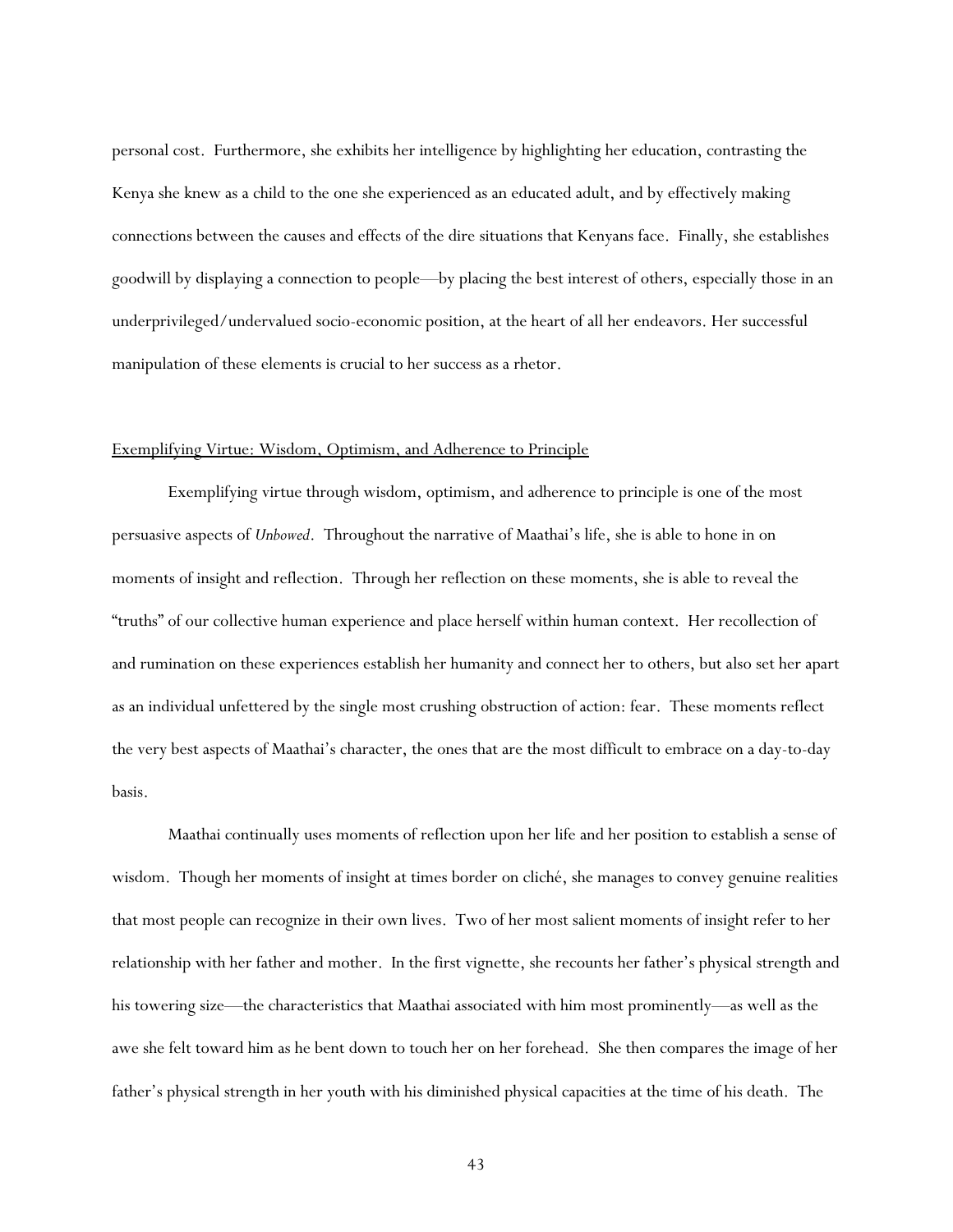dissonance created by these two images of her father so deeply ingrained in her psyche force reflection on mortality and the fleeting nature of physical strength. Here, she muses,

> In his prime my father seemed like a mountain to me: strong, powerful, invulnerable, immovable. Many years later when he got old and sick with cancer of the esophagus and could hardly move, that fantastic picture of him would come back. It helped me understand how wonderful it is to be healthy and able to move, how quickly these youthful years pass, and how vulnerable we are. (*Unbowed* 21)

Though this recollection is perhaps a bit trite, it connects the reader to universal experiences: the process of aging, the experience of watching those we love deteriorate physically and/or mentally, and the recognition of our own mortality. However, where many people would find fear of aging in watching the image of a "mountain-like" figure become weak and feeble, Maathai finds joy in her present state—in her good health and ability to move freely. This ability to find the bright side of dark situations remains consistent throughout her memoir.

 Another significant moment of reflection occurs when Maathai recounts an experience that had profound consequences in her life. Here, she describes a situation where she stood in the middle of the room singing Pentecostal hymns as her mother cleaned the hut silently around her. After her mother left, she contemplated her mother's silence when confronted with inconsiderate and disappointing behavior. This contemplation led to the revelation that she had put her immediate gratification—a mere whim before her mother and before her household. Her mother's tacit disapproval, she asserts, taught her a monumental lesson: it taught her "to question [her]self and assess [her] actions and then do what is right" (*Unbowed* 22). This moment, much like the moment above she describes with her father, connects her to the fundamentally human experience of not always thinking about the consequences our actions have on others; more importantly, however, she chose to redress her own lapse in judgment by pausing more often to question whether her actions met her own expectations. She was also able to draw inspiration from her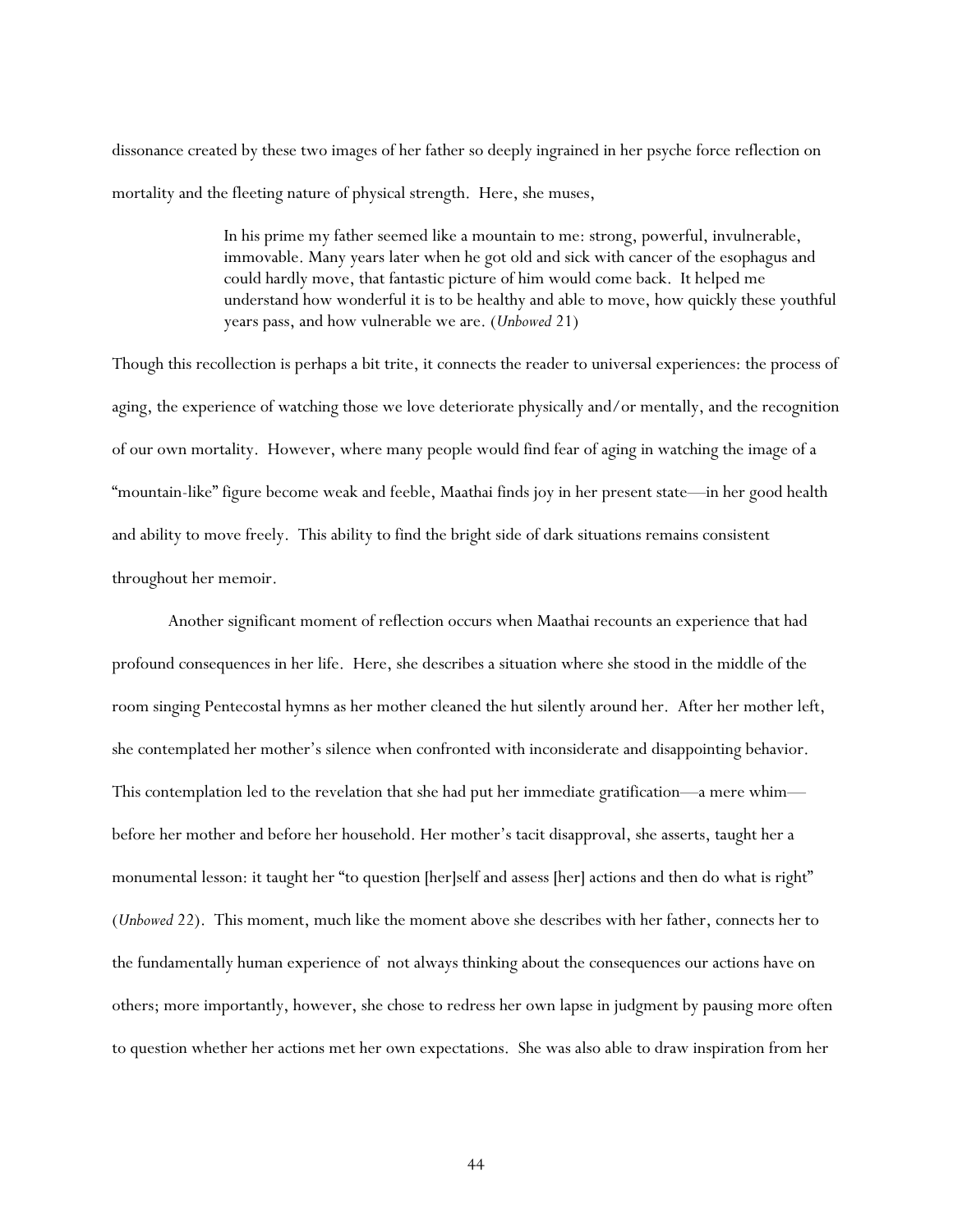mother's "contentment and composure"—traits typically valued by a society—and strive to embody those traits as she "inevitably accumulated" her own share of disappointments (*Unbowed* 22).

 Another influential account that shapes her *ethos* involves her mother's extended stay in the hospital when Maathai was young. During this time, Maathai elected to stay home and tend to the land rather than visit her mother in the hospital every day. While she wanted to see her mother during recovery, she also wanted to ensure that the important work at home remained constant—that the land would continue to provide abundant food even though her mother was not there to tend to it. She planted and planted and planted while her mother was away, which caused people to marvel at how much she could accomplish in such a short time.

She did not realize the full weight of this marathon planting, however, until she returned months later when it was time to harvest the crop that she had planted during her mother's illness, kidney beans. After a day of harvesting the beans, she loaded one unwieldy sack on to the back of her borrowed donkey and endeavored to carry one sack on her own. Because of their fatigue and the onset of darkness, the donkey slipped down a hill. Unhurt, she gathered the fallen beans—her own as well as the donkey's—and they continued on their journey back to the farm. Upon reaching the farm, her mother exclaimed that she "never expected" her to carry such "enormous sacks of beans" by herself, and chastised her (as mothers often do) for attempting take on more than she could realistically handle. Once again, Maathai uses this experience to encapsulate one of the principles that has driven her success: her perseverance. "That incident," she states, "has remained with me through the years and reminds me that while it's perhaps sometimes foodhardy to take on something that's too big for you, it is incredible what you can achieve if you are single-minded enough" (*Unbowed* 49).

Though Maathai creates a number of moments in her memoir that offer snippets of wisdom, perhaps the most touching is her recollection of the day she realized that her husband had left her. During

45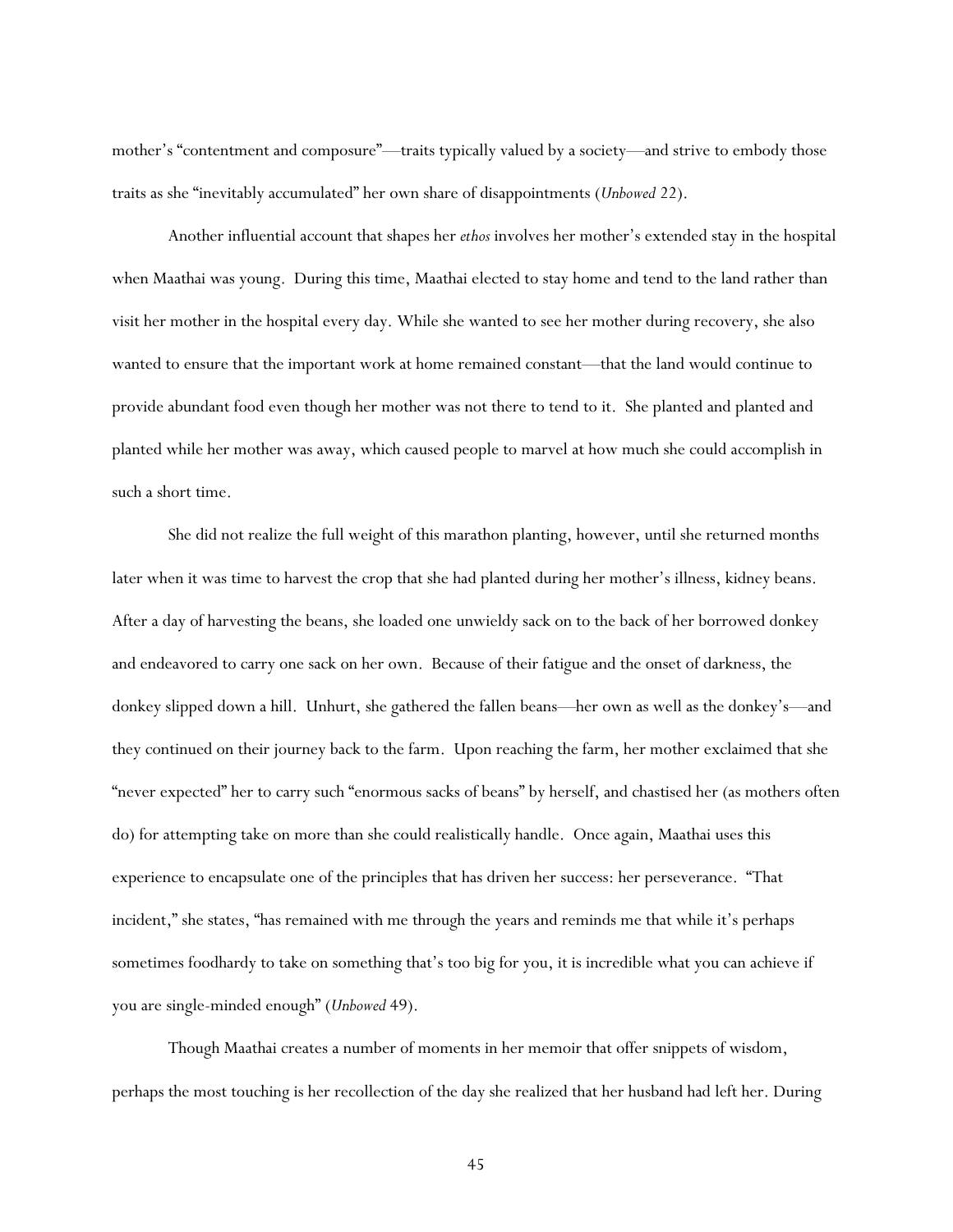this time, she was forced to examine her own life and her own actions with respect to the end of her marriage. Here, she first recalls the day that her husband moved out of their home—how the realization that their living space, the home they built with their children, had been stripped of his presence. She recalls her shock as she tried to make sense of his departure, her struggle to put the pieces that led to the separation together as she examined their joy and their pain. Where many people would crumble upon their mate's separation, Maathai took action. As her inner world swirled in chaos, she exerted control over her physical environment: she cleaned. As she finished cleaning and was forced again to confront the reality of the situation, she made a pact with herself: "I will accept," she vowed, "Whatever will be, will be. I have a life to lead" (*Unbowed* 141-42).

Her pact with herself is a pivotal point in her *ethos* construction. This moment connects several points of her character development and unites her wisdom, optimism, and perseverance with her intelligence. First, she openly exposes the experience of her divorce, a collective experience that binds men and women and children everywhere. This frankness about her divorce reveals a level of her humanity—it shows readers that her life is anything but perfect in spite of her outward success. Furthermore, she reveals her innate wisdom and outward intelligence in analyzing the underlying reasons for her divorce: the complex inversion of gender roles that occurred in her household. Here, she plays dual roles: wise relationship guru and keen interpreter of her own relationship. As she muses on the evolving nature of human relationships, she surmises that

> When we go through profound experiences, they change us. We risk our relationships with friends and family. They may not like the direction we have taken or may feel threatened or judged by our decisions. They may wonder what happened to the person they though they once know. There may not be enough space in a relationship for aspirations and beliefs or mutual interests and aims to unfold. For a couple, this is particularly so because most people marry young and are bound to grow and change in their perceptions and appreciation of life. This is probably what happened with Mwangi and me. (*Unbowed* 139)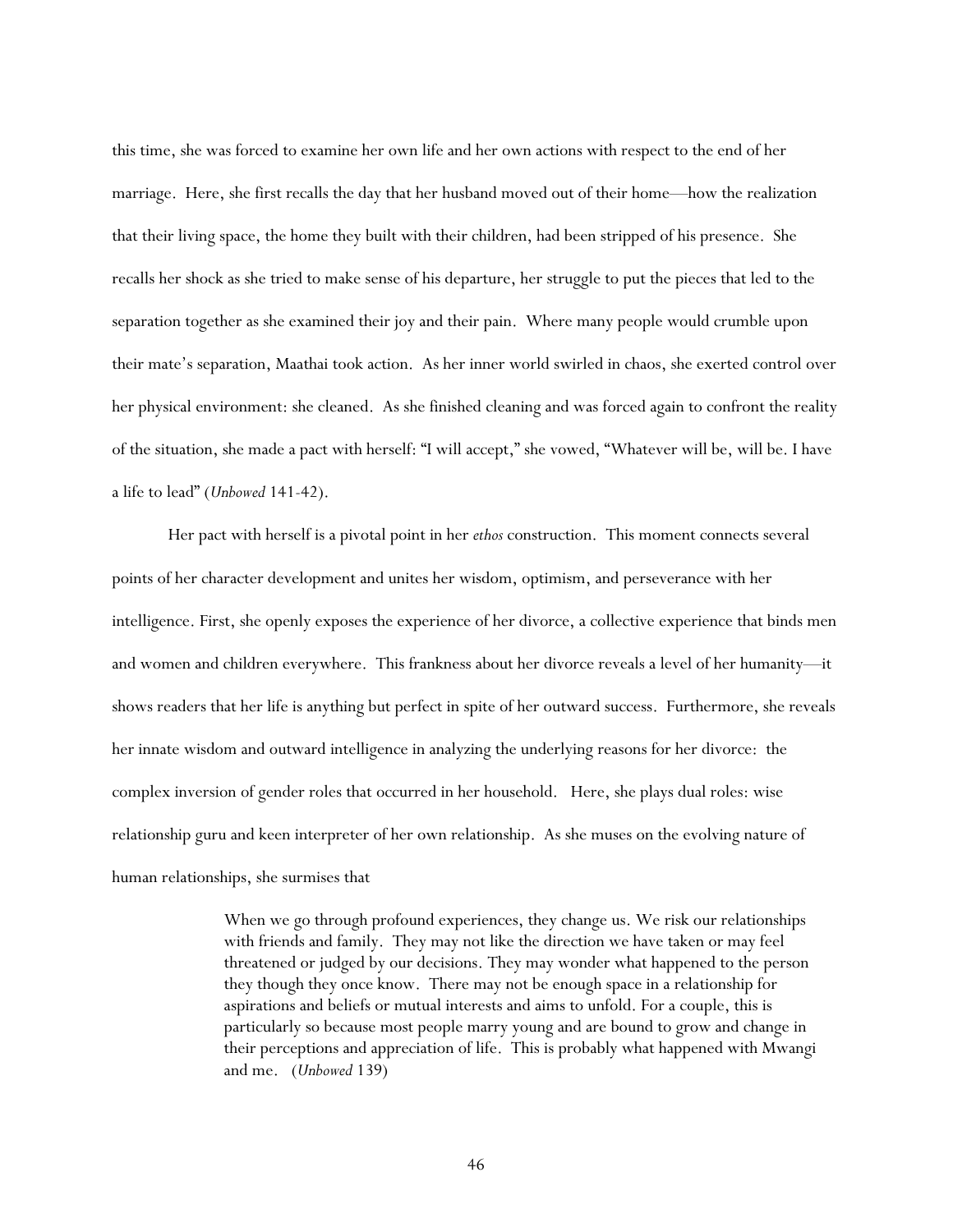Upon reflecting more deeply on the end of her relationship, however, she is forced to confront the apex of the issue: her role as an educated and successful woman in a society that did not foster either the education or success of young women. She realized that her husband saw her "through the mirror given to him by society rather than through his own eyes," and, unfortunately, Maathai's American education had not taught her that "men would be threatened by the high academic achievements of women" like her (*Unbowed* 139); indeed, she remarks, "Nobody had warned me that—and it had never occurred to me—that in order…to survive as a couple I should fake failure and deny any of my God-given talents" (*Unbowed* 140). Rather than effacing her education or trying to conform strictly to the portrait of a good Kenyan woman rather than silencing and/or losing the voice that had come to fruition so cogently—she made a decision to stand by her principles no matter the cost. The manner in which Maathai characterizes the beginning of the end of her marriage is paramount to her *ethos* construction; here, she experiences a litany of emotions pain, loneliness, suffering, loss, anxiety, fear, and self-doubt—but she is able to transcend these emotions; she is ultimately able to put aside her immediate emotional response by keeping her attention on her greater goal: continuing to improve the lives of Kenyan men and women through promoting sustainable development. This seminal event brought together the three strongest areas of Maathai's construction as a virtuous member of society characterized by wisdom, optimism, and principle.

#### Demonstrating Intelligence: Contrasting Kenya(s), Making Connections

One of the primary ways that Maathai has been able to develop a sense of intelligence in her writing and other work is her attention to the ways that Kenya has changed since her childhood. Though these changes seem so commonplace at face value—because, of course, every society changes over time—it was Maathai's ability to recognize and name the changes that allow her to develop a sense of genuine intelligence. Here, Maathai juxtaposes the Kenya she knew as a young woman with the Kenya she witnesses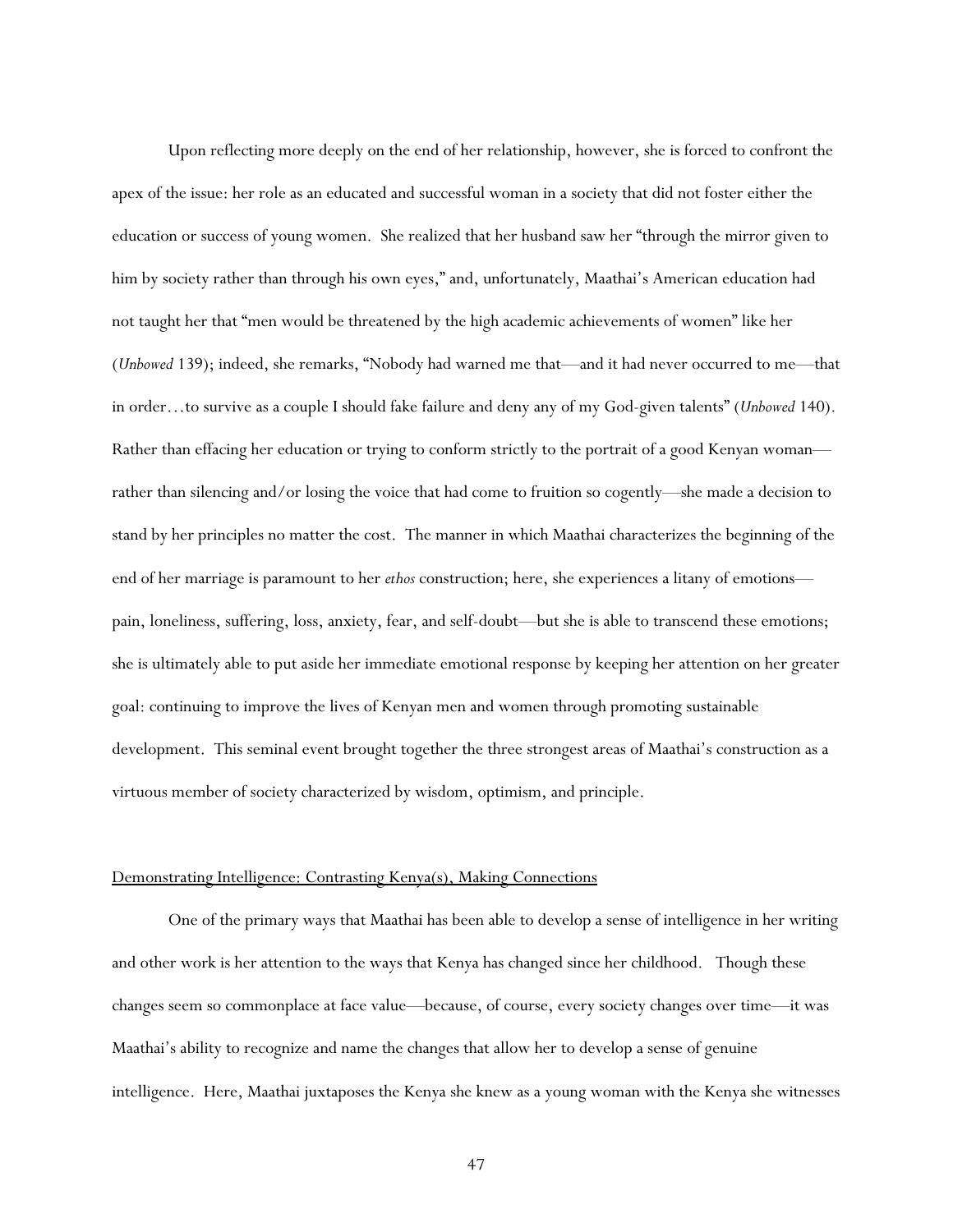as an adult. References to the sad changes that occurred in Kenya pepper her work, as she often (and quite purposefully) draws the reader's attention to the ways that her homeland has deteriorated environmentally, socially, and culturally. Maathai follows a sort of template for revealing the disparities between past and present: first, she describes a particular memory from her childhood—picking berries in a local field, for example—and reminisces that it was a happy, memorable, or meaningful event she had as a child; then, she follows with the grim reality of Kenya's current situation—the reality, following the earlier example, that the berries she used to pick so joyfully no longer exist due to over-cultivation of land. This method of exposing changes in Kenya gives the reader a sense that Maathai has lived the changes; in this respect, therefore, she has the necessary background to call attention to the issues she recognizes.

She also displays a keen sense and understanding of Kenyan history, and this sense of history also plays a role in the development of her *ethos*. Here, because Kenya's issues—ranging from the ecological to the social—are so deeply enmeshed in Kenya's complicated history, understanding the political and cultural changes that had occurred within Kenya is essential to understanding the state of Kenya today. Maathai understands this crucial element and accounts for it in her work. In her memoir, for example, she includes brief histories of Kenya through the early portion of the text and then uses important political events to punctuate to the events of her life. She develops her *ethos* in this respect by not trying to sugarcoat Kenya's less than glamorous past; furthermore, she gives readers, who perhaps had not been exposed to ANY of Kenya's history, the necessary background to understand the issues facing the country as well as how Maathai fits into them.

Following her experiential understanding of the changes in Kenya, she also develops her rhetorical stance as an educated individual: a scientist above all. This aspect of her *ethos* development is most prominent in her book *The Green Belt Movement: Sharing the Approach and the Experience*. Here, she outlines not only her educational achievements at the beginning of the book, but she also delineates her involvement

48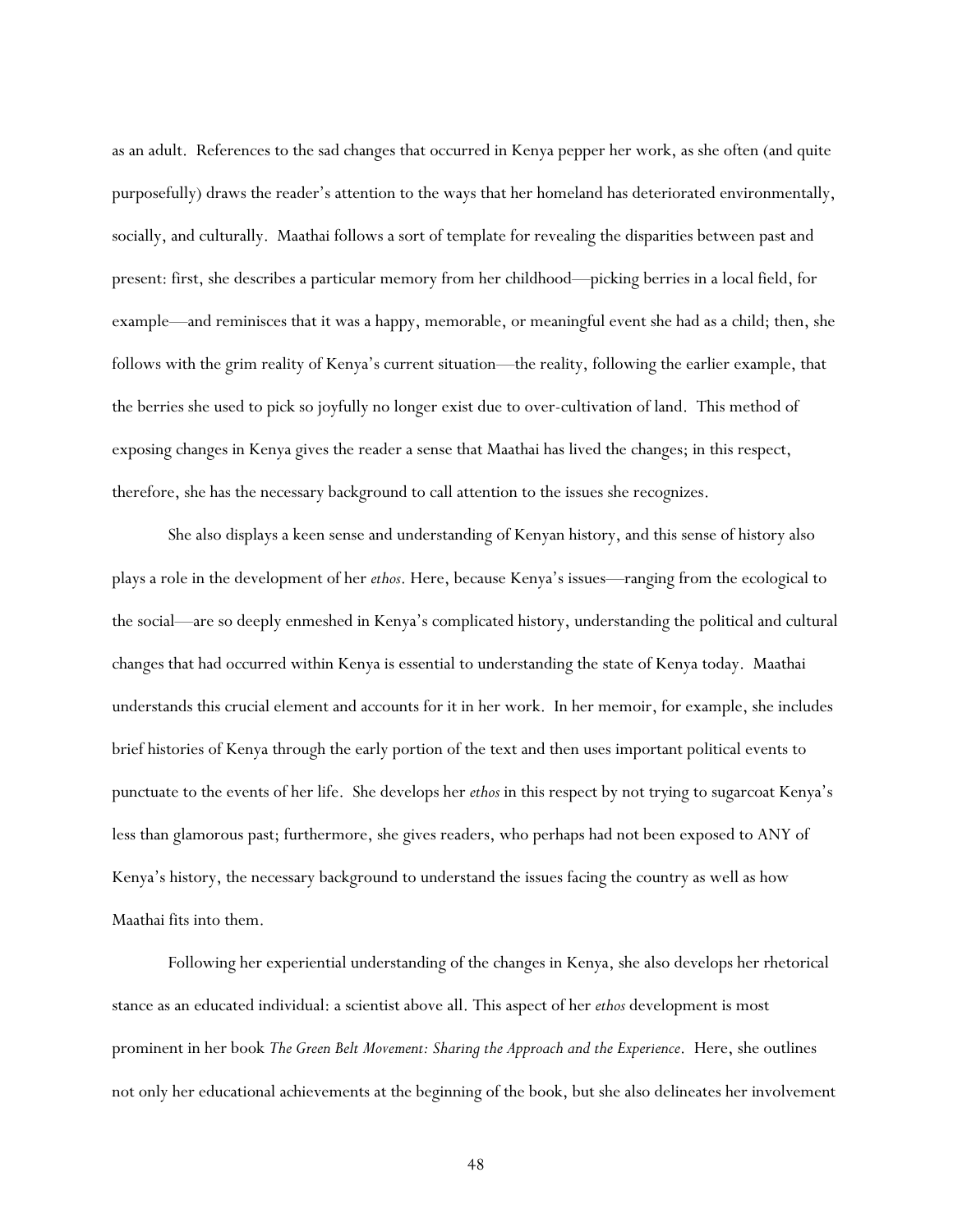in women's organizations other groups that had been working to promote sustainable development in Africa. Highlighting these experiences strengthens her *ethos*; her consistent attention to and involvement in issues relating to development strengthens credibility by giving the audience a sense that she has the necessary background academically, personally, and professionally to lead the GMB. Much like the interweaving strands of her literacy development, Maathai uses the three types of literacy she cultivated in her youth to strengthen her *ethos* as an adult. Here, she relies on a combination of experiential knowledge of the land and academic knowledge of science coupled with critical and civic literacy to present herself as a person how truly understands the nature of Kenya's problems and is willing to take action against the oppressive forces in her society.

### Achieving Goodwill: Collective Experience, Audience Closeness

 Maathai also fosters a sense of goodwill toward her audience throughout her work. Here, she foregrounds collective experience of not only Kenyans but all people; furthermore, she also encourages audience identification throughout her writing. Two examples from two diverging texts—her memoir *Unbowed* and her chronicle of the *The Green Belt Movement: Sharing the Approach and the Experience*—stand out as key ways in which Maathai has been able to emphasize the collective experience to foster a sense of goodwill. The first example, which occurs in *Unbowed*, describes Wangari's experience working with the mother's of wrongly imprisoned men. During this time, she crusades alongside the other women even though she is not affected by the issue directly. However, she understands that the women's pain and suffering is connected to the breakdown in the democratic process in Kenya; she also understands that these women need a degree of guidance in making their presence known, and she feels that it is necessary to help them establish a forum in which they can make their concerns/demands known. This act reflects the selfless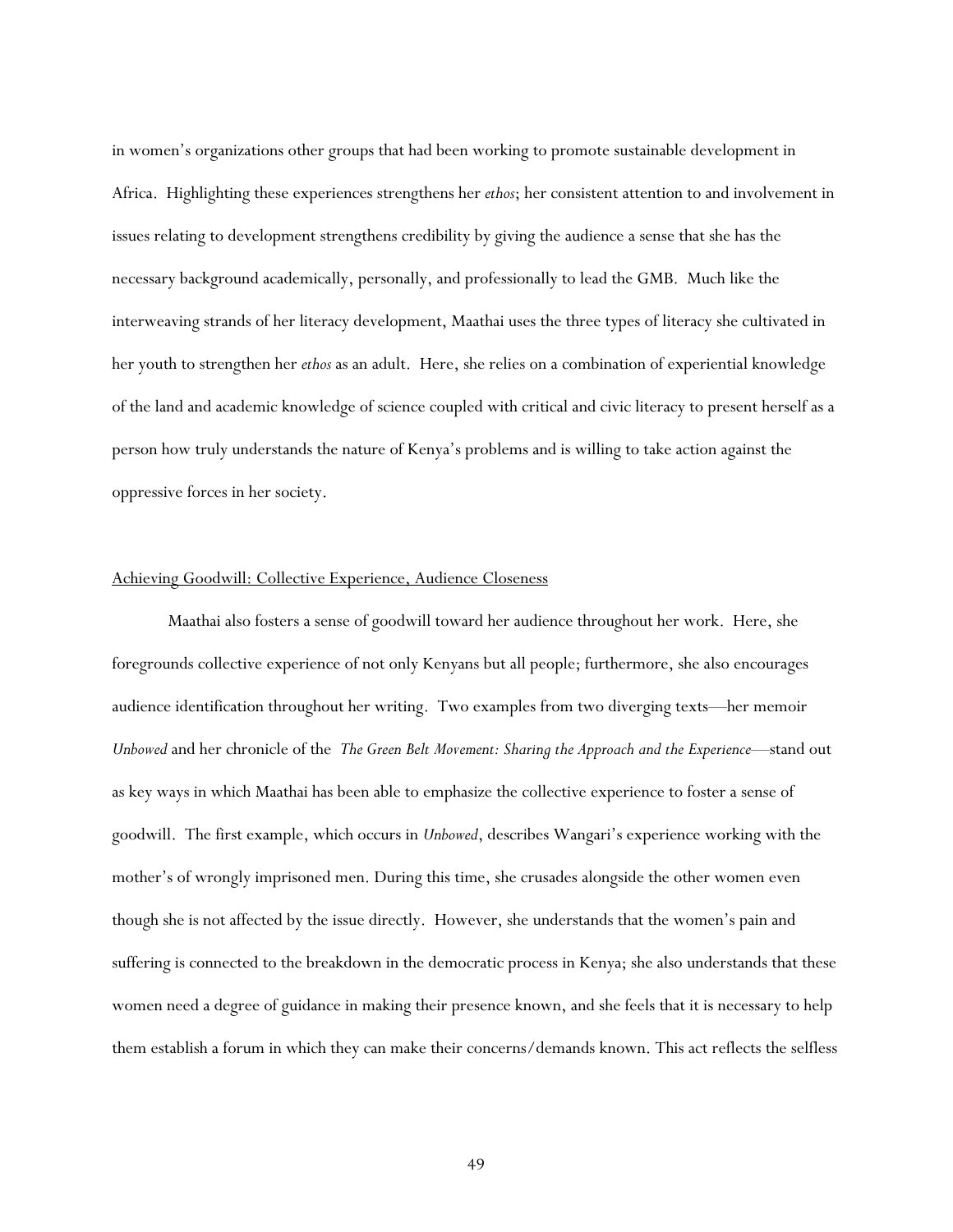nature of Maathai's work: it shows readers quite plainly that the good of her community—and the world at large—comes before her personal gain.

A second example Maathai's construction of goodwill via collective identity/gain occurs in her *The Green Belt Movement: Sharing the Approach and the Experience*. Though *The Green Belt Movement* is a considerably more "dry" text, the way that she has chosen to structure the text enhances her *ethos*. Here, the values the GBM embraces all reinforce the collective nature of the organization that Maathai organized from the ground up. For example, these values—which include "self and community empowerment," "volunteerism," and a "strong sense of belonging to a community of Greens"—reflect the stake that the community has in the organization (33). Furthermore, she also foregrounds the community in her discussion of the lessons she has learned. Here, she places emphasis on tailoring a specific project to the needs of that community and knows that the community must understand and "own" the project for it to be successful. This lesson learned—akin to knowing one's audience—allows her to construct a peoplecentered model for community involvement. Finally, she also provides the ten-step process for starting a chapter of the GBM as well as information about Greenbelt Safaris. Providing this information allows her to open her program to wider involvement on a global scale; she gives the reader access to the GBM as an organization. Through opening these gates—by giving readers the ability to bring the GMB into their area or embark on a safari—she gives the global community the tools to (begin to) participate in the organization or at least further its goals. Through these two discrete examples, she reinforces that the goals that she is working toward and the things she is fighting for—such as ending gendered and ethnic oppression, creating sustainable development in underdeveloped/ overexploited areas, and promoting democracy—are all aimed at improving not just Kenya or the status of women, but the global community. Her goals, therefore, are aimed at creating a fair and equitable distribution of resources and power in a larger context;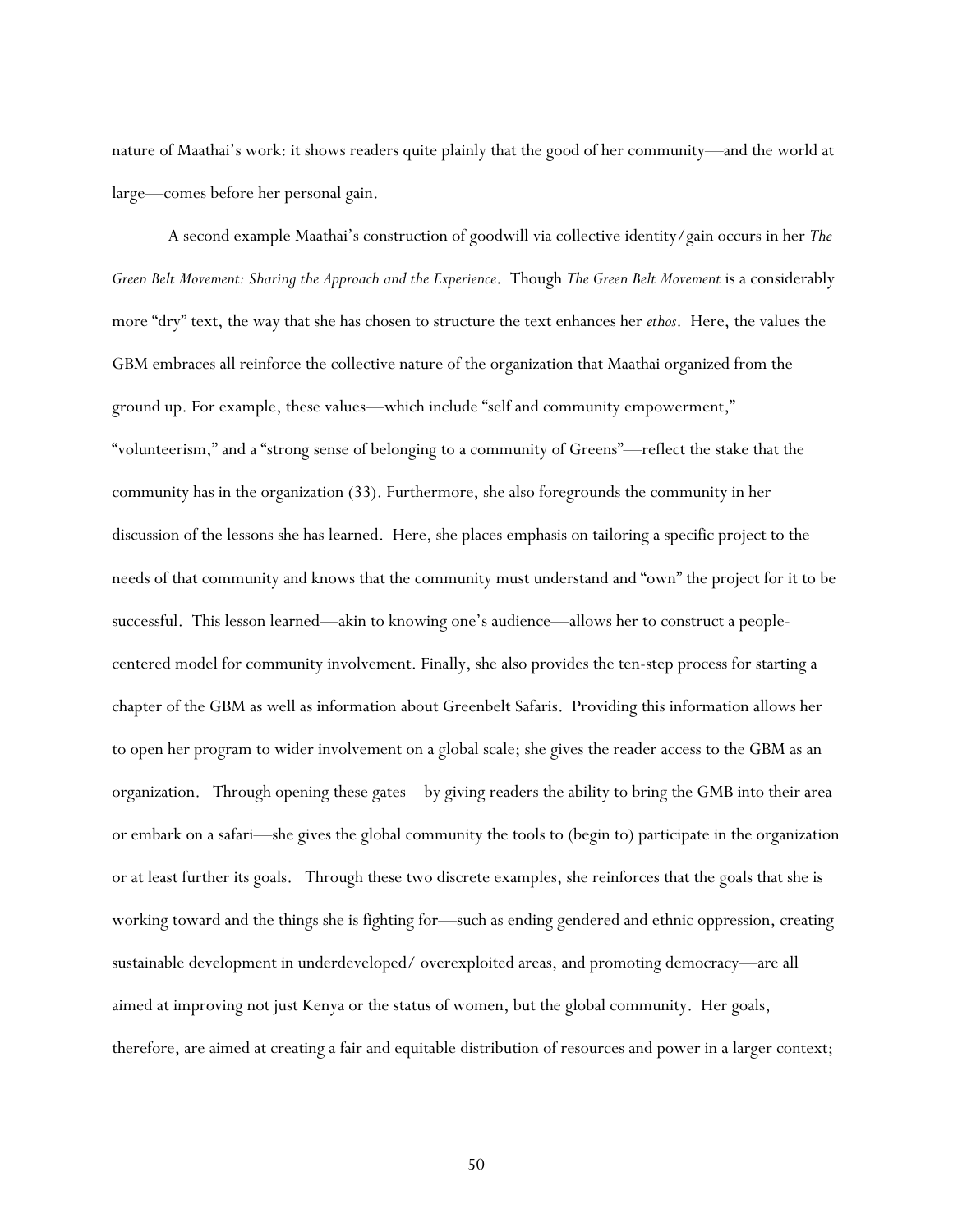she has the best interests of the global community at heart. Her *ethos*, in turn, is strengthened by the apparent concern she extends toward all people.

In addition to focusing on the collective throughout her work, she also makes a key rhetorical choice that strengthens this aspect of her *ethos*: she opts to use the often shunned second person in her memoir. This choice is one of the most important ways that she develops audience closeness. Consistently using the second person, directly referring to the reader as "you," draws that reader into her prose. Rather than providing a strictly chronological account of her life, she invites the reader into her world: she places that reader in the experience of being a young Kenyan girl. In one particular passage, Maathai uses the second person in a way that would make many English teachers shudder: "These experiences of childhood," she states,

> Are what mold us and make us who we are. How you translate the life you see, feel, smell, and touch as how you grow up—the water you drink, the air you breathe, and the food you eat—are what you become. When what you remember disappears, you miss it and search for it, and so it was with me. (*Unbowed* 52)

Here, Maathai juxtaposes both the first and the second person, referring to the communal "we" and the individual "me" as well the other "you." This use of grammatical person creates a sense of closeness with Maathai's experience and subsequently strengthens her connection with a diverse audience.

## *Situated Ethos: Maathai's Control of Character*

The above examples clearly indicate that Maathai has a strong innate sense of how to construct her *ethos* in varying rhetorical situations. Indeed, she has been able to cultivate a sense of her virtue and moral character, intelligence, and goodwill by employing techniques to strengthen her *ethos*. But because of the demands of being a successful and highly educated woman in Kenya,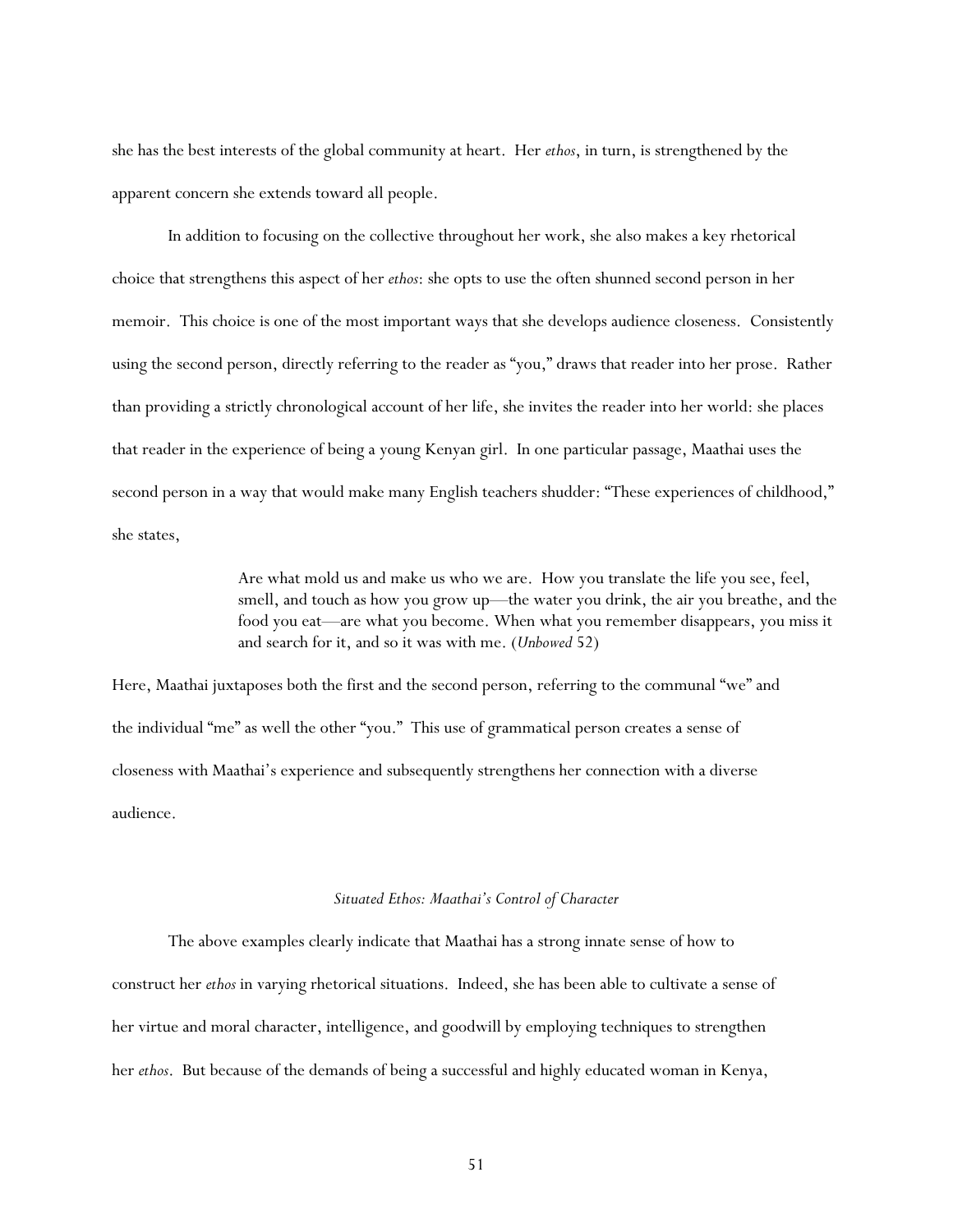she has also has to rely on her situated *ethos* within a global community and within Kenya. However, in the global community, her situated *ethos* is able to stand on its own: she is, indeed, a doctor of veterinary medicine, a Member of Parliament, and a Nobel Peace Laureate (among many other accolades). These qualifications—aspects of her situated *ethos*—are more than able to strengthen her character and credibility in most Western contexts; however, in Africa they detract from her *ethos*—they distance her from the ideal of the "good Kenyan woman." In Kenya, her position as an educated woman is in many ways detrimental to her *ethos*. Here, she is deemed "too educated, too strong, too successful, too stubborn, and too hard to control" (*Unbowed* 146). In this respect, the success of Maathai's *ethos* construction with respect to her situated *ethos* lies in her ability to control audience perception of her character.

One of the ways that she controls perception of her character is through always keeping the ideal of the Kenyan woman in the back of her mind through her career in the public. This amounted not to changes in her character, but modifications in behavior and appearance. For example, she altered her way of dressing during her husband's campaign. Here, she realized that tailored A-line dresses and coiffed hair she had come to embrace during her time in the United States would not be suitable along the campaign trail. In fact, she credits her husband's campaign with shaping the style for which she is known. Furthermore, she also had to create a certain distance from her position at the University of Nairobi. In entertaining guests, for example, she often took great measures to ensure they were not able to gossip about her household by serving guests food before ever entering a conversation. And she also emphasized her ability to communicate in her native Kikuyu, Kswahili, and English. By playing up these aspects of her situated *ethos*—and demonstrating her understanding of her position as an African woman—she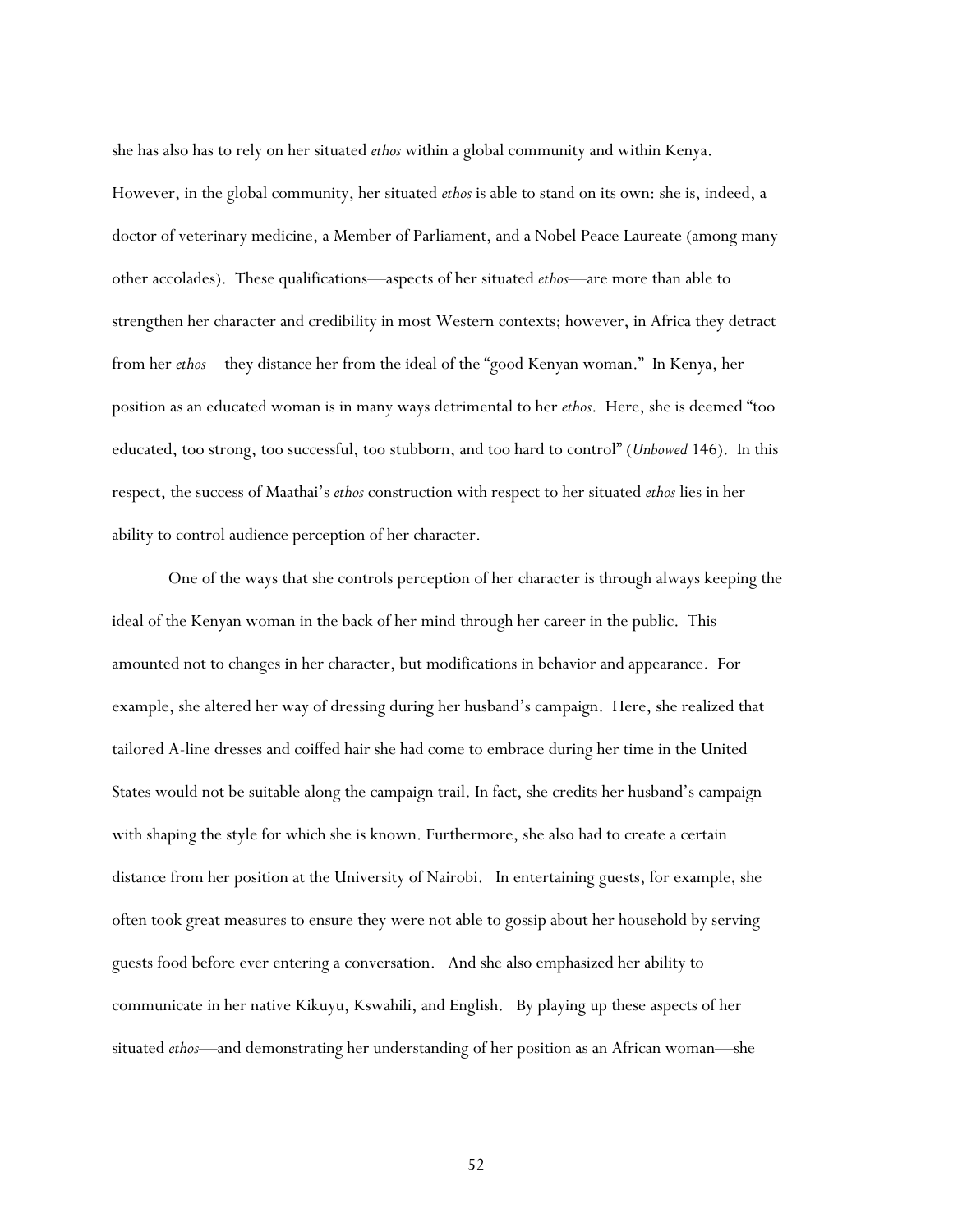was able to strengthen her *ethos* with respect to audiences who would have otherwise denigrated her for being too educated or too Western.

These dimensions of *ethos* development buttress her success as a rhetor; in reflecting such a high moral character—the type of character that most people idealize but fail to realize in their own lives— Maathai imparts hope for true social change. Here, when audience members are able to identify with Maathai's *ethos*, to see a sliver of her goodness within themselves, they are subsequently moved to take action. Her management of situated *ethos* increases her appeal to diverse audiences; furthermore, her use of *ethos* to defy stereotypes and categorization sets her apart and situates her as someone whose public voice is not only acceptable, but necessary.

### Rhetorical Action

Understanding Maathai's rhetorical action is also a key to understanding her success. Her use of rhetorical action is in many ways intertwined with her *ethos* construction. Here, the interplay of experiential knowledge, search for truth, and credibility create a space in which Maathai uses symbolic action mediated by government silence and public exposure to mandate a reclaiming of power. Indeed, Maatahai's strongest uses of rhetorical action—those which further her ultimate goal of increasing agency and redistributing power in underdeveloped/overexploited areas—occur where symbolic action, silence, and publicity meet.

One of the first examples of Maathai's rhetorical use of government silence and public exposure began when she learned of a plan to develop a large skyscraper called the *Times* complex (so named because it would house the government-run newspaper *The Kenyan Times*) that would intrude upon Uhuru park—a center of local culture in Nairobi. Maathai realized that the financial, environmental, and cultural cost of the building complex far outweighed its potential benefits. To protest construction of the complex, she began writing open letters to various offices. She also sent copies of all of her correspondence to the press.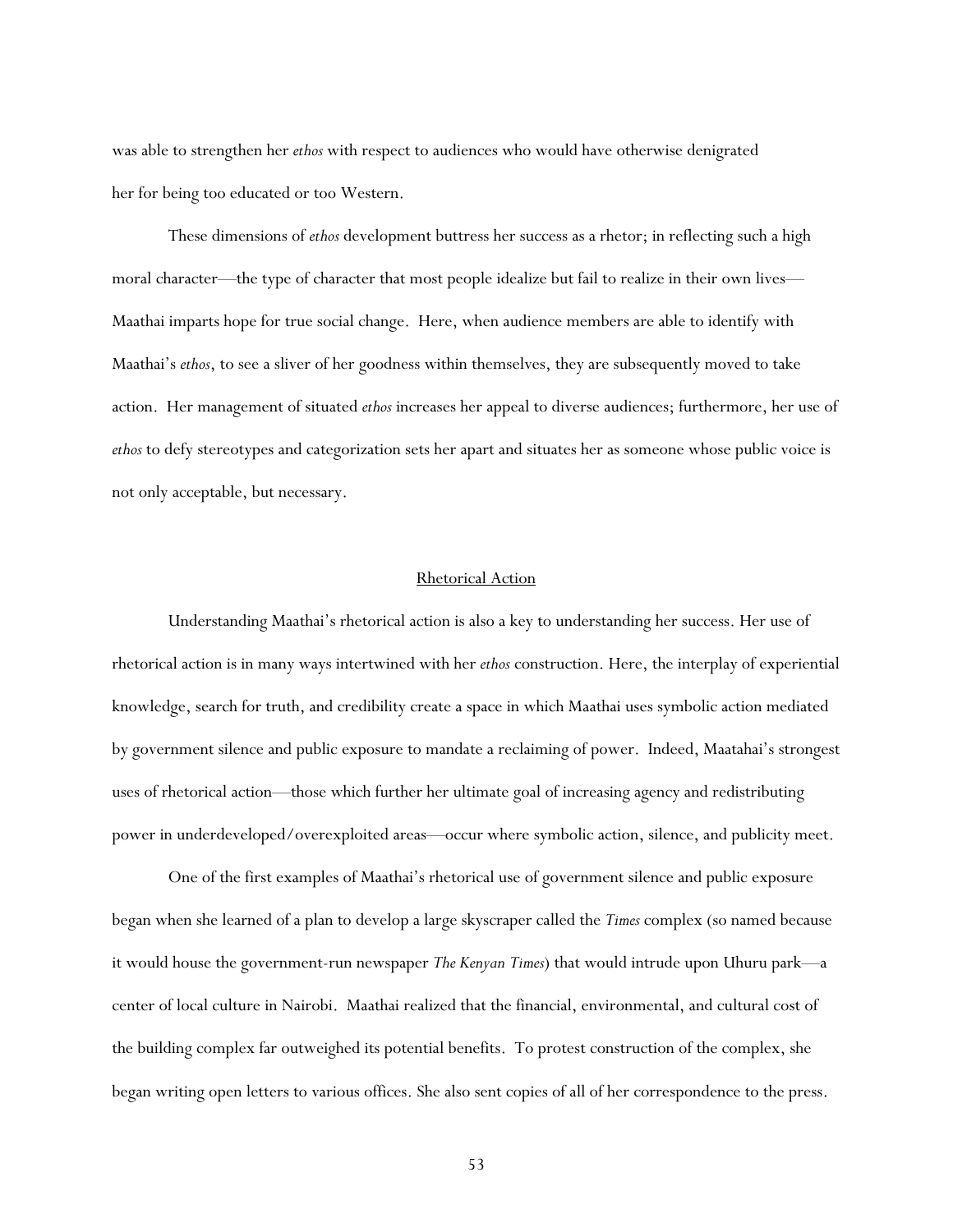Despite the voracity with which she wrote letters, she did not expect the offices and agencies to respond to her questions or her appeals to their sense of cultural history and community. The letters were largely symbolic in that sense. The government's refusal to address her questions directly spoke volumes about its position and reflected indifference toward the people of Kenya. The rationale behind her persistence is clear: "The more I wrote," she says, "the more they knew that I knew, and the more the word would spread" (*Unbowed* 187).

During this public debate, Maathai continued her letter writing campaign until she reached the president. The government eschewed making any direct response to Maathai or answering her questions regarding the construction of the complex; rather, they made personal attacks against her. She never heard from the government directly, though the government spent considerable time discussing her. They even used a parliamentary procedure reserved for emergency situations to interrupt their usual schedule to discuss her public protest of the construction; during this time, they degraded her credibility and character. They never did, however, address the construction of the complex or its consequences (*Unbowed* 191).

The government's silence on the issue that Maathai had pushed to the center of public debate resonated with many Kenyans. Following Maathai's example, they began to send letters of dissent and protest to local press organizations; and indeed, many letter writers began to recognize the connections between the government's silence (i.e., indifference) toward public opinion and democracy (*Unbowed* 194). In speaking for the people, Maathai was able to open a forum for the people's voices. Here, she asserts that helping people speak was at the "heart of the issue":

> Even though the immediate struggle was over the park and the right of everyone to enjoy green space, the effort was also about getting Kenyans to raise their voices. I was distressed at the audacity with which the government was violating peoples rights, quashing dissent often brutally—and forcing men and women from their jobs, especially in the university and the civil service. Ordinary people had become so fearful that they had been rendered nearly powerless. Now, they were beginning to reclaim their power. (*Unbowed* 195)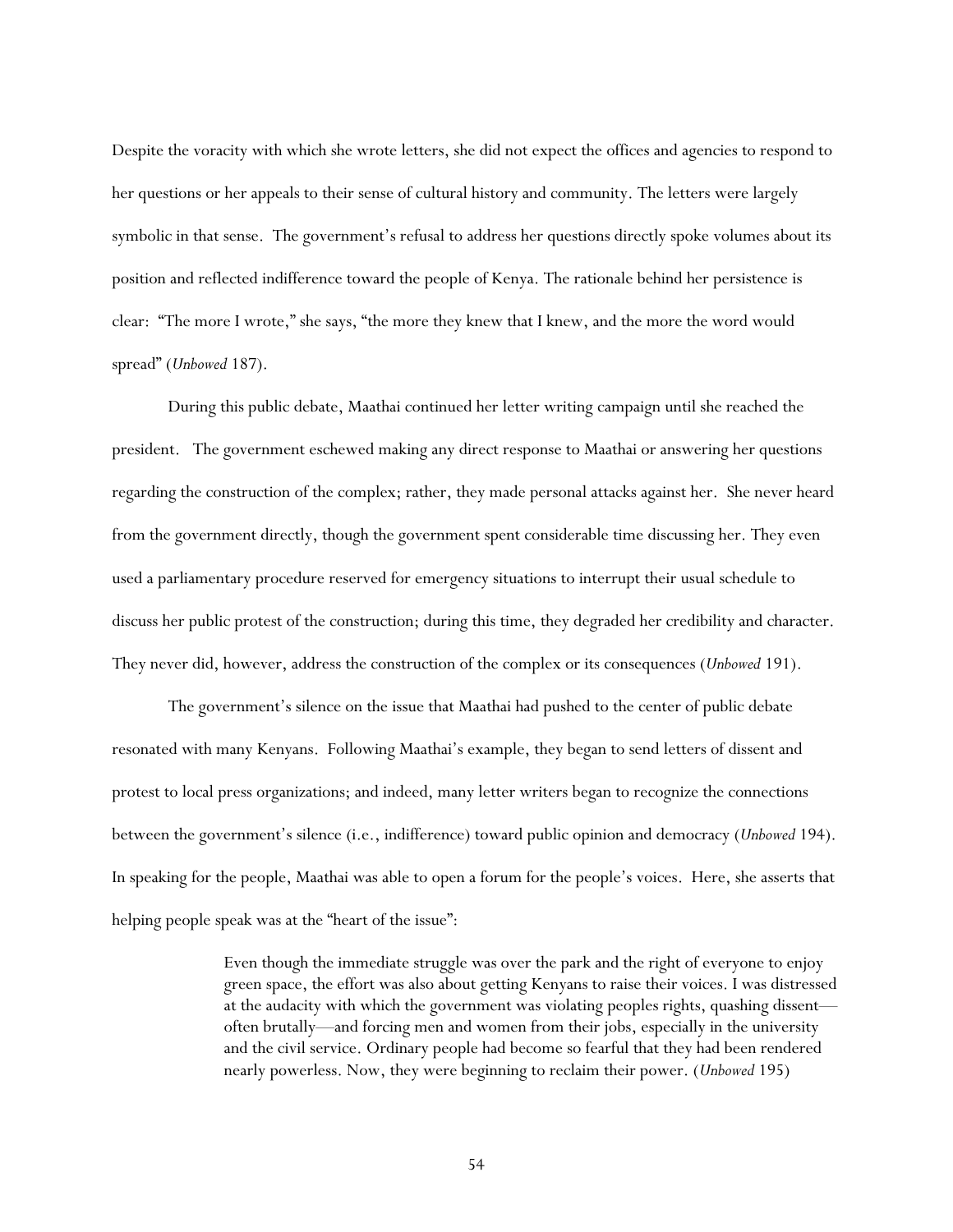Once again, the convergence of publicity, government silence, and symbolic action aided Maathai in her campaign to halt land-grabbing in the Karura Forest in Nairobi. Land-grabbing, which refers to the seizure of public land by the government without the consent or remuneration of the people, was a remnant of the colonial era in which the government parceled out public land as it saw fit. However, land-grabbing was particularly troublesome because of the environmental consequences that deforestation had already had on Kenya. Kenya simply could not afford to loose any more of its most precious natural resource: the forest. Indeed, Maathai believes that further deforestation in Kenya would cause the Sahara desert to spread south and further degrade quality of life/sustainability (*Unbowed* 261). Maathai, therefore, undertook another public battle to halt government intrusion on the Karura Forest.

She started this battle—like her earlier efforts to halt the constriction of the complex in Nairobi with a letter. And the government retorted not surprisingly with silence as it had years before. The GBM had established a method of dealing with such issues: they would first alert the government to their concerns, then wait for a response; when they did not receive a response, they would let the press know what was going via a conference; then, finally, when they still did not have a response from the government, they would begin to replant trees in deforested areas. The GMB would give the press notice when they would enter an area to plant trees so that news of their largely symbolic gesture would reach the greatest number of people (*Unbowed* 263).

In one instance, for example, Maathai recollects sneaking into the forest through a swampy area after it had been closed to the public; she remained there watering the young trees she had planted in spite of police presence and intimidation. When she was done watering the trees, the police officers gave her a ride out through the main gate. Much to the surprise of many, she emerged from the forest successful and the press was there to capture her exit from the forest and bring her story to the forefront of public debate (*Unbowed* 266). Then, when the potential for violence within the forest became too great, Maathai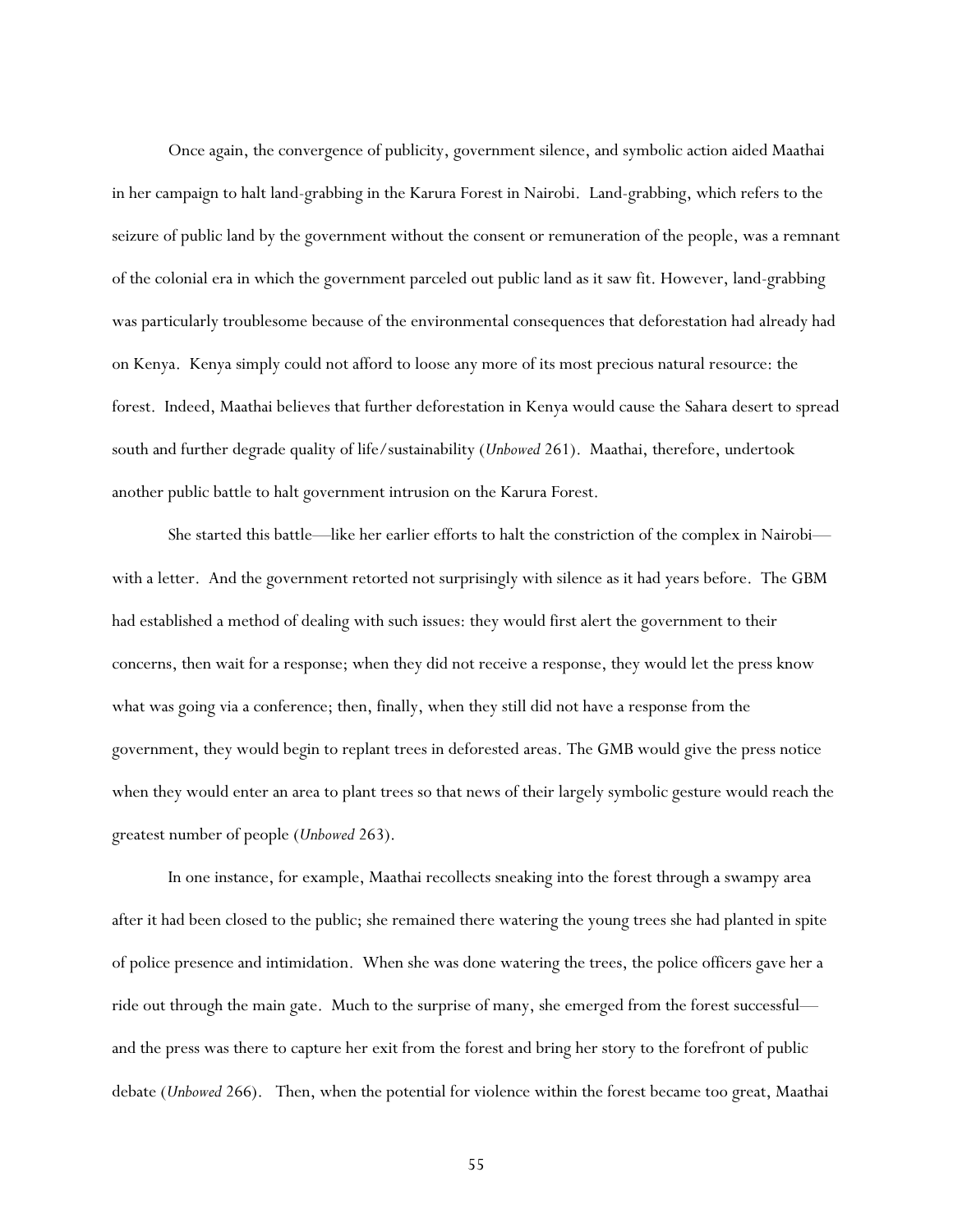planted a single tree just outside the forest gates to make a "statement that the government should return the land to the public" (*Unbowed* 267). Press scrutiny of the events that unfolded in Karura forest brought attention to the issue on an international scale; the government no longer had to face just the disempowered people of Kenya, but rather the world. Eventually, the (mis)allocation of land was stopped and the forest returned to its people.

Perhaps the most significant example of this sort of rhetorical action occurred when Maathai decided to work with the families (mostly mothers) of political prisoners in Kenya. During the Release of Political Prisoners campaign, she agreed to help the women even though she had just been released from prison after being charged with an array of serious crimes including "spreading malicious rumors, sedition, and treason" (*Unbowed* 112) after releasing a statement regarding rumors of a government-sponsored coup (*Unbowed* 113). In her quest for justice, however, she averred that she "didn't want to allow a false charge to stop [her] from pursuing the truth" (*Unbowed* 217). This decision—one that would thrust her back into the public eye so soon after being labeled a traitor to her nation—came easily for Maathai: she knew that she needed to do what was right. Because it was no longer illegal to challenge the one party state, the imprisoned men should be released (*Unbowed* 216).

 Through her experience involved in the public arena, she had developed an acute understanding of the government in action. Here, she explained to the women, "the government always responds to something that is done aloud and publicly….If you go to the attorney general quietly and appeal to him, you'll be wasting your time. He'll say 'Yes, yes, yes,' but he'll do nothing" (*Unbowed* 217). Her past experiences dealing with the government allowed her to help the women develop a tactical approach to lobby for the release of their family members: they would make their case to the attorney general and then symbolically and passively protest the illegal retention political prisoners by keeping vigil in Uhuru Park for three days while praying and holding a hunger strike (*Unbowed* 217).

56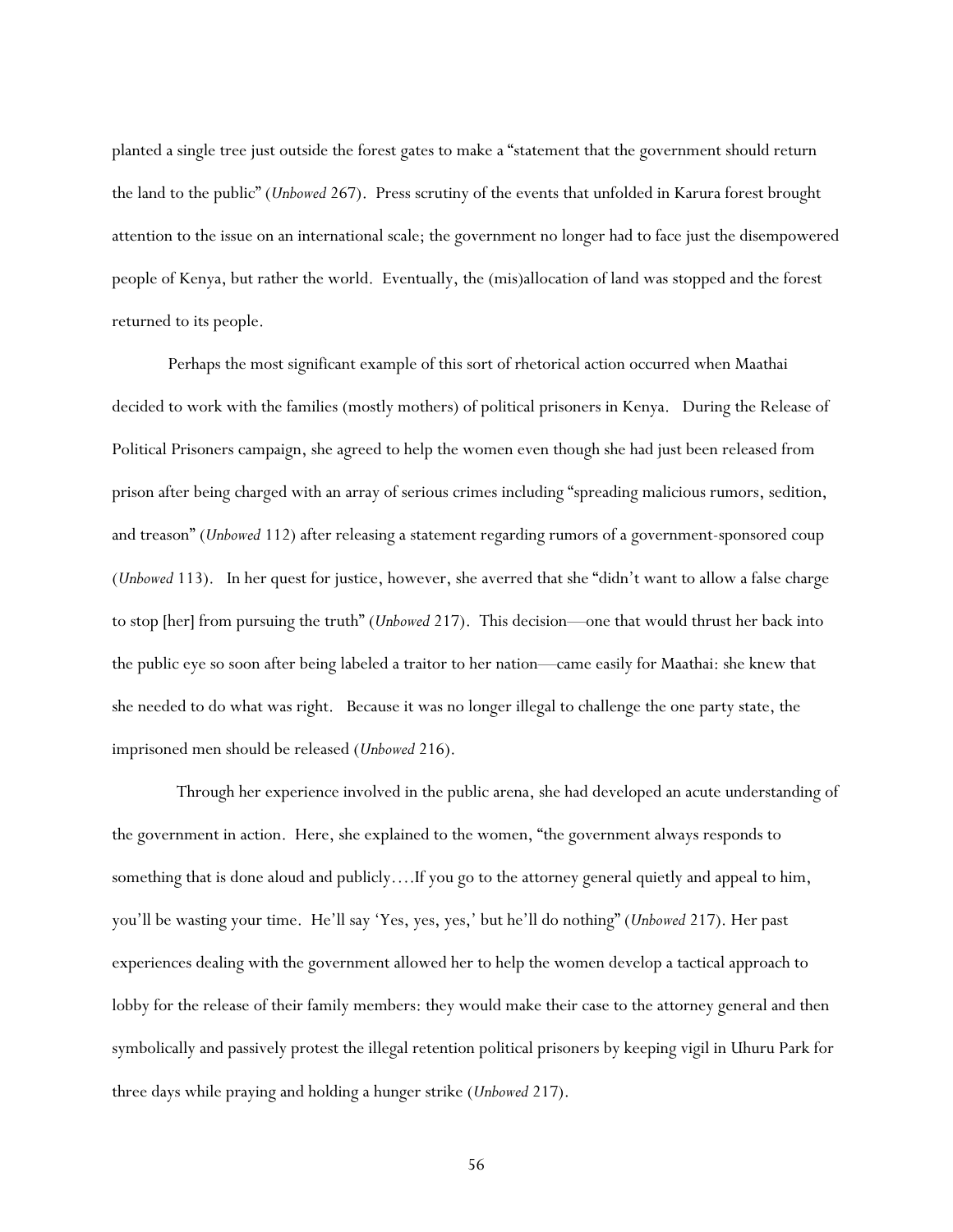Maathai went with the women to the attorney general's office on a Friday afternoon to help them communicate with the government and provide support, and then she marched with them to an area of the park near a major intersection. There, they lit 52 candles—one for each of the imprisoned men—and waited for the release of the prisoners. The public position of the camp and the visibility of their gathering caused the citizens of Nairobi to take notice; soon they had grown from five lone women to a group of over 50 (*Unbowed* 218). On Sunday, Maathai orchestrated a church service and erected a large sign that labeled their enclave a "Freedom Corner" (*Unbowed* 219).

Though Maathai's goal in getting involved with this campaign was the release of political prisoners, the protest she organized had a profound impact on the citizens of Nairobi. Indeed, as the crowd in the freedom corner increased and the women were able to share their sons' stories of false imprisonment, other victims—many of whom were former political prisoners subjected to torture and cruelty at the hands of the government—came to share their stories (*Unbowed* 219). Yet the Kenyan government still turned a blind eye toward the highly visible symbolic protest against their corrupt practices. The government likely believed that the actions of a few women would go unnoticed, that their voices would never be loud enough or carry far enough to make a difference.

The publicity generated by the protest as well as the government's tacit response, however, opened the arena for public outcry. People who had never spoken before about the abuse they suffered at the hands of the government were able to reveal their secrets for the first time (*Unbowed* 219). Women who had never before challenged authority now "refused to be intimidated" when confronted by the police (*Unbowed* 220). Rather than fleeing or surrendering, some of the women stripped in a symbolic gesture that said to the violent police officers, "By showing you my nakedness, I curse you as I would my own son for the way you are abusing me" (*Unbowed* 221). These acts showed the seeds of emerging agency and reclamation of power.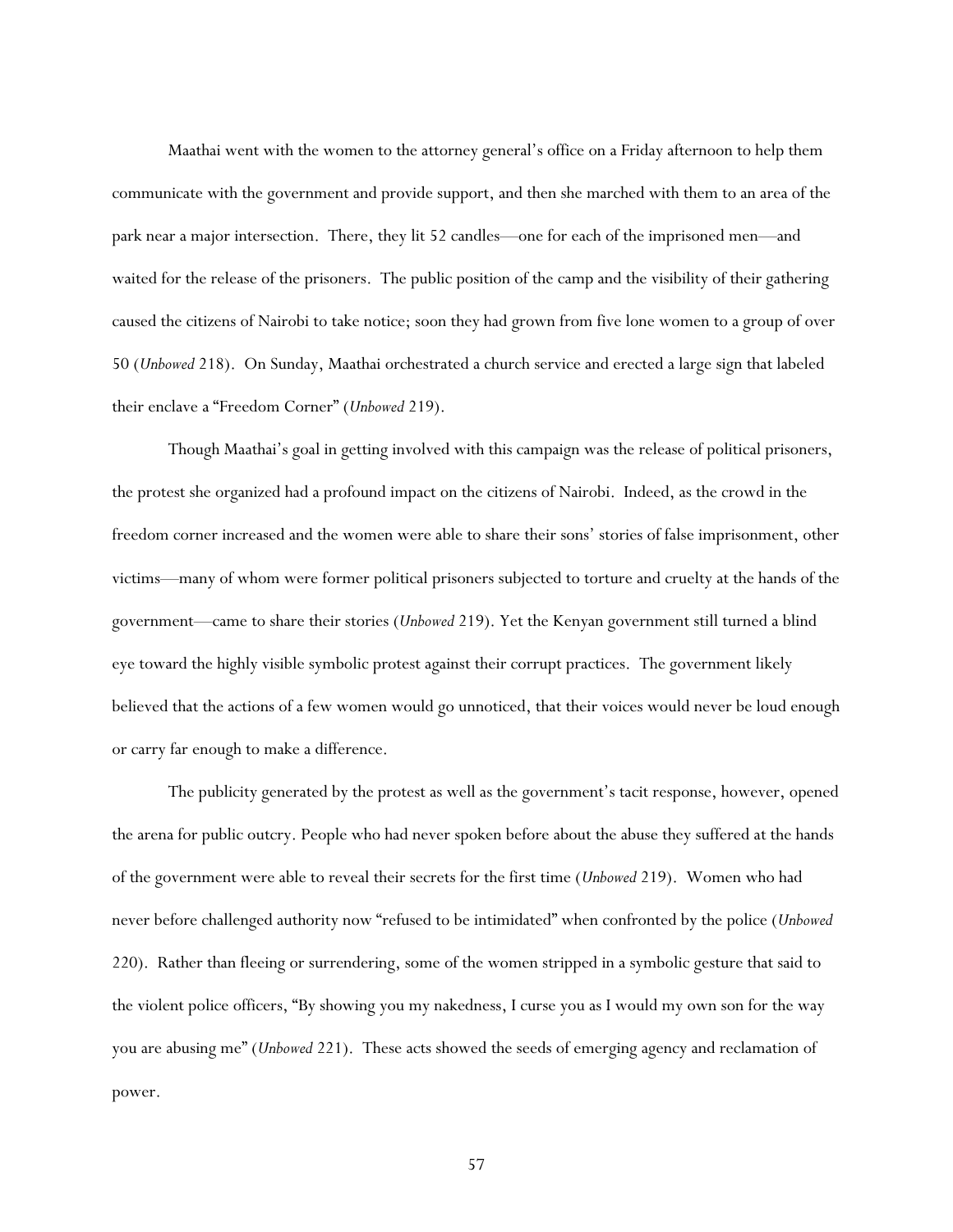The results of the Release Political Prisoners protest were profound: the citizens of Nairobi came together and found a collective voice in Uhuru Park. They now not only had the opportunity to speak—to share their stories—but permission; indeed, many of the people who came together to support the Release of Political Prisoners now felt a *mandate* to share their stories, to raise their voices against a seemingly indifferent government. Maathai's use of symbolic action in conjunction with government silence and public exposure provided that mandate.

Maathai's experience working with Release of Political Prisoners, however, did not end in Uhuru Park. After being attacked by the police, who tried to force the peaceful protesters to disband, the women found sanctuary in a church; their protest continued there for over a year. Indeed, Maathai takes her book's namesake from this experience; she and women "remained unbowed" after the attack—they would no longer submit quietly to government's tyranny (*Unbowed* 22). Their collective solidarity and unwillingness to acquiesce to the government provided the same sort of symbolic action that Maathai had provided for them for people all over the world. Most of the women remained in the cathedral in spite of false promises and threats of violence from the government; most remained even as their leader was called a liar and individual women were lured away with promises of the release of their son (*Unbowed* 223-25). However, this unyielding position once again caught the attention of a global audience. "Soon the gathering at the cathedral," she recalls, "turned into a national sit-in demonstration, a forum for everyone, including the press, to hear how people had suffered under the general misgovernance of the country" (*Unbowed* 225). As the protest drew greater attention from international figures, the government finally released the prisoners: "the women proudly walked with their sons out through the cathedral's open doors and into the bright light of midday" after holding a thanksgiving service and receiving a "certificate of endurance" from Maathai (*Unbowed* 226). Yet in spite of their sons' release, they did not cease their work on behalf of political prisoners. Their work continues even today (*Unbowed* 226).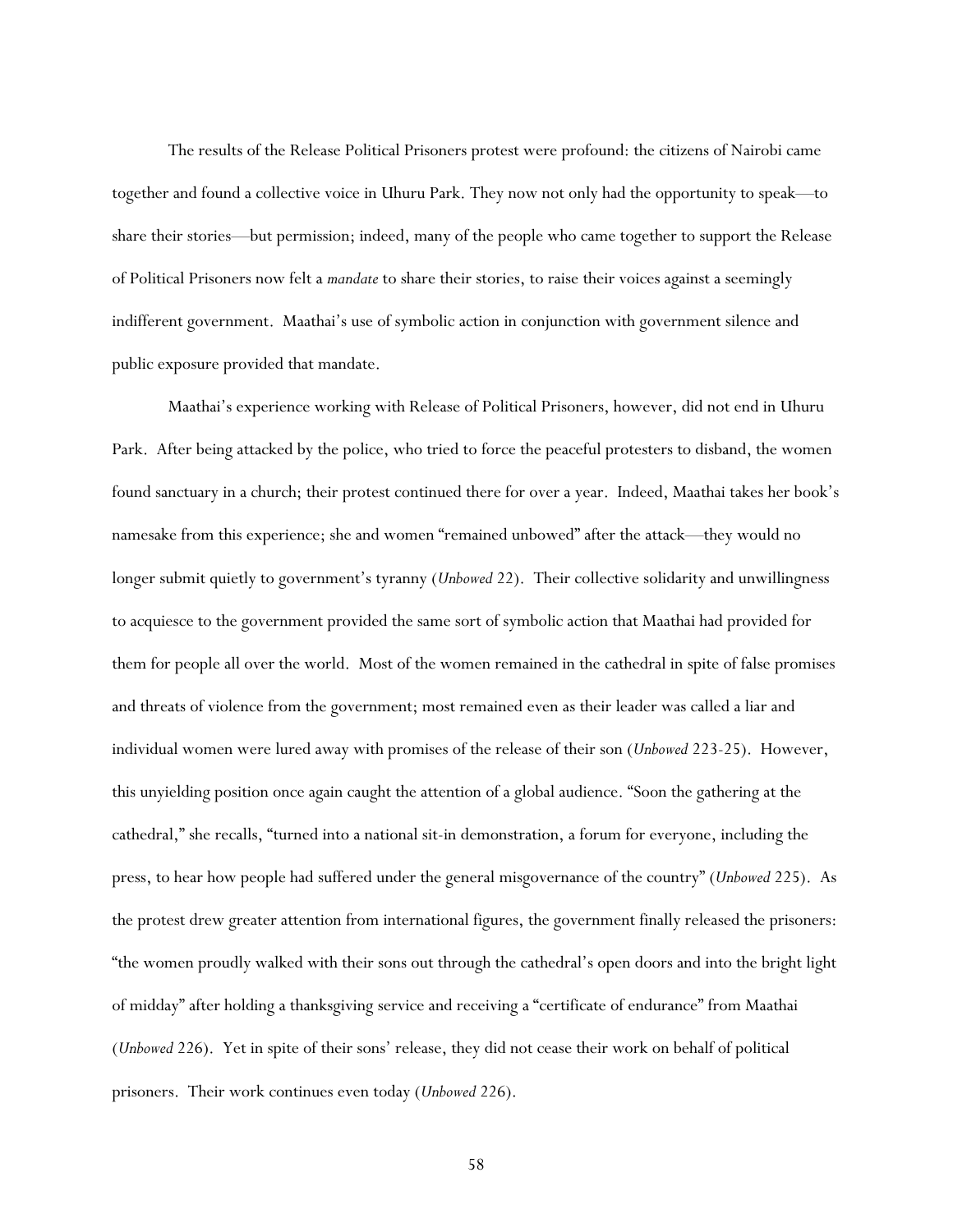The continued activism of Maathai and the other members of the Release Political Prisoners campaign began though they had nothing personal to gain from such work: their family members had been freed; their lives could return to some semblance of normalcy. This continued work reflects the powerful and inspiring effects of Maathai's rhetorical action; she has created the space for "conversion or subversion of interests, for the affirmation of new horizons, and for the facilitation of changes in attitude, behavior, and self" (Royster 71). Indeed, at the center of each of these events where Maathai's rhetorical action was able to effect lasting change is a strong orientation toward finding a solution for a given problem.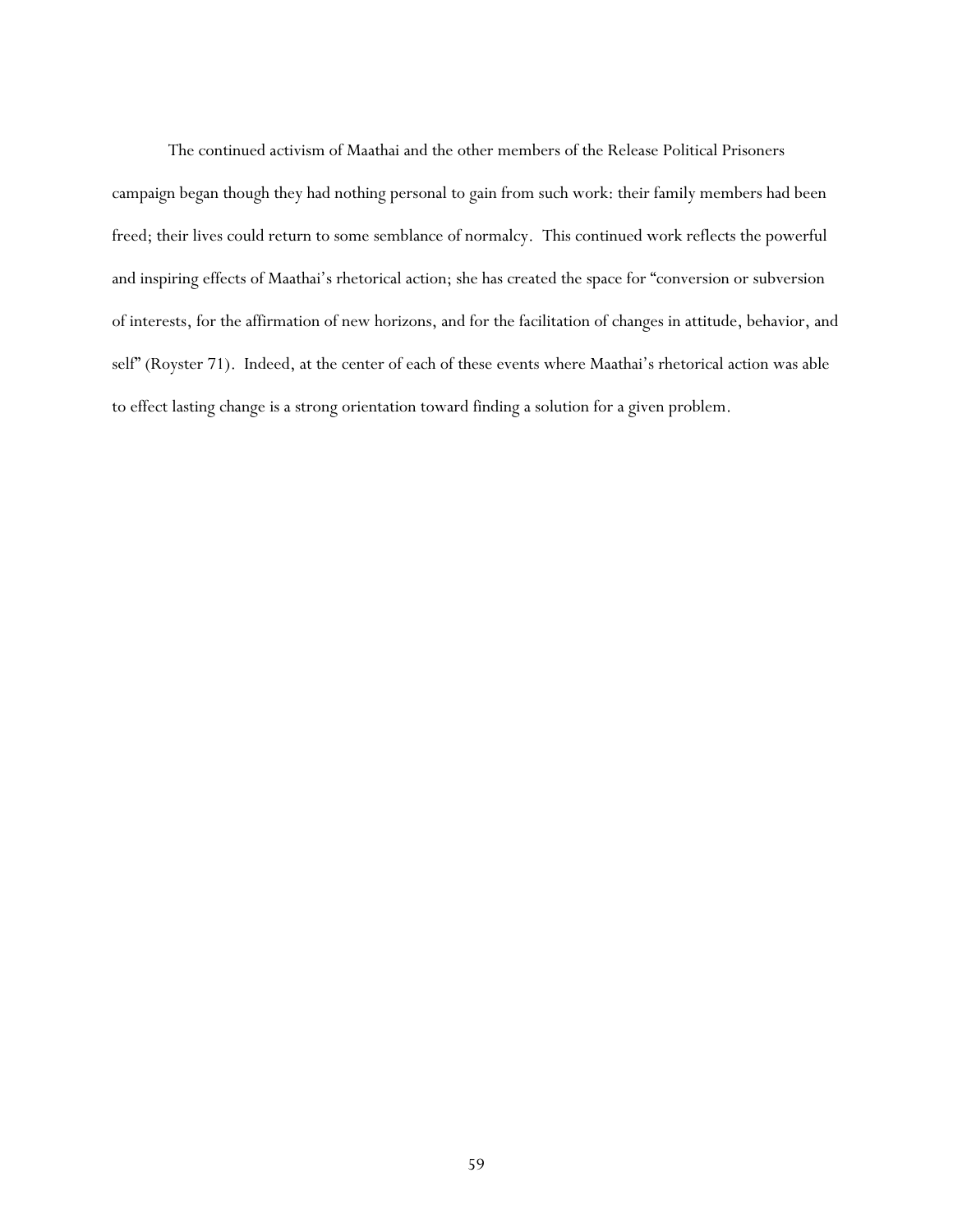## **CHAPTER FOUR: EMPLOYING SKILL**

Now we are leaders, we lead our people Now we are people, people of action Now we are planters, we tell the people Now we are green, our touch is green

—Lithia Sovell, "Now We Are Green, Our Touch is Green." *The Green Belt Movement: Sharing the Approach and the Experience* (109).

The Green Belt Movement has grown and prospered since its inception. According to its website, the GBM now oversees 600 community networks in Kenya; these networks operate 6,000 nurseries. Since the organization began 30 years ago, members have planted a staggering 30 million trees. These trees planted on lands ranging from public forests to cultural or historical locations—have changed Kenya's landscape, encouraging restoration of land and biodiversity. Furthermore, the efforts of the GBM have also united the disparate and sometimes conflicting tribes in Kenya; 250,000 of the 30 million trees have been planted for peace. Wangari Maathai's leadership, particularly her ability to hone in on workable solutions, has allowed the GBM to flourish.

This solution-oriented approach—developed through Maathai's multiple literacies and rhetorical contexts in conjunction with her construction of self (her identity formation as well as *ethos*) and emergence of mandates for socio-political action—has allowed her to manipulate her "available means of persuasion" (e.g., purposely highlighting government silence and indifference through symbolic acts and publicity) for maximum efficacy as a rhetor. Maathai describes her single-minded orientation toward finding a solution in the following terms:

> For me, the destruction of the Karura Forest, like the malnourished women in the 1970s, the *Times* complex in Uhuru Park, and political prisoners detained without trial, were problems that needed to be solved, and the authorities were stopping me from finding a solution. What people see as fearlessness is really persistence. Because I am focused on the solution, I don't see danger. Because I don't see danger, I don't allow my mind to imagine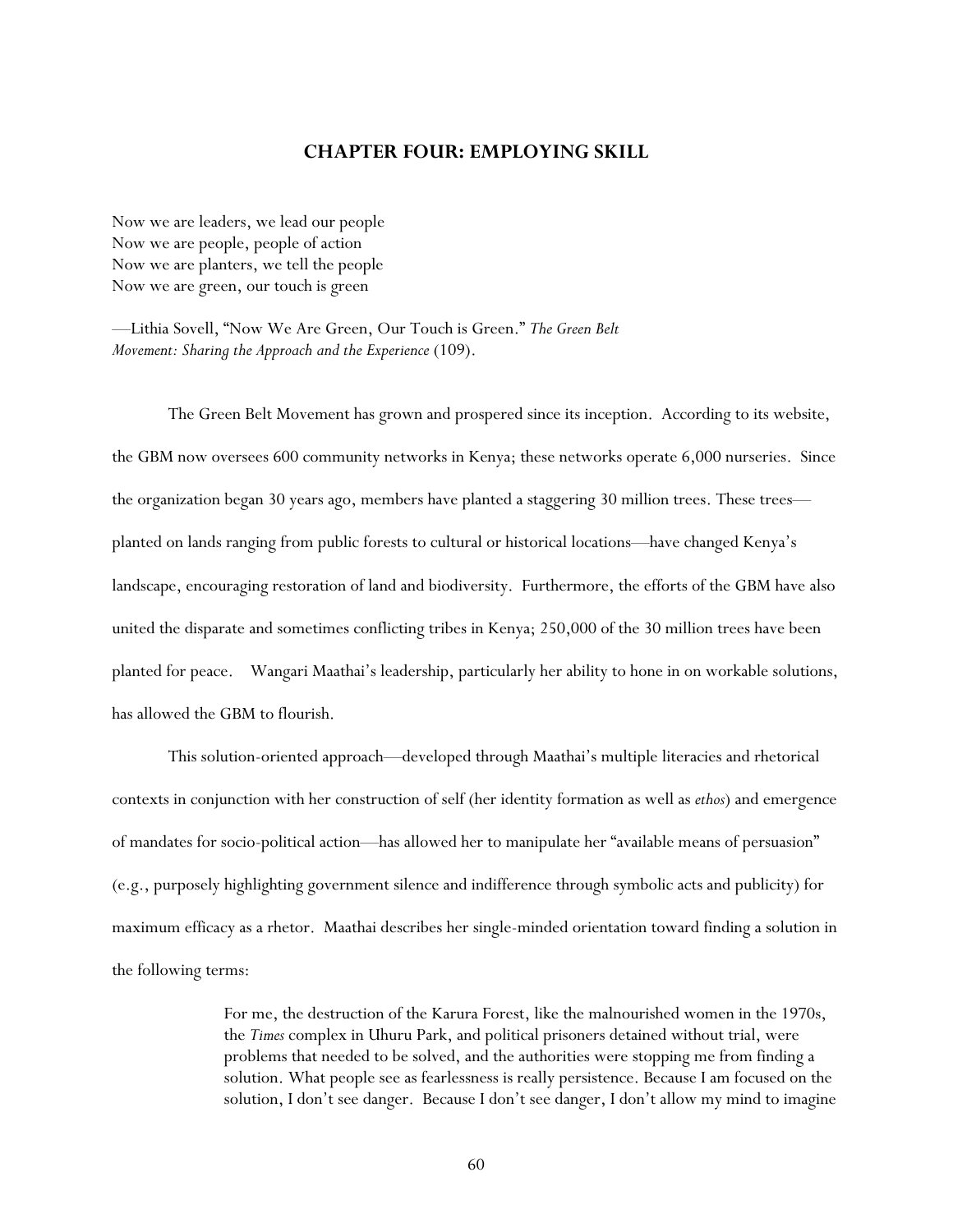what might happen to me, which is my definition of fear. If you don't foresee the danger and see only the solution, then you can defy anyone and appear strong and fearless. (*Unbowed* 272)

This passage illustrates the coming together of the pieces of Maathai's unique development as a literate person and a powerful rhetor who calls for action; furthermore, it foregrounds an essential element in her success building collective agency through her unique program of citizen education: her unyielding focus on solution and refinement of technique.

 The process of civic education that Maathai has developed mirrors the type of literacy training that Freire advocates in *Pedagogy of the Oppressed.* Though Maathai has not provided any overt literacy training, her civic education program imparts knowledge that allows people to employ their skills in a way that engenders agency. This process of civic and environmental education is part of the natural evolution of the GBM; indeed, the organization that began as a way for rural people—mostly women—to address their needs burgeoned into an outlet for citizen education through Maathai's continued emphasis on attacking the underlying problem rather than the symptoms. Here, she came to realize that the underlying problem was a lack of agency and a need for empowerment in rural communities. The path toward her increased emphasis on civic education, however, was not without barriers. As Maathai explains in her 2004 Nobel Lecture, "Initially, the work was difficult because historically our people have been persuaded to think that because they are poor, they lack not only capital, but also knowledge and skills to address their challenges." Through her emphasis on community engagement, however, the participants were able to use their knowledge and skills to successfully change their environment by planting trees; planting trees, in turn, improved their quality of life. With the growth of the newly planted trees came a renewable source of firewood, a larger supply of clean drinking water, a more fertile soil. These changes began to repair the damage that mismanagement of natural resources had wrought on the living conditions of rural people; the people who had planted the trees—the rural women who had planted the trees—became primary agents in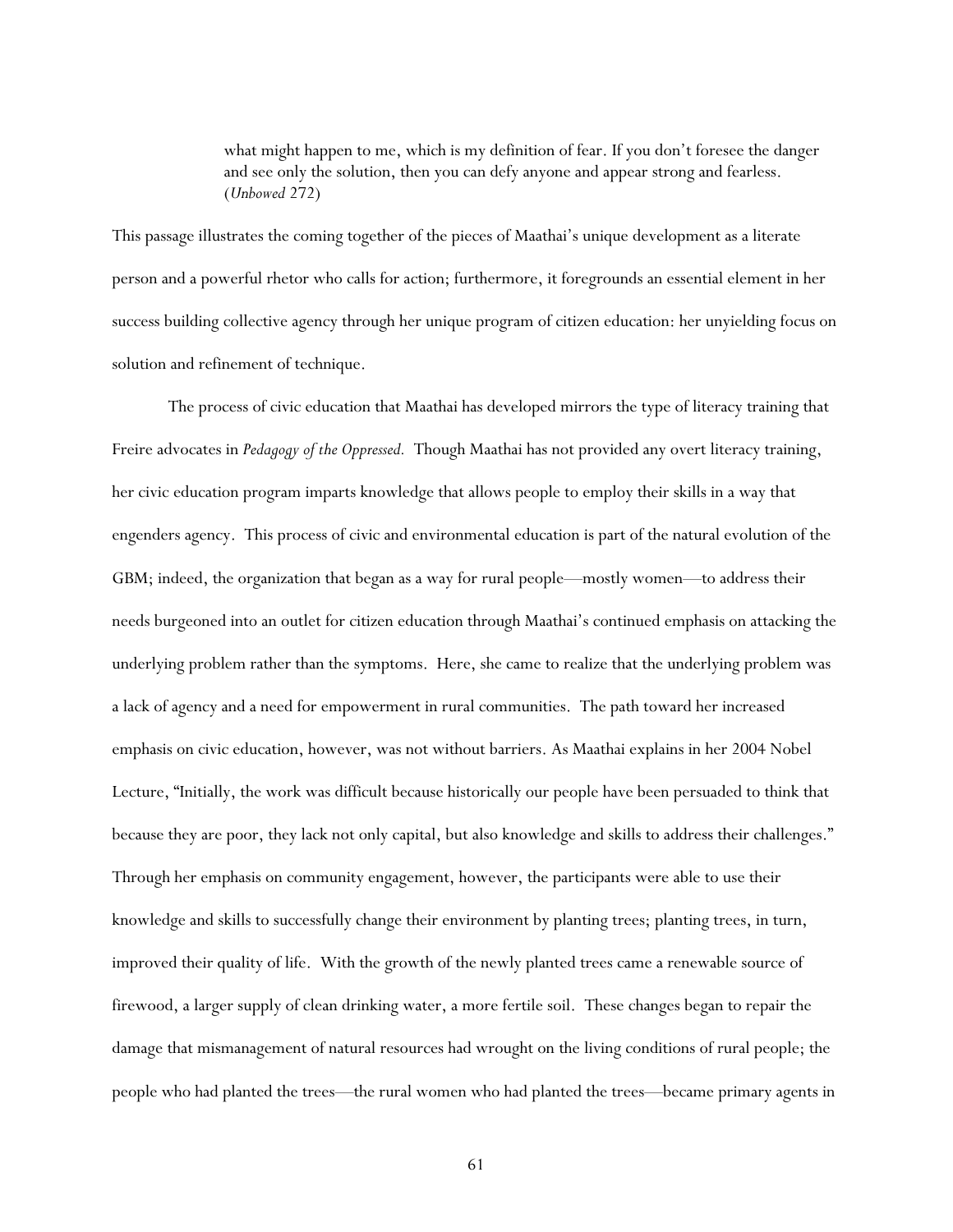this change. "Through their involvement," Maathai asserts, "women gain some degree of power over their lives, especially in the social and economic position and reverence of the family" (Nobel Lecture).

 Because of the potential for the GBM to empower women and improve their positions in the home and in society, Maathai embarked upon her citizen education program. This program presses against the common belief that relief can only come from "outside" the community; rather, Maathai's pedagogy for citizen education is rooted firmly within the community. The process of citizen education begins with an identification of issues, then an exploration of their causes and potential solutions; the most crucial aspect of this education, however, begins when the participants make connections between their actions and the problems they witness. Only when "they make the connections," Maathai believes, "between their own actions and the problems they witness in the environment and society" can they begin to "discover that they *must* be part of the solution" (Nobel Lecture 2, italics mine). At the crux of her educational theory is the realization of "hidden potential" that allows them "to overcome inertia and take action" (Nobel Lecture 2). Understanding the emergence of the GBM as an outlet of civic education hinges on understanding Maathai's nature as an individual singularly focused on find a solution. Here, I explore the relationship between information and empowerment as well as the profound effects Maathai's work has had empowering the people in Kenya and beyond.

### Information and Empowerment

In an essay titled "Women, Information, and the Future," Maathai examines the relationship between knowledge and the GBM; here, she points to a passage from the Bible for inspiration: "My people perish for lack of knowledge" (241). However, she then references our fallen biblical heroine, Eve, who partook of the tree of knowledge and subsequently wrought the fall of humankind. Though Maathai glosses over the many troubling implications of the story of Eve's fall in the Garden of Eden, she uses this anecdote

62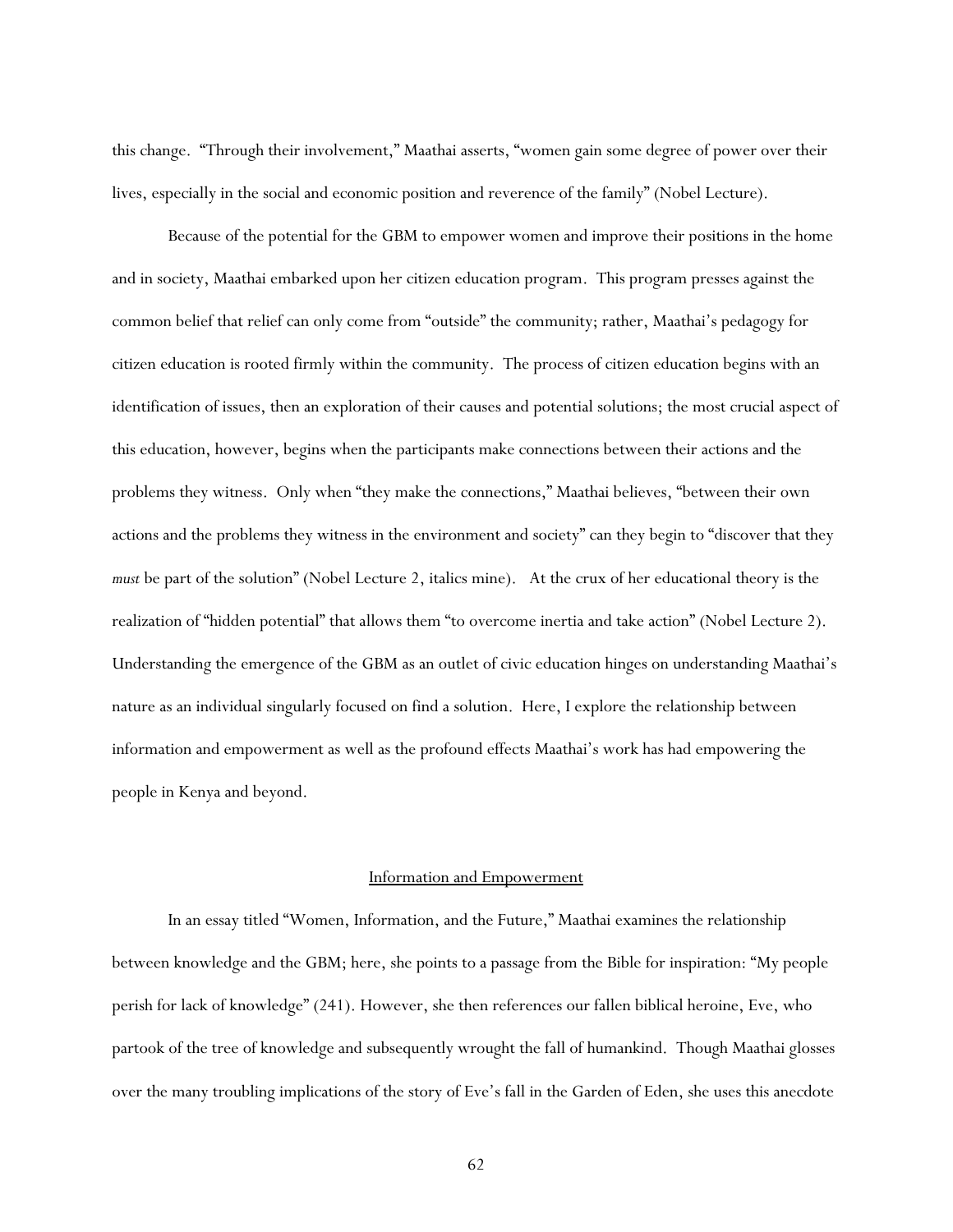to illustrate the "importance of acquiring knowledge and using it for the common good" (*"*Women, Information, and the Future" 241). This goal—acquiring "correct information so that we can make the right decisions and take appropriate actions"—is central to Maathai's work. For Maathai, Eve's story is one of inspiration:

> For we must all seek knowledge and information from the tree of life in the center of our garden, our garden being our intellect, our heritage, libraries, laboratories, and, indeed, even good old Mother Nature herself. For that is exactly what Eve did: She took action to seek knowledge, never mind what man had to say about that. (Women, Information, and the Future" 241)

 Maathai locates knowledge and information in a variety of sources without subordinating science to nature or empirical study to intuition. Through this lens, knowledge and information are not solely handed down from above or outside, but generated and found from within. Furthermore, she calls for action in acquiring knowledge; waiting as a passive recipient only precludes progress. More importantly, in revising the story of Eve so that she is an agent of change, Maathai disrupts the traditional narrative of what it means to be a woman and to have knowledge. In this sense, Eve becomes responsible not for the fall of humankind, but its salvation. The refiguring of Eve symbolically represents the experience of the women of the GBM—of the women who have acquired knowledge and information, who have developed and utilized the skills found in their respective "gardens," in spite of open hostility toward their acquisition and use of that knowledge. Knowledge and skill, of course, are the provinces of the powerful: those who are privileged by race, gender, class, ethnicity, or sexuality (among others), those who have written our histories and decided what constitutes as knowledge. Indeed, fear of this knowledge in the "wrong" hands—the hands of women like Maathai and the members of the GBM—threatens to destabilize our standard narrative and ultimately disrupt the course of history.

 Maathai reflects an acute understanding of this fear as well as an uncompromising commitment to disseminating/cultivating information and knowledge. Here, she writes as "informed woman living in a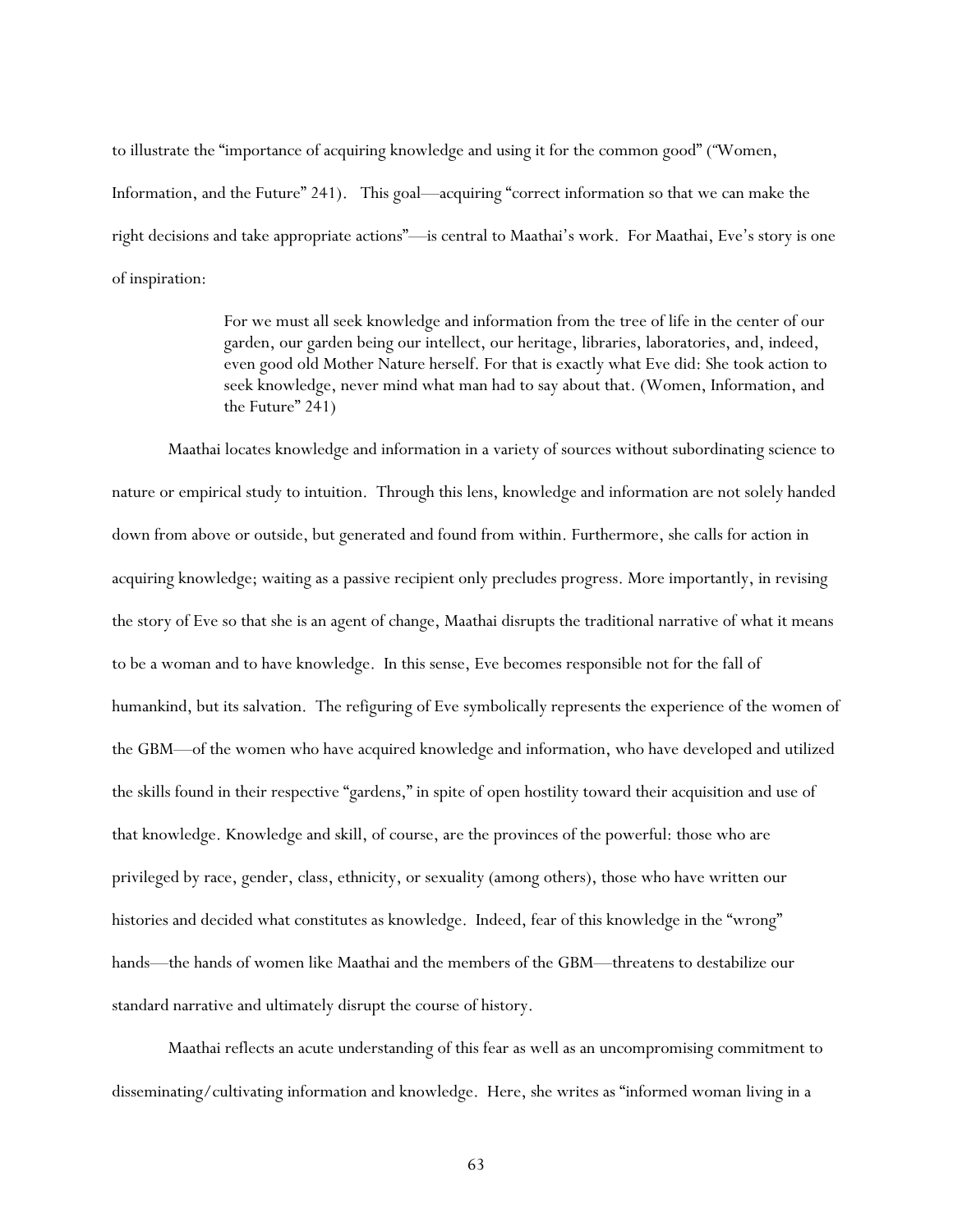world in which information is hidden from the ordinary by the economically and politically powerful" (Women, Information, and the Future" 248). Realizing her privileged position in relation to many others, Maathai approaches knowledge from a unique perspective. "I have used the information at my disposal," she states, "to reach out to my fellow citizens, to empower them so that they can liberate themselves and improve their quality of life. What we do with information is the challenge to which each of us must rise" ("Women, Information, and the Future" 248). For Maathai, knowledge does not in itself equal power; rather, the individual conscious decision to use information and knowledge productively and for the greater good of humankind—"the challenge to which each of use must rise"—is the source of power. This fundamental principle forms the cornerstone of Maathai's approach to civic education as well as its effectiveness empowering the citizens of Kenya and people around the world.

## In Kenya

The genesis of the Green Belt Movement and its ultimate success worldwide is found in Maathai's commitment to identifying the roots of underdevelopment and vigorously attacking those underlying causes. This emphasis on eliminating the underlying cause rather than ameliorating the symptoms of the problem is the hallmark of Maathai's program. Indeed, when people ask her why she adopted planting trees as the focal point of her organization, she says, "I reacted to a set of problems by focusing on what could be done" (*Unbowed* 119). Maathai credits three converging "streams of knowledge" for her ability to not only see the problems that were occurring in Kenya but to take action against them; here, she identifies her civic knowledge developed first while in the United States and then through involvement in Non-Governmental Organizations (NGOs) (e.g., Kenya Red Cross, Kenya Association of University Women, United Nations Environment Programme [UNEP], etc.), her academic knowledge developed through her formal education as a biologist, and her cultural knowledge of how "women's work" in the household is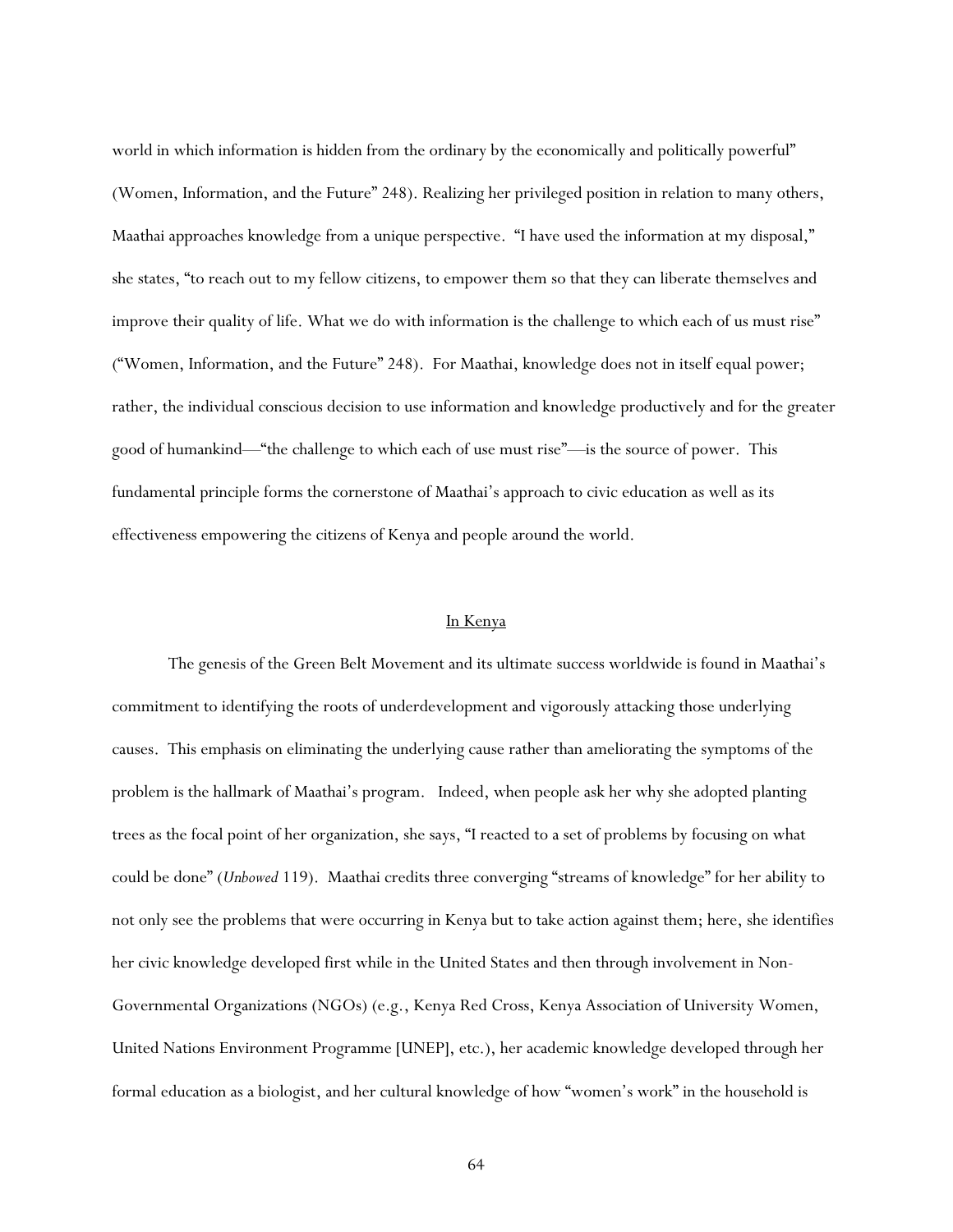intrinsically tied to the land for her perspective on Kenya (*Unbowed* 120-24). Maathai, therefore, was able to use her skill sets and diverse knowledge to isolate a possible solution to problems she witnessed. I have traced here the ways that her evolution as a literate person, her construction of identity and the introduction of opportunity, and her skillful use of *ethos* and rhetorical action have contributed to her solution-oriented approach as well as the organization's success. Here, however, I examine origins of the most important aspect of her work: its profound consequences empowering the people of Kenya.

 The GBM has been so successful because of its focus on fostering agency and empowerment among the rural citizens who are suffering the brunt of overexploitation, underdevelopment, and globalization. Through her experiences continually modifying the GBM to best serve the needs of the people, Maathai has developed an approach that helps members acquire the skills and knowledge necessary to develop a greater sense of agency. Here, I examine how Maathai has developed an educational program in conjunction with tree planting that cultivates agency and empowerment. Indeed, where traditional print-based literacy training is sparse, Maathai has been able to infuse her own organization with a type of literacy training that allows participants to read not words but relationships.

 Though Envirocare was not able to flourish at its time of inception, Maathai held on to her hopes for tree planting. In 1977, when she increased her involvement with the National Council of Women of Kenya (NCWK) and was elected to its executive committee as well as the Standing Committee on Environment, she once again introduced the idea. However, she made some crucial changes. First, she abandoned the name Envirocare to adopt a name that would resonate with her community. Here, she proposed Save the Land Harambee for the new campaign. This new name keyed into an element of Kenya's recent cultural past, as the term *harambee*—which means "let us all pull together" in Kswahili—had become popular during the presidency of Jomo Kenyatta after end of colonial rule in Kenya (*Unbowed* 130). Maathai chose this name consciously to tap into Kenya's cultural experience. She "wanted to place tree planting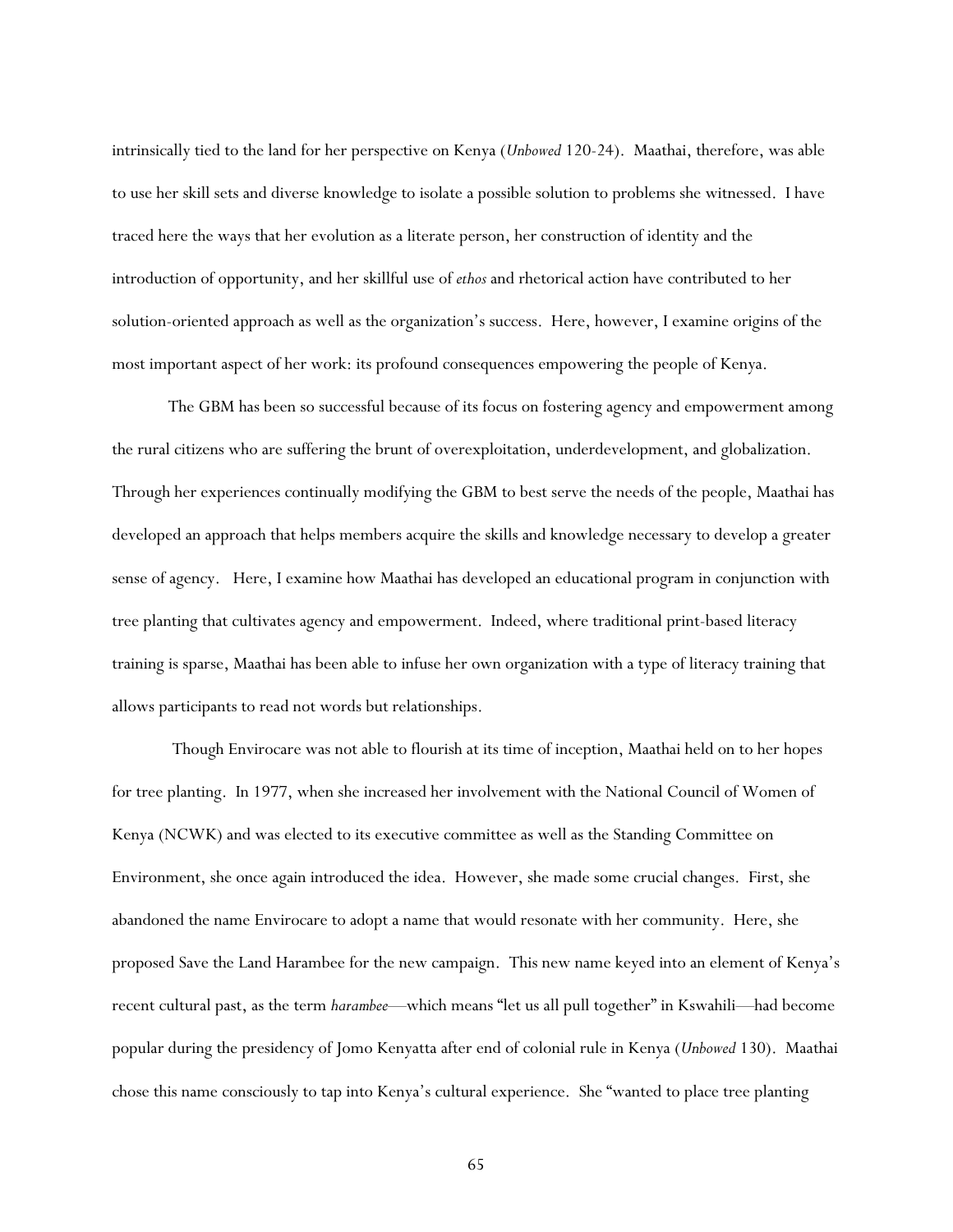within the spirit of Jomo Kenyatta's idea of community mobilization"; the goal of Save the Land Harambee would be, therefore, not simply to garner funds but to "inspire" Kenyans (*Unbowed* 130).

 Maathai's revised vision and renewed enthusiasm for Save the Land Harabee is evident in the ceremonial nature of the organization's first public act. On World Environment Day (June 5) in 1977, Maathai organized a procession and tree planting ceremony. She along with hundreds of others—including several prominent Kenyans—marched two miles from the convention center in central Nairobi to a Kamukunji Park near the city's border. To increase the resonance of their walk, they followed a marching band. When they arrived at the tree planting site, the park in which president Kenyatta and other political leaders had rallied for freedom years earlier, they planted seven trees in honor of seven people. The seven figures that they planted trees in honor of represented the seven ethnic groups of Kenya; furthermore, they had all been influential members of their community in the late  $19<sup>th</sup>$  and early  $20<sup>th</sup>$  centuries before the advent of total colonial rule (*Unbowed* 131). Having a theme for each planting, Maathai believed, would enhance the "meaning of their action" (*Unbowed* 131). The seven trees planted on World Environment Day in 1977 became the first green belt; this first tree planting set in motion the emergence of the GBM that exists today.

 Save the Land Harambee placed emphasis on the individual to reclaim their land, to "re-dedicate themselves to save their country from the threat of desertification through their *active participation* in forestation and reforestation" (*The Green Belt Movement: Sharing the Approach and the Experience* 21, italics mine). In keeping with this spirit, Maathai wrote the following committal to be recited upon implantation of each new seedling:

> *Being aware* that Kenya is being threatened by the expansion of desert-like conditions and that desertification comes as a result of the *misuse of land* and by consequent soil erosion by the elements; and that *these actions result in* drought, malnutrition, famine and death; we *resolve to save our land* by averting this same desertification through the planting of trees wherever possible. In pronouncing these words, we each *make a personal commitment* to save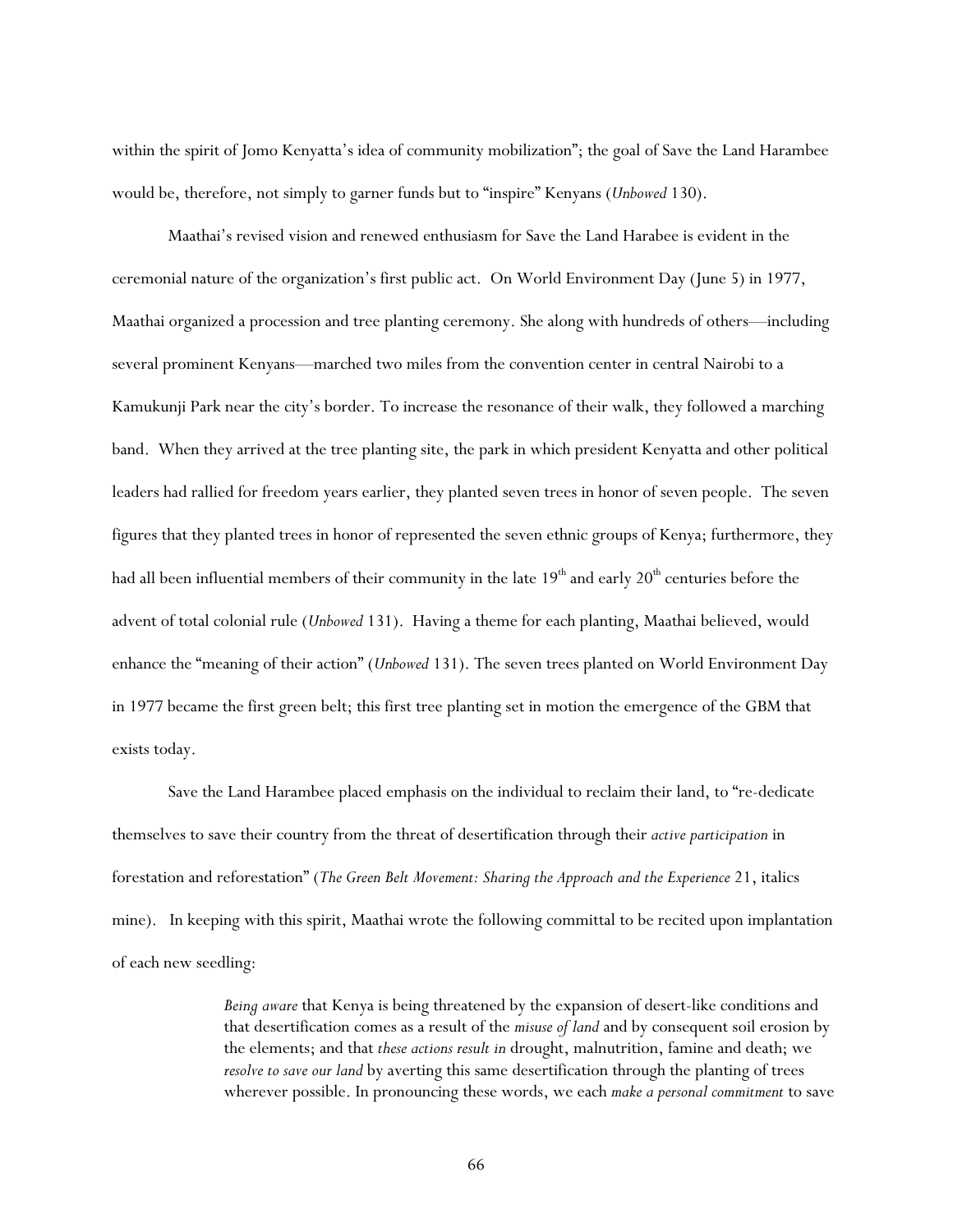our country from the actions and elements which would deprive present and future generations from reaping the bounty [of resources] which is the birthright and property of all. (*The Green Belt Movement: Sharing the Approach and the Experience* 21, italics mine)

The above committal—an early articulation of Maathai's approach to civic education—reflects the basic principle that would come to underlie her program: active participation. First, the participant must be aware of the issue. Presumably, the awareness of the problem would lie in the person's everyday struggle to live on the once abundant land. The second component, however, requires that the person also be aware of the causes and consequences of that particular issue. With respect to deforestation, for example, the participant would need to be aware not only that the forests are disappearing but also that deforestation is caused by misuse of land and creates drought, malnutrition, famine and death. Here, multi-dimensional understanding of the issue is necessary. Furthermore, each person must make a "personal commitment" to the land. Participants, therefore, reclaim their stake in the land—their "birthright"—and by extension improve their position in their community.

 In spite of the high goals Maathai had for Save the Land Harambee, the initiative was not an immediate success. Her early road bumps, however, taught her valuable lessons that were able to shape the success of the program overall. For example, an early lesson came when another organization tried to start a Green Belt group in an area that received little rain. To provide adequate water for the seedlings, the organization donated two donkeys for water transportation—traditionally a woman's job—to the community. Because the Maasai people, the group indigenous to the land, had never used donkeys for water transportation, they reallocated the donkeys to serve other purposes more traditionally aligned with their culture. The seedlings planted died as soon as the GMB group left the community (*Unbowed* 133). From these early failures, though, Maathai learned the lessons critical to her overall success. First, she learned that the local community must commit to the project in order for it to be successful *(Unbowed* 132). Furthermore, and more importantly, she learned that locals needed to feel "invested" in the project to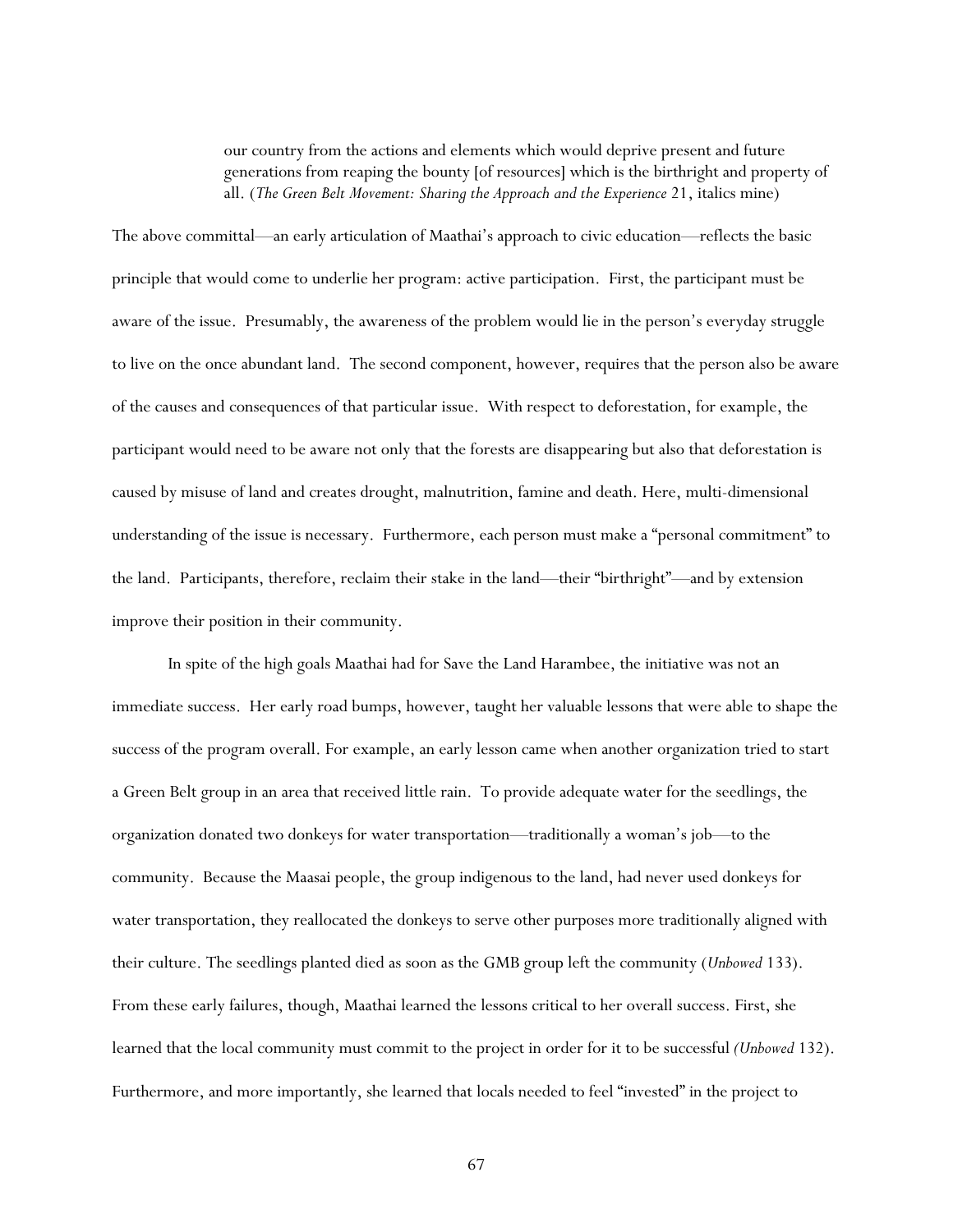mobilize sufficiently for the project to survive. Finally, she also learned the importance of local culture and context. This lesson is of utmost importance because of the cultural differences between the ethnic groups in Kenya; what makes sense in one community—one context—does not necessarily translate to other communities (*Unbowed* 133). These trials forced Maathai to continually revise the way she approached the GBM.

 Another early hurdle that shaped the GBM was the problem Maathai encountered obtaining enough trees for the women to plant. In her initial organization design, she distributed seedlings via local farms. This model posed problems for several reasons. First, neither the women of the GBM nor the foresters could provide a means to transportation to or from the nurseries, which was often a great distance away. Second, the farmers often planted fast-growing exotic species; the GBM, however, wished to reforest with flora native to the region for greater long-term sustainability. Finally, the damage the young seedlings incurred en route to their ultimate destination was often too great; few of the uprooted plants were able to survive after being transported. To combat these problems, Maathai decided that the best course of action would be for the women to create their own nurseries. This decision transferred much responsibility for the survival of the GBM to local communities (*Unbowed* 135). Though the decision was a risky move for Maathai, it had a ripple-effect across the organization and set the tone for her increasing commitment to requiring personal action and civic engagement from participants.

 To facilitate the transition that occurred when the women began establishing their own nurseries, Maathai had a forester to come speak to the groups about planting trees and ensuring their survival. These meetings created tension. The cavalier attitude of many foresters, who believed that the women would be unable to successfully cultivate the trees because they lacked formal education, created a disconnect between theoretical knowledge and employable skill. The foresters approached these meetings from a technical perspective; they were unable to accept the possibility that illiterate, uneducated, rural women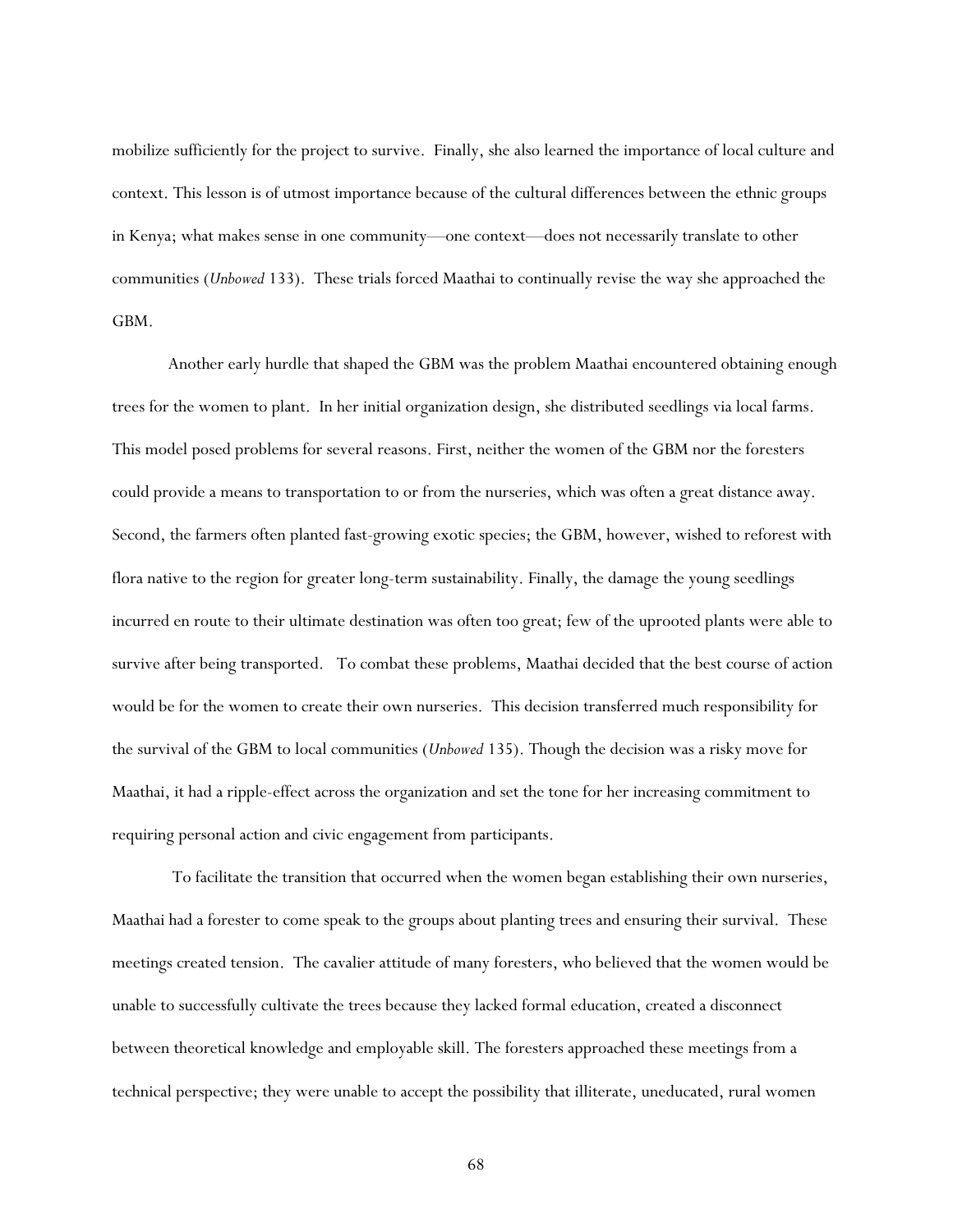could perform the same tasks that they had earned diplomas to perform. Therefore, the foresters provided specialized information that complicated the business of planting trees, a skill that many women already had an intuitive understanding of from their cultural experiences. Uneasy with the gulf between the knowledge the foresters dispensed and the knowledge the women needed, Maathai tapped into her experiences planting crops as a young girl—an experience that she and many of the rural women she worked with had shared. "I don't think you need a diploma to plant a tree," she told them. "Use your woman sense. These tree seedlings are very much like the seeds you deal with—beans and maize and millet—every day. Put them in the soil. If they're good, they'll germinate. If they're not, they won't. Simple" (*Unbowed* 135).

 The decision to have the women create their own stock of seedlings was a continuation of the active participation that Maathai initially envisioned. Furthermore, it also created what Maathai refers to as "foresters without diplomas." In the emergence of "foresters without diplomas" she was able to instill a renewed sense of confidence among rural women. By encouraging the women to use "woman sense" rather than the official, technical information that the foresters disseminated, the women were able to realize that they are a valuable source of knowledge in their communities. Their seedlings flourished, and they certainly didn't need men with diplomas to teach them how to do what they already knew how to do. The knowledge that they needed came from within rather than an outside, authoritarian source. Furthermore, the success that the women had planting seedlings allowed them to experiment and improve their techniques, thus imparting an additional layer of ownership in the communal project (*Unbowed* 136). "Not surprisingly," Maathai notes, "the women were incredibly resourceful. They used the technology they had available and they used it well" (*Unbowed* 136).

 When the women began to start establishing successful nurseries, Maathai tweaked operation of the GBM to offer incentives to the women and further increase their stake in the initiative. Here, Maathai offered the women modest compensation for each of the seedlings planted from their nurseries.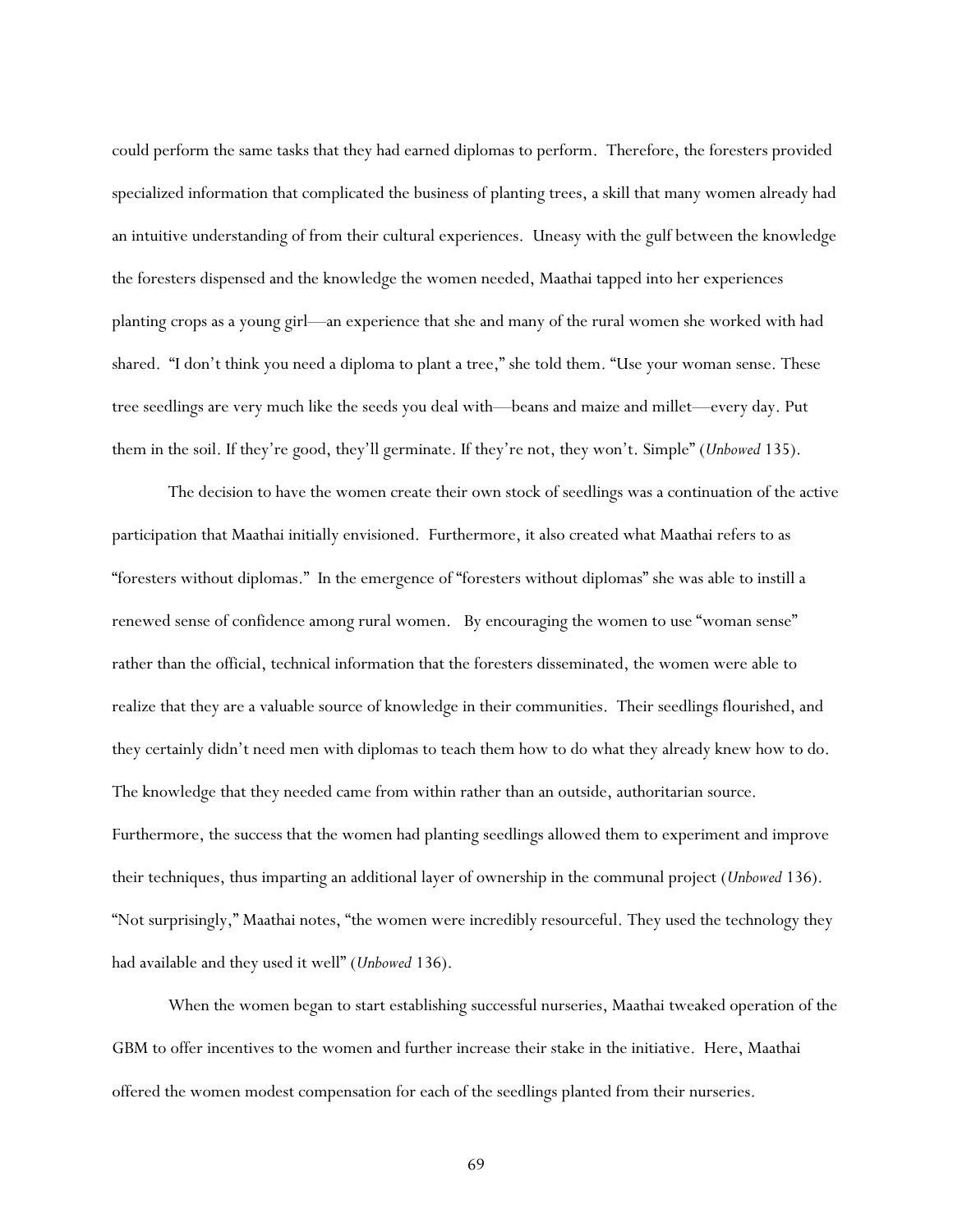Furthermore, she also developed a ten-step program that they could follow to establish a nursery and begin the compensation process. These changes had two important consequences. First, offering the women compensation, though it only amounted to about four cents per seedling, gave the women an opportunity to earn their own income. More significantly, however, the changes also encouraged women to go to nearby communities to share their experiences planting trees and persuade people to get involved in the GBM. Maathai highlights this consequence as a "breakthrough," as "it was now communities empowering one another for their own needs and benefits" (*Unbowed* 137). It was during this time that GBM was able to flourish; indeed, the step-by-step process of forming a GBM group "replicated itself several thousand times" (*Unbowed* 137). In addition to the significant environmental consequences the GBM had in Kenya, the organization was also helping to alleviate the sense of helplessness that plagued the nation by giving its citizens an active role in improving their living conditions.

 Though the GBM did experience success in its early years, it did not begin to reach its full potential until the years following Maathai's divorce and her decision to leave her position at the University of Nairobi to run for parliament in 1982. Being alone—and consequently unfettered by the stress of divorce and the demands of being a university professor—gave Maathai an opportunity to reflect on the GBM as an organization; though she was still looking for work in the private sector, Maathai focused more of her energy on improving the GBM. An opportunity to partner with the Norwegian Forestry Society and a grant from the UN Voluntary Fund for Women gave her the financial security necessary to the work for the GBM full time (*Unbowed* 168-9).

This financial relief ensured that the organization would have the opportunity to flourish. Here, Maathai further improved her incentive system by making certain that the GBM groups planted correct amounts of environmentally beneficial trees and that those trees survived for a several months before the groups were compensated (*Unbowed* 171). This change shifted the focus to the long term goals of the GBM,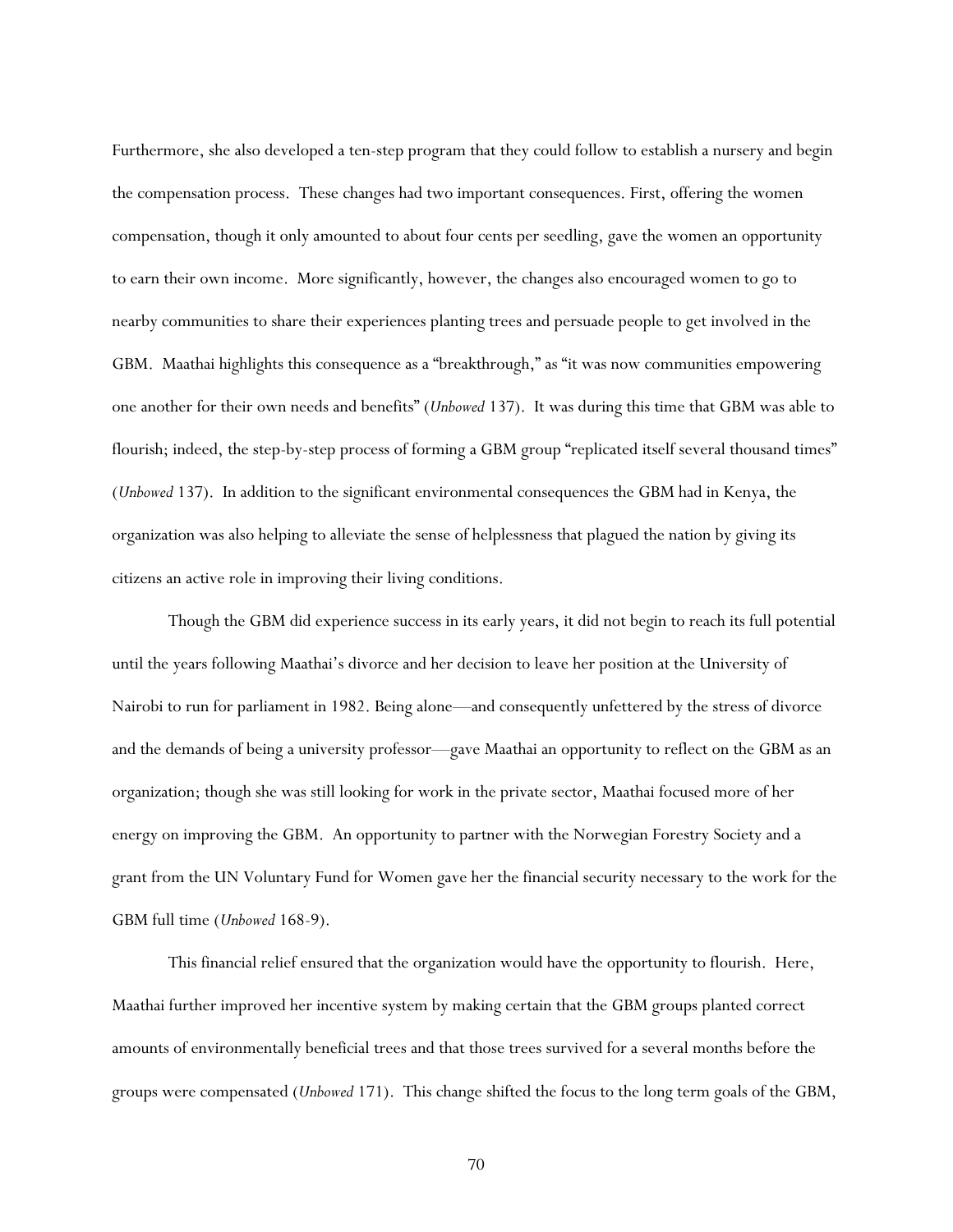which were to promote environmental restoration and sustainable development. This change also drew in other members of the community. Here, male family members—who more often had accounting skills than the women—would get involved by keeping records. Men also had greater liberty to travel and could therefore serve as nursery attendants. Although these changes introduced a degree of corruption into the organization, as the men hired to tend to the nurseries could easily falsify records, it created an additional outlet for rural people to generate income. Furthermore, it gave men the opportunity to get involved with GBM, which was often conceptualized as "just" a women's group (*Unbowed* 172). The evolution of the GBM placed the responsibility for ensuring that each subsequent green belt planted was a success into the hands of the members of the community; the benefits of these changes were profound: they allowed a range of men and women in the community to use their skills to generate revenue and improve quality of life. These results reinforced the need for active participation that the organization was founded on.

The principle of active participation was ingrained in the organization's operational design; Maathai's desire to help people understand the causes and consequences of their disempowerment was not, however, inherent in everyday operation of a GBM group. It was in trying to meet this goal that organization became one that, in Maathai's terms, "planted ideas" as well as trees (*Unbowed* 173). To accomplish this goal, Maathai began holding seminars among GBM groups. During these seminars, she would have the participants generate a list of the problems they face in their communities. After they had generated a substantial list—sometimes in excess of 150 items—she would ask them, "Where do you think these problems come from?" (*Unbowed* 173). The response, she recalls, almost always indicated the government as a sole cause of the problems. While Maathai would acknowledge the legitimacy of their belief that government mismanagement had allowed policies that has created and/or exacerbated the problems, she also pointed out a crucial dimension that the people often did not see: their own complicity in creating the problems that they faced (*Unbowed* 173). "Even though you blame the government," she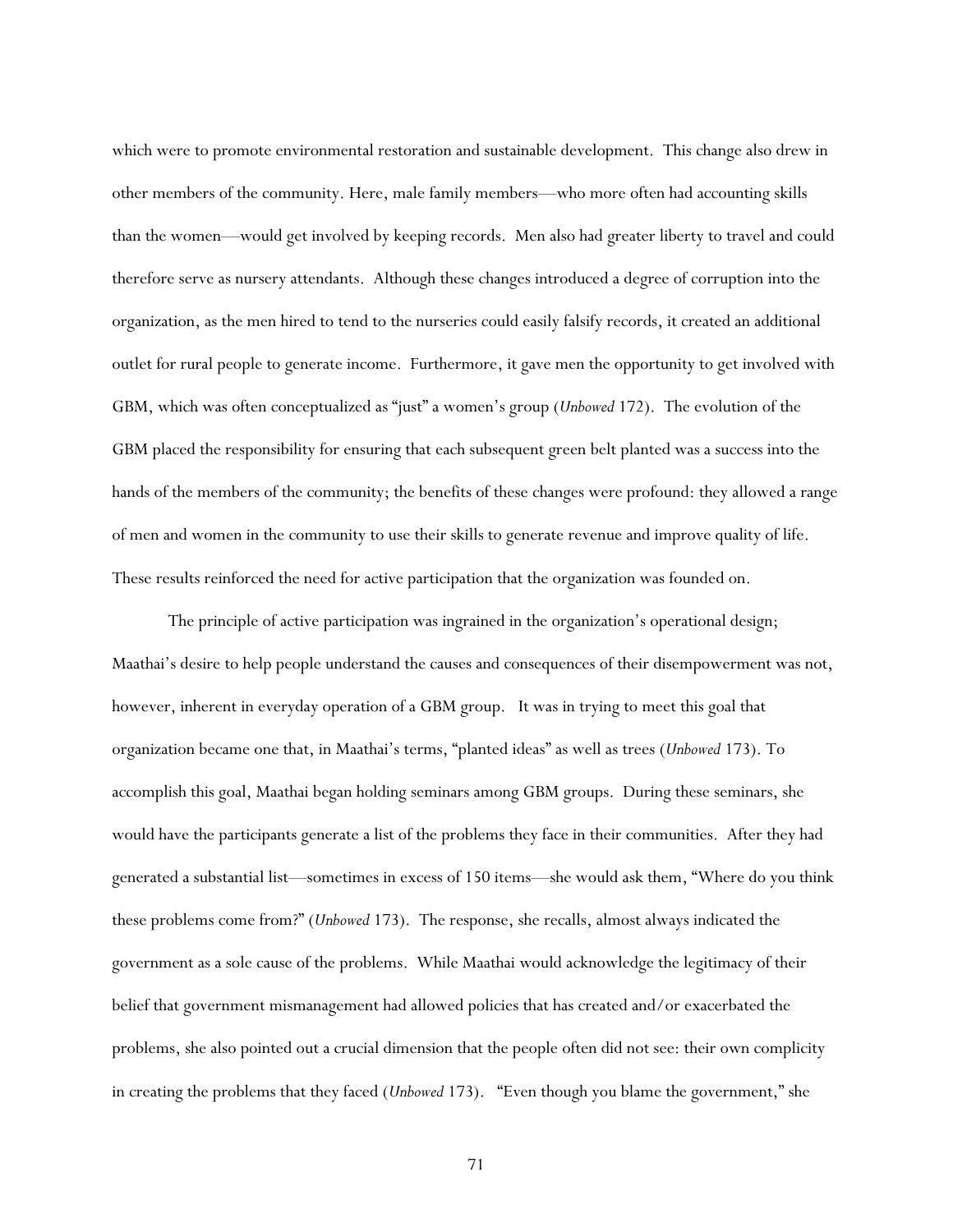asserted, "you really should blame yourselves. You need to do something about your situation. Do whatever is in your power" (*Unbowed* 174).

Furthermore, Maathai also realized that she needed to be able to articulate the linkages between act and consequence in a way that made sense to local populations. To frame the conversation in a way that made sense to an "illiterate or semi-literate" rural audience, she focused on asking the people list ways that they use(d) the land in their own lives—particularly how they use(d) plants native to their community. Here, the members of the community could see how reliant they were on the land for medical and spiritual reasons as well as those related to survival (i.e., food and shelter). This sort of activity, Maathai asserts, brings "indigenous trees back into communities' daily lives and helps them perceive the environment as a real and living part of their communal life" (*The Green Belt Movement: Sharing the Approach and the Experience* 82). Similarly, Maathai also notes that an appeal to emotion—to providing for children and future generations—was also an effective way to frame a discussion of conservation in a way that makes environmental restoration meaningful to rural communities. Only when these "powerful but simple messages are understood" can "people become convinced and begin to take action" (*The Green Belt Movement: Sharing the Approach and the Experience* 83).

This shift toward civic education focused on issues of the most pressing importance to Kenyans: governance, culture and spirituality, Africa's development crisis, and human/environmental rights. Here, the seminars emphasized the interconnectedness of these issues. Exploring these issues and their connections allowed the participants to enter into a conversation about what action to take. In understanding, for example, that government mismanagement contributes to environmental degradation or that efforts for "development" often eliminate indigenous practices or create overexploitation, the participants of the seminars could "perceive how their actions enhanced or retarded development" and therefore be "challenged to take appropriate action where necessary" (*The Green Belt Movement: Sharing the*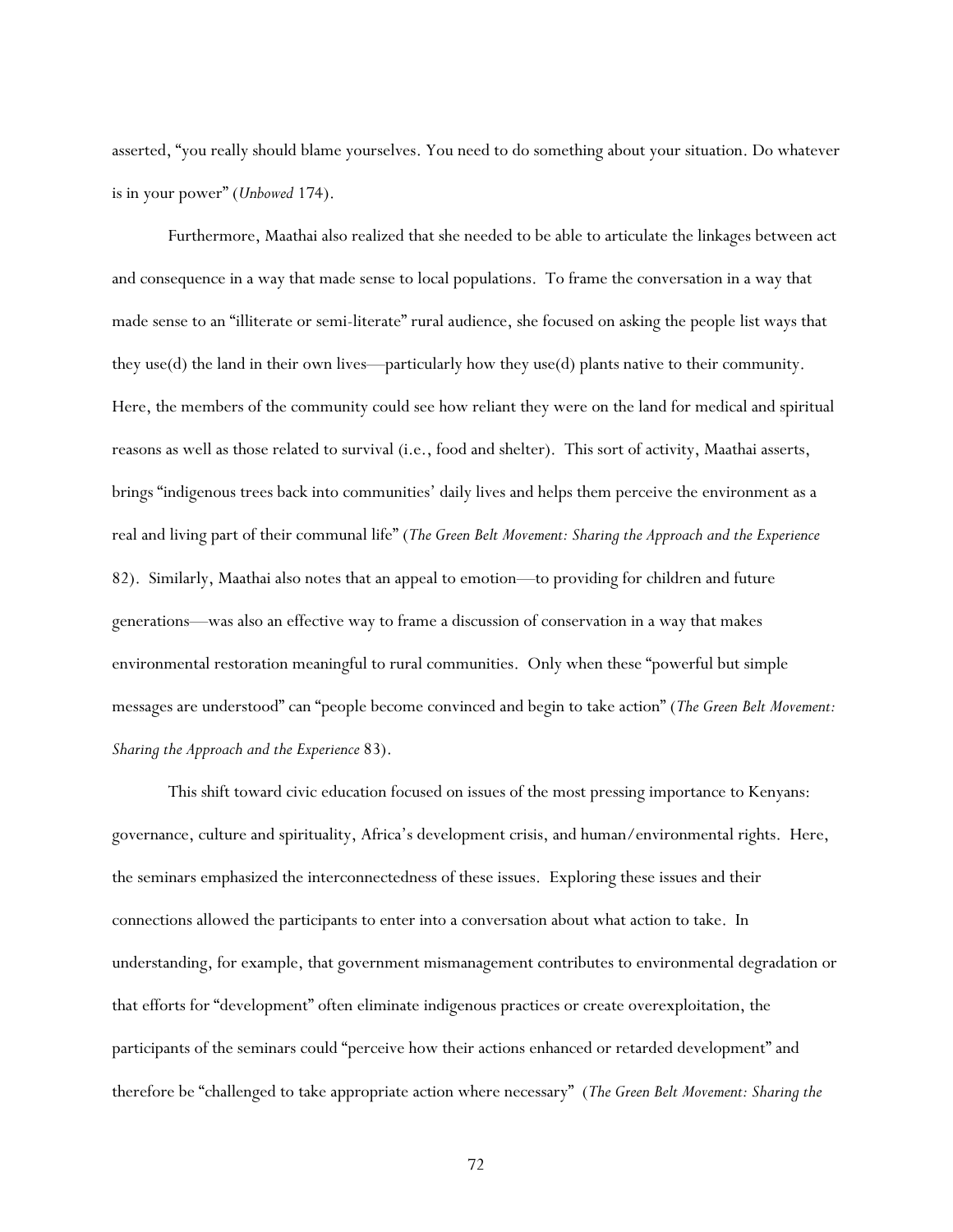*Approach and the Experience* 48). These conversations gave participants a way to raise issues and deliberate on them—"to hold open dialogues amongst themselves as a way of searching for workable solutions to the issue" (*The Green Belt Movement: Sharing the Approach and the Experience* 49).

Indeed, during these seminars Maathai kept a tight focus on what the people could do to improve the situation; in turn, Maathai was able to translate emphasis on active participation to personal responsibility. Through the civic/environmental education the people received in these seminars, they could recognize their roles in fostering disempowerment; they realized that through the erasure of their culture and emulation of European values, Kenyans were trapped into a cycle of oppression. They had abandoned indigenous ways (either by pressured applied by the government or in an effort to become more "modern"), yet the changes they made mostly worsened their situation. Here, they were left doing what they were supposed to be doing—growing cash crops, selling ivory, harvesting timber—but were still failing in the global economy. Their effort to improve their position by modeling Western economic development was met only with continued, if not deepened, strife. These factors created a sense of helplessness—a powerlessness—that reflected the government as the sole cause of all adversity while relegating the people to passive recipients of government action. The people thought they were doing what they could by following the European model of commerce; they did not, however, understand that applying this model in their context was a flawed approach—they did not understand that they were doing almost irreparable harm rather than good. Maathai was able to establish these connections in a way that made sense to the GBM participants. More importantly, however, she also urged them to acknowledge and begin to redress their role in generating and sustaining communal problems.

 Maathai's goal in this sort of consciousness raising was not malicious or meant to further degrade the community's sense of self worth; rather, she sought to empower the people by disrupting their sense of powerlessness. She was able to articulate the connections between government policy and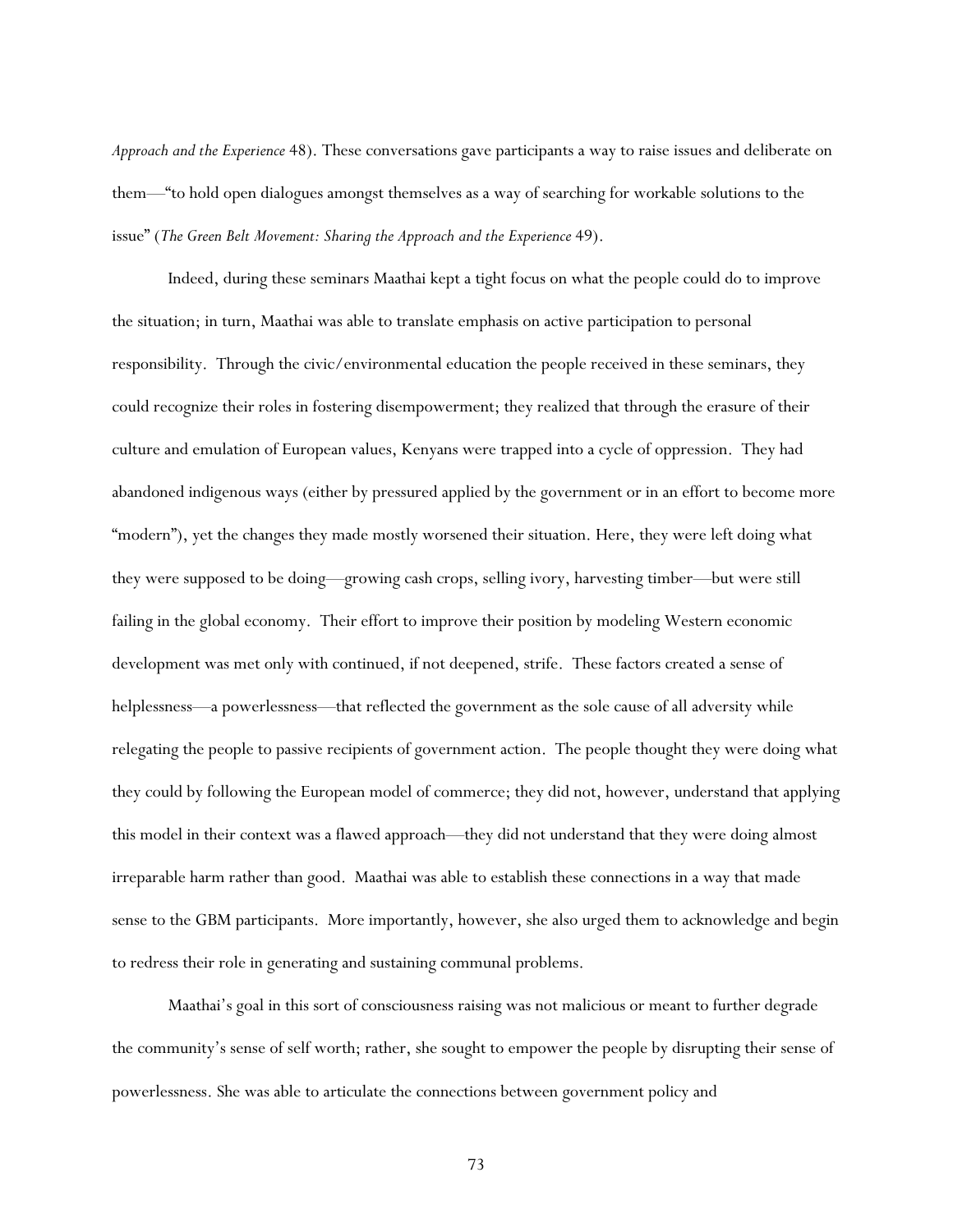underdevelopment; this articulation subsequently cleared a space in the GBM for a more direct civic and environmental education program. In helping people understand the varying relationships and linkages between their lives, Kenya's national cultural history/identity, and Kenya's role in a global context, she was able give people the tools necessary to understand how their actions—even the most seemingly minute—have profound consequences that worsen the problems they face. Even the decision to grow European crops rather than native ones, she explained, led to malnutrition and degraded soil quality. In this respect, the role that the individual plays in society at large came into focus; the people could therefore realize that they too were contributing to their own oppression and begin to take action against that oppression.

 As Maathai recounts her experience with the GBM, she highlights community empowerment among the movement's many achievements. Here, empowerment of individuals and communities as well as community mobilization plays a central role in the success of the GBM. Beyond improving the lives of rural people through creating better living conditions from improved environments and generating employment, Maathai focuses on empowerment through education as a monumental achievement for the GBM, especially with respect to the governmental opposition the organization faced. Here, Maathai believes that "once empowered, people are capable of making conscious and informed decisions for selfdetermination" (*The Green Belt Movement: Sharing the Approach and the Experience* 68). Her civic education fosters empowerment of disadvantaged groups. For example, Maathai points to the effect her civic education seminars have had on coffee farmers. During these seminars, the GBM explained Kenya's coffee industry to the farmers and emphasized the "dubious means that were being used to swindle them of their rightful income" (*The Green Belt Movement: Sharing the Approach and the Experience* 68). With this knowledge, the farmers started a campaign for fair labor practices. Maathai also acknowledges the emergence of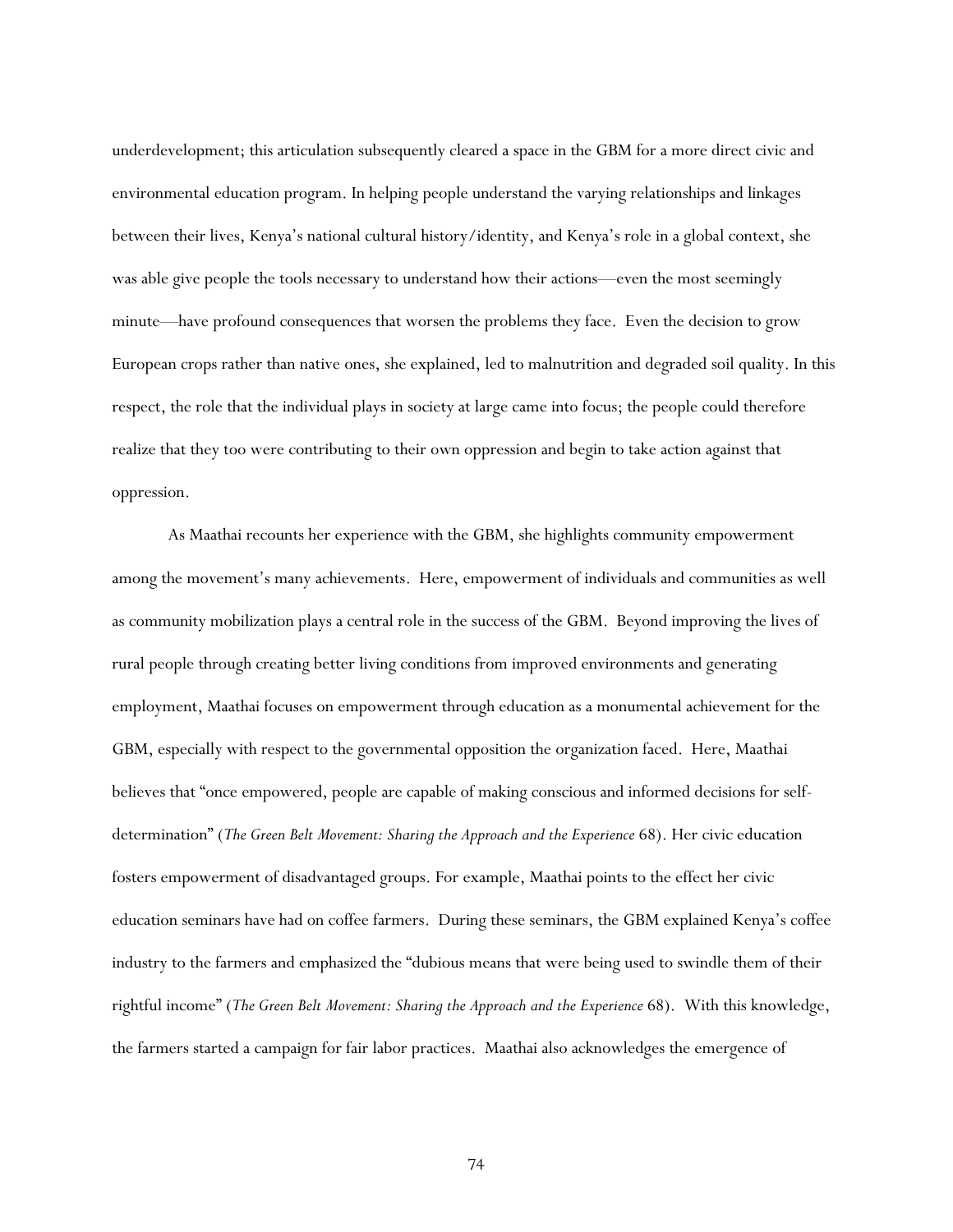women as community leaders as a source of empowerment (*The Green Belt Movement: Sharing the Approach and the Experience* 69).

These small acts of empowerment, however, are seemingly meaningless at the local level. A group of coffee farmers in Kenya coming together to protect their rights or a women addressing a local issue without assistance from a GBM office barely scratches the surface of generating true social change in a sea of systematic oppression. Yet these individual acts of empowerment—of otherwise voiceless groups gaining a better understanding of their potential for action in changing the current situation—contribute to community mobilization, which generates more overt changes. The thousands of rural men and women as well as the institutions—particularly the schools—who have come together to combat deforestation and improve Kenya offer evidence confirming the power of a community to make a lasting impact on improving their quality of life through action (*The Green Belt Movement: Sharing the Approach and the Experience* 69). The GBM has been able to unite disparate members of a community around a common issue and thus increase its potential for mobilization. Empowerment and subsequent community mobilization are perhaps the GBM's seminal achievements.

## And Beyond

 In my experience and observation, many middle-class Westerners—like rural participants in the GBM—do not necessarily understand the linkages between act and consequence. Often we go about our daily routines without much thought to the rest of the world—to the billions of people in developing nations or the millions of people living in poverty in our own countries. We slog through our days with only a passing thought (if that) given to the very real problems we face domestically and abroad. Though by many standards we are highly literate—well educated with the ability to read and write and communicate effectively in varying contexts—we remain illiterate with respect to our role(s) in a global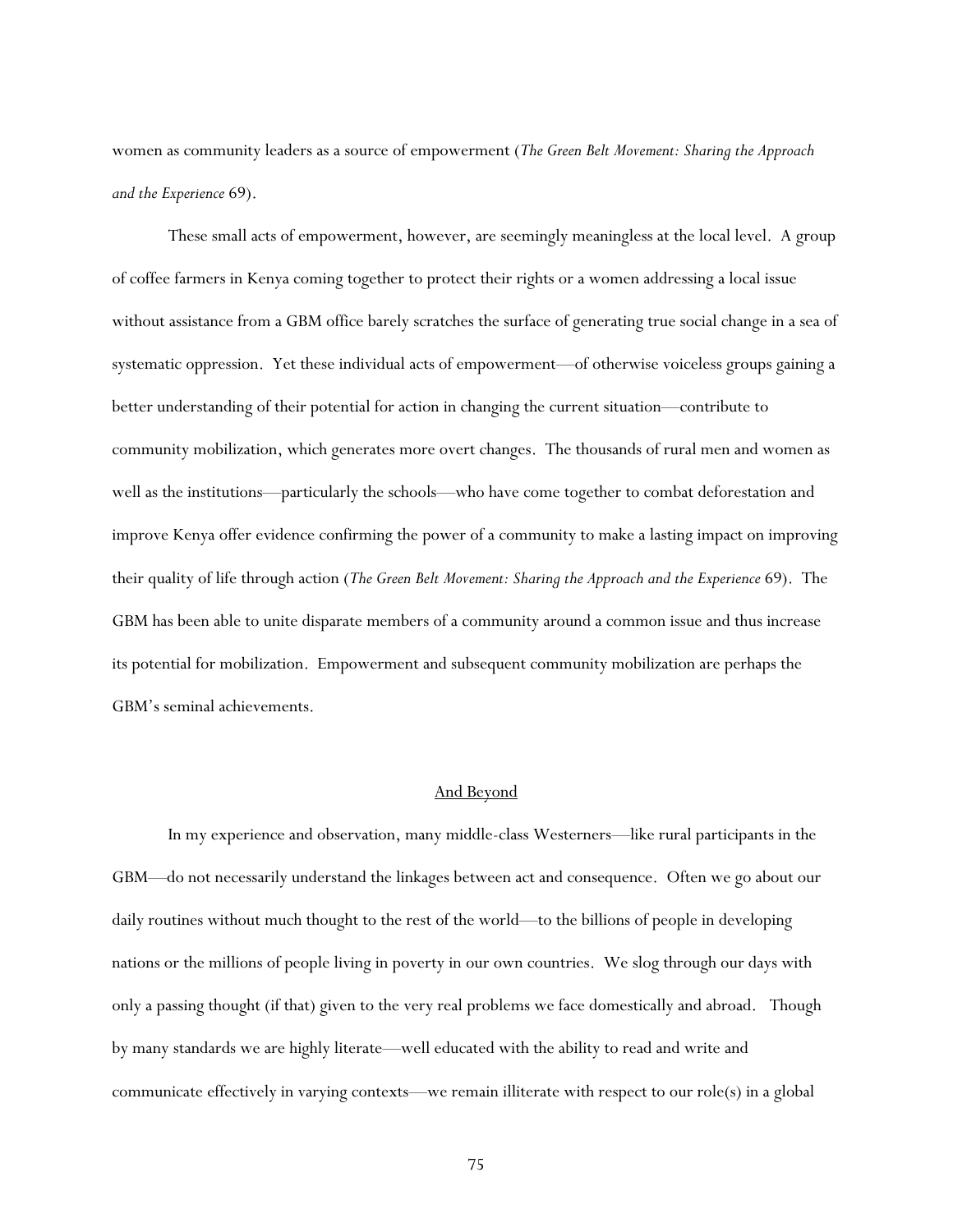community; we simply do not understand how our seemingly minute actions could possibly affect the problems we face in our home countries or with the rest of the (developed and undeveloped) world. We see injustice and inequality everyday: some of us care very deeply; others do not. Those who do care very deeply often feel the same sense of powerlessness that plagues the rural citizens of Kenya—the same sense of helplessness that keeps them from actively working for change. The government is omnipotent, we lament; we alone can not possibly make a difference.

Yet Maathai's GBM has helped empower members of a global audience much the same way she has helped empower Kenyans. Indeed, the GBM, Wangari Maathai in particular, has helped members of a global community understand the complex linkages that connect environment, sustainable development, and oppression/empowerment both locally and abroad. Her success on a global level is derived from her keen use of the global press, her visibility as a public figure, and the accessibility of her GBM to Western audiences.

Foremost, Maathai's keen understanding of the importance of the press has helped to shape the influence she and the GMB have had globally. As I discussed in the previous chapter, Maathai's reliance on the press has exerted profound influence on her career. In terms of creating a mandate for action, her use of publicity to highlight government silence was a driving force behind many of her victories working for environmental protection and human rights. This same use of the press, however, has also served to provide informal education for people across the world. Drawing attention to the atrocities that occur in developing nations that Westerners are often sheltered from—the rampant human rights violations, ethnic cleansings, and rape of indigenous cultures, for example—has the potential to raise consciousness and in turn generate outrage (and perhaps subsequent action). The media, especially with respect to the emergence of the internet as a mode of instantaneous communication, has made the atrocities once hidden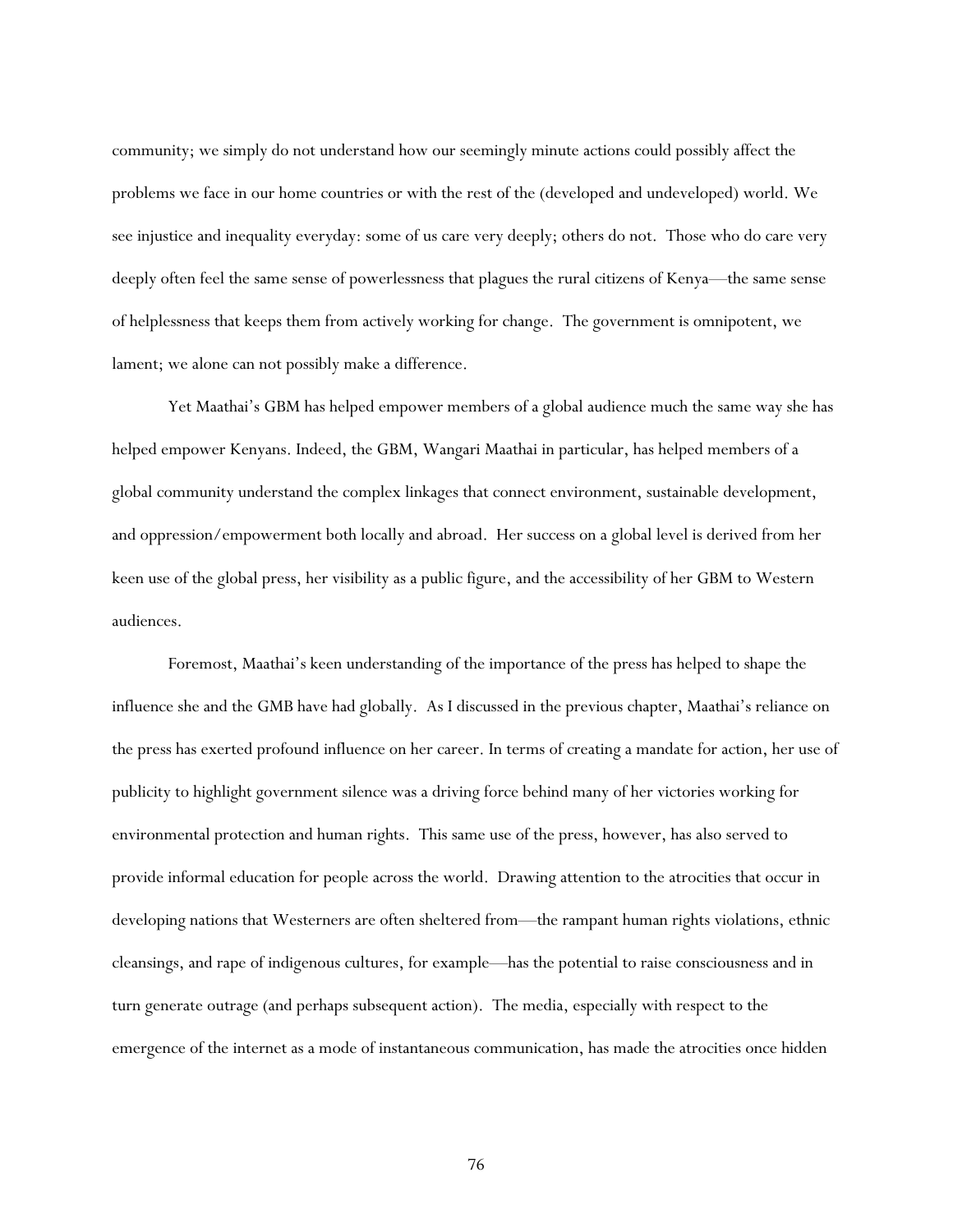public fodder for a global audience. Through always alerting the local and international press, Maathai was able to expose to the world issues that might otherwise remain hidden.

Maathai's visibility as a public figure has also furthered her ability to offer informal civic education to a global audience. Her involvement in world affairs and her appearances at key conferences and events has strengthened the position of the GBM by fostering relationships with powerful people and organizations across the globe. Furthermore, her attendance at conferences and events—particularly those that involve speaking engagements—offer valuable opportunities to educate audience members about the problems facing Kenya. In her speech presented at the  $4<sup>th</sup>$  UN World Women's Conference in 1995, for example, Maathai used that opportunity to discuss "bottle-necks of development in Africa." In this presentation Maathai systematically outlines the barriers to development that she witnesses in Africa. Here, she explicates a variety of factors—including lack of security, destructive leadership, poverty, illiteracy, and over-dependence on foreign languages—that have fostered Africa's subordinate position in the global market. Through explaining the linkages between the actions developed nations take to improve their economic position and/or global power, Maathai is able to establish linkages between domestic actions and global consequences thus imparting the same sort of causal understanding among a more diverse audience. The global public, therefore, can begin to take personal responsibility for the current situation and begin to take action accordingly. In recent years, Maathai's position as a public figure after winning the Nobel Peace Prize in 2004 thrust her further into the spotlight as a global leader and strengthened her work as an environmentalist and activist. Her voice and her message is one that resonates loudly and calls for action within Kenya and around the world.

In addition to using the press to draw attention to the situations that Kenyans face and using her position as a Nobel Laureate to educate the public and generate support, she has also provided a hands-on method of providing civic education through the development of Green Belt Safaris. Green Belt Safaris give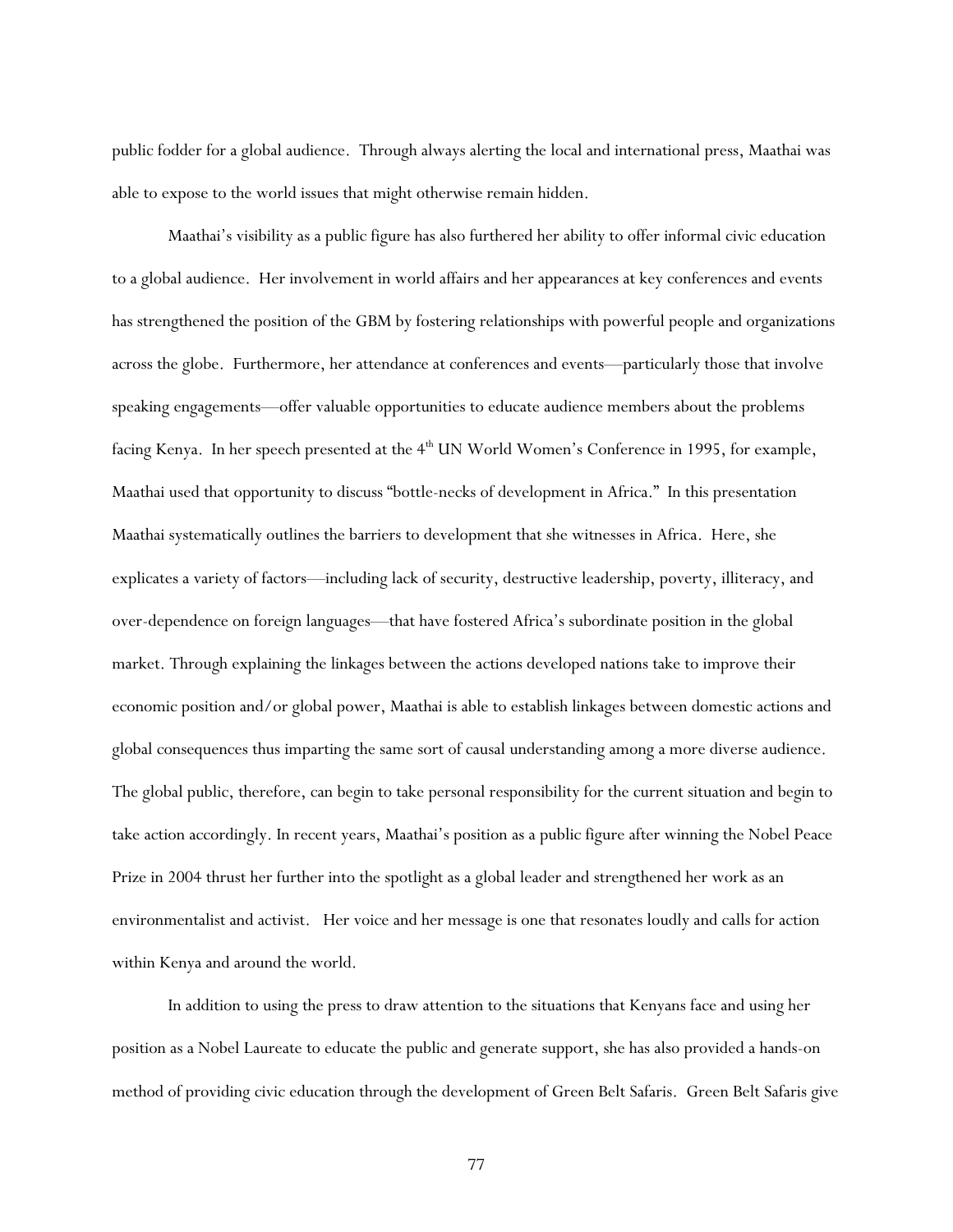Westerners an opportunity to the witness firsthand the monumental work the GBM is doing in Kenya and throughout Africa. Here, a participant is able to stay with a host family involved in one of the GBM groups. During the stay, the person performs daily duties along with the host; he or she gains a better understanding of the role of the land and the importance of sustainable development as well as how essential conservation/ reconstruction is to preserving the history and culture of a particular community. Green Belt Safaris offer access into communities that are profiting from the environmental changes and empowerment that the GBM has imparted; the participant, therefore, gets a better sense of the importance of engendering agency. Much like Maathai returned to Kenya in the 1960s with a renewed sense of enthusiasm and hope for the possibilities of change, participants return to their native country with a greater understanding of the amazing impact outwardly small and inconsequential actions can have. Additionally, Maathai has also provided a step-by-step guide for replicating the GBM. Providing this process and making it accessible allows diverse populations to institute branches of the GBM across the world.

Because of Maathai's work with the Green Belt Movement, she has been able to empower diverse audiences across the globe. As the Western world increasingly turns its attention to issues of climate change and environment, Maathai's work will continue to flourish and her powerful message will continue to spread. Though Maathai's work focuses on Kenya at the local level, the wisdom she disseminates has global value. Here, her message is that taking action is the only way to begin to alter our present circumstance. Self-determination as well as an unwavering commitment to personal responsibility and individual action are the only factors that generate community mobilization and effect change. Change, while often threatening, is the only way to ensure the survival of future generations. The type of civic/environmental knowledge that Maathai imparts, the skills participants are able to develop and employ, and the agency they develop as a result is essential to the process of change; indeed, her approach of engendering agency via explicating linkages and emphasizing personal responsibility/action is the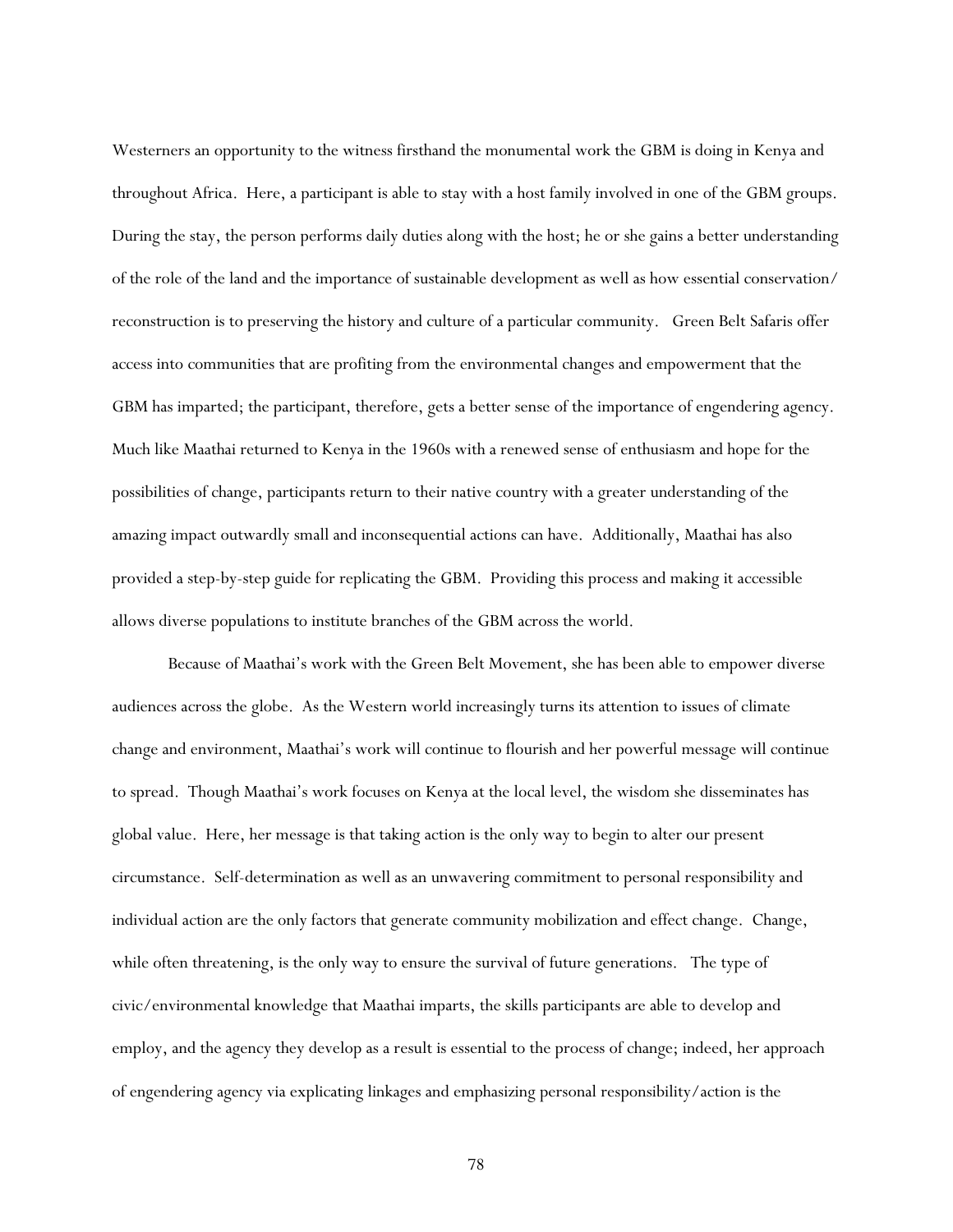foundation of any pedagogy that seeks to help students develop a critical literacy with capacity for social change.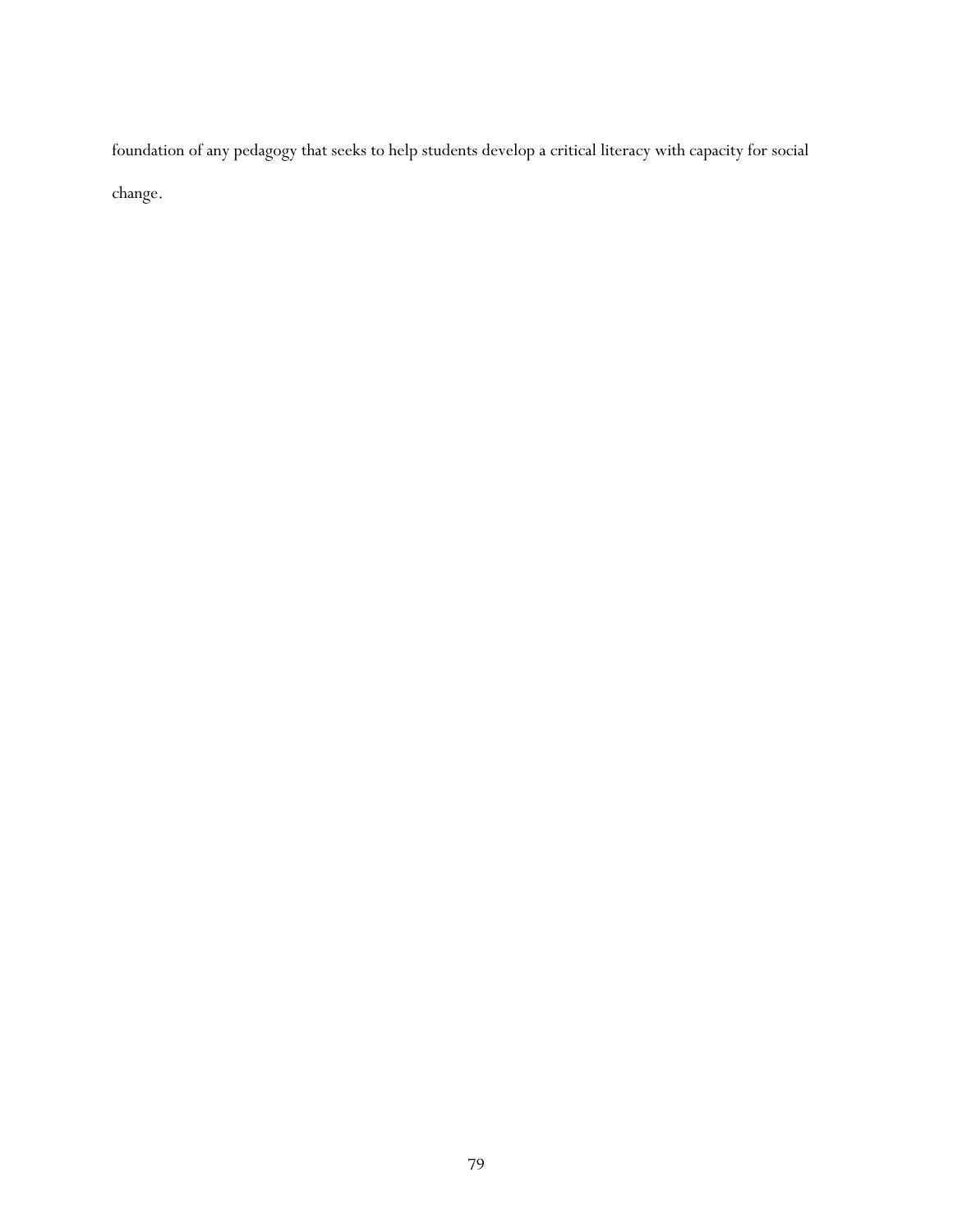## **CONCLUSION: PEDAGOGICAL IMPLICATIONS**

Do not seek to follow in the footsteps of the wise. Seek what they sought.

## —Matsuo Basho

 I undertook this project with several questions in mind. I was motivated by an intense desire to better understand literacy—not a print-based literacy per se, but the comprehensive and multi-dimensional sort that I aspire to achieving as an adult in the United States and helping students develop as an instructor in American universities. I also hoped to understand what drives the few people in the world today who galvanize movements and compel people to act in the best interest of their community. I wanted to understand how I could develop that same sense of agency—that personal commitment to action for change—in my every day life. At the heart of this study, however, is an intense desire to infuse my pedagogical approach to first-year composition with same civic education that Maathai has utilized so well in Kenya and across the world.

 Through my analysis I have been able to identify the major themes and trends that have governed Maathai's career. Her unique literacy development, for example, gave her the ability to frame problems in a way that allowed her to singled-mindedly see a solution. *Kairos*—that fleeting opportune moment to raise one's voice and be heard—opened the forum for her entrance into the global conversation on conservation. Her *ethos* and mandates for action allowed her to become an effective rhetor and ensured the success of the GBM. In turn, all of these factors converged, creating a space for civic literacy education that engenders agency in Kenya and abroad. The sum of Maathai's work reflects the ability of one person to make a difference against many obstacles—her ethnicity, her gender, and her political leanings to name a few. Her work is an inspiration; inspiration, however, becomes meaningless if we fail to act. Translating inspiration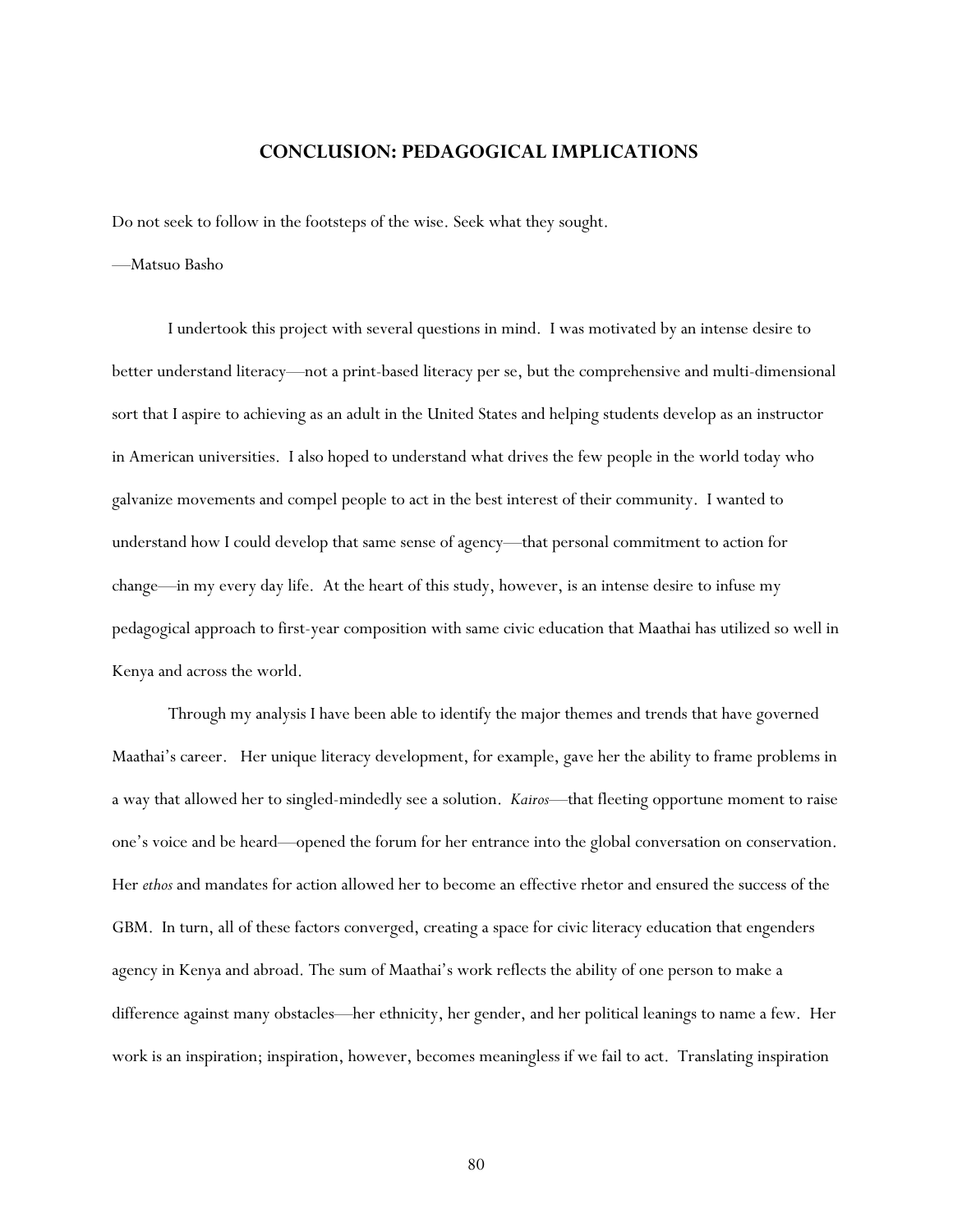to action is perhaps the greatest hurdle to overcome in developing a first-year composition pedagogy focused on social responsibility, civic engagement, and active participation.

 The role of first-year composition in the university is a site of contention. Some feel that composition should serve as a service course to other disciplines—should be a course that teaches students the basic skills of academic writing and ensures that they can meet the communicative demands of the "real work" of the university. This camp tends to value technically correct writing over writing that struggles with the mechanics of expression but reflects critical thought. This approach to first-year composition, though commonplace, often relies on a skills-and-drill approach that removes the potential of the coursework work to help students become more productive members of society—to develop deliberative agency. Deliberative agency, however, has informed the teaching of rhetoric and by extension the teaching of composition since its inception: rhetoric is intrinsically tied to binding communities, promoting social cohesion, and demanding active participation.

 Students, I believe, enter the average Western university in dire need of civic education. Their secondary educations have often taught them that standardized test scores are the ultimate measure of success. The majority of traditional aged college students—who range from about 18 to 22 years old enter college with excellent SAT scores, but without a clue as to how to understand or participate in the decision-making processes that adults are expected to engage in. Their previous instructors, often restricted by the test preparation component that dominates secondary curriculum, simply do not have the time or the energy or the resources to teach deliberative agency. Young people entering college often lack the skills necessary to become active members of their community—to become people who seek to make decisions rather than passively accept the decisions made for them by "adults." Yet if students do not earn an education in civic literacy or begin to develop deliberative agency in secondary schools or in college, when will they learn it?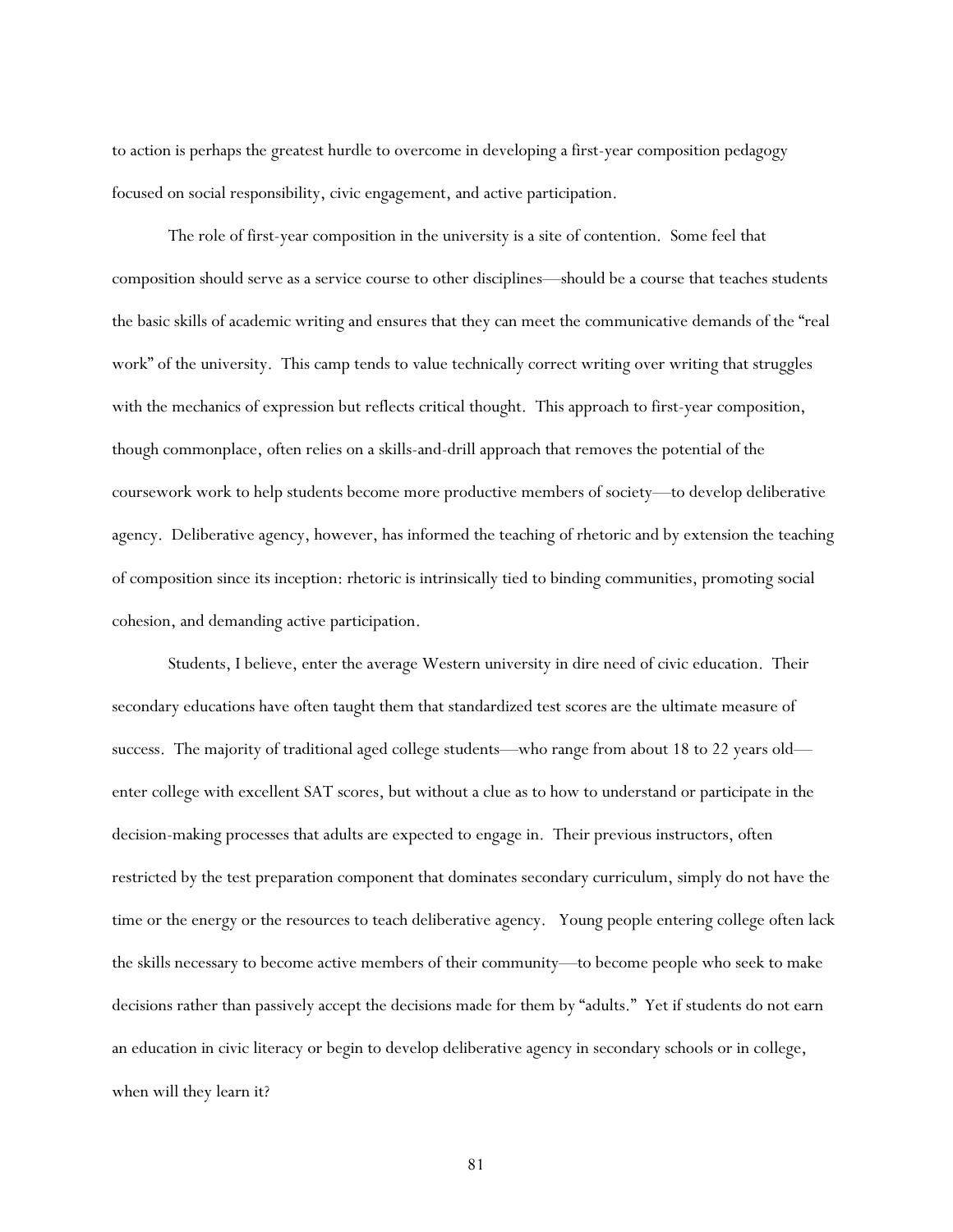While producing technically correct writing should naturally be a course goal in first-year composition, so too should civic education. The traditional liberal arts education is designed to give students the breadth necessary to make connections—to read relationships as well as words and form a sense of place in history as well as in community. However, many students still emerge from the university apathetic and uninvolved. Something must be missing from this form of education, and I believe that Maathai's brand of civic education with emphasis on deliberative agency is that missing link.

Much like Kennedy's legacy in the United States—both the programs that he instituted, including the one that allowed her to come to the United States, and the civic education she earned while watching the democratic process in action—inspired Maathai, I find inspiration in her work. When Maathai returned to Kenya, she was able to translate that inspiration into action by working for the good of her community. She had witnessed the power of deliberative agency to effect change in the United States and wished to bring that same sense of potential for change to her home land. I have gained the same inspiration from studying Maathai's work and realizing the difference she has made in Kenya, and I aspire to bringing the same sense of hope she had for Kenya in the early 1960s to the communities that I participate in as a student, educator, and citizen.

Because of my recent experiences as an instructor of composition at a large university and my decision to make teaching first-year composition a career rather than something that I just happen to do, I have been trying to tease out the implications of Maathai's approach to literacies, knowledge, and skill with respect to my own desire to teach deliberative agency alongside of correct usage, punctuation, and MLA documentation in the composition classroom. As a composition instructor, I want to reconnect with the roots of rhetoric; I want my students to leave the course not only able to use a semicolon correctly but also to be more knowledgeable, productive, and action-oriented members of their communities. However, whenever I try to translate her pedagogical approach to my own classroom, I am met with an inevitable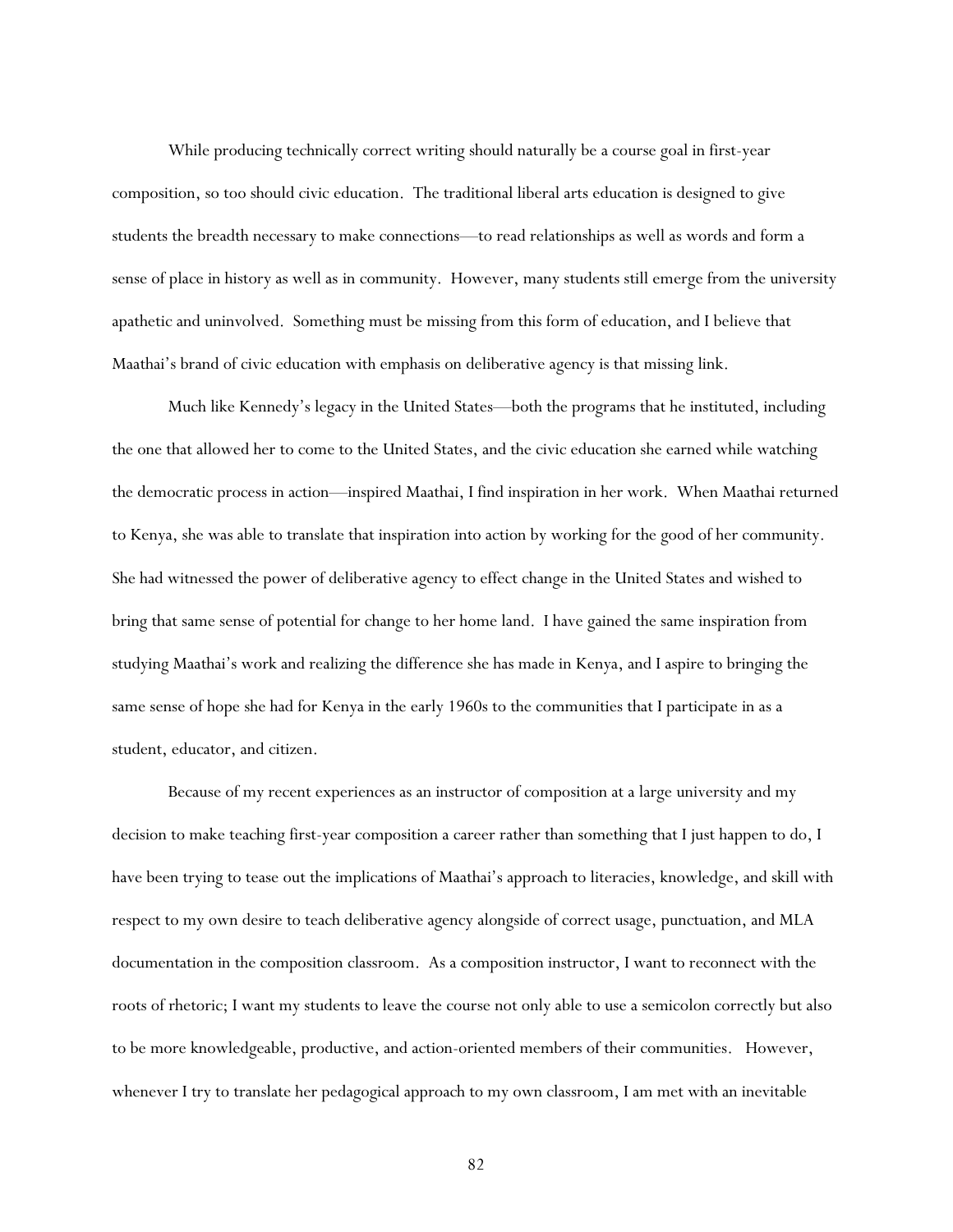"yes, but"—a figurative brick wall that makes Maathai's approach seem so inaccessible, so far beyond my reach as novice instructor.

 The foundation of Maathai's approach lies in articulating the connections between action and reaction—in exposing the sometimes hidden linkages that create the dire situations we face socially, culturally, and politically. Yet how can I articulate connections and expose linkages when I do not understand the heart of these problems myself? Furthermore, the problems that I see may be dramatically different than the problems that my students see. How can I ensure that I am not inadvertently imposing my world view and value system on them? How can I engage students in the civic sphere—make them interested in the issues that will impact their lives yet are seemingly out of their control? How can I hold them to high standards that I do not necessarily reach in my own life?

 The students that I have worked with have clearly demonstrated an interest in "real" issues; however, the issues that they overwhelmingly clamored to research and write about were those that were the closest to their life experience. My mostly affluent and middle-class, mostly white and Hispanic students chose to write about obesity, eating disorders, body image, sexual education in public schools, the rise of social networking websites, and violence in the media. A good number of students wrote about climate change; yet their interest seemed to stem primarily from the release of Al Gore's *An Inconvenient Truth*. A scant few chose to write about "big-picture" issues—about globalization, ethnic cleansing, or poverty. With rare exceptions, their analysis of the issue was superficial at best. And even the most passionate students, those who spoke about their issue of choice with what seemed to be genuine conviction, suffered paralysis not when asked to provide a solution but when asked what changes they could make to be part of the solution. The same mentality ruled whether with respect to obesity or climate change: I know that my actions are part of the problem, but I can not or will not change.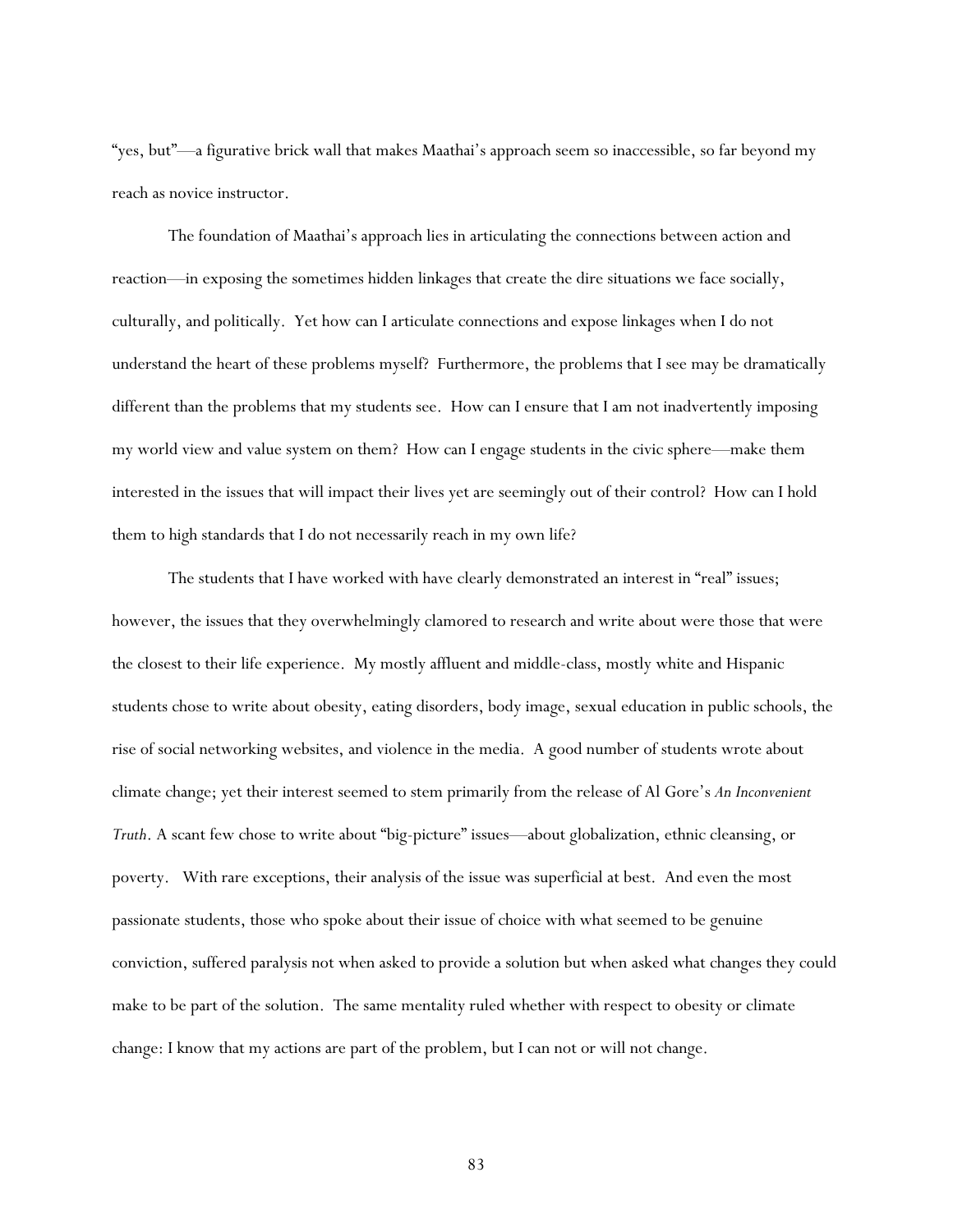I understand this conundrum well: I do not recycle even though it is completely within my power; I shop at Wal-Mart even though I find their labor practices deplorable; I never manage to vote in local elections. I am the proto-typical lazy American, too absorbed in my own day-to-day routine to lead by example. And I believe that in spite of my sometimes lofty principles, I am the rule rather than the exception. This flaw on my part poses a substantial barrier to truly embracing Maathai's pedagogy. Part of Maathai's success as a rhetor and a leader lies in her commitment to principle. She lives her life with an absolute dedication to upholding her values, and her *ethos*—a pillar of her effectiveness—reflects this strength of character. How can instructors encourage students to take action and embrace social responsibility without first taking action themselves?

Furthermore, Maathai's pedagogical approach does not come without a few complications. Though her civic education is inspirational and absolutely crucial, I do find certain aspects of it troubling. The people who participate in the seminars begin to take action after exploring the roots of the problems they face, yet they are still relying on GBM members to explain those linkages. In some sense this method mirrors the banking-concept of education; knowledge is still passed from above to below, from the enlightened few to the illiterate many. If, for example, the GBM tells the participants that the coffee companies are taking advantage of them, it must be so. At what point to do the participants begin to realize the linkages on their own? Does the GBM need to be a constant presence or do the participants internalize the skills necessary to interrogate the issues they face without outside intervention? When does this shift occur? Are the participants being inculcated to believe that the GBM is infallible? When does discussion become indoctrination or "fact" become propaganda? The members of the GBM, much like modern instructors, must remain mindful of the potential to lose sight of their ultimate goal—the development of critical/civic literacies for a greater agency—to avoid crossing the fine line between discussion and indoctrination.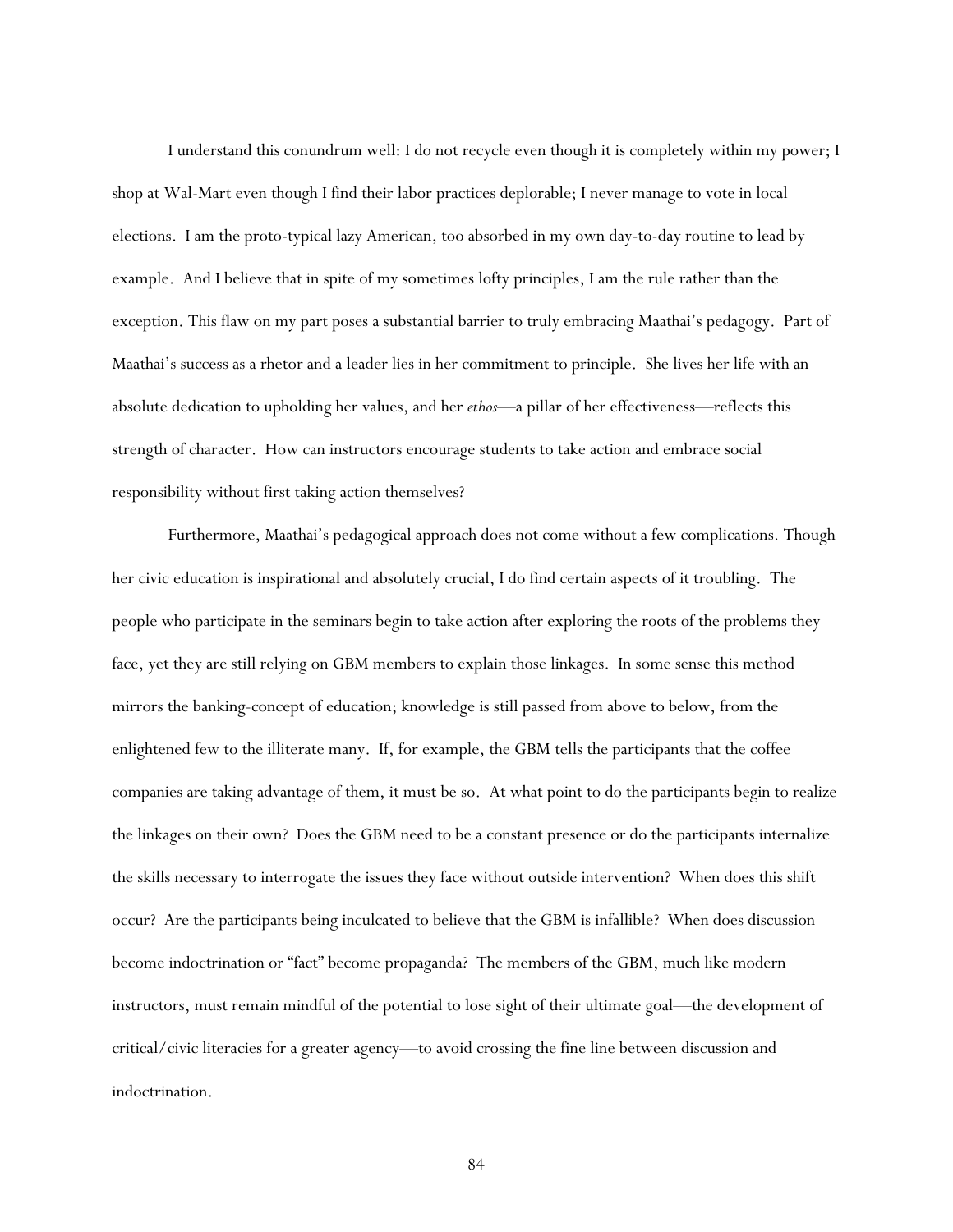Though the questions raised in trying to translate Maathai's approach the Western university are crippling at face value, they do not altogether preclude Western instructors from adopting and applying Maathai's approach. Rather, the issues raised by these questions further establish the absolute necessity of teaching deliberative agency. Instead of attempting to figuratively follow in Maathai's footsteps, however, civic-minded instructors must (as Basho purports) seek what she sought: they must focus on developing an approach to teaching civic literacy that engenders agency in their particular context. With these factors in mind, I have sifted through the GBM approach to adapt concepts with potential usefulness in a first-year composition course that teaches deliberative agency and civic literacy. What follows is my best attempt to offer recommendations for a first-year composition course inspired by Maathai's approach to civic education.

At the heart of the success of Maathai's approach to civic education is the realization that participants *must* have a stake in the project in order for it to be successful. But this aspect of the pedagogical approach is particularly sticky. How do we make issues of "real" importance matter to seemingly self-absorbed eighteen year olds? How can we establish linkages in a way that calls for action? How do we make the problems that seem so remote—so far removed from their everyday existence—into topics that can hold student interest for more than five minutes? Appropriate forethought before the course begins while building the syllabus—during course invention—could alleviate some of these issues.

Instructors could use a variety of strategies in designing a civic-minded composition course. Here, the instructor may select a course theme that guides selection of readings and/or assignments and demonstrates the range of conversations on an issue. This approach would allow the instructor to learn enough about the issue to be able to communicate the linkages and relationships cohesively to students.

Rather than selecting a theme for the course, however, an instructor could also design the course in another way: by asking students to make a list of the problems that they face much like Maathai asks GBM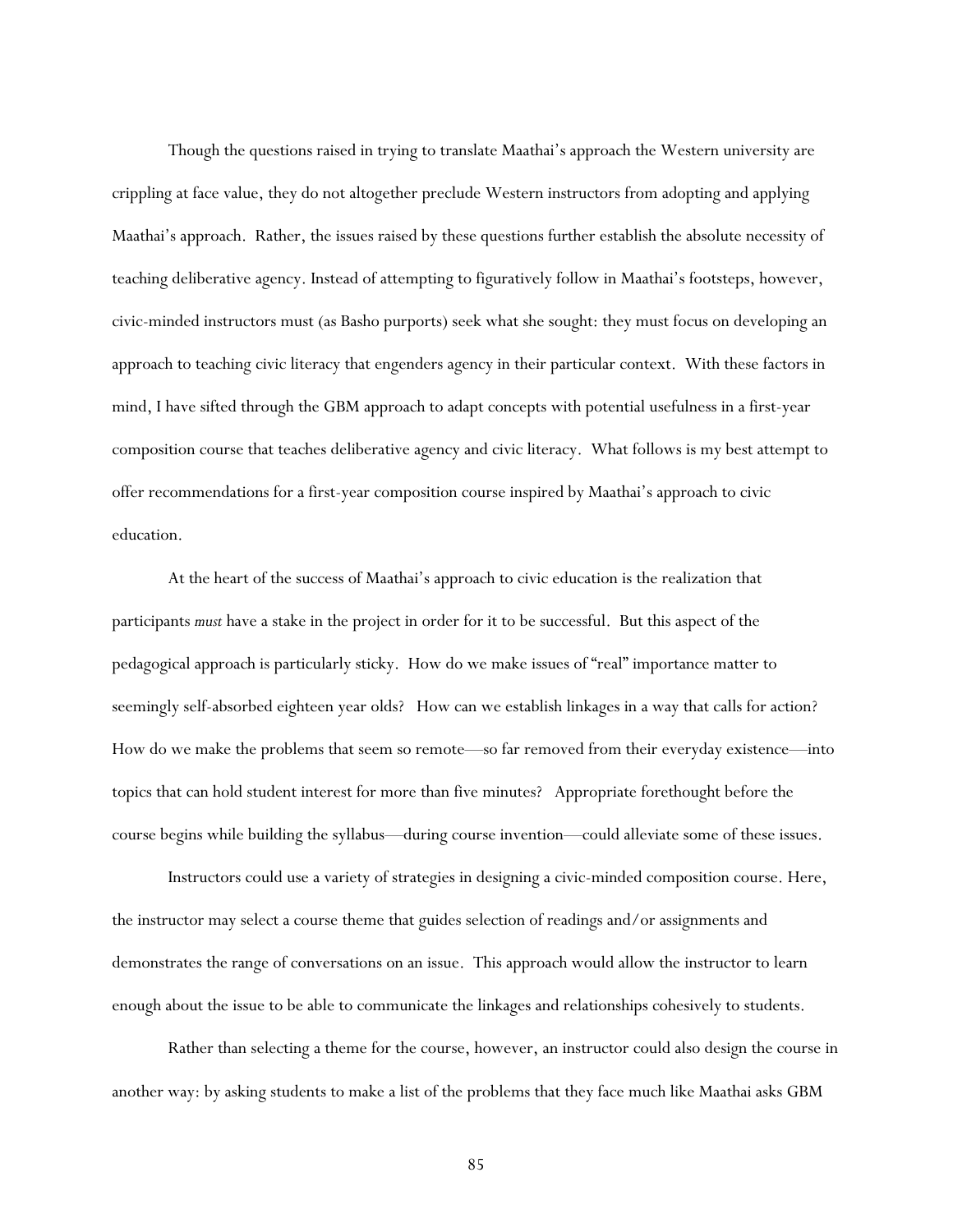participants to make a list of their problems. This list could serve as an effective starting point for developing a course theme or set of intersecting themes. By generating a list of issues, the instructor would be able to hone in on the areas that students are most interested in—the problems or issues that they have a personal stake in. Furthermore, if the instructor knows very little about the issues that matter most to their students, he or she could use that moment to disrupt the traditional balance of knowledge distribution in the classroom. Instructors may elect to admit their lack of knowledge rather than hiding it—they could give students the opportunity to "teach" the teacher by explaining the problems or linkages from a different perspective. In this sense, the course becomes a collective learning endeavor; the instructor and student could then engage in dialogue from a more equal position that allows them to make connections and establish linkages together. Investigating an issue that is unfamiliar to the instructor, while daunting at the outset, would allow the instructor to push against the boundaries of knowledge and authority in the classroom as well as make it more difficult to cross the sometimes fuzzy border between discussion and indoctrination.

This approach, however, is somewhat limited, as it does not allow the instructor to prepare a traditional syllabus (with page numbers from a single text) before the course begins. An instructor who wishes delineate a precise schedule of readings rather than a more conceptual syllabus before the course begins could select readings from a range of interdisciplinary sources—both scholarly and informal—that speak to each other and sequence those readings in a way that allows students make connections and/or linkages on their own or in conjunction with discussions. This approach gives the instructor control of the course material as well as exposes students to a broad spectrum of ideas. In my own career as a student, the course that had the most influence on helping me establish linkages and make connections offered multidisciplinary perspectives on gender studies. The course text—a packet of essays from varying genres on issues related to gender that the instructor had chosen— is one that I have kept and continue to refer to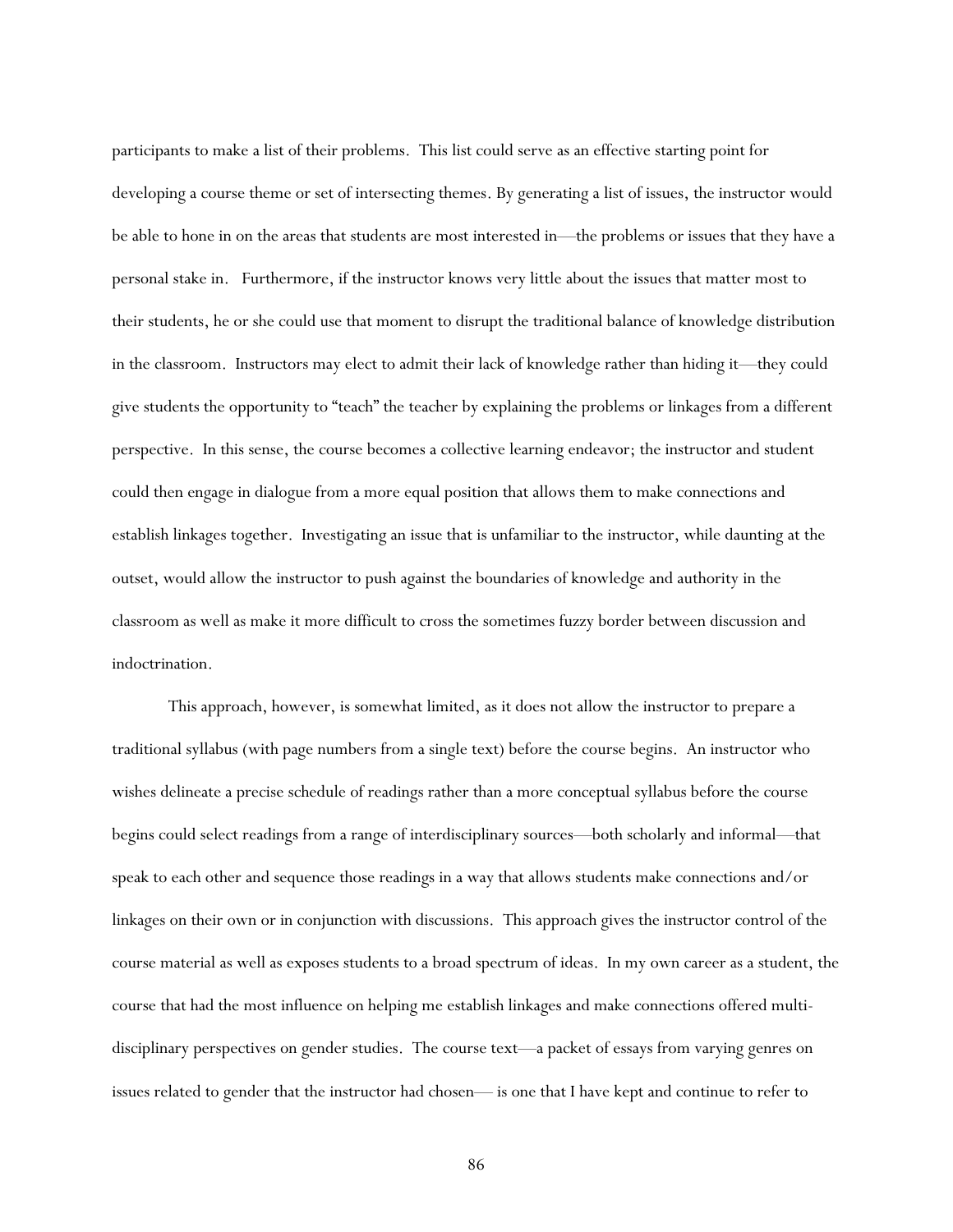today. This sequence of readings and assignments—selected painstakingly to build upon each other and offer valuable insights in the many dimensions of a single issue—gave students in the course the skills necessary to enter conversations on a broad range of issues related to gender.

In addition to approaching issues through a multi-disciplinary lens, tapping into cultural memory is also an important aspect of imparting deliberative agency. In Maathai's civic education, she used memory to help participants understand the cultural, spiritual, and historical importance of their land. Without this connection few people will ever be genuinely moved to make action. In a first-year composition class, the instructor could use events of the recent past to generate conversation. Here, juxtaposing student experiences and establishing patterns throughout history could help students understand the larger implications of the present situation. Issues that resonate with students—Hurricane Katrina or 9/11, for example—could open discussions on race, poverty, climate change, globalization, or the roots of terrorism. Additionally, where Maathai taps into participants' desire to preserve the land for their children, instructors could use parents or other family members in much the same way. We can ask students what will happen in the future if the current generation of rising adults fails to take action—by asking, for example, what will happen to their parents if we collectively fail to address social security issues—in a way that establishes a connection between present action and future consequence in their lives.

In order to further raise the student's stake in the composition course, making the product of the course—the print-based material that will ultimately serve as the basis of instructor's evaluation of student progress—public could bolster a curriculum designed to enhance deliberative agency as well. Moving beyond the traditional products of the composition course—the essay or research paper—is crucial to this shift, however. Real writing and communication occur outside of the vacuum of the university; if we want students to become competent members of the civic sphere, we must make sure they can communicate effectively through a variety of modes and mediums. The first step in this shift involves making the writing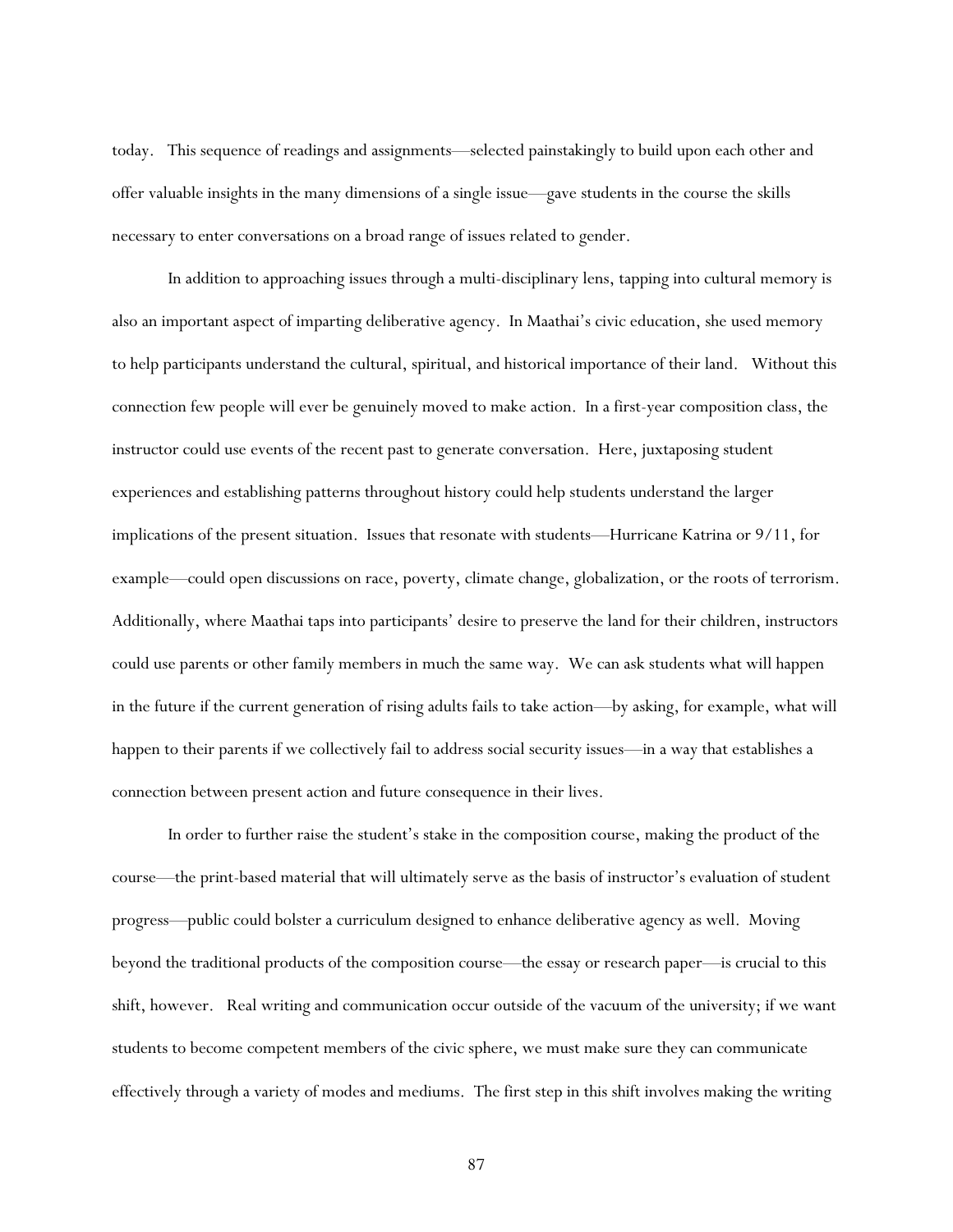situation less contrived. So much of the conversation that students engage in occurs privately between instructor and student; asking students to craft texts for a larger audience that are of publishable quality simultaneously raises student expectations and breaks the public/private dichotomy.

To meet this goal, instructors may ask students to write an opinion piece or editorial for submission to a local publication. They may opt to partner with a local organization for a service-learning course. They may have students write a letter to local member of Congress. Even creating a website for student writing (with permission of the student, of course) or having students write reactions papers to each other could foster a greater sense of public conversation among peers. Though building these "real-life" writings into a course requires more time and energy on the part of the instructor, it also forces students outside of their immediate present into a larger community. For an instructor who hopes to foster civic literacy and agency, making student writing accessible to a "real" audience could aid in development of a more effective curriculum and pedagogical approach.

 Furthermore, instructors must also transcend their pre-existing notions about what it means to be active in the civic sphere. Though we often conceptualize activism or agency through our own experiences or the experiences of our recent cultural past, we must also realize that the nature of activism is constantly evolving. In a recent *New York Times* editorial titled "Generation Q," Thomas Friedman—author of *The World is Flat—*muses on this generation of college students: Generation Q (for Quiet). Through the narrow lens of his observations, he asserts that college students today do not lack idealism or optimism; rather, an almost irrational optimism and idealism abounds on college campuses. What college students lack, he believes, is "activism and outrage"—"Generation  $Q$ ," he says, "may be too quiet, too online, for its own good, and for the country's own good."

Friedman sees traditional modes of activism as the only ways that students will be able to effect change: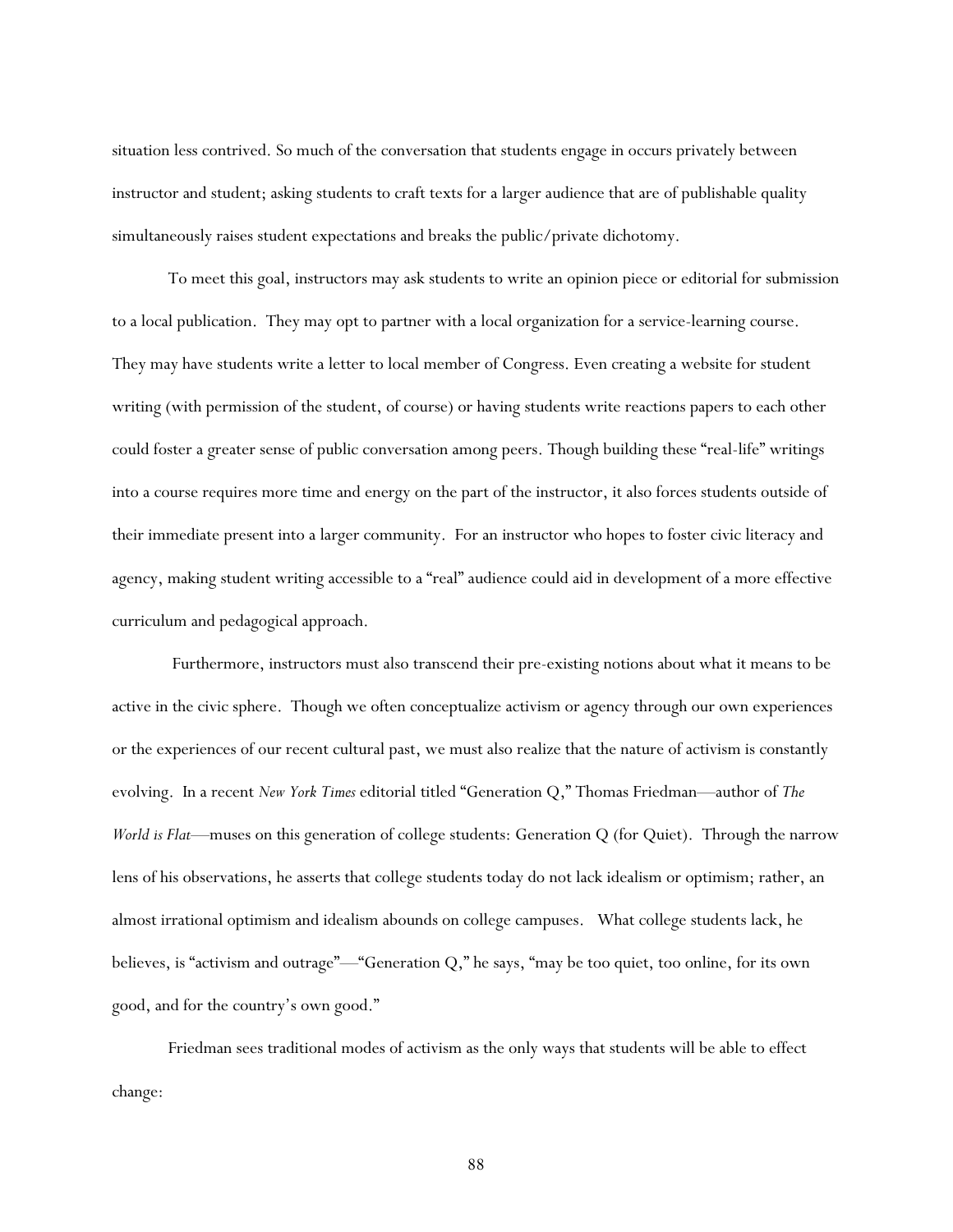Martin Luther King and Bobby Kennedy didn't change the world by asking people to join their Facebook crusades or to download their platforms. Activism can only be uploaded, the old-fashioned way — by young voters speaking truth to power, face to face, in big numbers, on campuses or the Washington Mall. Virtual politics is just that — virtual.

Here, he effectively dismisses the ways that college students have elected to engage in civic discourse; because he has not witnessed "an online petition or a mouse click for carbon neutrality" make a difference in his lifetime, he assumes that these forms of civic discussion/participation rooted in new media are less valid than their traditional counterparts. Insisting on activism and outrage expressed via traditional models reflects an inability of the instructor to challenge the status quo, to continually focus on a solution and refine technique. Accepting the role of new media in civic literacy and deliberative agency validates existing student participation and clears a space for students in civic life.

 Ultimately, the goal of this sort of pedagogical stance is to help students connect with their land with their position in the United States, a participatory democratic-republic that sometimes fails to live up it its own high ideals. An intense examination of factors that contribute to current situations and problems that we face in a given community—an unwavering desire to understand why something is the way it is—is crucial to developing critical and civic and cultural literacies; questioning our own role in creating that situation, however, is crucial to developing the deliberative agency necessary to participate and effect meaningful change. Only through recognizing our complicity in the problem do we realize the power to make changes. Without understanding these linkages—without developing a multi-dimensional literacy that allows a student to read relationships between governments and citizens or land and life—acquiring simple print-based literacy will not have the ability to cultivate deliberative agency or social change.

There is no single formula for teaching civic literacy or deliberative agency; however, instructors who espouse civic literacy and agency as course goals can clearly work with Maathai's approach to build an appropriate curriculum. Indeed, the lessons I have learned from studying Maathai's life and work with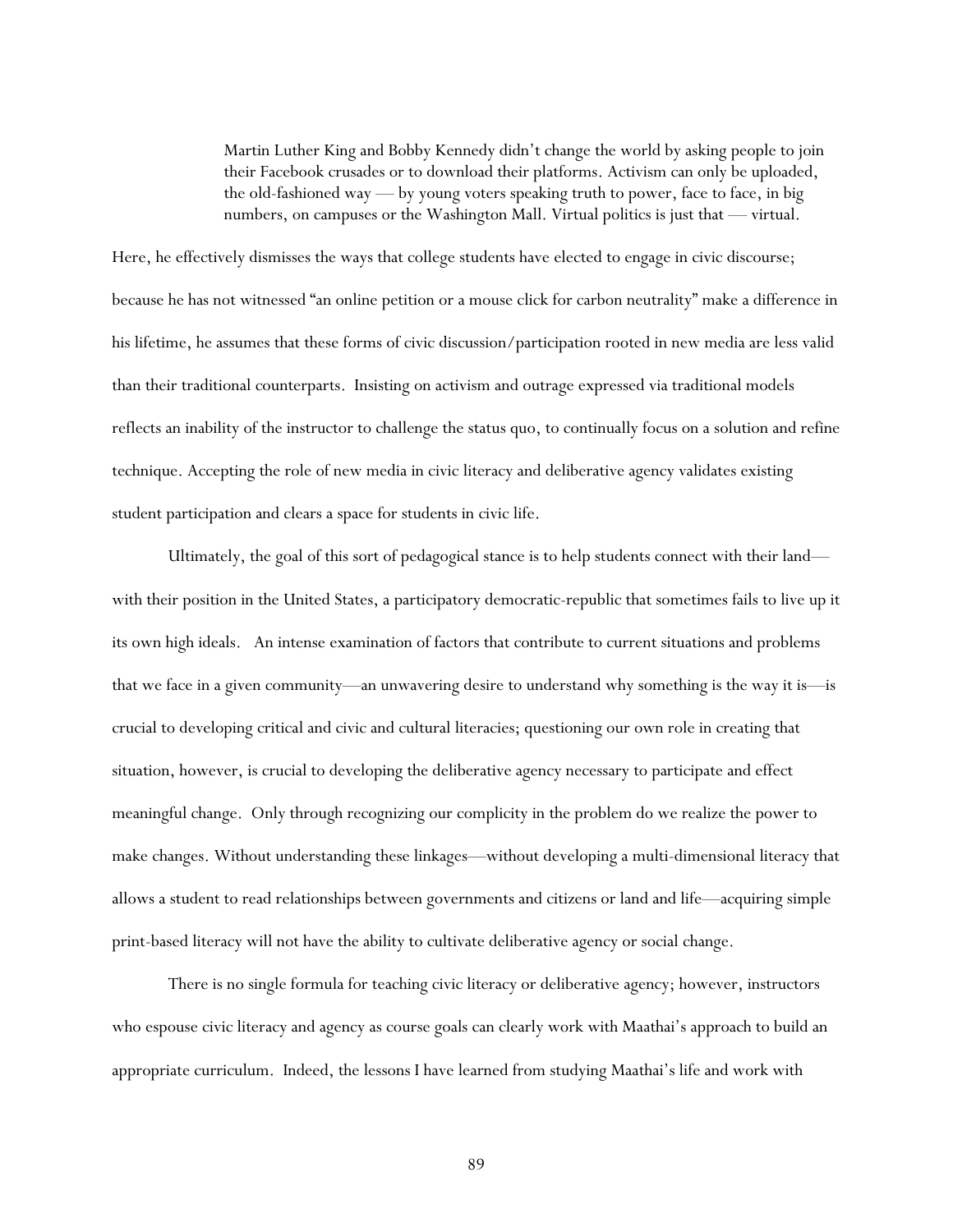respect to the development of civic literacy and deliberative agency have been as valuable—perhaps more so—as any current composition texts I have read. Taking a cue from Maathai, from her unyielding commitment to improving her community through active participation, has renewed my commitment to teaching deliberative agency; I have a greater understanding of the importance of my role as a composition instructor in encouraging social change. Furthermore, I have a greater commitment to making changes in my own life so that I can lead by example. First-year composition instructors wield far more power and influence than their often subordinate institutional status indicates. We are the first instructors in students' college experience who will likely know each student by name; we are often the first to engage them in group discussions or meet with them in one-on-one conferences. This relationship with the student offers a valuable opportunity to use innovative approaches to teaching. If, like Wanagri Maathai, we singlemindedly focus on embracing and creating and refining a curriculum in which academic literacy supports critical, cultural, and civic literacies—a pedagogy where students can begin to develop a multi-dimensional understanding of their varying roles in a community— we can plant the seeds of deliberative agency and subsequent social change.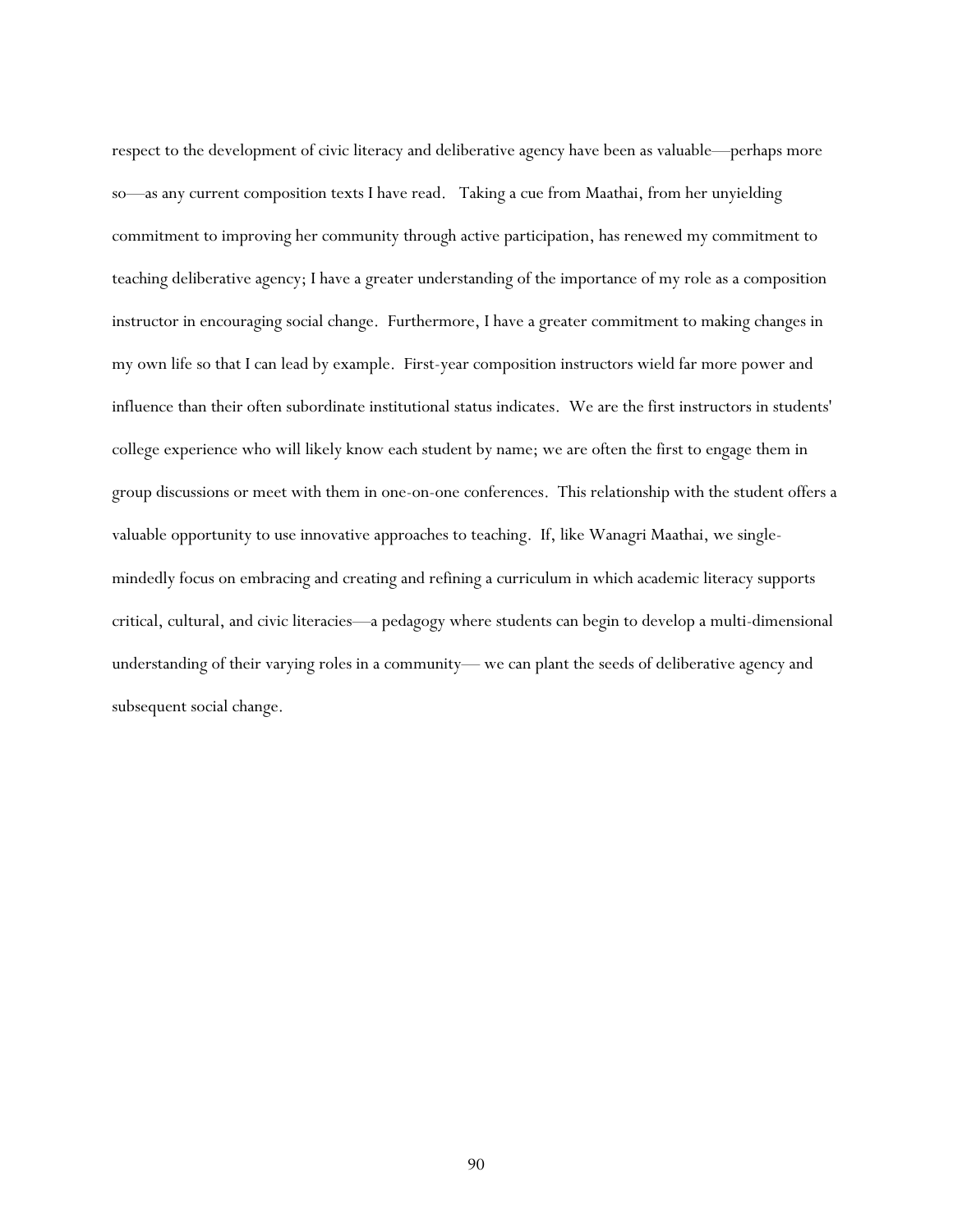## **LIST OF REFERENCES**

- Crowley, Sharon and Debra Hawhee. Ancient Rhetorics for Contemporary Students. 3rd Ed. New York: Pearson-Longman, 2004.
- Freire, Paulo. Pedagogy of the Oppressed. 30th anniversary ed. New York: Continuum, 2000.
- Friedman, Thomas. "Generation Q." The New York Times 10 October 2007. 11 October 2007 <http://www.nytimes.com/2007/10/10/opinion/10friedman.html>.
- Gee, James Paul. "Literacy, Discourse, and Linguistics: Introduction and What is Literacy?" Literacy: A Critical Sourcebook. Ed. Ellen Cushman, Eugene R. Kintgen, Barry. Kroll, and Mike Rose. Boston: Bedford/St. Martin's, 2001. 525-544.
- Goody, Jack. "What's in a List?" Literacy: A Critical Sourcebook. Ed. Ellen Cushman, Eugene R. Kintgen, Barry. Kroll, and Mike Rose. Boston: Bedford/St. Martin's, 2001. 32-51.
- Lorde, Audrey. "The Transformation of Silence into Language and Action." *The Cancer Journals*. San Francisco: Aunt Lute Books, 1997.
- Maathai, Wangari. The Green Belt Movement : Sharing the Approach and the Experience. Rev. ed. New York: Lantern Books, 2003.
- ---. Nobel Lecture. Oslo, Norway. 10 December 2004.
- ---. "Bottle-Necks of Development in Africa: On the Occasion of the 4th UN World Women's Conference in Beijing, China August 30, 1995 - September 15, 1995." Gifts of Speech. 15 August 2007. < http://gos.sbc.edu/m/maathai.html>.
- ---. **Unbowed** : A Memoir. 1st ed. New York: Alfred A. Knopf, 2006.
- ---. "Women, Information, and the Future: The Women of Kenya and the Green Belt Movement." A Rising Public Voice: Women in Politics Worldwide. Ed. Alida Brill. New York: The Feminist Press at CUNY, 1995. 241-248.
- Miller, Hildy and Lillian Bridwell-Bowles, eds. Rhetorical Women: Roles and Representations. Tuscaloosa: University of Alabama Press: 2005.
- Olson, David R. "From Utterance to Text: The Bias of Language in Speech and Writing." *Harvard Educational Review* 47 (1977): 257-281.
- Ong, Walter J. Sr. "Writing is a Technology that Restructures Thought." Literacy: A Critical Sourcebook. Ed. Ellen Cushman, Eugene R. Kintgen, Barry. Kroll, and Mike Rose. Boston: Bedford/St. Martin's, 2001. 19-31.